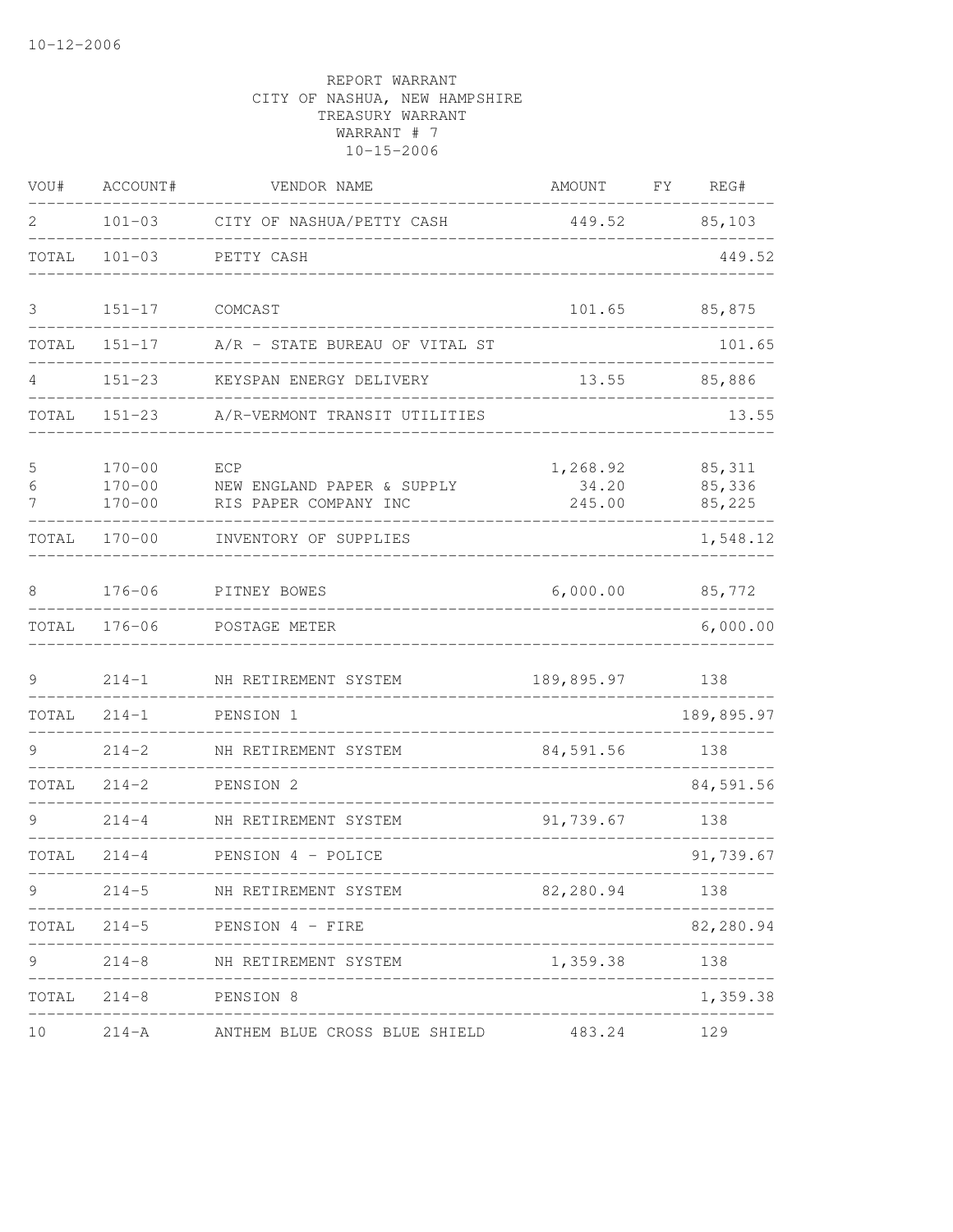| VOU#           | ACCOUNT#                         | VENDOR NAME                                                                                    | AMOUNT                    | FΥ  | REG#                       |
|----------------|----------------------------------|------------------------------------------------------------------------------------------------|---------------------------|-----|----------------------------|
| TOTAL          | $214 - A$                        | BLUE CROSS HMO-SCHOOL                                                                          |                           |     | 483.24                     |
| 11             | $214 - B$                        | HARVARD PILGRIM HEALTH CARE                                                                    | 180.51                    |     | 130                        |
| TOTAL          | $214-B$                          | HARVARD COM HP-SCHOOL                                                                          |                           |     | 180.51                     |
| 12<br>13       | $214 - BD$<br>$214 - BD$         | FEDERAL RESERVE BANK OF CLEVEL<br>FEDERAL RESERVE BANK OF CLEVEL                               | 1,250.00<br>300.00        |     | 85,104<br>85,107           |
| TOTAL          | $214 - BD$                       | BONDS DEDUCTION                                                                                |                           |     | 1,550.00                   |
| 14<br>15       | $214 - BH$<br>$214 - BH$         | ANTHEM BLUE CROSS BLUE SHIELD<br>ANTHEM BLUE CROSS BLUE SHIELD                                 | 172,007.63<br>117,947.10  |     | 123<br>129                 |
| TOTAL          | $214 - BH$                       | BLUE/CROSS HMO- CITY                                                                           |                           |     | 289, 954.73                |
| 16<br>17       | $214-C$<br>$214 - C$             | ANTHEM BLUE CROSS BLUE SHIELD<br>ANTHEM BLUE CROSS BLUE SHIELD                                 | 837.46<br>1,266.01        |     | 123<br>129                 |
| TOTAL          | $214 - C$                        | B/C B/S J PLAN-DED SCHOOL                                                                      |                           |     | 2,103.47                   |
| 18<br>19<br>20 | $214-DC$<br>$214-DC$<br>$214-DC$ | COSTA PHILLIP A<br>DELANEY AMANDA<br>PARADIS KELLEY I                                          | 76.94<br>192.31<br>192.31 |     | 85,402<br>85,272<br>85,209 |
| TOTAL          | $214-DC$                         | DEPENDENT CARE DEDUCTION                                                                       |                           |     | 461.56                     |
| 188,21         | $214-DI$                         | UNUM LIFE INSURANCE                                                                            | 1,337.40                  |     | 85,773                     |
| TOTAL          | $214-DI$                         | SCHOOL DISABILITY                                                                              |                           |     | 1,337.40                   |
| 21             | $214-FS$                         | BENEFIT STRATEGIES INC                                                                         | 26, 354.85                |     | 128                        |
| TOTAL          | $214-FS$                         | FLEXIBLE SPENDING ACCOUNT -                                                                    |                           |     | 26, 354.85                 |
| 22<br>23       | $214-HC$<br>$214-HC$             | HARVARD PILGRIM HEALTH CARE<br>HARVARD PILGRIM HEALTH CARE                                     | 24, 319.30<br>49,812.80   |     | 124<br>130                 |
|                |                                  | TOTAL 214-HC HARVARD COM HP<br>___________________________________                             |                           |     | 74, 132.10                 |
| 24<br>25       | $214-HJ$                         | 214-HJ ANTHEM BLUE CROSS BLUE SHIELD 64,155.36<br>ANTHEM BLUE CROSS BLUE SHIELD 35,377.41      |                           |     | 123<br>129                 |
| TOTAL          |                                  | 214-HJ BC/BS J PLAN DED-CITY                                                                   |                           |     | -----<br>99,532.77         |
| 26<br>27       |                                  | 214-I ANTHEM BLUE CROSS BLUE SHIELD 31,268.04<br>214-I ANTHEM BLUE CROSS BLUE SHIELD 31,602.87 |                           | 123 | 129                        |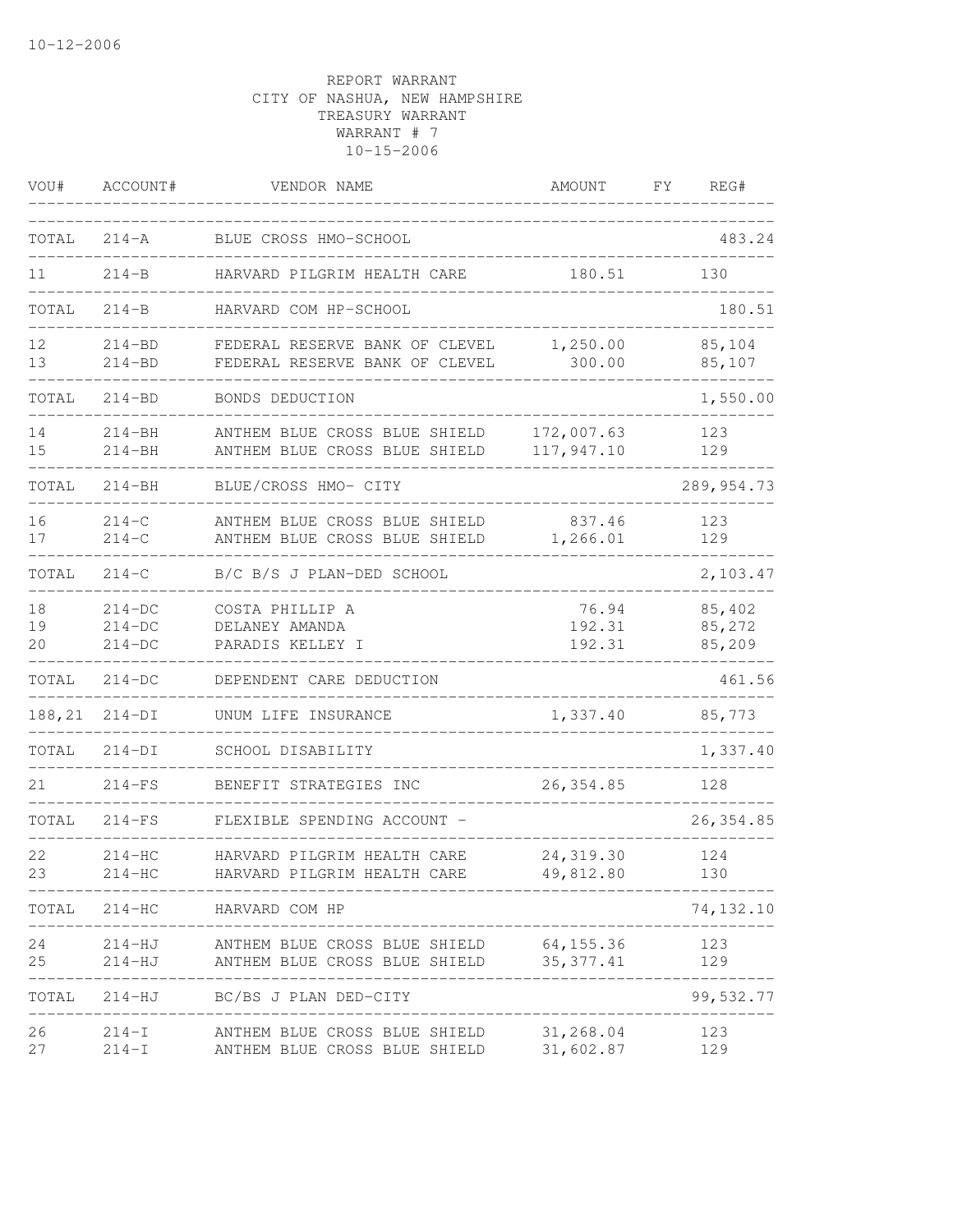|       | VOU# ACCOUNT# | VENDOR NAME                                                                                                    | AMOUNT FY REG#                 |            |
|-------|---------------|----------------------------------------------------------------------------------------------------------------|--------------------------------|------------|
|       |               | TOTAL 214-I B/C P.O.S-SCHOOL                                                                                   |                                | 62,870.91  |
| 29    |               | 28 214-P NORTHEAST DELTA<br>214-P NORTHEAST DELTA                                                              | 19,951.49 125<br>14,656.09 127 |            |
| TOTAL |               | 214-P NORTHEAST DELTA DEDUCTION                                                                                | ________________               | 34,607.58  |
|       |               | 30 214-PO ANTHEM BLUE CROSS BLUE SHIELD 47,667.75 123<br>31 214-PO ANTHEM BLUE CROSS BLUE SHIELD 60,174.11 129 |                                |            |
|       |               | TOTAL 214-PO BC/BS POINT OF SERV- CITY                                                                         |                                | 107,841.86 |
|       |               | 32 214-SL SUN LIFE ASSURANCE COMPANY OF 3,653.79 136                                                           |                                |            |
|       |               | TOTAL 214-SL BPW GROUP INS-SUN LIFE                                                                            |                                | 3,653.79   |
|       |               | 188,21 214-V VISION SERVICE PLAN - NH 15.04 85,774<br>________________________                                 |                                |            |
|       |               | TOTAL 214-V VISION CARE DEDUCTION                                                                              |                                | 15.04      |
| 33    | $291 - 16$    | ANDHAVARAPU SHANTHI                                                                                            | 168.37                         | 85,785     |
| 34    | $291 - 16$    | BARRY JOHN                                                                                                     | 892.18                         | 85,786     |
| 35    | $291 - 16$    | CONTI FRED                                                                                                     | 66.57                          | 85,788     |
| 36    | $291 - 16$    | CROWLEY KEVIN                                                                                                  | 366.08                         | 85,789     |
| 37    | $291 - 16$    | DILLON HELEN                                                                                                   | 168.37                         | 85,790     |
| 38    | $291 - 16$    | FEENAN ANN                                                                                                     | 363.63                         | 85,791     |
| 39    | $291 - 16$    | LABRECQUE KYLE                                                                                                 | 66.57                          | 85,794     |
| 40    | $291 - 16$    | MAGUIRE JUDITH                                                                                                 | 731.39                         | 85,795     |
| 41    | $291 - 16$    | MARTINAGE SCOTT                                                                                                | 202.72                         | 85,775     |
| 42    | $291 - 16$    | MELCHIONNE MICHAEL                                                                                             | 66.57                          | 85,776     |
| 43    | $291 - 16$    | SHEA DENISE                                                                                                    | 158.99                         | 85,780     |
| 44    | $291 - 16$    | SHEPARD ANDREA                                                                                                 | 121.28                         | 85,781     |
| 45    | $291 - 16$    | SIMARD MARK                                                                                                    | 598.85                         | 85,782     |
| 46    | $291 - 16$    | SPEARS ANDREA                                                                                                  | 114.52                         | 85,783     |
| 47    | $291 - 16$    | VOSE MARGARET                                                                                                  | 111.30                         | 85,784     |
| TOTAL | $291 - 16$    | PAYROLL CONTINGENCY FY05                                                                                       |                                | 4,197.39   |
| 48    | $291 - 17$    | COLLARD PHILIPPE                                                                                               | 301.31                         | 85,787     |
| 49    | $291 - 17$    | GENTILE KAY                                                                                                    | 93.25                          | 85,792     |
| 50    | $291 - 17$    | GOLIA DAVID                                                                                                    | 168.81                         | 85,793     |
| 51    | $291 - 17$    | NADEAU TRAVIS                                                                                                  | 95.39                          | 85,777     |
| 52    | $291 - 17$    | POWERS ROBERT II                                                                                               | 1,589.71                       | 85,778     |
| 53    | $291 - 17$    | ROY DAWN                                                                                                       | 318.85                         | 85,779     |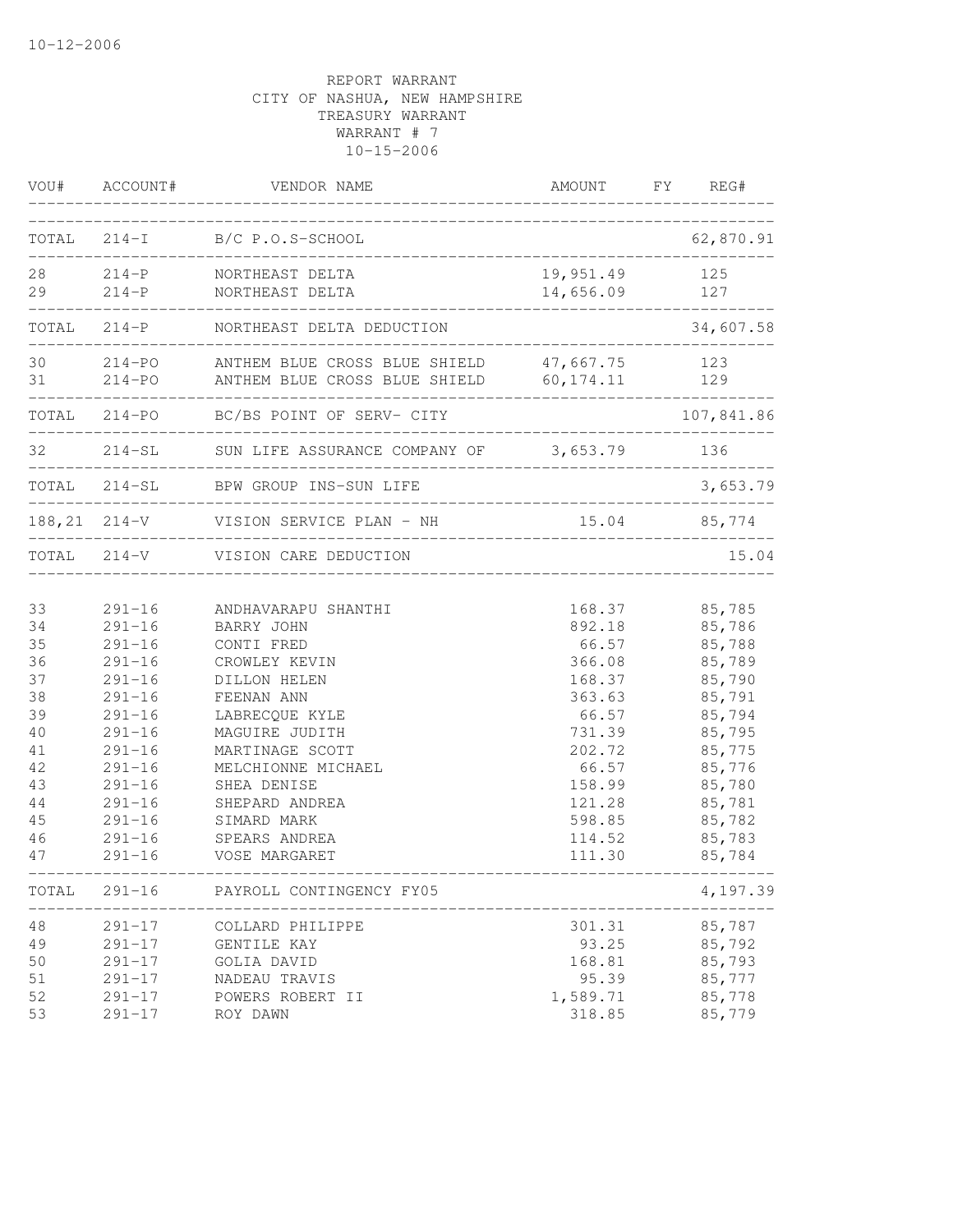| VOU# ACCOUNT# | VENDOR NAME              | AMOUNT FY | REG#     |
|---------------|--------------------------|-----------|----------|
|               |                          |           |          |
| TOTAL 291-17  | PAYROLL CONTINGENCY FY06 |           | 2,567.32 |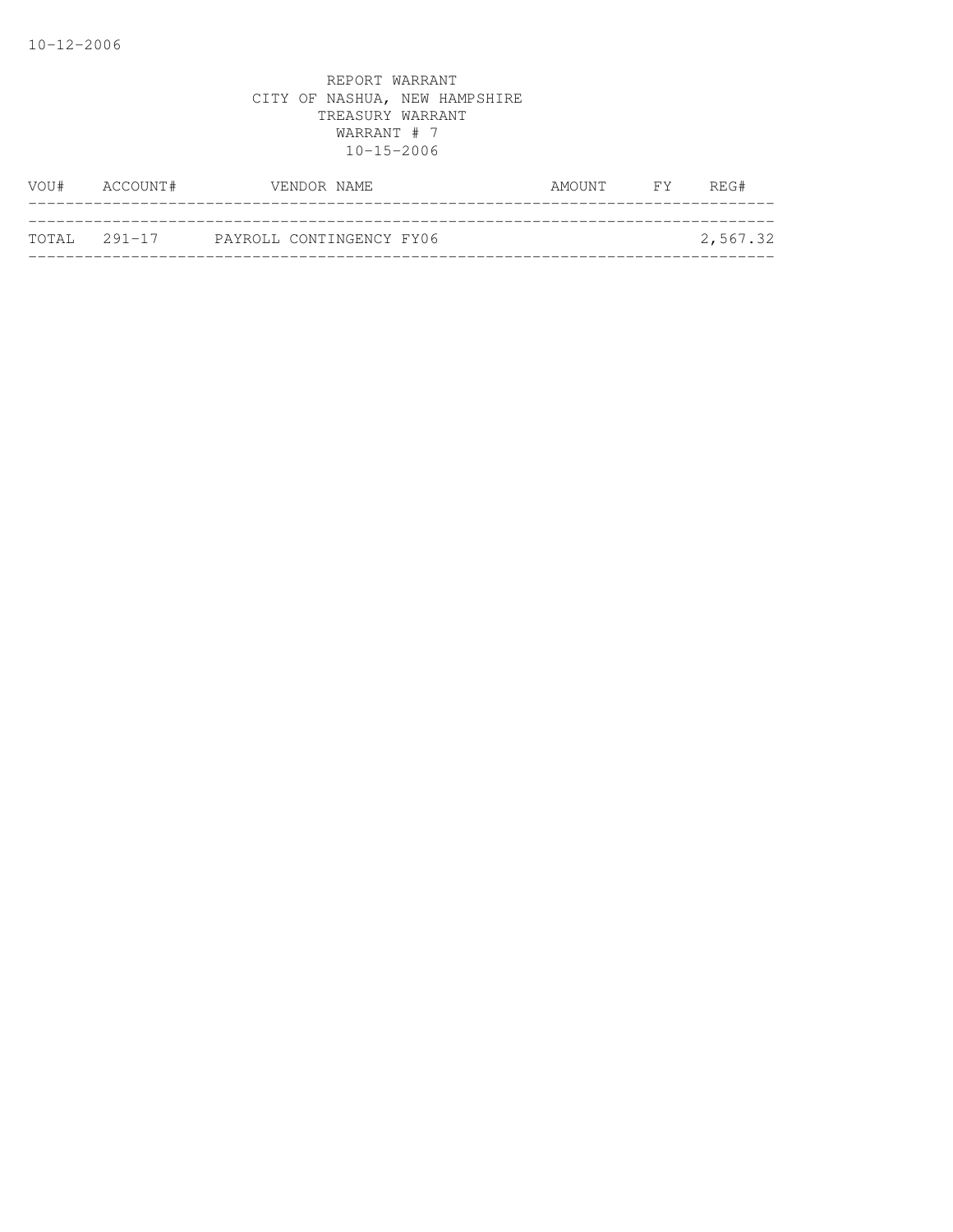| VOU#      | ACCOUNT#  | VENDOR NAME                                        | AMOUNT     | FY | REG#    |
|-----------|-----------|----------------------------------------------------|------------|----|---------|
| 54        |           | 305-59100 ANDERSON CECIL                           | 112.50     |    | 85,310  |
| 55        | 305-59100 | JEYNES MIKE                                        | 275.00     |    | 85,239  |
| 56        | 305-59100 | JOHNSON PETER N                                    | 50.00      |    | 85,309  |
| 57        |           | 305-95010 ALLIANCE FOR COMMUNITY MEDIA             | 350.00     |    | 85,361  |
| TOTAL 305 |           |                                                    |            |    | 787.50  |
|           |           |                                                    |            |    |         |
| 58        |           | 308-05 PUBLIC SERVICE OF NH                        | 7.96       |    | 85,920  |
| 59        |           | 308-83013 ANTHEM BLUE CROSS BLUE SHIELD 158,641.30 |            |    | 123     |
| 60        | 308-83013 | ANTHEM BLUE CROSS BLUE SHIELD 99,039.51            |            |    | 129     |
| 61        | 308-83017 | HARVARD PILGRIM HEALTH CARE                        | 30,061.90  |    | 124     |
| 62        | 308-83017 | HARVARD PILGRIM HEALTH CARE                        | 81,084.84  |    | 130     |
| 63        | 308-83019 | ANTHEM BLUE CROSS BLUE SHIELD                      | 22,957.53  |    | 123     |
| 64        | 308-83019 | ANTHEM BLUE CROSS BLUE SHIELD                      | 18, 315.37 |    | 129     |
| 65        | 308-83020 | NORTHEAST DELTA                                    | 768.48     |    | 125     |
| 65        | 308-83021 | NORTHEAST DELTA                                    | 2,942.95   |    | 125     |
| 66        | 308-83021 | NORTHEAST DELTA                                    | 6,045.30   |    | 127     |
| 67        | 308-83028 | BENEFIT STRATEGIES INC                             | 3,180.00   |    | 128     |
| 68        | 308-83051 | HYLAND FRANCIS                                     | 4,392.88   |    | 85,365  |
| 69        | 308-83051 | SO NH REGIONAL MEDICAL CENTER                      | 621.71     |    | 85,400  |
| 70        | 308-83053 | APPLE NASHUA<br>W/C                                | 3,869.00   |    | 85,180  |
| $7\,1$    | 308-83053 | W/<br>ASSOCIATED RADIOLOGISTS PA                   | 150.00     |    | 85,398  |
| 72        | 308-83053 | CONCORD HOSPITAL<br>W/C                            | 879.82     |    | 85,426  |
| 73        | 308-83053 | DARTMOUTH-HITCHCOCK CLINIC                         | 801.00     |    | 85,462  |
| 74        | 308-83053 | EBI LP<br>W/C                                      | 431.00     |    | 85,138  |
| 75        | 308-83053 | W/C<br>EMPI INC                                    | 839.70     |    | 85,464  |
| 76        | 308-83053 | FIRST SCRIPT NETWORK SERVICES                      | 1,034.82   |    | 85,321  |
| 77        | 308-83053 | FOUNDATION MEDICAL PARTNERS                        | 88.00      |    | 85,428  |
| 78        | 308-83053 | FOUR SEASONS ORTHOPAEDIC CTR                       | 13,808.00  |    | 85,436  |
| 79        | 308-83053 | GRANITE STATE ANESTHESIOLOGIST                     | 680.00     |    | 85,157  |
| 80        | 308-83053 | GRANITE STATE NEUROSURGERY                         | 83.00      |    | 85,291  |
| 81        | 308-83053 | GREATER NASHUA EMERGENCY PHYS                      | 138.00     |    | 85,419  |
| 82        | 308-83053 | LAVOIE ROGER                                       | 18,402.30  |    | 85,243  |
| 83        | 308-83053 | MERIDIAN RESOURCE COMPANY                          | 71.55      |    | 85,324  |
| 84        | 308-83053 | MORIARTY KEVIN S DC<br>W/C                         | 312.00     |    | 85,414  |
| 85        | 308-83053 | NASHUA ANESTHESIA PARTNERS<br><b>W</b>             | 1,955.00   |    | 85,441  |
| 86        | 308-83053 | NASHUA MEDICAL GROUP                               | 81.00      |    | 85,250  |
| 87        | 308-83053 | NASHUA PATHOLOGY PA W/C                            | 135.00     |    | 85, 413 |
| 88        | 308-83053 | NASHUA PODIATRY ASSOCIATES                         | 167.29     |    | 85,467  |
| 89        | 308-83053 | NASHUA RADIOLOGY PA<br>W/C                         | 105.00     |    | 85,399  |
| 90        | 308-83053 | NH SPINE INSTITUTE                                 | 360.00     |    | 85,939  |
| 91        | 308-83053 | O'DEA OCCUPATIONAL CARE PLLC                       | 600.00     |    | 85,348  |
| 92        | 308-83053 | OCCUPATIONAL HEALTH CTRS SOUTH                     | 142.18     |    | 85,277  |
| 93        | 308-83053 | PICHETTE PHILLIP                                   | 9.25       |    | 85,355  |
| 94        | 308-83053 | SO NH REGIONAL MEDICAL CENTER                      | 18,794.80  |    | 85,400  |
| 95        | 308-83053 | ST JOSEPH FAMILY MEDICAL CTR I                     | 75.00      |    | 85,446  |
| 96        | 308-83053 | ST JOSEPH'S HOSPITAL W/C                           | 4,195.05   |    | 85,176  |
|           |           |                                                    |            |    |         |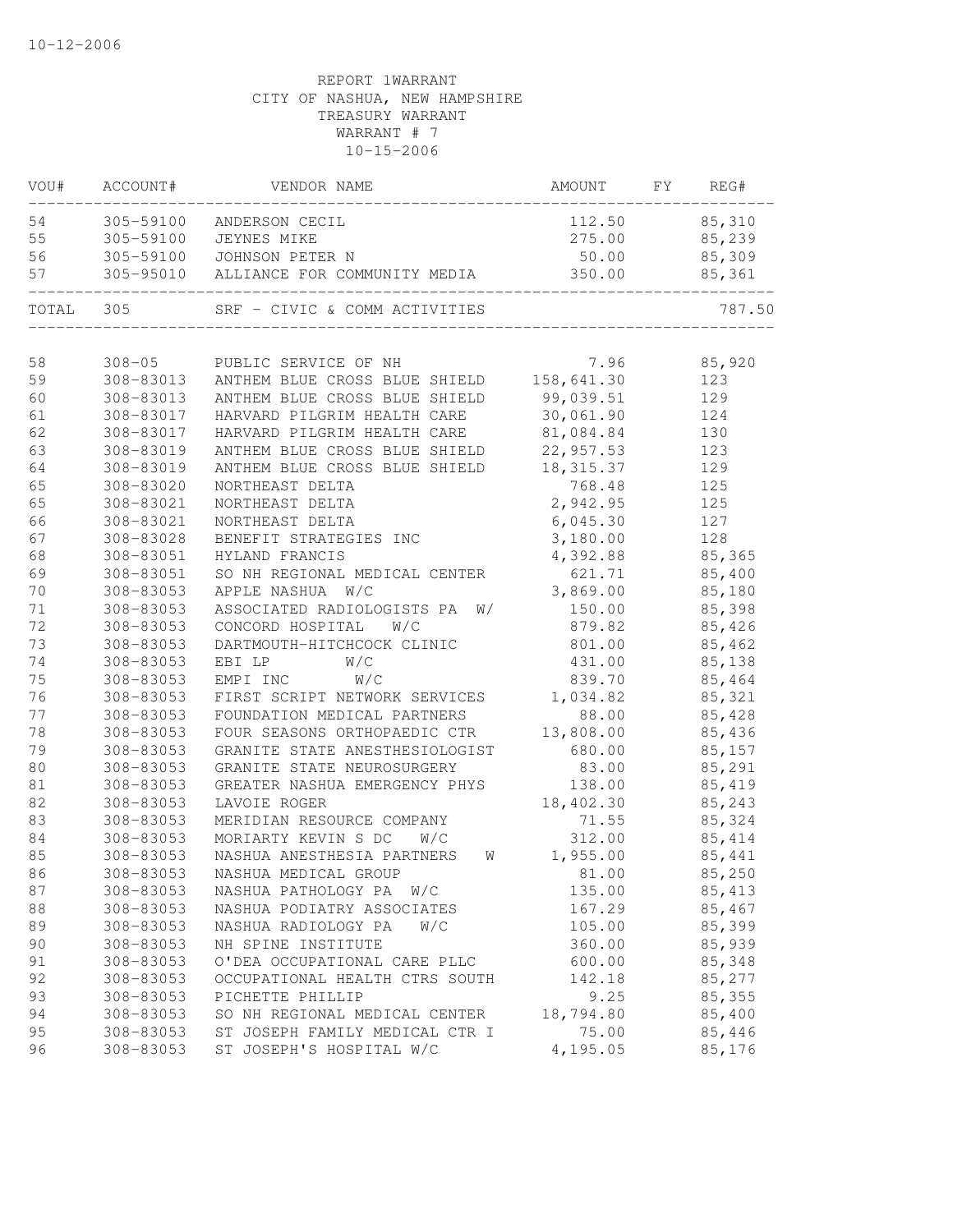| VOU# | ACCOUNT#                            | VENDOR NAME                      | AMOUNT     | FΥ<br>REG#  |
|------|-------------------------------------|----------------------------------|------------|-------------|
| 97   | 308-83053                           | TEEBOOM KEVIN                    | 300.00     | 85,343      |
| 98   | 308-83053                           | W/C<br>THIRD PARTY SOLUTIONS     | 14.16      | 85,424      |
| 99   | 308-83054                           | ANAESTHESIA ASSOC OF MASS        | 1,950.00   | 85,217      |
| 100  | 308-83054                           | ASSOCIATED RADIOLOGISTS PA<br>W/ | 26.00      | 85,398      |
| 101  | 308-83054                           | BERTRAND CLAIRE                  | 1.86       | 85,367      |
| 102  | 308-83054                           | CONCORD HOSPITAL<br>W/C          | 2,530.40   | 85,426      |
| 103  | 308-83054                           | CONCORD ORTHOPAEDICS PA          | 240.00     | 85,281      |
| 104  | 308-83054                           | CPTE-NASHUA W/C                  | 469.00     | 85,166      |
| 105  | 308-83054                           | CRONIN NANCY                     | 51.00      | 85,368      |
| 106  | 308-83054                           | DARTMOUTH-HITCHCOCK CLINIC       | 1,333.00   | 85,462      |
| 107  | 308-83054                           | DIEHL SCOTT J MD<br>W/C          | 170.00     | 85,177      |
| 108  | 308-83054                           | ELLIOT HOSPITAL<br>W/C           | 683.92     | 85,406      |
| 109  | 308-83054                           | EMPI INC<br>W/C                  | 180.00     | 85,464      |
| 110  | 308-83054                           | FAULKNER HOSPITAL                | 9,658.22   | 85,219      |
| 111  | 308-83054                           | FMP DHC LLP                      | 28.00      | 85,223      |
| 112  | 308-83054                           | FOUNDATION MEDICAL PARTNERS      | 88.00      | 85,428      |
| 113  | 308-83054                           | FOUR SEASONS ORTHOPAEDIC CTR     | 101.00     | 85,436      |
| 114  | 308-83054                           | GREATER NASHUA EMERGENCY PHYS    | 68.00      | 85,419      |
| 115  | 308-83054                           | HULSLANDER BRUCE DC W/C          | 520.00     | 85, 411     |
| 116  | 308-83054                           | LEWIS PHYSICAL MEDICINE ASSOC    | 308.50     | 85,118      |
| 117  | 308-83054                           | MAIN STREET MEDICAL ASSOCIATES   | 165.00     | 85,369      |
| 118  | 308-83054                           | MASSACHUSETTS GENERAL PHYSICIA   | 1,408.00   | 85,341      |
| 119  | 308-83054                           | MERRIMACK VALLEY PT LLC          | 1,139.00   | 85,212      |
| 120  | 308-83054                           | OCCUPATIONAL HEALTH CTRS SOUTH   | 5,510.00   | 85,277      |
| 121  | 308-83054                           | POLIVY KENNETH DR W/C            | 675.00     | 85,410      |
| 122  | 308-83054                           | SO NH REGIONAL MEDICAL CENTER    | 3,790.44   | 85,400      |
| 123  | 308-83054                           | ST JOSEPH'S HOSPITAL W/C         | 4,171.50   | 85,176      |
| 124  | 308-83054                           | THIRD PARTY SOLUTIONS<br>W/C     | 2,859.34   | 85,424      |
| 125  | 308-83054                           | WOLF RALPH R MD<br>W/C           | 213.00     | 85,408      |
| 126  | 308-83054                           | WORKING RX INC<br>W/C            | 84.00      | 85,170      |
| 127  | 308-83054                           | XRAY PROFESSIONAL ASSOCIATION    | 539.50     | 85,288      |
| 128  | 308-83055                           | CONCENTRA INTEGRATED SERVICES    | 1,080.71   | 85,151      |
| 129  | 308-83055                           | CSC FINANCIAL SERVICES GROUP     | 17, 418.45 | 85,150      |
| 130  | 308-83055                           | DEVINE MILLIMET & BRANCH PA W    | 1,272.35   | 85,404      |
| 131  | 308-83055                           | TREASURER STATE OF NH            | 250.00     | 85,877      |
| 132  | 308-83056                           | NEXTEL COMMUNICATIONS            | 36.67      | 85,871      |
| 133  | 308-83057                           | NH CHAPTER OF CPCU               | 150.00     | 85,909      |
| 134  | 308-83057                           | NHAA                             | 510.00     | 85,796      |
| 135  | 308-83063                           | BK SYSTEMS                       | 13, 113.00 | 85,497      |
| 136  | 308-83063                           | GATE CITY FENCE CO INC W/C       | 325.00     | 85,403      |
| 137  |                                     | MARVELL PLATE GLASS INC W/C      | 1,666.00   | 85,431      |
| 138  | 308-83063<br>308-83064<br>308-83076 | GATE CITY COLLISION CENTER W     | 2,310.82   | 85,430      |
| 139  |                                     | USI NEW ENGLAND<br>____________  | 449.00     | 131         |
|      |                                     | TOTAL 308 SRF - INSURANCE        |            | 574, 125.33 |

188,213 3086-49050 BARNES & NOBLE.COM 227.40 85,622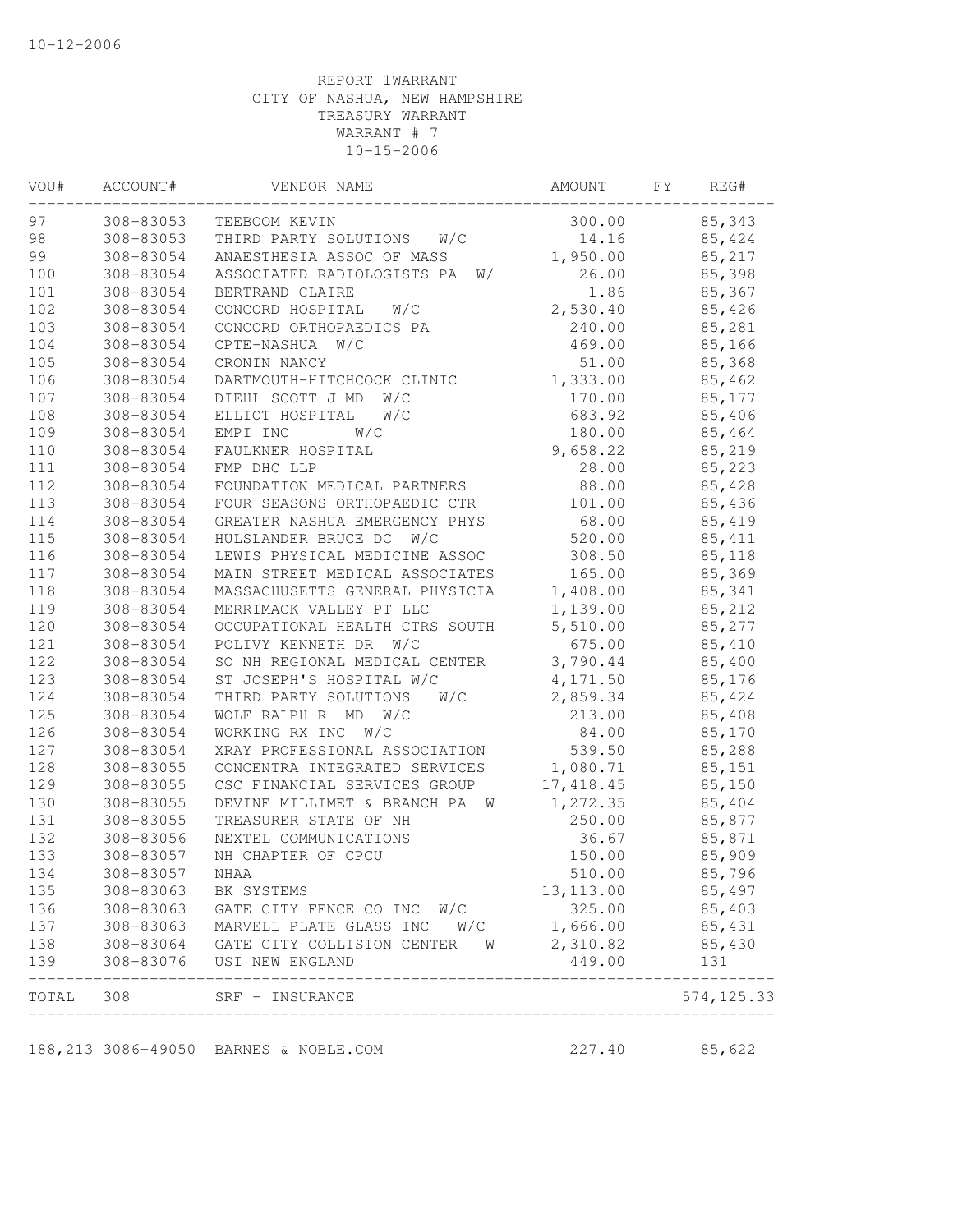| VOU#      | ACCOUNT#                    | VENDOR NAME                                                   | AMOUNT     | FY | REG#         |
|-----------|-----------------------------|---------------------------------------------------------------|------------|----|--------------|
|           |                             | 188, 214 3086-49050 GREAT POTENTIAL PRESS                     | 497.97     |    | 85,680       |
|           | 188, 215 3086-49050         | SAGE PUBLICATIONS                                             | 545.05     |    | 85,699       |
|           | 3086-82025                  | NH RETIREMENT SYSTEM                                          | 678.52     |    | 138          |
|           |                             | 188, 216 3086-83004 VISION SERVICE PLAN - NH                  | 32.58      |    | 85,798       |
|           |                             | 188, 217 3086-83102 UNUM LIFE INSURANCE                       | 51.55      |    | 85,797       |
|           | 188, 218 3086-91040         | COTE RICHARD                                                  | 429.46     |    | 85,506       |
| TOTAL 308 |                             | JAVITS GRANT PROGRAM                                          |            |    | 2,462.53     |
|           | 188, 219 3097-41015         | MARCOTTE ANGELA                                               | 5.40       |    | 85,539       |
|           | 188, 220 3097-41015         | SLOSEK ODETTE                                                 | 46.96      |    | 85,522       |
|           | 188, 221 3097-41015         | STAPLES BUSINESS ADVANTAGE                                    | 116.18     |    | 85,420       |
|           | 188, 222 3097-44005         | ACE PRINTING COMPANY                                          | 420.00     |    | 85,429       |
|           | 188, 223 3097-49075         | CENTRAL PAPER PRODUCTS CO                                     | 11,019.06  |    | 85,752       |
|           | 188, 223 3097-49075         | CENTRAL PAPER PRODUCTS CO                                     | 215.73     |    | 85,753       |
|           | 188, 224 3097-49085         | COCA COLA                                                     | 5,407.10   |    | 85,535       |
|           | 188, 225 3097-49085         | COSTA FRUIT & PRODUCE CO INC                                  | 13,510.44  |    | 85,767       |
|           | 188, 225 3097-49085         | COSTA FRUIT & PRODUCE CO INC                                  | $-11.34$   |    | 85,768       |
|           | 188, 225 3097-49085         | COSTA FRUIT & PRODUCE CO INC                                  | 36,659.60  |    | 85,769       |
|           | 188, 226 3097-49085         | EAST SIDE ENTREES INC                                         | 203.29     |    | 85,606       |
|           | 188, 227 3097-49085         | FANTINI BAKING CO., INC.                                      | 3,666.44   |    | 85,636       |
|           | 188, 227 3097-49085         | FANTINI BAKING CO., INC.                                      | 1,398.48   |    | 85,637       |
|           | 188, 228 3097-49085         | GARELICK FARMS-LYNN                                           | 23, 173.88 |    | 85,395       |
|           | 188, 229 3097-49085         | GILL'S PIZZA CO.                                              | 11,983.95  |    | 85,611       |
|           | 188, 230 3097-49085         | M SAUNDERS INC                                                | 8,193.76   |    | 85,589       |
|           | 188, 230 3097-49085         | M SAUNDERS INC                                                | 1,671.12   |    | 85,590       |
|           | 188, 231 3097-49085         | MCKEE FOODS CORP                                              | 466.00     |    | 85,284       |
|           | 188, 232 3097-49085         | NEW ENGLAND ICE CREAM                                         | 2,253.06   |    | 85,623       |
|           | 188, 233 3097-49085         | SURPLUS DISTRIBUTION SECTION                                  | 5,161.89   |    | 85,383       |
|           | 188, 234 3097-64330         | NORTHEAST FOOD SVC EQUIPMENT &                                | 5,934.90   |    | 85,165       |
|           | 188, 234 3097-64335         | NORTHEAST FOOD SVC EQUIPMENT &                                | 1,727.00   |    | 85,165       |
|           | 188,235 3097-707            | SWANSON ELAINE                                                | 5.00       |    | 85,593       |
|           | 188, 236 3097-74092         | AFFILIATED HVAC SERVICES LLC                                  | 313.00     |    | 85,557       |
|           | 3097-82025                  | NH RETIREMENT SYSTEM                                          | 4,127.99   |    | 138          |
|           | 188, 237 3097-83004         | VISION SERVICE PLAN - NH                                      | 130.32     |    | 85,800       |
|           | 188, 238 3097-83102         | UNUM LIFE INSURANCE                                           | 111.54     |    | 85,799       |
|           | 188, 239 3097-91005         | GUSTIN KAREN                                                  | 25.92      |    | 85,578       |
|           |                             | 188,240 3097-91005 RALPH PAULE                                | 46.50      |    | 85,502       |
|           |                             | 188,241 3097-91005 SLOSEK ODETTE                              | 103.35     |    | 85,522       |
|           |                             | 188,242 3097-94005 SCHOOL NUTRITION ASSOCIATION               | 97.00      |    | 85,950       |
| TOTAL 309 |                             | SRF - FOOD SERVICES<br>______________________________________ |            |    | 138, 183. 52 |
|           |                             |                                                               |            |    |              |
|           | 188, 243 3117-66005 LVR INC |                                                               | 207.40     |    | 85,532       |
|           | 188,244 3117-78007 DFA INC  |                                                               | 286.89     |    | 85,528       |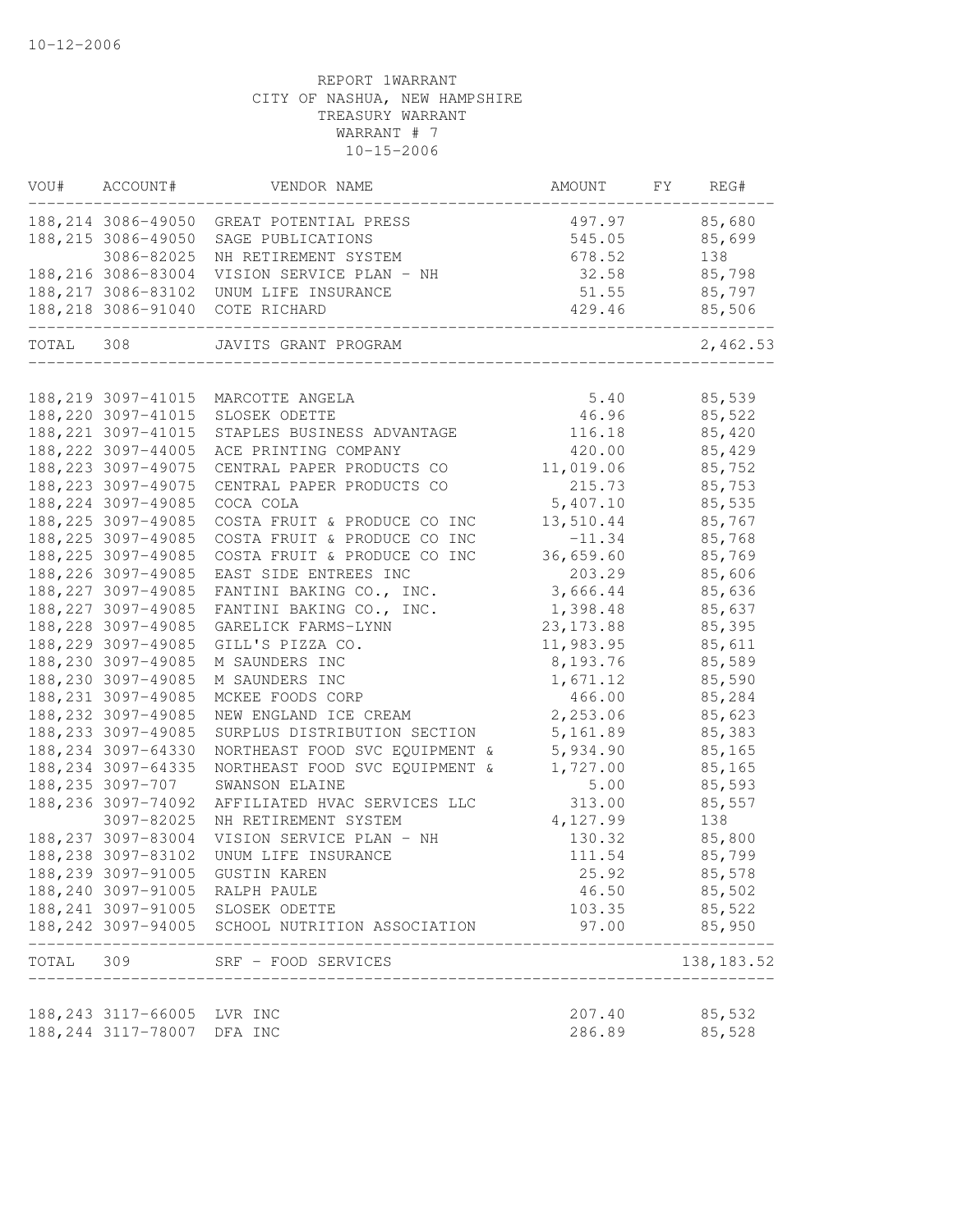| TOTAL                                  |                                                                                                                                                              | 311 DRIVER'S EDUCATION                                                                                                                             |                                                                      | 494.29                                                             |
|----------------------------------------|--------------------------------------------------------------------------------------------------------------------------------------------------------------|----------------------------------------------------------------------------------------------------------------------------------------------------|----------------------------------------------------------------------|--------------------------------------------------------------------|
|                                        |                                                                                                                                                              | 188, 245 3118-705 TORRES DINA                                                                                                                      | 150.00                                                               | 85,723                                                             |
| TOTAL 311                              |                                                                                                                                                              | SUMMER SCHOOL                                                                                                                                      |                                                                      | 150.00                                                             |
| 141<br>142<br>143<br>144<br>145<br>146 | 312-43005<br>$312 - 705$<br>312-705<br>312-705<br>312-705                                                                                                    | PRINTGRAPHICS OF MAINE<br>D & R TOWING INC<br>DECELLES AUTO CLINIC INC<br>HENRIQUEZ JACQUELINE<br>KIERSTEAD ROSS JR<br>312-705 TOYOTA MOTOR CREDIT | 440.44<br>190.00<br>310.00<br>10.00<br>10.00                         | 85,204<br>85,731<br>85,454<br>40.00 85,373<br>85, 375<br>85,378    |
| TOTAL 312                              |                                                                                                                                                              | SRF - FINANCIAL SERVICES                                                                                                                           |                                                                      | 1,000.44                                                           |
|                                        |                                                                                                                                                              | 188, 246 3122-49050 PAPANICOLAU MICHELLE<br>188,246 3122-91040 PAPANICOLAU MICHELLE                                                                | 18.17 85,677                                                         | 117.79 85,677                                                      |
| TOTAL 312                              |                                                                                                                                                              | ADULT ED/CONTINUING ED                                                                                                                             |                                                                      | 135.96                                                             |
|                                        |                                                                                                                                                              | 188, 247 3132-91040 DROLET KATHLEEN                                                                                                                |                                                                      | 98.93 85,523                                                       |
| TOTAL 313                              |                                                                                                                                                              | TRAINING FOR ALL TEACHERS                                                                                                                          |                                                                      | 98.93                                                              |
| 147<br>148                             | $320 - 01340$                                                                                                                                                | 320-01340 CAMERALAND LLC<br>MINUTEMAN PRESS OF NASHUA                                                                                              | 580.38 85,296<br>__________________                                  | 396.00 85,198                                                      |
| TOTAL 320                              |                                                                                                                                                              | SRF - HUNT BUILDING                                                                                                                                |                                                                      | 976.38                                                             |
|                                        |                                                                                                                                                              | 3245-82025 NH RETIREMENT SYSTEM                                                                                                                    | 186.62 138                                                           |                                                                    |
| TOTAL                                  | 324                                                                                                                                                          | YOUTH SAFE HAVEN-PAL                                                                                                                               |                                                                      | 186.62                                                             |
|                                        | 188, 248 3247-55005<br>188, 248 3247-55005<br>188, 249 3247-59130<br>188,250 3247-59130<br>188, 251 3247-59130<br>188, 252 3247-59130<br>188, 253 3247-59130 | FIRST STUDENT INC<br>FIRST STUDENT INC<br>ANDRUSKEVICH GREGORY<br>AUBIN BILL<br>BARRY JOHN<br>BERTELMAN REINER<br>BOURASSA DANA                    | 3,864.13<br>4,594.54<br>128.00<br>74.00<br>74.00<br>128.00<br>128.00 | 85,561<br>85,562<br>85,656<br>85,701<br>85,708<br>85,667<br>85,651 |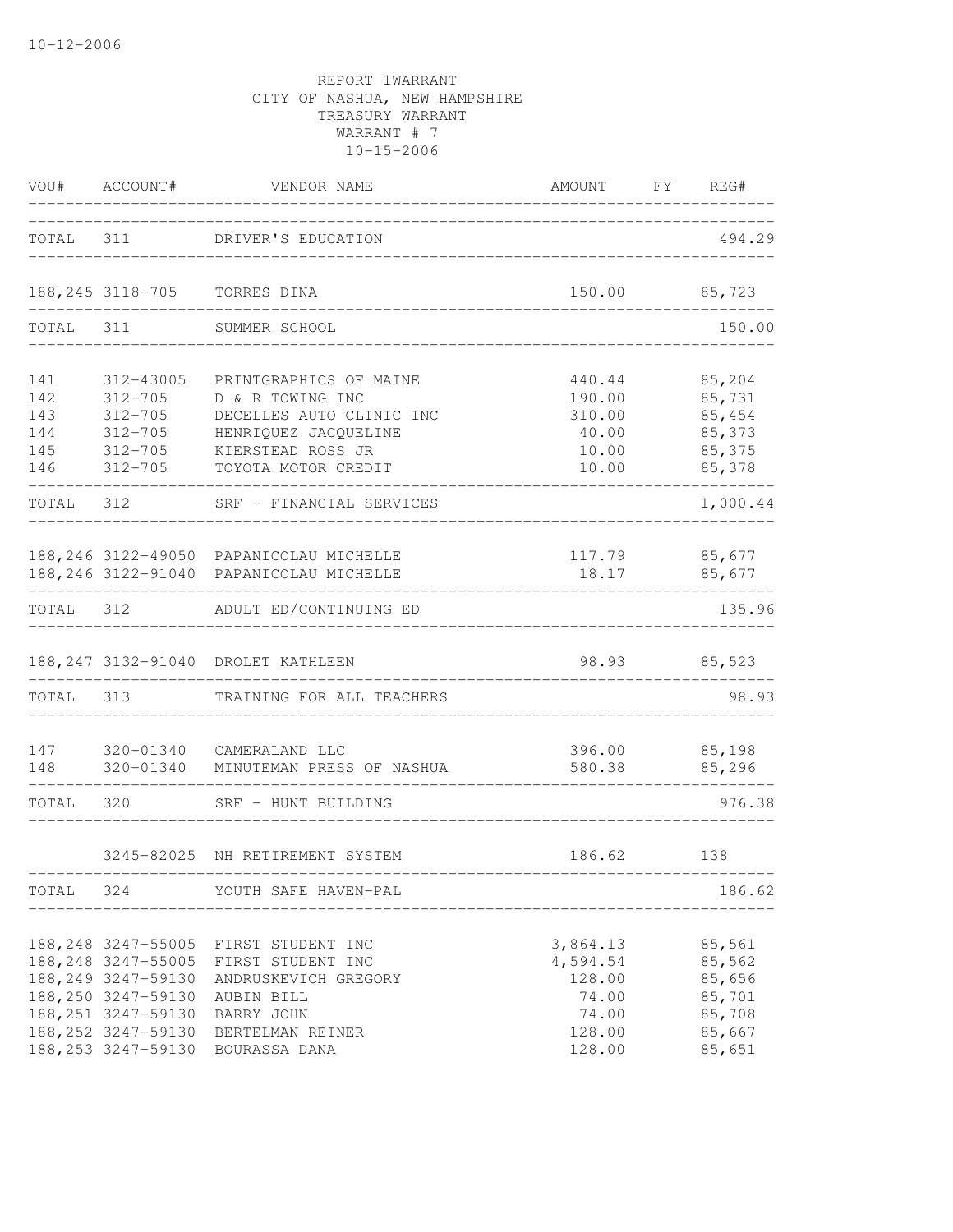| VOU# | ACCOUNT#                     | VENDOR NAME                                  | AMOUNT | FY | REG#    |
|------|------------------------------|----------------------------------------------|--------|----|---------|
|      | 188, 254 3247-59130 BRUN RAY |                                              | 202.00 |    | 85,706  |
|      |                              | 188, 255 3247-59130 BUTLER TIMOTHY           | 128.00 |    | 85,688  |
|      |                              | 188, 256 3247-59130 CAMPBELL-KELLEY KATHLEEN | 74.00  |    | 85,639  |
|      | 188, 257 3247-59130          | CHERBONNEAU MARK                             | 74.00  |    | 85,297  |
|      | 188, 258 3247-59130          | DEL GENIO LEONARD                            | 54.00  |    | 85,661  |
|      | 188, 259 3247-59130          | DIAMENT JOSEPH                               | 74.00  |    | 85,698  |
|      | 188,260 3247-59130           | DOMINICI DAVID                               | 74.00  |    | 85,635  |
|      | 188, 261 3247-59130          | DUPRAT DANIEL                                | 40.50  |    | 85,295  |
|      | 188, 262 3247-59130          | DUPRAT STEPHEN                               | 40.50  |    | 85,437  |
|      |                              | 188,263 3247-59130 EBOL THOMAS F             | 54.00  |    | 85,144  |
|      | 188, 264 3247-59130          | FARIA FILOMONO                               | 54.00  |    | 85,709  |
|      | 188, 265 3247-59130          | FLEISNER PAUL                                | 54.00  |    | 85,712  |
|      | 188, 266 3247-59130          | FRONK KEITH                                  | 74.00  |    | 85,633  |
|      | 188, 267 3247-59130          | GADBOIS GERALD                               | 54.00  |    | 85, 113 |
|      | 188, 268 3247-59130          | HAMILTON CAROL                               | 128.00 |    | 85,640  |
|      |                              | 188,269 3247-59130 HARRINGTON KYLE           | 54.00  |    | 85,693  |
|      |                              | 188, 270 3247-59130 HASTINGS MARK            | 128.00 |    | 85,710  |
|      |                              | 188, 271 3247-59130 HENDERSON MICHAEL        | 54.00  |    | 85,672  |
|      |                              | 188,272 3247-59130 HIGGINS RICHARD           | 54.00  |    | 85,650  |
|      | 188, 273 3247-59130          | HOULE BEVERLY                                | 54.00  |    | 85,689  |
|      | 188, 274 3247-59130          | KRAFT JOELLE                                 | 100.00 |    | 85,707  |
|      | 188, 275 3247-59130          | LAFOND MICHAEL                               | 54.00  |    | 85,649  |
|      | 188, 276 3247-59130          | LALLY JAMES F                                | 39.00  |    | 85,422  |
|      | 188, 277 3247-59130          | LATHAM FREDERICK                             | 256.00 |    | 85,646  |
|      | 188, 278 3247-59130          | LEWIS STEPHEN                                | 135.00 |    | 85,648  |
|      | 188,279 3247-59130           | LUSIGNAU BRIAN                               | 74.00  |    | 85,634  |
|      | 188,280 3247-59130           | MAKARAWICZ WILLIAM                           | 128.00 |    | 85,186  |
|      | 188, 281 3247-59130          | MARK DAVID                                   | 74.00  |    | 85,720  |
|      | 188, 282 3247-59130          | MARTEL CHESTER                               | 128.00 |    | 85,652  |
|      | 188, 283 3247-59130          | MCCARTHY PHIL                                | 74.00  |    | 85,450  |
|      | 188, 284 3247-59130          | MCCORD GREGORY                               | 39.00  |    | 85,668  |
|      | 188, 285 3247-59130          | NICHOLSON MORRIS                             | 54.00  |    | 85,228  |
|      | 188,286 3247-59130           | PASQUARIELLO JOHN                            | 74.00  |    | 85,670  |
|      |                              | 188, 287 3247-59130 PIECUCH WALTER           | 147.00 |    | 85,682  |
|      |                              | 188,288 3247-59130 RIVARD CAROL              | 128.00 |    | 85,695  |
|      |                              | 188,289 3247-59130 ROBICHAUD GERARD          | 167.00 |    | 85,638  |
|      | 188,290 3247-59130           | RUPPEL GEORGE                                | 74.00  |    | 85,690  |
|      | 188, 291 3247-59130          | SARETTE GREG                                 | 93.00  |    | 85,702  |
|      | 188, 292 3247-59130          | SEVIGNY RONALD                               | 74.00  |    | 85,306  |
|      | 188, 293 3247-59130          | SIMPSON GARY                                 | 54.00  |    | 85,230  |
|      | 188, 294 3247-59130          | STEVENS RITA                                 | 128.00 |    | 85,696  |
|      | 188, 295 3247-59130          | TAFT RICHARD                                 | 128.00 |    | 85,713  |
|      | 188, 296 3247-59130          | VALAVANCE DANIEL                             | 74.00  |    | 85,452  |
|      | 188, 297 3247-59130          | WILBERT RANDALL                              | 54.00  |    | 85,711  |
|      | 188, 298 3247-59130          | WILLIAMS BRIAN                               | 54.00  |    | 85,659  |
|      | 188, 299 3247-59130          | ZIELINSKI KAREN                              | 54.00  |    | 85,665  |
|      | 188,300 3247-59130           | ZUCCARO ROBERT                               | 108.00 |    | 85,658  |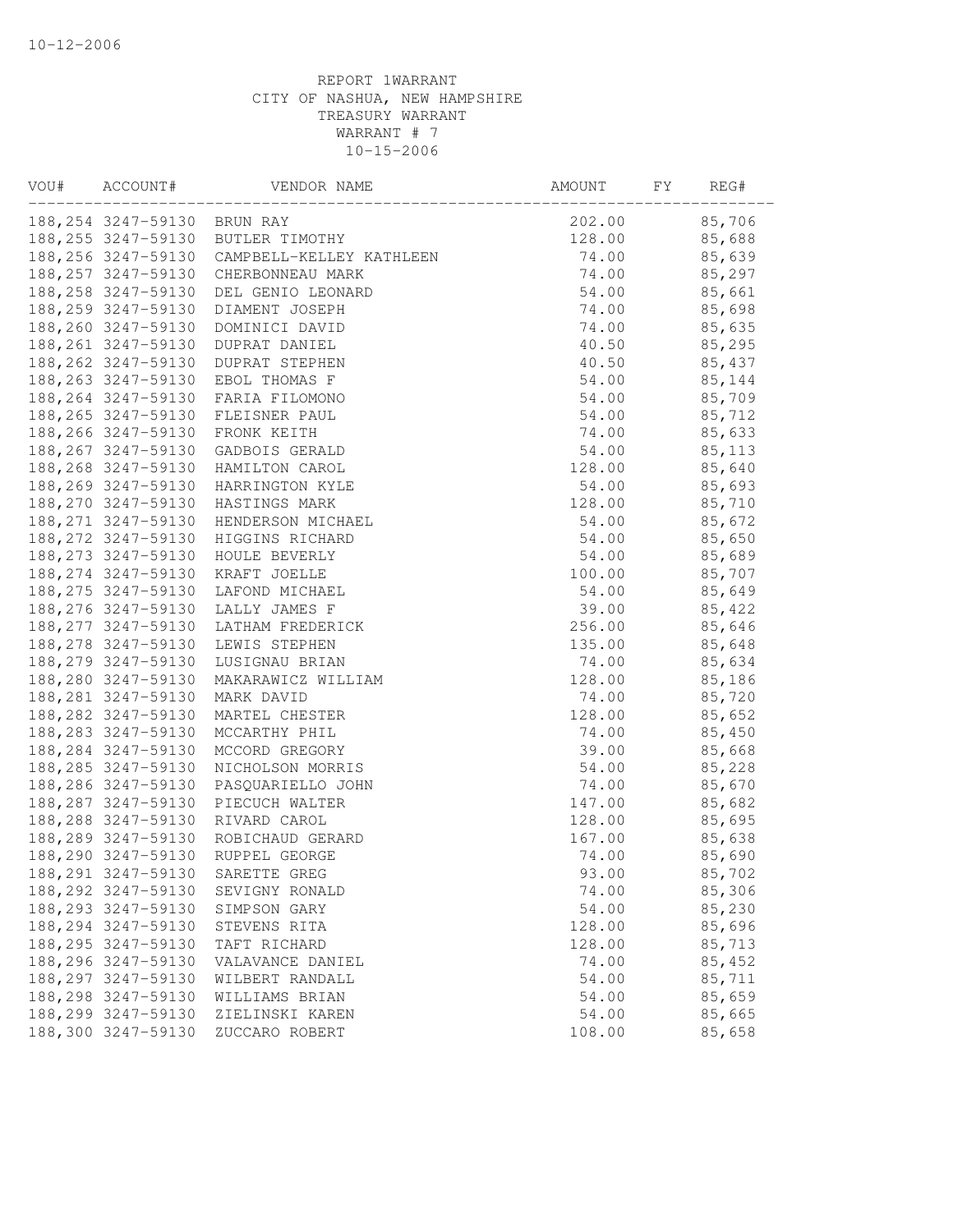|            |                            | VOU# ACCOUNT# VENDOR NAME                                | AMOUNT FY REG#              |                  |
|------------|----------------------------|----------------------------------------------------------|-----------------------------|------------------|
|            |                            | TOTAL 324 ATHLETICS REVENUE FUND                         |                             | 13,079.67        |
| 150        | 331-01298                  | NAT'L NEIGHBORHOOD WATCH INSTI 296.07 85,801             |                             |                  |
| 151        | 331-01430                  | DATA RADIO MGMT CO INC                                   | 10.00                       | 85,559           |
| 152        | $331 - 01500$              | LAW REALTY CO INC                                        | 400.00                      | 85,919           |
| 153        | $331 - 01500$              | RAPID REAL ESTATE LLC                                    | 1,400.00                    | 85,905           |
| 154        | 331-31050                  | CINGULAR WIRELESS LLC                                    | 22.81                       | 85,895           |
| 155        | 331-31050                  | VERIZON WIRELESS                                         | 134.16                      | 85,897           |
| 156<br>157 | $331 - 44020$<br>331-59100 | NAT'L NEIGHBORHOOD WATCH INSTI<br>ACCURINT               | 212.02<br>42.75             | 85,801<br>85,333 |
| 158        | $331 - 64040$              | FIRE TECH & SAFETY OF NEW ENGL 2,990.00                  |                             | 85,459           |
| 159        | 331-64192                  | NECS                                                     | 420.00                      | 85,902           |
| 160        | 331-82030                  | NH RETIREMENT SYSTEM                                     | 5,018.55                    | 138              |
| 161        | 331-95000                  | QUINLAN PUBLISHING GROUP                                 | 154.75                      | 85,925           |
|            | TOTAL 331                  | SRF - POLICE DEPARTMENT                                  |                             | 11,101.11        |
|            |                            | 162 332-78100 CAMPERS INN INC                            | 223.74 85,349               |                  |
|            |                            | TOTAL 332 SRF - FIRE DEPARTMENT                          |                             | 223.74           |
|            |                            |                                                          |                             |                  |
|            |                            | 188,301 3356-49075 RILEY NANCY                           | 194.47 85,504               |                  |
|            |                            | TOTAL 335 TITLE IB READ 1ST MT PLEASANT                  |                             | 194.47           |
|            |                            | 3357-82025 NH RETIREMENT SYSTEM                          | 185.74 138                  |                  |
|            |                            | 188,302 3357-83004 VISION SERVICE PLAN - NH 16.29 85,803 |                             |                  |
|            |                            | 188,303 3357-83102 UNUM LIFE INSURANCE                   |                             | 31.17 85,802     |
| TOTAL 335  |                            | TITLE IB READ 1ST MT PLEASANT                            | ___________________________ | 233.20           |
|            |                            | 188,304 3387-53103 YOUTH COUNCIL (THE)                   | 8,200.00 85,574             |                  |
| TOTAL      | 338                        | TITLE IV SDF YOUTH COUNCIL                               |                             | 8,200.00         |
|            |                            |                                                          |                             |                  |
| 164        | 341-01943                  | WOODWORTH LOUISE                                         | 34.23                       | 85,804           |
| 165        | 341-01966                  | COMMUNITY COUNCIL OF NASHUA NH                           | 6,068.23                    | 85,478           |
| 166        | 341-01966                  | SOUTHERN NEW HAMPSHIRE                                   | 8,449.22                    | 85,911           |
| 167        | 341-31015                  | NEXTEL COMMUNICATIONS                                    | 251.24                      | 85,871           |
| 168<br>169 | 341-41015<br>$341 - 49075$ | STAPLES BUSINESS ADVANTAGE<br>TIGER DIRECT               | 369.03<br>414.98            | 85,483<br>85,262 |
|            |                            |                                                          |                             |                  |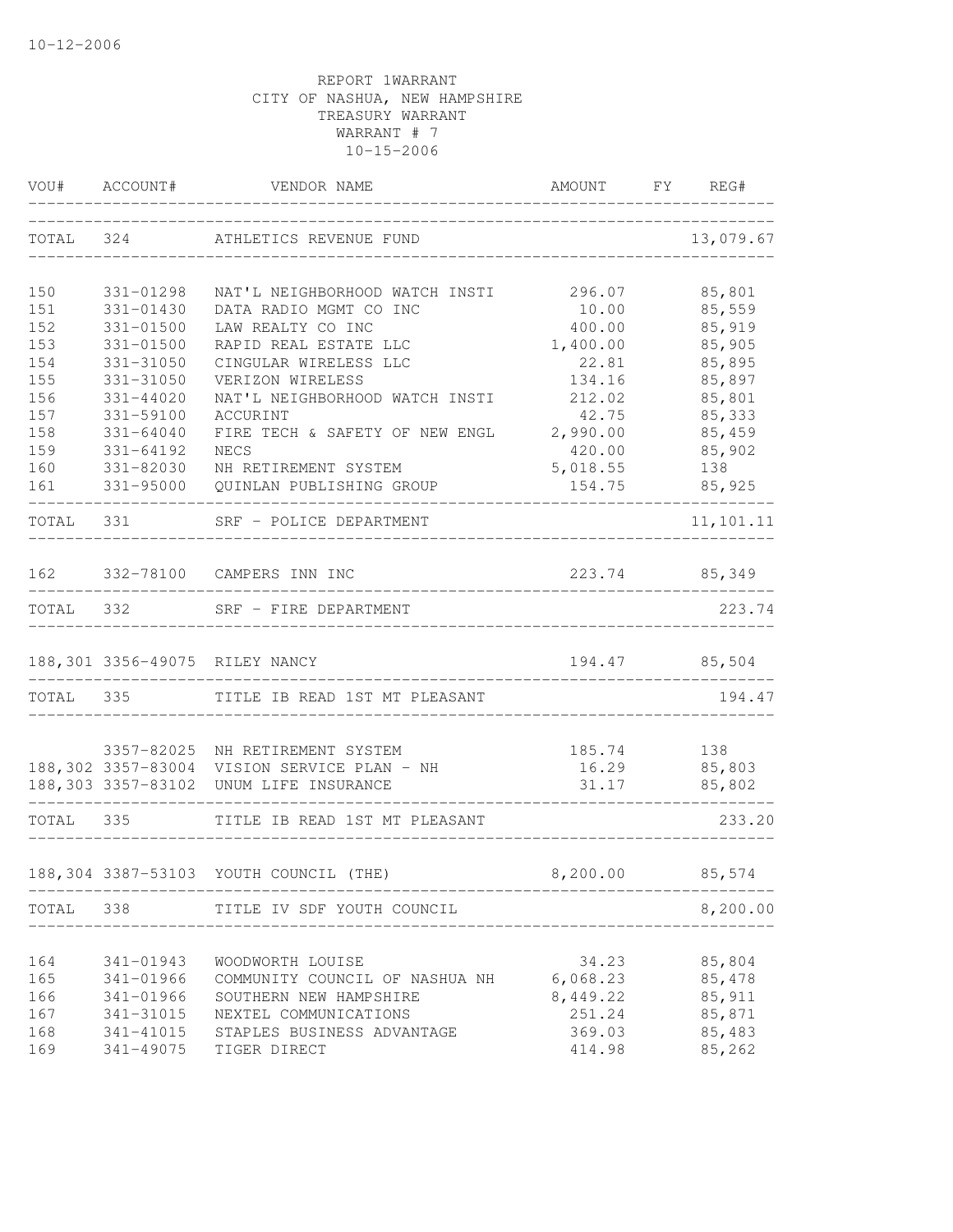| VOU#      | ACCOUNT#            | VENDOR NAME                                                                          | AMOUNT                              | FY | REG#             |
|-----------|---------------------|--------------------------------------------------------------------------------------|-------------------------------------|----|------------------|
| 170       | 341-53025           | DAVENPORT LOIS C                                                                     | 360.00                              |    | 85,366           |
| 171       | 341-91025           | MACK ROBERT                                                                          | 34.71                               |    | 85,205           |
| 172       | 341-91025           | MULCAHY SANDY                                                                        | 81.04                               |    | 85,481           |
| 173       | 341-94014           | WHITTIER WESLEY N                                                                    | 156.56                              |    | 85,385           |
| TOTAL     | 341                 | SRF - COMMUNITY SERVICES                                                             |                                     |    | 16,219.24        |
| 174       | 342-31045           | NEXTEL COMMUNICATIONS                                                                | 19.50                               |    | 85,871           |
| 175       | 342-91025           | CRUZ LUIS                                                                            | 6.23                                |    | 85,319           |
| TOTAL     | 342                 | SRF - COMMUNITY HEALTH                                                               |                                     |    | 25.73            |
|           |                     | 188,305 3436-53109 MILLS DISHON                                                      | 2,056.96                            |    | 85,619           |
|           |                     | 188,306 3436-53109 NEW ENGLAND CENTER                                                | 10,364.58                           |    | 85,947           |
|           |                     | 188,306 3436-91040 NEW ENGLAND CENTER                                                | 19,200.00                           |    | 85,947           |
| TOTAL 343 |                     | TITLE IV 21ST CENT-QUAL.STAFF                                                        |                                     |    | 31,621.54        |
|           |                     |                                                                                      |                                     |    |                  |
|           | 188,308 3440-49075  | 188,307 3440-49075 FRASER DEBORAH                                                    | 8.49<br>50.64                       |    | 85,626           |
|           | 188,309 3440-49075  | GARELICK FARMS-LYNN                                                                  | 131.97                              |    | 85,395<br>85,317 |
|           | 188, 310 3440-49075 | MARKET BASKET<br>PETTY CASH                                                          | 19.02                               |    | 85,805           |
|           | 188, 311 3440-49075 | SAKELARIS JENNIFER                                                                   | 39.99                               |    | 85,598           |
|           | 188, 312 3440-49075 | SAM'S CLUB                                                                           | 324.67                              |    | 85,945           |
|           | 188, 313 3440-49075 | WALMART COMMUNITY                                                                    | 168.04                              |    | 85,487           |
| TOTAL 344 |                     | AFTER SCHOOL PROGRAM                                                                 | __________________                  |    | 742.82           |
|           |                     | 188, 314 3446-49075 JUBERT EMILY                                                     | . _ _ _ _ _ _ _ _ _ _ _ _ _ _ _ _ _ |    | 19.32 85,666     |
| TOTAL 344 |                     | TITLE IV SDF 21ST CENTURY                                                            |                                     |    | 19.32            |
|           |                     |                                                                                      |                                     |    |                  |
|           |                     | 188,315 3447-53103 BOYS & GIRLS CLUB OF GREATER N 5,287.78 85,168                    | 180.00                              |    |                  |
|           |                     | 188,316 3447-53103 STATE OF NH - CRIMINAL RECORDS<br>3447-82025 NH RETIREMENT SYSTEM | 933.95                              |    | 85,806<br>138    |
| TOTAL     | 344                 | TITLE IV SDF 21ST CENTURY                                                            |                                     |    | 6,401.73         |
|           |                     | 3506-82025 NH RETIREMENT SYSTEM                                                      | 253.79                              |    | 138              |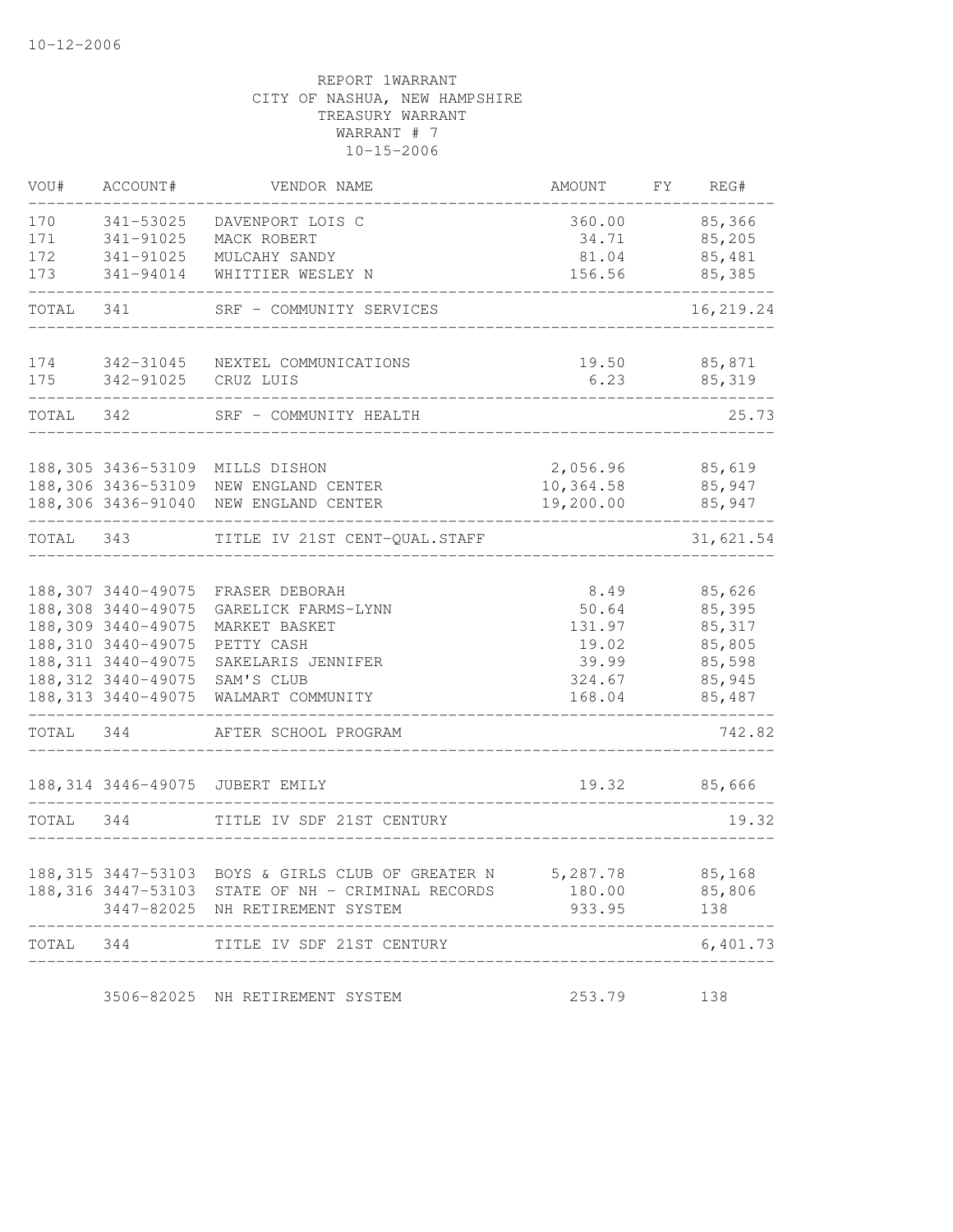|                          | VOU# ACCOUNT#                                                                                                                                     | VENDOR NAME                                                                                                                                                                                       | AMOUNT FY REG#                                                            |                                                                           |
|--------------------------|---------------------------------------------------------------------------------------------------------------------------------------------------|---------------------------------------------------------------------------------------------------------------------------------------------------------------------------------------------------|---------------------------------------------------------------------------|---------------------------------------------------------------------------|
|                          |                                                                                                                                                   | TOTAL 350 SUPPLEMENTARY PRGRM FOR CHILDR                                                                                                                                                          |                                                                           | 253.79                                                                    |
|                          |                                                                                                                                                   | 3507-82025 NH RETIREMENT SYSTEM                                                                                                                                                                   | 1,629.73                                                                  | 138                                                                       |
| TOTAL 350                |                                                                                                                                                   | TITLE 11A TEACHER QUALITY                                                                                                                                                                         |                                                                           | 1,629.73                                                                  |
|                          |                                                                                                                                                   | 3516-82025 NH RETIREMENT SYSTEM<br>188, 317 3516-83004 VISION SERVICE PLAN - NH<br>188, 318 3516-83102 UNUM LIFE INSURANCE                                                                        | 221.22<br>___________________                                             | 138<br>16.29 85,808<br>20.45 85,807                                       |
| TOTAL 351                |                                                                                                                                                   | TITLE IID ENHANCE ED THRU TECH                                                                                                                                                                    |                                                                           | 257.96                                                                    |
| 178                      |                                                                                                                                                   | 177 352-49075 PARTY TIME<br>352-59020 THE SPARTANS INC                                                                                                                                            | 2,363.25                                                                  | 300.00 85,809<br>85,187                                                   |
|                          |                                                                                                                                                   | TOTAL 352 SRF - PARKS AND RECREATION                                                                                                                                                              |                                                                           | 2,663.25                                                                  |
|                          | 188,320 3557-49075<br>188, 321 3557-49075<br>3557-82025<br>188, 322 3557-83004<br>188, 323 3557-83102<br>188,324 3557-91040<br>188,325 3557-91040 | 188, 319 3557-49035 PEARSON EDUCATION<br>CAMBIUM LEARNING INC<br>LUMBRA VIRGINIA<br>NH RETIREMENT SYSTEM<br>VISION SERVICE PLAN - NH<br>UNUM LIFE INSURANCE<br>LUMBRA VIRGINIA<br>MARTELL CYNTHIA | 657.60<br>3,293.40<br>95.97<br>341.87<br>16.29<br>31.17<br>22.25<br>22.25 | 85,600<br>85,617<br>85,516<br>138<br>85,811<br>85,810<br>85,516<br>85,529 |
| TOTAL 355                |                                                                                                                                                   | TITLE IB READING 1ST FES                                                                                                                                                                          |                                                                           | 4,480.80                                                                  |
| TOTAL 365                |                                                                                                                                                   | 188,326 3658-49050 COLLEGE HOUSE INC<br>SOUTH STUDENT SHOP<br>--------------                                                                                                                      | 1,136.32 85,618                                                           | 1,136.32                                                                  |
| 180                      |                                                                                                                                                   | 373-53075 LOAN PACKAGING LLC                                                                                                                                                                      | 960.00                                                                    | 85,345                                                                    |
| TOTAL                    | 373                                                                                                                                               | SRF - ECONOMIC DEVELOPMENT                                                                                                                                                                        |                                                                           | 960.00                                                                    |
| 181<br>182<br>183<br>184 | 374-07340<br>374-07480<br>374-07525<br>374-07750                                                                                                  | NEXTEL COMMUNICATIONS<br>NASHUA PASTORAL CARE CTR & R F<br>BROX INDUSTRIES INC<br>WRN REAL ESTATE LLC &                                                                                           | 28.92<br>26, 358.30<br>117.78<br>7,875.00                                 | 85,871<br>85,813<br>85,172<br>85,812                                      |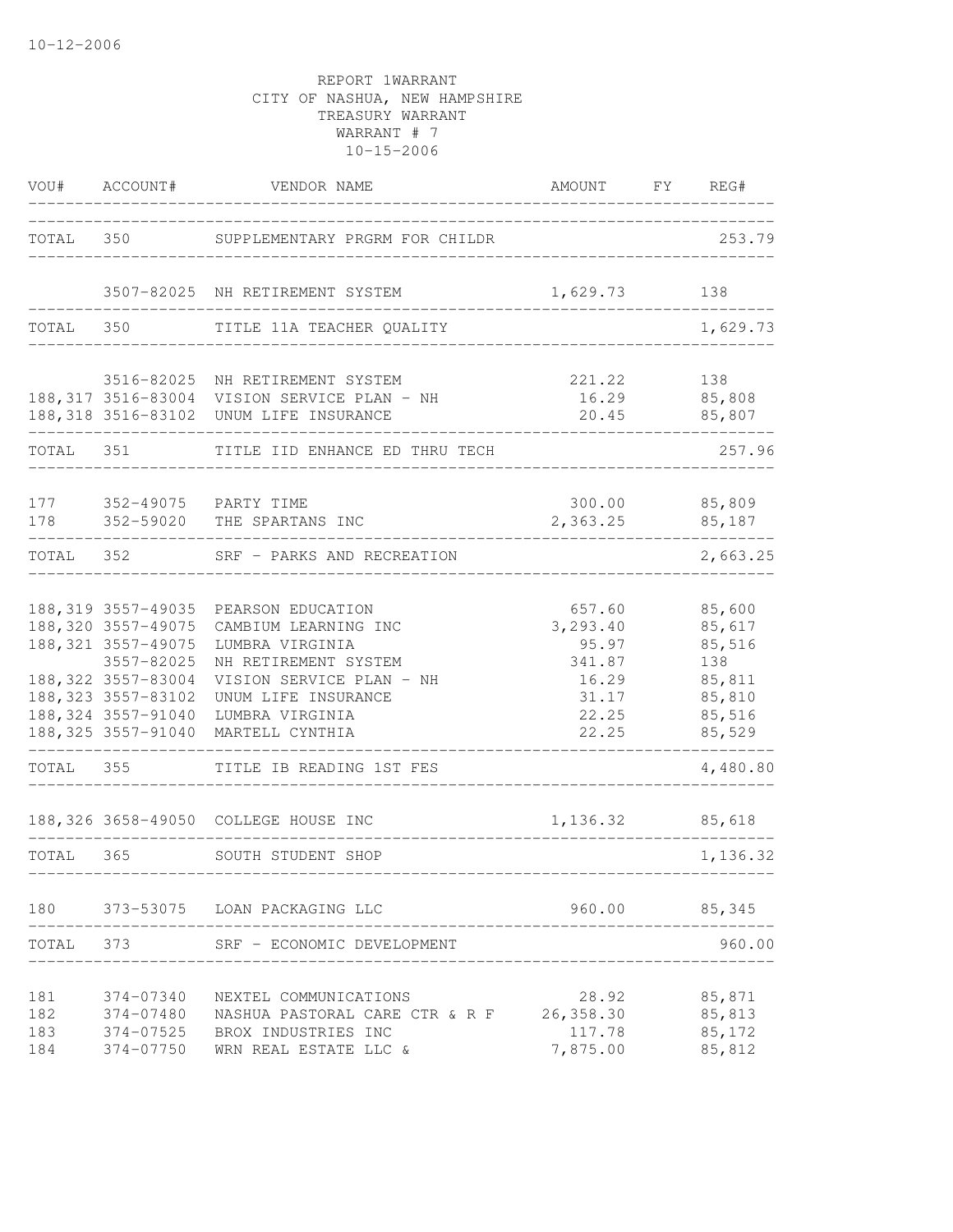| VOU#      | ACCOUNT#            | VENDOR NAME                              | AMOUNT     | FY<br>REG#  |
|-----------|---------------------|------------------------------------------|------------|-------------|
| 185       | 374-09031           | TRANSIT MANAGEMENT OF NASHUA             | 132.79     | 122         |
| 186       | 374-09031           | TRANSIT MANAGEMENT OF NASHUA             | 186.44     | 135         |
| 187       | 374-09031           | TRANSIT MANAGEMENT OF NASHUA             | 289.25     | 137         |
| 188       | 374-09061           | ARAMARK UNIFORM SERVICES                 | 32.44      | 85,241      |
| 189       | 374-09061           | AUTO ELECTRIC WAREHOUSE INC              | 1,100.00   | 85,112      |
| 190       | 374-09061           | RON TURLEY ASSOCIATES INC                | 600.00     | 85,890      |
| 191       | 374-09071           | SHATTUCK MALONE OIL CO                   | 2,823.43   | 85,862      |
| 192       | 374-09091           | NORTHERN BUS SALES INC                   | 109.35     | 85,275      |
| 193       | 374-09091           | SUBURBAN AUTO & TRUCK PARTS IN           | 346.08     | 85,742      |
| 194       | 374-09103           | PUBLIC SERVICE OF NH                     | 1,064.32   | 85,920      |
| 195       | 374-09114           | KEYSPAN ENERGY DELIVERY                  | 13.55      | 85,886      |
| 196       | 374-09133           | NEXTEL COMMUNICATIONS                    | 188.00     | 85,871      |
| 197       | 374-09153           | THE HARTFORD                             | 98,550.93  | 85,873      |
| 197       | 374-09173           | THE HARTFORD                             | 3,850.47   | 85,873      |
| 198       | 374-09181           | MEMIC INDEMNITY CO                       | 2,896.16   | 85,868      |
| 199       | 374-09201           | TRANSIT MANAGEMENT OF NASHUA             | 17, 474.14 | 122         |
| 200       | 374-09201           | TRANSIT MANAGEMENT OF NASHUA             | 16,870.17  | 135         |
| 201       | 374-09201           | TRANSIT MANAGEMENT OF NASHUA             | 18, 122.06 | 137         |
| 202       | 374-09208           | TRANSIT MANAGEMENT OF NASHUA             | 587.10     | 122         |
| 203       | 374-09208           | TRANSIT MANAGEMENT OF NASHUA             | 587.10     | 135         |
| 204       | 374-09208           | TRANSIT MANAGEMENT OF NASHUA             | 587.10     | 137         |
| 205       | 374-09211           | TRANSIT MANAGEMENT OF NASHUA             | 1,266.06   | 122         |
| 206       | 374-09211           | TRANSIT MANAGEMENT OF NASHUA             | 490.29     | 126         |
| 207       | 374-09211           | TRANSIT MANAGEMENT OF NASHUA             | 1,467.18   | 135         |
| 208       | 374-09211           | TRANSIT MANAGEMENT OF NASHUA             | 1,572.35   | 137         |
| 209       | 374-09214           | TRANSIT MANAGEMENT OF NASHUA             | 36.62      | 122         |
| 210       | 374-09214           | TRANSIT MANAGEMENT OF NASHUA             | 45.23      | 135         |
| 211       | 374-09214           | TRANSIT MANAGEMENT OF NASHUA             | 45.12      | 137         |
| 212       |                     | 374-09241 SOCIETY FOR HUMAN RESOURCE MGM | 160.00     | 85,915      |
| 213       | 374-09261           | ARAMARK UNIFORM SERVICES                 | 80.26      | 85,241      |
| TOTAL     | 374                 | SRF - URBAN PROGRAMS                     |            | 205, 953.99 |
| 214       |                     | 375-45050 DEAN'S CARPET MILL OUTLET      | 269.35     | 85,391      |
| 215       |                     | 375-45050 POLK CITY DIRECTORIES          | 248.50     | 85,892      |
|           |                     |                                          |            |             |
| TOTAL     | 375                 | SRF - PUBLIC LIBRARIES                   |            | 517.85      |
|           |                     | 188, 327 3766-53101 ATWOOD WILLIAM C     | 1,298.00   | 85,722      |
| TOTAL 376 |                     | TITLE I ESEA                             |            | 1,298.00    |
|           |                     |                                          |            |             |
|           | 188,328 3767-42010  | PETTY CASH                               | 9.57       | 85,817      |
|           | 188, 328 3767-43005 | PETTY CASH                               | 39.00      | 85,817      |
|           | 188, 329 3767-43005 | POSTMASTER                               | 156.00     | 85,816      |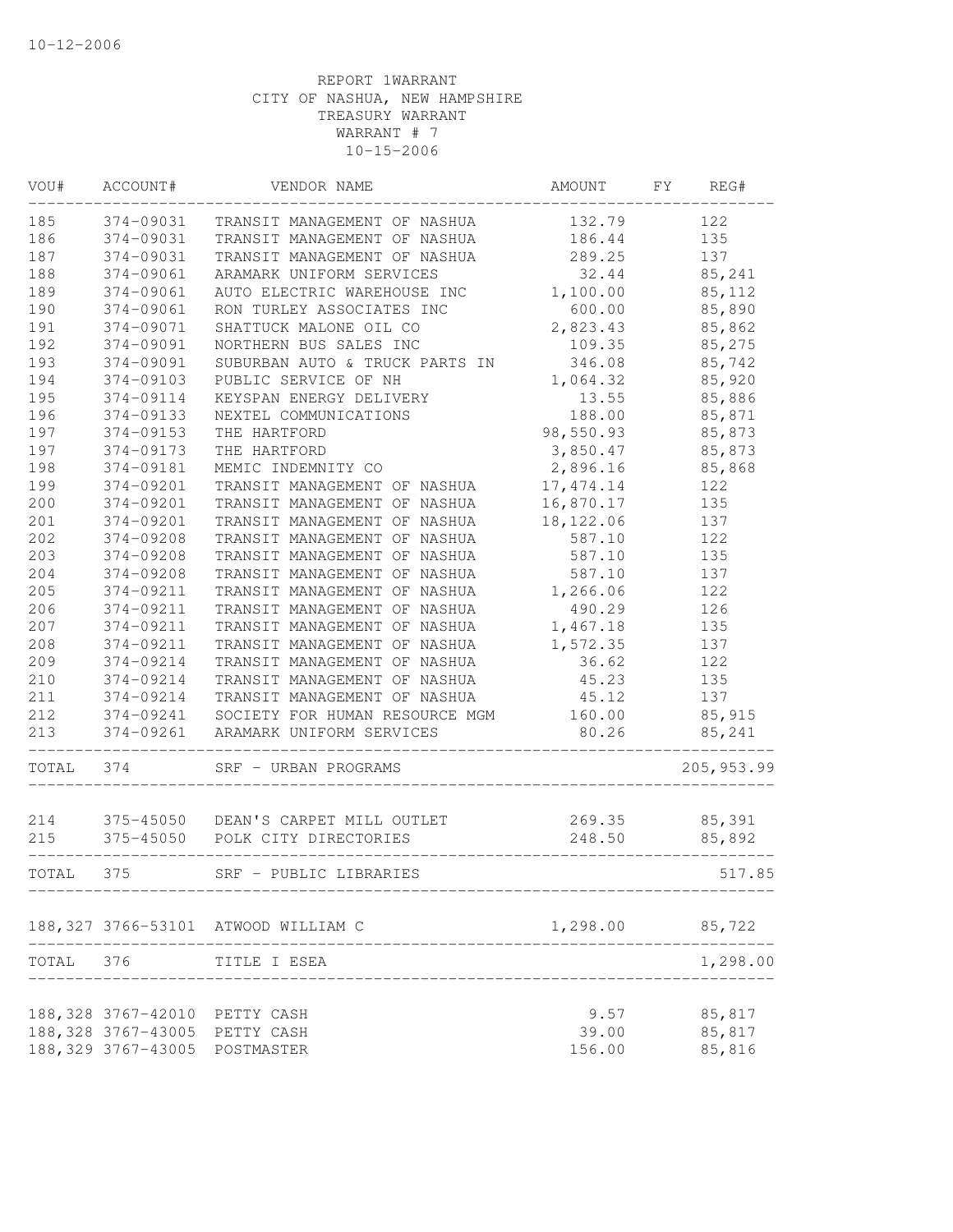|           | VOU# ACCOUNT#                | VENDOR NAME                                             | AMOUNT       | FY | REG#      |
|-----------|------------------------------|---------------------------------------------------------|--------------|----|-----------|
|           | 188,330 3767-47010           | PETTY CASH                                              | 6.43         |    | 85,817    |
|           | 188, 331 3767-49035          | BARNES & NOBLE INC                                      | 813.60       |    | 85, 114   |
|           | 188, 332 3767-49035          | CAMBIUM LEARNING INC                                    | 3,871.17     |    | 85,617    |
|           | 188, 332 3767-49050          | CAMBIUM LEARNING INC                                    | 687.23       |    | 85,617    |
|           | 188, 333 3767-49050          | CARSON-DELLOSA PUBLISHING CO I                          | 24.94        |    | 85,244    |
|           | 188, 334 3767-49050          | HAYES SCHOOL PUBLISHING CO                              | 14.85        |    | 85,566    |
|           | 188, 335 3767-49050          | PELLETIER VIVIAN                                        | 202.09       |    | 85,505    |
|           | 188, 336 3767-49050          | PETTY CASH                                              | 69.43        |    | 85,817    |
|           | 188, 337 3767-49050          | REALLY GOOD STUFF INC                                   | 29.95        |    | 85,510    |
|           | 188, 338 3767-49050          | SCHOOL SPECIALTY                                        | 507.26       |    | 85,533    |
|           | 188, 339 3767-49050          | SMILE MAKERS                                            | 5.95         |    | 85,514    |
|           | 188,340 3767-49050           | STAPLES BUSINESS ADVANTAGE                              | 63.89        |    | 85,420    |
|           | 188, 341 3767-53101          | CROWDER LUCIE L                                         | 123.06       |    | 85,492    |
|           | 188, 342 3767-56020          | FIRST CHURCH                                            | 3,103.00     |    | 85,214    |
|           | 3767-82025                   | NH RETIREMENT SYSTEM                                    | 797.22       |    | 138       |
|           | 188, 343 3767-83004          | VISION SERVICE PLAN - NH                                | 16.29        |    | 85,815    |
|           | 188, 344 3767-83102          | UNUM LIFE INSURANCE                                     | 22.39        |    | 85,814    |
|           | 188, 345 3767-95010          | LRP PUBLICATIONS                                        | 219.00       |    | 85,573    |
| TOTAL 376 |                              | TITLE I ESEA                                            |              |    | 10,782.32 |
|           | 188,346 3887-49050 NAAS DANA |                                                         | 14.97        |    | 85,215    |
|           |                              | 188,347 3887-64045 APPLE COMPUTER INC                   | 1,257.00     |    | 85,560    |
|           |                              | 188, 348 3887-64045 SAFARI VIDEO NETWORKS               | 508.95       |    | 85,716    |
|           | 3887-82025                   | NH RETIREMENT SYSTEM                                    | 9.60         |    | 138       |
| TOTAL 388 |                              | TITLE V INNOVATIVE PROGRAMS                             |              |    | 1,790.52  |
|           |                              | 188,349 3907-91040 ARROWSMITH MARY                      | 55.18        |    | 85,717    |
|           |                              | 188,350 3907-91040 DARWISH COLLEEN                      | 230.19       |    | 85,657    |
|           |                              |                                                         |              |    |           |
| TOTAL     | 390                          | VOC ED SECONDARY PERKINS                                |              |    | 285.37    |
|           |                              |                                                         |              |    |           |
|           |                              | 188,351 3927-49050 COCA-COLA BOTTLING CO OF NE (T       | 163.00       |    | 85,609    |
|           |                              | 188,352 3927-49050 LAKES REGION LINEN INC               | 379.75       |    | 85,591    |
|           |                              | 188, 353 3927-49050 LULL FARM ORCHARDS                  | 203.75       |    | 85,655    |
|           |                              | 188,354 3927-49050 NORTHCENTER FOODSERVICE              | 2,419.21     |    | 85,558    |
|           |                              | 188,355 3927-53100 D A BUCCI & SONS INC<br>____________ | 50.00 85,160 |    | ------    |
| TOTAL 392 |                              | CULINARY ARTS<br>_____________________________          |              |    | 3, 215.71 |
|           |                              | 188,356 3937-49050 MARKET BASKET                        | 42.05        |    | 85,317    |
|           |                              | 3937-82025 NH RETIREMENT SYSTEM                         | 97.24        |    | 138       |
|           |                              | 188,357 3937-83004 VISION SERVICE PLAN - NH             | 16.29        |    | 85,819    |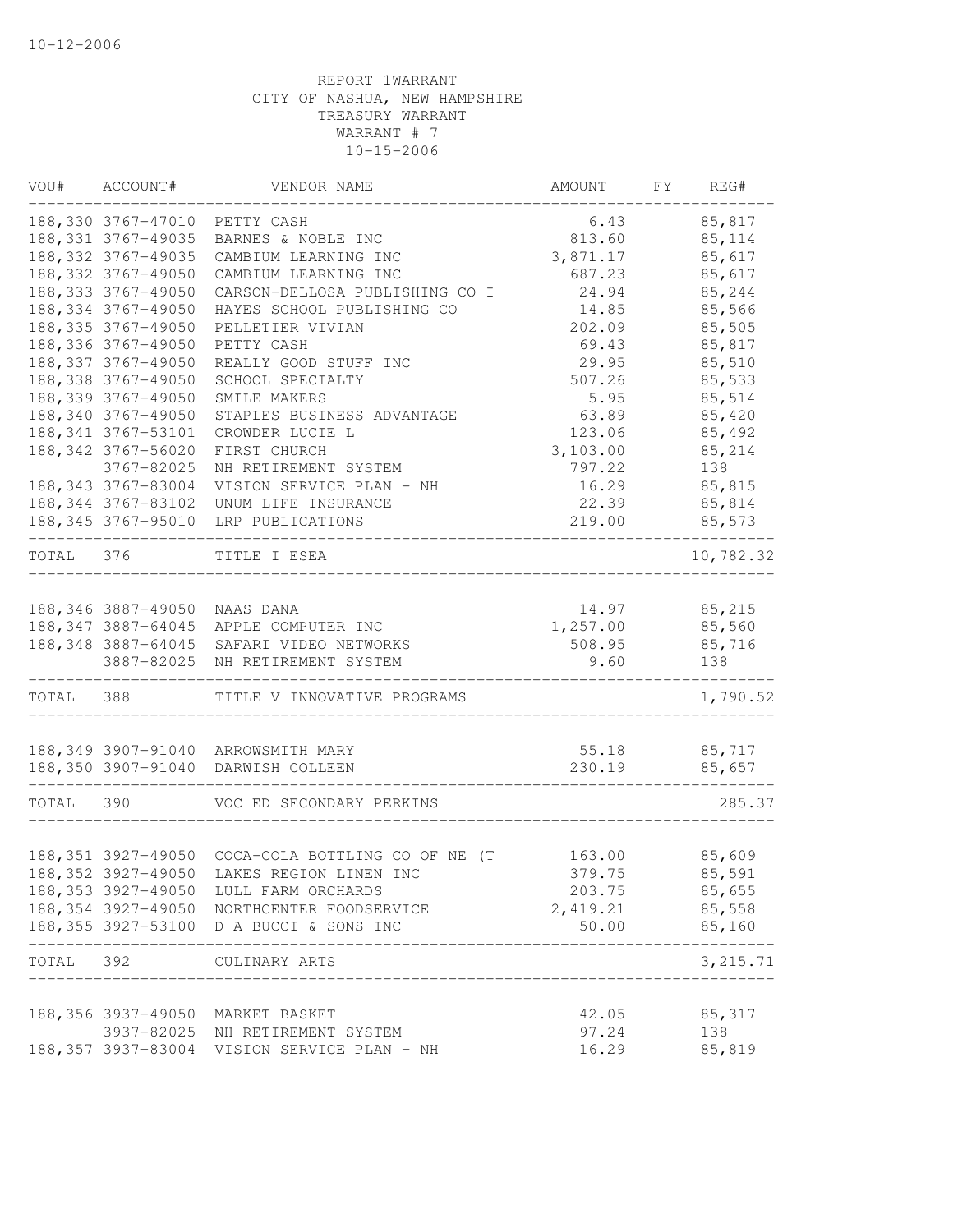|                    | VOU# ACCOUNT# VENDOR NAME                                                                            | AMOUNT FY REG#  |             |
|--------------------|------------------------------------------------------------------------------------------------------|-----------------|-------------|
|                    | 188,358 3937-83102 UNUM LIFE INSURANCE                                                               |                 | 8.23 85,818 |
| TOTAL 393 DAY CARE |                                                                                                      |                 | 163.81      |
|                    | 188,359 3956-49050 WALCH LINDY<br>188,360 3956-49050 WPS WESTERN PSYCHOLOGICAL SERV 1,751.20         | 114.95 85,549   | 85,396      |
|                    | TOTAL 395 IDEA BASIC SPEC ED                                                                         |                 | 1,866.15    |
|                    | 188,361 3957-53103 BOLICK TERESA DBA BOLICK TERES 5,250.00 85,500<br>3957-82025 NH RETIREMENT SYSTEM | 4,892.32        | 138         |
|                    | TOTAL 395 IDEA BASIC SPEC ED                                                                         |                 | 10, 142.32  |
|                    | 188,362 3977-53101 SUNBERG ROBERT                                                                    | 2,384.88 85,588 |             |
|                    | TOTAL 397 SPECIAL ED LOCAL                                                                           |                 | 2,384.88    |
|                    |                                                                                                      |                 |             |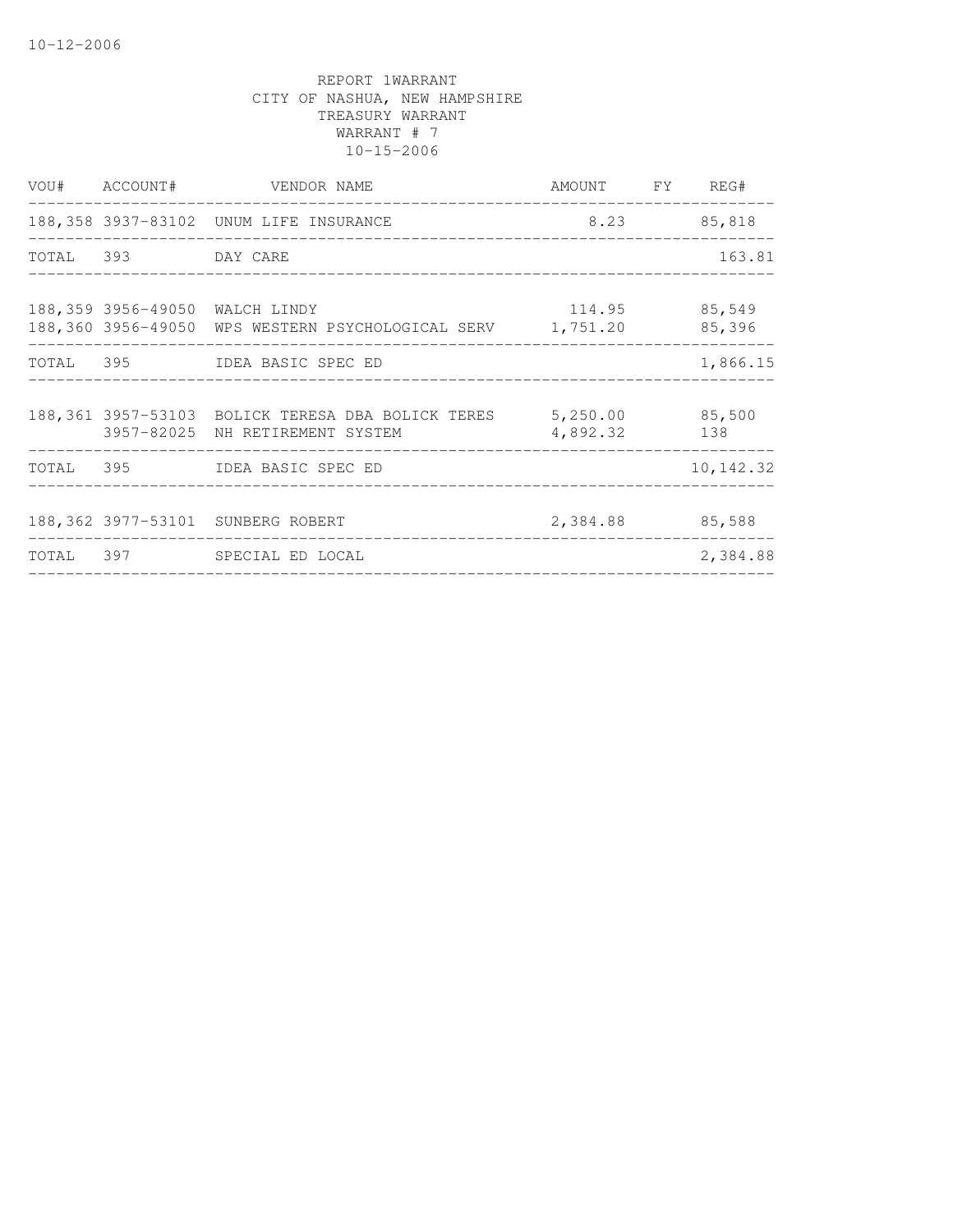| AUTO PERMITS           |                                                                                                                                                                                                                                                                                                                                                       | 103.00                                                                                         |
|------------------------|-------------------------------------------------------------------------------------------------------------------------------------------------------------------------------------------------------------------------------------------------------------------------------------------------------------------------------------------------------|------------------------------------------------------------------------------------------------|
|                        |                                                                                                                                                                                                                                                                                                                                                       |                                                                                                |
| MISC SERVICES RENDERED |                                                                                                                                                                                                                                                                                                                                                       | 75.00                                                                                          |
|                        |                                                                                                                                                                                                                                                                                                                                                       |                                                                                                |
|                        |                                                                                                                                                                                                                                                                                                                                                       | 50.00                                                                                          |
|                        |                                                                                                                                                                                                                                                                                                                                                       |                                                                                                |
| RENTAL-14 COURT STREET |                                                                                                                                                                                                                                                                                                                                                       | 99.75                                                                                          |
|                        | VOU# ACCOUNT# VENDOR NAME<br>217  412-180  JAGATIC TOM N<br>218 412-180 POWER SHOT UTILITY<br>TOTAL 412-18 FINANCIAL SERVICES<br>219 419-307 CARBONE JAMES<br>TOTAL 419-30 ASSESSORS<br>188,363 481-624 WARREN MARY<br>TOTAL 481-62 SCHOOL DEPARTMENT REVENUE<br>BUS TRANSPORTATION<br>220 499-549 NASHUA THEATER GUILD<br>TOTAL 499-54 MISCELLANEOUS | AMOUNT FY REG#<br>40.00 85,374<br>63.00 85,376<br>75.00 85,360<br>50.00 85,721<br>99.75 85,102 |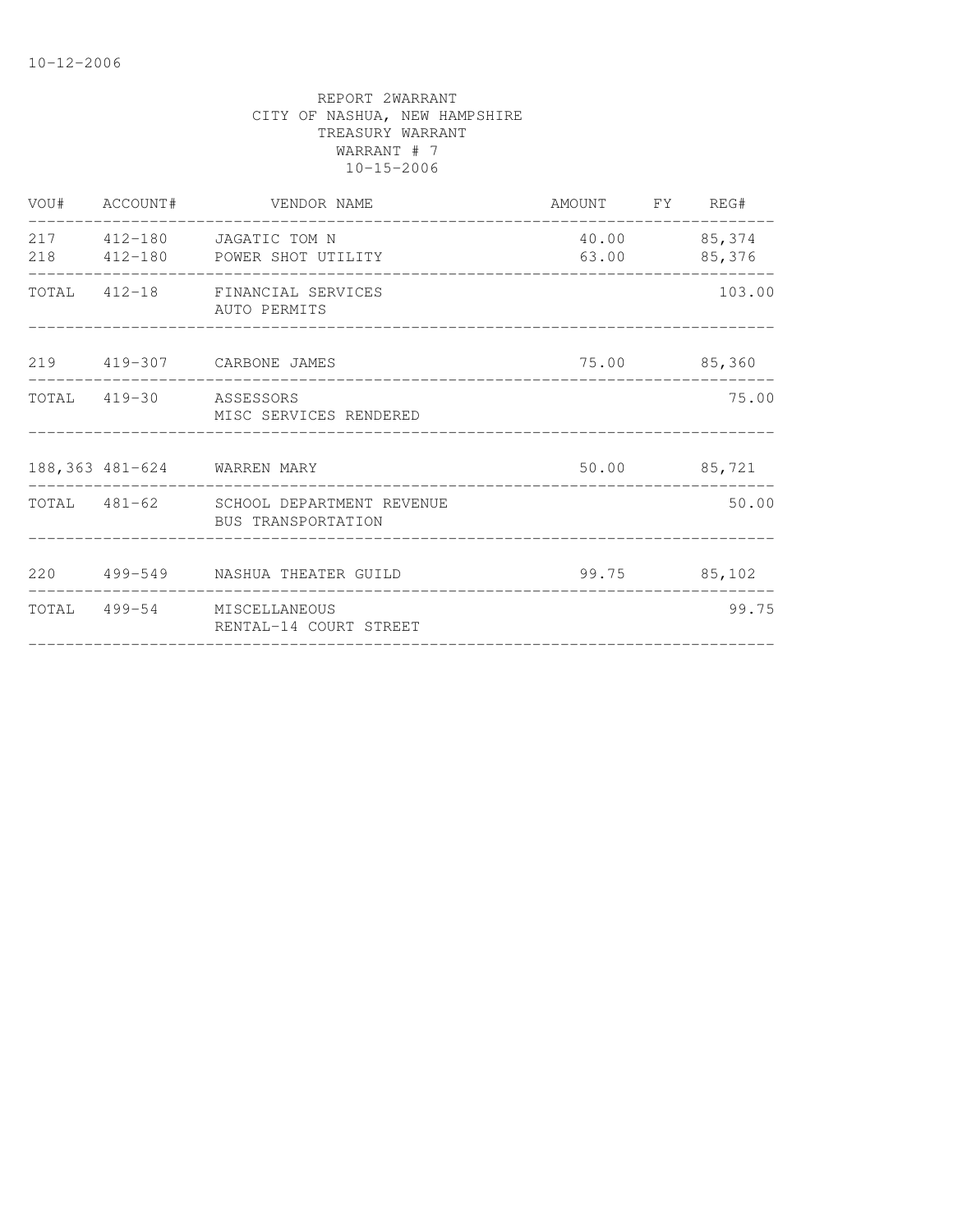| VOU#                                          | ACCOUNT#                                                                                | VENDOR NAME                                                                                                                                                                                                             | AMOUNT                                                                              | FY | REG#                                                               |
|-----------------------------------------------|-----------------------------------------------------------------------------------------|-------------------------------------------------------------------------------------------------------------------------------------------------------------------------------------------------------------------------|-------------------------------------------------------------------------------------|----|--------------------------------------------------------------------|
| 221                                           | 501-98015                                                                               | GEIGER BROS                                                                                                                                                                                                             | 223.46                                                                              |    | 85,274                                                             |
| TOTAL                                         | 501                                                                                     | MAYOR'S OFFICE                                                                                                                                                                                                          |                                                                                     |    | 223.46                                                             |
| 222<br>223                                    | $502 - 41015$                                                                           | 502-49025 LEXIS NEXIS MATTHEW BENDER<br>STAPLES BUSINESS ADVANTAGE                                                                                                                                                      | 23.10<br>38.69                                                                      |    | 85,869<br>85,483                                                   |
| TOTAL                                         | 502                                                                                     | LEGAL DEPARTMENT                                                                                                                                                                                                        |                                                                                     |    | 61.79                                                              |
|                                               |                                                                                         |                                                                                                                                                                                                                         |                                                                                     |    |                                                                    |
| 223                                           | 503-41015                                                                               | STAPLES BUSINESS ADVANTAGE                                                                                                                                                                                              | 51.41                                                                               |    | 85,483                                                             |
| TOTAL                                         | 503                                                                                     | BOARD OF ALDERMEN                                                                                                                                                                                                       |                                                                                     |    | 51.41                                                              |
| 224<br>225<br>226<br>227<br>228<br>229<br>230 | 505-81022<br>505-81024<br>505-81039<br>505-81061<br>505-81110<br>505-81078<br>505-81068 | GREATER NASHUA DENTAL CONNECTI<br>HOME HEALTH & HOSPICE CARE<br>HUMANE SOCIETY OF NEW ENGLAND<br>NASHUA REGIONAL PLANNING COMMI<br>NASHUA SOUP KITCHEN & SHELTER<br>ST JOSEPH COMMUNITY SERVICES I<br>THE YOUTH COUNCIL | 7,250.00<br>10,000.00<br>7,016.67<br>14,926.50<br>5, 315.25<br>1,702.40<br>7,250.00 |    | 85,468<br>85,249<br>85,254<br>85,760<br>85,260<br>85,745<br>85,148 |
| TOTAL                                         | 505                                                                                     | CIVIC & COMM. ACTIVITIES                                                                                                                                                                                                |                                                                                     |    | 53,460.82                                                          |
| 231<br>232<br>233<br>234<br>235               | 506-31005<br>506-31005<br>506-31005<br>506-31005<br>506-31005                           | ALTURA COMMUNICATION SOLUTIONS<br>LOVERING SUE<br>PAETEC COMMUNICATIONS INC<br>STANLEY ELEVATOR CO INC<br>VERIZON                                                                                                       | 736.00<br>37.95<br>600.00<br>1,850.00<br>436.83                                     |    | 85,153<br>85,820<br>85,866<br>85,382<br>85,900                     |
| TOTAL                                         | 506                                                                                     | TELECOMMUNICATIONS                                                                                                                                                                                                      |                                                                                     |    | 3,660.78                                                           |
| 236<br>236<br>236<br>236                      | $507 - 82020$<br>507-82025<br>507-82030<br>507-82035                                    | NH RETIREMENT SYSTEM<br>NH RETIREMENT SYSTEM<br>NH RETIREMENT SYSTEM<br>NH RETIREMENT SYSTEM                                                                                                                            | 127,048.62<br>114,712.76<br>90,469.68<br>128, 132.07                                |    | 138<br>138<br>138<br>138                                           |
| TOTAL                                         | 507                                                                                     | PENSIONS                                                                                                                                                                                                                |                                                                                     |    | 460, 363.13                                                        |
| 237                                           | 508-83101                                                                               | STATE OF NH - UC<br>W/C                                                                                                                                                                                                 | 3,031.33                                                                            |    | 85,401                                                             |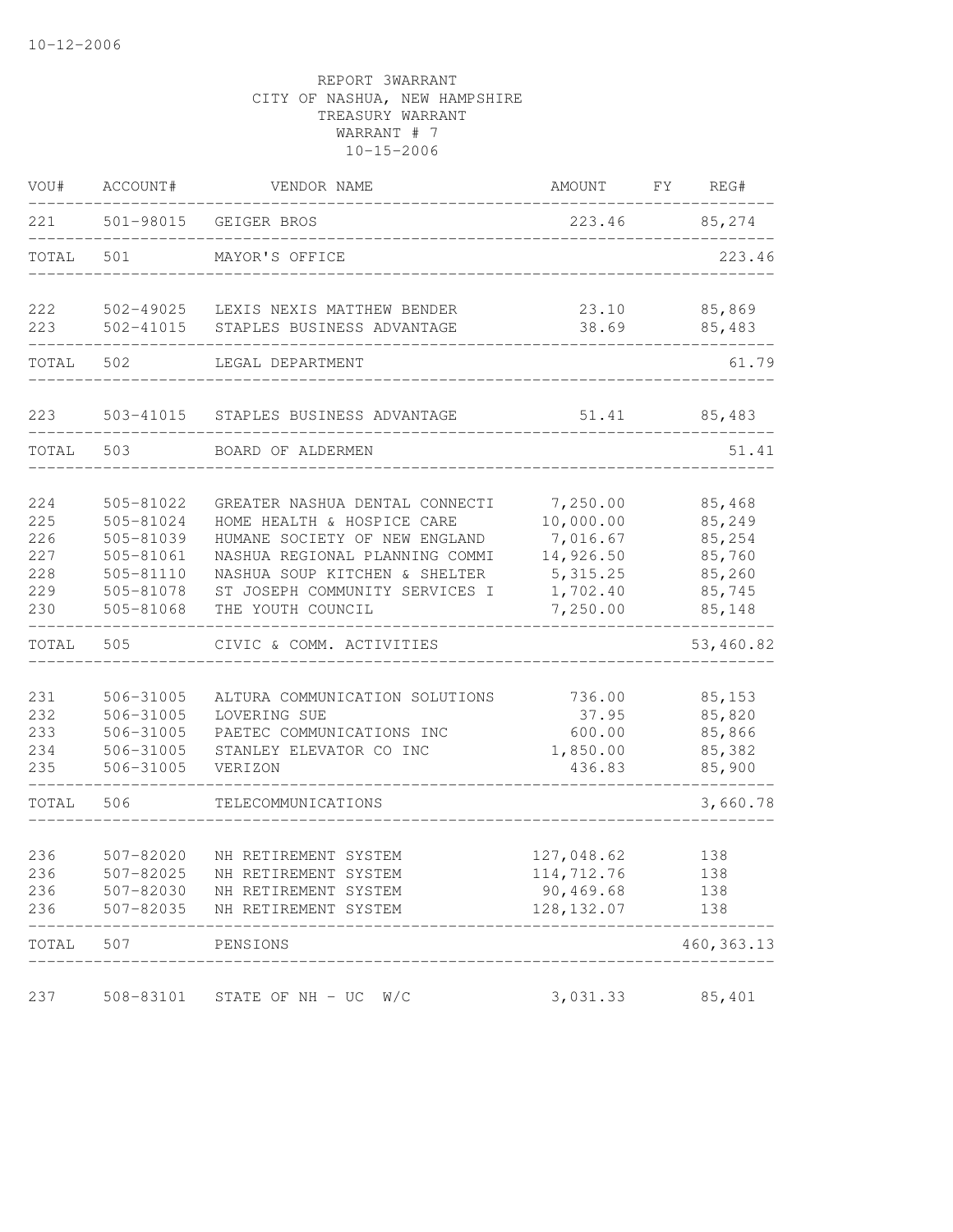|            | VOU# ACCOUNT#          | VENDOR NAME                                                   | AMOUNT FY REG#     |                        |
|------------|------------------------|---------------------------------------------------------------|--------------------|------------------------|
|            | TOTAL 508              | INSURANCE - POLICY COSTS                                      |                    | 3,031.33               |
| 238<br>239 | 511-41015              | 511-31050 NEXTEL COMMUNICATIONS<br>STAPLES BUSINESS ADVANTAGE | 56.77              | 14.46 85,871<br>85,483 |
| TOTAL      | 511                    | ADMINISTRATIVE SERVICES                                       |                    | 71.23                  |
| 240        | 512-95010              | ATX KLEINROCK                                                 | 485.00             | 85,891                 |
| 241        | 512-94005              | CITIZENS BANK                                                 | 225.00             | 134                    |
| 242        | 512-95005              | NH GOVERNMENT FINANCE OFFICERS                                | 35.00              | 85,924                 |
| 243        | 512-94005              | NHGFOA                                                        | 318.75             | 85,106                 |
| 244        | 512-49025              | PRACTITIONERS PUBLISHING COMPA                                | 429.70             | 85,940                 |
| 245        | 512-49025              | PRICE DIGESTS                                                 | 468.00             | 85,912                 |
| 246        | 512-59182              | PRINTGRAPHICS OF MAINE                                        | 440.44             | 85,204                 |
| 247        | 512-91015              | RASWYCK RUTH                                                  | 108.12             | 85,821                 |
| 248        | 512-41005<br>512-41015 | STAPLES BUSINESS ADVANTAGE<br>STAPLES BUSINESS ADVANTAGE      | 130.33<br>14.31    | 85,483<br>85,483       |
| 248<br>248 | 512-41055              | STAPLES BUSINESS ADVANTAGE                                    | 81.44              | 85,483                 |
| TOTAL      | 512                    | FINANCIAL SERVICES                                            |                    | 2,736.09               |
|            |                        |                                                               |                    |                        |
| 249        | 513-43005              | LHS ASSOCIATES INC                                            | 15.85              | 85,294                 |
| 249        | 513-49075              | LHS ASSOCIATES INC                                            | 73.50              | 85,294                 |
| 249<br>250 | 513-59115<br>513-41015 | LHS ASSOCIATES INC<br>STAPLES BUSINESS ADVANTAGE              | 2,673.00<br>110.30 | 85,294<br>85,483       |
| TOTAL      | 513                    | CITY CLERK'S OFFICE                                           |                    | 2,872.65               |
|            |                        |                                                               |                    |                        |
| 251        | 516-54016              | DICE.COM                                                      | 795.00             | 85,393                 |
| 252        | 516-54016              | MERION PUBLICATIONS INC                                       | 1,098.00           | 85,936                 |
| 253        | 516-54016              | SUCCESS ADVERTISING INC                                       | 1,968.33           | 85,245                 |
| 254        | 516-54016              | THE LOWELL PUBLISHING CO                                      | 6,487.70           | 85,879                 |
| 255        | 516-54016              | UNION LEADER CORPORATION                                      | 2,549.21           | 85,870                 |
|            | TOTAL 516              | PURCHASING DEPARTMENT                                         |                    | 12,898.24              |
| 256        |                        | 517-75023 B & S LOCKSMITHS INC                                |                    | 85,455                 |
| 257        | 517-59135              | BAIN PEST CONTROL SERVICE INC                                 | 373.94<br>72.00    | 85,756                 |
| 258        | 517-75023              | HEATING SPECIALTIES OF NH INC                                 | 30.48              | 85,732                 |
| 259        | 517-75023              | HOME DEPOT CREDIT SERVICES                                    | 43.76              | 85,881                 |
| 260        | 517-34015              | KEYSPAN ENERGY DELIVERY                                       | 497.69             | 85,886                 |
| 261        | 517-75023              | LOWE'S                                                        | 179.00             | 85,918                 |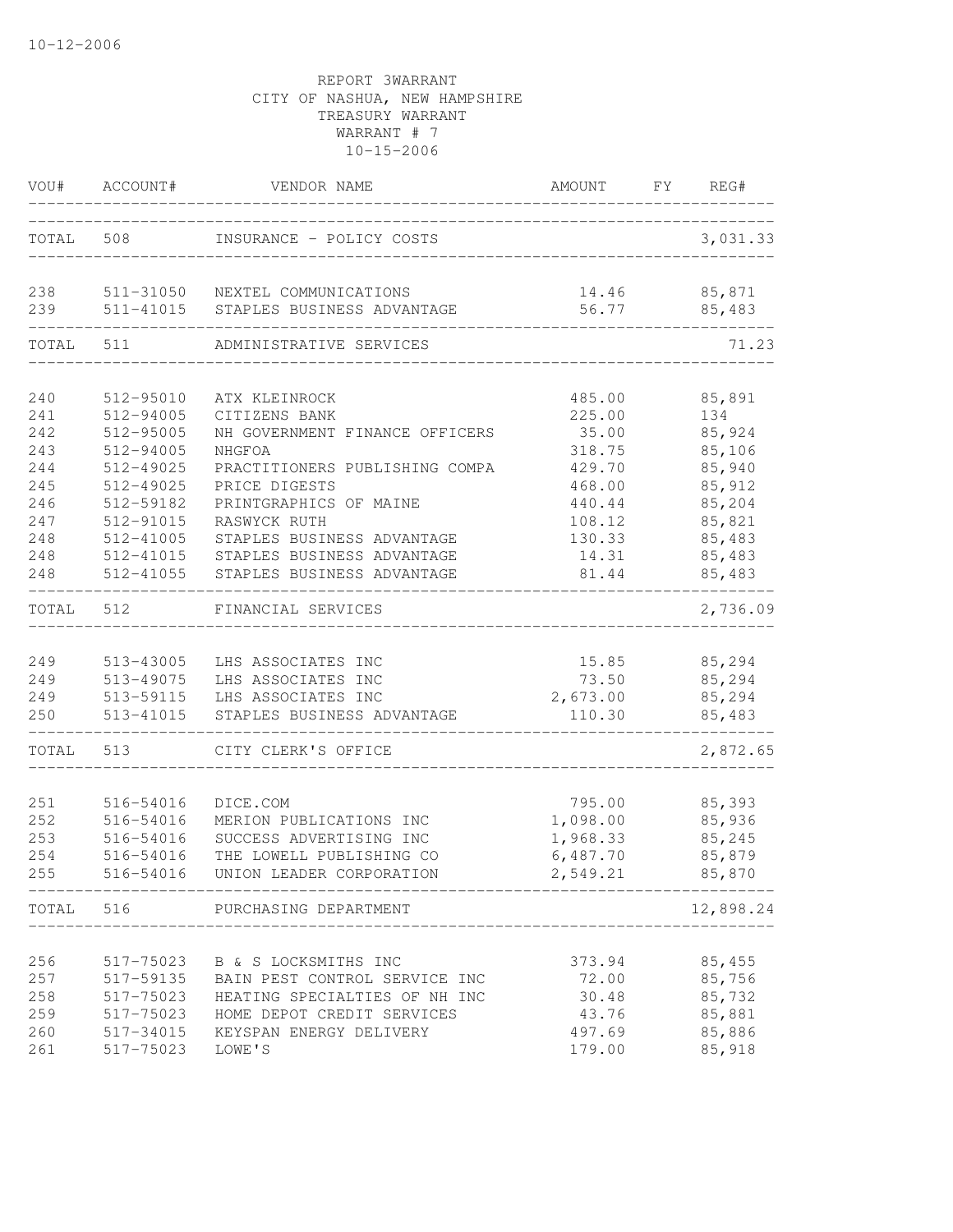| VOU#       | ACCOUNT#                   | VENDOR NAME                           | AMOUNT          | FY | REG#              |
|------------|----------------------------|---------------------------------------|-----------------|----|-------------------|
| 262        | 517-75105                  | M & M ELECTRICAL SUPPLY CO INC        | 42.37           |    | 85,728            |
| 263        | 517-31050                  | NEXTEL COMMUNICATIONS                 | 49.71           |    | 85,871            |
| 264        | 517-33005                  | PENNICHUCK WATER                      | 93.56           |    | 85,888            |
| 265        | 517-32005                  | PUBLIC SERVICE OF NH                  | 1,677.89        |    | 85,920            |
| 266        | 517-75130                  | VIKING CONTROLS INC                   | 975.00          |    | 85,268            |
| 267        | 517-42010                  | W E AUBUCHON COMPANY INC              | 7.19            |    | 85,143            |
| TOTAL      | 517                        | BUILDING MAINT - CITY ADMIN           |                 |    | 4,042.59          |
| 268        | 518-41015                  | STAPLES BUSINESS ADVANTAGE            | 104.85          |    | 85,483            |
| TOTAL 518  |                            | INSURANCE - ADMINISTRATION            |                 |    | 104.85            |
| 269        | 519-94005                  | MCKISSOCK DATA SYSTEMS                | 122.00          |    | 85,931            |
| 270        | 519-91005                  | TURGISS GARY                          | 104.13          |    | 85,229            |
| 271        | 519-91005                  | TURGISS GREG                          | 178.89          |    | 85,133            |
| TOTAL      | 519                        | ASSESSORS                             |                 |    | 405.02            |
| 272        | 520-53100                  | BOOTH HILARY                          | 520.00          |    | 85,439            |
| TOTAL      | 520                        | HUNT BUILDING                         |                 |    | 520.00            |
|            |                            |                                       |                 |    |                   |
| 273        | 522-57005                  | CANTRALL ERIC                         | 725.00          |    | 85,108            |
| 274        | 522-74040                  | CDW GOVERNMENT INC                    | 100.00          |    | 85,525            |
| 275        | 522-74030                  | COCCI COMPUTER SERVICES INC           | 468.00          |    | 85,305            |
| 276        | 522-74030                  | GHA TECHNOLOGIES INC                  | 704.00          |    | 85,251            |
| 277        | 522-31050                  | NEXTEL COMMUNICATIONS                 | 227.45          |    | 85,871            |
| 278        | 522-31040                  | ROY MICHAEL                           | 40.00           |    | 85,822            |
| 279        | 522-41015                  | STAPLES BUSINESS ADVANTAGE            | 163.36          |    | 85,483            |
| 280        | 522-31040                  | TYRRELL KEN                           | 45.95           |    | 85,432            |
| TOTAL      | 522                        | INFORMATION TECHNOLOGY                |                 |    | 2,473.76          |
|            |                            |                                       |                 |    |                   |
| 281        | $531 - 64360$              | ADAMSON INDUSTRIES CORP               | 137.95          |    | 85,271            |
| 281        | 531-78007                  | ADAMSON INDUSTRIES CORP               | 21.90           |    | 85,271            |
| 282<br>283 | $531 - 44005$<br>531-78007 | ALPHAGRAPHICS<br>B & S LOCKSMITHS INC | 166.05<br>48.70 |    | 85, 312<br>85,455 |
| 284        | 531-53065                  | BANK OF AMERICA                       | 628.77          |    | 85,894            |
| 285        | 531-42000                  | BANNER SYSTEMS OF MASSACHUSETT        | 223.32          |    | 85,727            |
| 286        | 531-53125                  | BELANGER AARON                        | 200.00          |    | 85,831            |
| 287        | 531-75023                  | BELLETETES INC                        | 120.60          |    | 85,301            |
| 288        | $531 - 46030$              | BEN'S UNIFORMS                        | 80.00           |    | 85,759            |
|            |                            |                                       |                 |    |                   |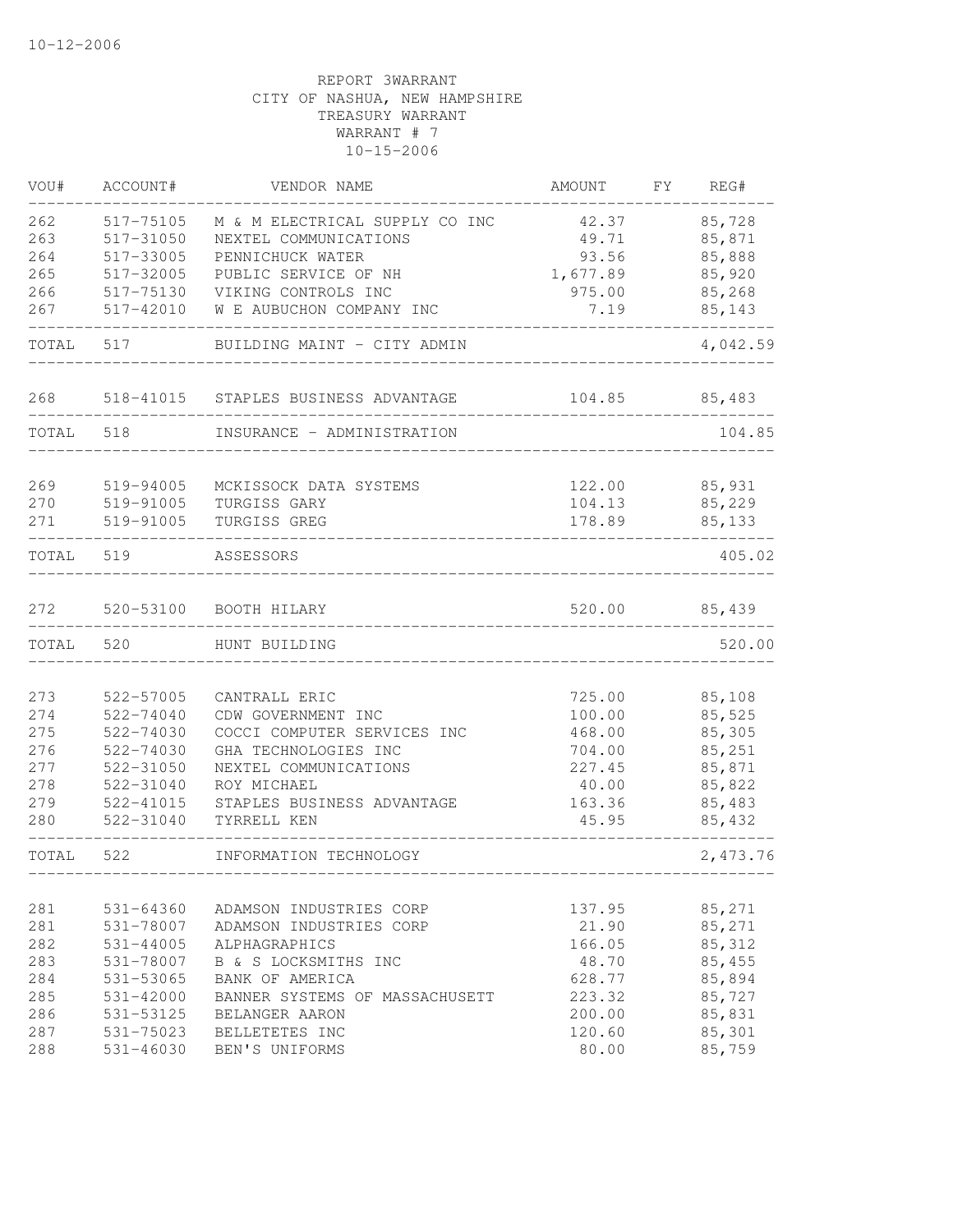| VOU# | ACCOUNT#      | VENDOR NAME                    | AMOUNT     | FY | REG#   |  |
|------|---------------|--------------------------------|------------|----|--------|--|
| 288  |               | 531-46040 BEN'S UNIFORMS       | 998.00     |    | 85,759 |  |
| 289  |               | 531-94005 BOURGEOIS FRANK      | 200.00     |    | 85,844 |  |
| 290  | 531-45220     | CARD TECH                      | 15.97      |    | 85,370 |  |
| 291  | 531-42000     | CENTRAL PAPER PRODUCTS CO      | 395.77     |    | 85,753 |  |
| 292  | 531-31025     | CINFO PETER                    | 45.96      |    | 85,824 |  |
| 293  | 531-53065     | CITIZENS BANK                  | 817.35     |    | 134    |  |
| 294  | 531-94005     | CONLEY DONALD                  | 112.00     |    | 85,838 |  |
| 295  | $531 - 46040$ | COSTA PHILLIP                  | 405.66     |    | 85,828 |  |
| 296  | 531-94005     | CROSSHAIRS INC                 | 625.00     |    | 85,927 |  |
| 297  | 531-59100     | DECELLES AUTO CLINIC INC       | 142.50     |    | 85,454 |  |
| 298  | 531-74092     | DIRECTV                        | 11.98      |    | 85,337 |  |
| 299  | 531-78007     | DOBLES CHEVROLET-GEO-BUICK INC | 193.22     |    | 85,746 |  |
| 300  | 531-91025     | DUNN MICHAEL J                 | 35.60      |    | 85,836 |  |
| 301  | 531-41015     | EMPLOYEE DATA FORMS            | 84.25      |    | 85,447 |  |
| 302  | 531-94005     | FAY JOSEPH                     | 955.00     |    | 85,823 |  |
| 303  | $531 - 46040$ | FISHER JOHN                    | 667.00     |    | 85,841 |  |
| 304  | 531-53125     | GIROUARD KEVIN                 | 200.00     |    | 85,829 |  |
| 305  | 531-78100     | GOODYEAR AUTO SERVICE CENTER   | 36.00      |    | 85,119 |  |
| 306  | 531-94005     | GOULDEN TIMOTHY                | 99.39      |    | 85,832 |  |
| 307  | 531-78007     | GRAPPONE AUTO JUNCTION         | 366.06     |    | 85,766 |  |
| 308  | 531-91025     | GREENE JENNIFER                | 35.60      |    | 85,834 |  |
| 309  | 531-74092     | HARRIS EQUIPMENT REPAIR SERVIC | 255.71     |    | 85,736 |  |
| 310  | 531-98035     | HEFFERAN TIMOTHY               | 4.99       |    | 85,825 |  |
| 311  | 531-45220     | HEFFERAN TIMOTHY               | 8.00       |    | 85,826 |  |
| 312  | 531-41015     | HEFFERAN TIMOTHY               | 9.25       |    | 85,827 |  |
| 312  | 531-91025     | HEFFERAN TIMOTHY               | 15.00      |    | 85,827 |  |
| 313  | $531 - 46040$ | HEROES UNIFORM & SUPPLY CO     | 289.00     |    | 85,238 |  |
| 314  | 531-75130     | J LAWRENCE HALL INC            | 1,203.04   |    | 85,765 |  |
| 315  | 531-59100     | J P CHEMICAL CO INC            | 55.00      |    | 85,293 |  |
| 316  | 531-94005     | LECIUS EDWARD                  | 88.00      |    | 85,847 |  |
| 317  | $531 - 46040$ | LIMA JAMES M                   | 314.11     |    | 85,839 |  |
| 318  | 531-94005     | LINEHAN DENIS                  | 790.00     |    | 85,835 |  |
| 319  | 531-94005     | LINEHAN DENIS                  | 200.00     |    | 85,843 |  |
| 320  | $531 - 45920$ | LYNN PEAVEY CO                 | 384.25     |    | 85,134 |  |
| 321  | 531-78007     | MAC MULKIN CHEVROLET INC       | 276.91     |    | 85,733 |  |
| 322  | 531-46040     | MANSFIELD WILLIAM              | 149.34     |    | 85,848 |  |
| 323  | 531-94005     | MARSHALL BRYAN                 | 258.42     |    | 85,845 |  |
| 324  | 531-94005     | MOUSHEGIAN MICHAEL             | 170.00     |    | 85,846 |  |
| 325  | 531-43005     | NAT'L NEIGHBORHOOD WATCH INSTI | 114.91     |    | 85,837 |  |
| 326  | 531-78007     | NORTHERN FOREIGN CAR PARTS INC | 559.48     |    | 85,771 |  |
| 327  | 531-78007     | NYTECH SUPPLY CO               | 63.11      |    | 85,159 |  |
| 328  | $531 - 46040$ | O'BRIEN KEVIN                  | 16.38      |    | 85,833 |  |
| 329  | 531-94005     | OSTLER DANIEL C                | 106.80     |    | 85,830 |  |
| 330  | 531-33005     | PENNICHUCK WATER               | 1,100.21   |    | 85,888 |  |
| 331  | 531-32005     | PUBLIC SERVICE OF NH           | 15, 194.28 |    | 85,920 |  |
| 332  | 531-94005     | REIDY R SCOTT                  | 322.63     |    | 85,840 |  |
| 333  | 531-42000     | REXEL CLS                      | 259.62     |    | 85,686 |  |
| 334  | 531-78007     | ROBBINS AUTO PARTS INC         | 153.47     |    | 85,352 |  |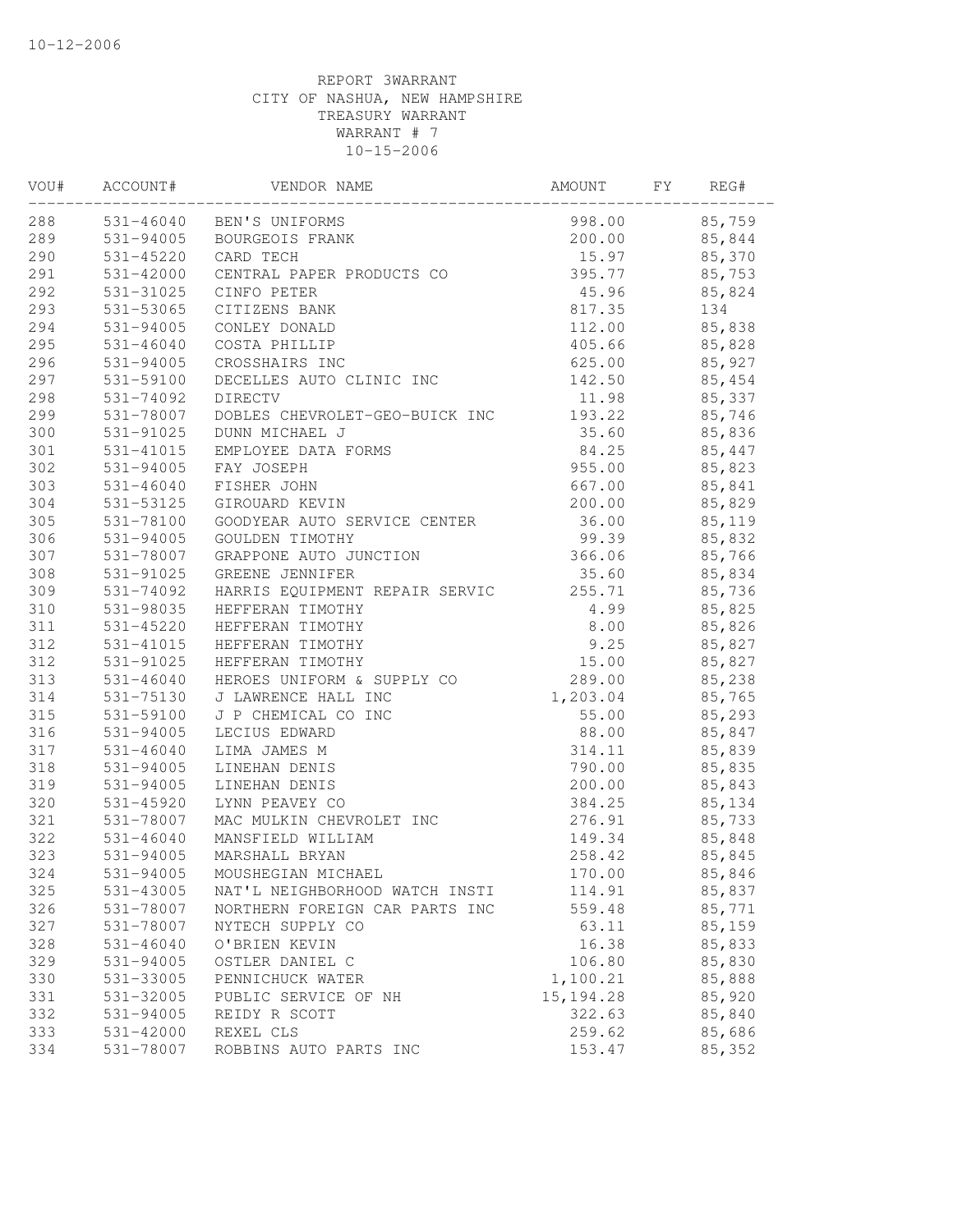| 335<br>531-94005<br>2,200.00<br>85,910<br>ROGER WILLIAMS UNIVERSITY JSTR<br>531-42000<br>223.88<br>85,901<br>SAM'S CLUB DIRECT<br>220.99<br>531-69025<br>SNAP ON TOOLS<br>85,171<br>531-41005<br>285.18<br>85,483<br>STAPLES BUSINESS ADVANTAGE<br>531-41015<br>1,482.43<br>STAPLES BUSINESS ADVANTAGE<br>85,483<br>531-94005<br>213.60<br>85,842<br>SULLIVAN FRANCIS<br>340<br>531-45005<br>SUREFIRE LLC<br>59.30<br>85,335<br>$531 - 42000$<br>238.70<br>85,357<br>THE DURKIN CO INC<br>531-94005<br>299.00<br>85,904<br>THOMPSON PUBLISHING GROUP INC<br>531-95000<br>393.50<br>85,904<br>THOMPSON PUBLISHING GROUP INC<br>531-78007<br>TOWERS MOTOR PARTS CORP<br>85,451<br>44.14<br>531-43005<br>85,937<br>UNITED PARCEL SERVICE<br>14.78<br>531-31025<br>85,900<br>VERIZON<br>31.15<br>531-31025<br>VERIZON WIRELESS<br>75.47<br>85,897<br>346<br>493.50<br>85,897<br>531-31040<br>VERIZON WIRELESS<br>531-75130<br>120.00<br>85,339<br>WATER CHEMICALS INC<br>TOTAL 531<br>POLICE DEPARTMENT<br>36,827.13<br>348<br>85,279<br>532-46040<br>ALEC'S SHOE STORE INC<br>129.95<br>349<br>ANCO ENGRAVED SIGNS & STAMPS I<br>15.25<br>85, 415<br>532-41015<br>350<br>344.42<br>85,930<br>532-31050<br>ARCH<br>351<br>532-75023<br>14.91<br>85,301<br>BELLETETES INC<br>351<br>532-78100<br>.88<br>85,301<br>BELLETETES INC<br>352<br>532-91005<br>9.08<br>85,364<br>BOUCHER ANNE-MARIE<br>353<br>532-43005<br>85,457<br>CHARNSTROM<br>41.85<br>532-78035<br>CHROMATE INDUSTRIAL CORP<br>405.94<br>85,252<br>532-72010<br>CONWAY OFFICE PRODUCTS LLC<br>275.00<br>85,256<br>532-64080<br>80.00<br>85,421<br>GAGNON GEORGE<br>532-78075<br>GREENFIELD INDUSTRIES INC<br>120.00<br>85,175<br>532-75023<br>HEATING SPECIALTIES OF NH INC<br>107.05<br>85,732<br>85,881<br>532-75023<br>HOME DEPOT CREDIT SERVICES<br>179.11<br>$532 - 46040$<br>HUNTRESS UNIFORMS<br>44.90<br>85,218<br>532-64094<br>INDUSTRIAL PROTECTION SERVICES<br>1,705.70<br>85,183<br>532-49025<br>23.00<br>85,887<br>INTERNATIONAL CODE COUNCIL<br>532-59135<br>J P CHEMICAL CO INC<br>235.00<br>85,293<br>532-78007<br>JACK YOUNG COMPANY INC<br>100.32<br>85,741<br>365<br>532-34015<br>653.36<br>85,886<br>KEYSPAN ENERGY DELIVERY<br>366<br>532-75105<br>M & M ELECTRICAL SUPPLY CO INC<br>63.23<br>85,728<br>367<br>532-59100<br>MAYNARD & LESIEUR INCORPORATED<br>25.00<br>85,737<br>246.25<br>85,484<br>368<br>532-78100<br>MINUTEMAN TRUCKS INC<br>85,336<br>369<br>532-42005<br>NEW ENGLAND PAPER & SUPPLY<br>295.53<br>85,336<br>369<br>532-42010<br>NEW ENGLAND PAPER & SUPPLY<br>251.47<br>85,336<br>369<br>532-42020<br>NEW ENGLAND PAPER & SUPPLY<br>43.30<br>370<br>532-31040<br>460.79<br>85,871<br>NEXTEL COMMUNICATIONS<br>85,863<br>371<br>532-49025<br>79.50<br>NFPA<br>200.00<br>372<br>532-53045<br>85,334<br>OCCUPATIONAL HEALTH CENTERS | VOU# | ACCOUNT# | VENDOR NAME | AMOUNT | FY | REG# |
|--------------------------------------------------------------------------------------------------------------------------------------------------------------------------------------------------------------------------------------------------------------------------------------------------------------------------------------------------------------------------------------------------------------------------------------------------------------------------------------------------------------------------------------------------------------------------------------------------------------------------------------------------------------------------------------------------------------------------------------------------------------------------------------------------------------------------------------------------------------------------------------------------------------------------------------------------------------------------------------------------------------------------------------------------------------------------------------------------------------------------------------------------------------------------------------------------------------------------------------------------------------------------------------------------------------------------------------------------------------------------------------------------------------------------------------------------------------------------------------------------------------------------------------------------------------------------------------------------------------------------------------------------------------------------------------------------------------------------------------------------------------------------------------------------------------------------------------------------------------------------------------------------------------------------------------------------------------------------------------------------------------------------------------------------------------------------------------------------------------------------------------------------------------------------------------------------------------------------------------------------------------------------------------------------------------------------------------------------------------------------------------------------------------------------------------------------------------------------------------------------------------------------------------------------------------------------------------------------------------------------------------------------------------------------------------------------------------------------------------------------------------------------------------------------------------------------------------|------|----------|-------------|--------|----|------|
|                                                                                                                                                                                                                                                                                                                                                                                                                                                                                                                                                                                                                                                                                                                                                                                                                                                                                                                                                                                                                                                                                                                                                                                                                                                                                                                                                                                                                                                                                                                                                                                                                                                                                                                                                                                                                                                                                                                                                                                                                                                                                                                                                                                                                                                                                                                                                                                                                                                                                                                                                                                                                                                                                                                                                                                                                                      |      |          |             |        |    |      |
|                                                                                                                                                                                                                                                                                                                                                                                                                                                                                                                                                                                                                                                                                                                                                                                                                                                                                                                                                                                                                                                                                                                                                                                                                                                                                                                                                                                                                                                                                                                                                                                                                                                                                                                                                                                                                                                                                                                                                                                                                                                                                                                                                                                                                                                                                                                                                                                                                                                                                                                                                                                                                                                                                                                                                                                                                                      | 336  |          |             |        |    |      |
|                                                                                                                                                                                                                                                                                                                                                                                                                                                                                                                                                                                                                                                                                                                                                                                                                                                                                                                                                                                                                                                                                                                                                                                                                                                                                                                                                                                                                                                                                                                                                                                                                                                                                                                                                                                                                                                                                                                                                                                                                                                                                                                                                                                                                                                                                                                                                                                                                                                                                                                                                                                                                                                                                                                                                                                                                                      | 337  |          |             |        |    |      |
|                                                                                                                                                                                                                                                                                                                                                                                                                                                                                                                                                                                                                                                                                                                                                                                                                                                                                                                                                                                                                                                                                                                                                                                                                                                                                                                                                                                                                                                                                                                                                                                                                                                                                                                                                                                                                                                                                                                                                                                                                                                                                                                                                                                                                                                                                                                                                                                                                                                                                                                                                                                                                                                                                                                                                                                                                                      | 338  |          |             |        |    |      |
|                                                                                                                                                                                                                                                                                                                                                                                                                                                                                                                                                                                                                                                                                                                                                                                                                                                                                                                                                                                                                                                                                                                                                                                                                                                                                                                                                                                                                                                                                                                                                                                                                                                                                                                                                                                                                                                                                                                                                                                                                                                                                                                                                                                                                                                                                                                                                                                                                                                                                                                                                                                                                                                                                                                                                                                                                                      | 338  |          |             |        |    |      |
|                                                                                                                                                                                                                                                                                                                                                                                                                                                                                                                                                                                                                                                                                                                                                                                                                                                                                                                                                                                                                                                                                                                                                                                                                                                                                                                                                                                                                                                                                                                                                                                                                                                                                                                                                                                                                                                                                                                                                                                                                                                                                                                                                                                                                                                                                                                                                                                                                                                                                                                                                                                                                                                                                                                                                                                                                                      | 339  |          |             |        |    |      |
|                                                                                                                                                                                                                                                                                                                                                                                                                                                                                                                                                                                                                                                                                                                                                                                                                                                                                                                                                                                                                                                                                                                                                                                                                                                                                                                                                                                                                                                                                                                                                                                                                                                                                                                                                                                                                                                                                                                                                                                                                                                                                                                                                                                                                                                                                                                                                                                                                                                                                                                                                                                                                                                                                                                                                                                                                                      |      |          |             |        |    |      |
|                                                                                                                                                                                                                                                                                                                                                                                                                                                                                                                                                                                                                                                                                                                                                                                                                                                                                                                                                                                                                                                                                                                                                                                                                                                                                                                                                                                                                                                                                                                                                                                                                                                                                                                                                                                                                                                                                                                                                                                                                                                                                                                                                                                                                                                                                                                                                                                                                                                                                                                                                                                                                                                                                                                                                                                                                                      | 341  |          |             |        |    |      |
|                                                                                                                                                                                                                                                                                                                                                                                                                                                                                                                                                                                                                                                                                                                                                                                                                                                                                                                                                                                                                                                                                                                                                                                                                                                                                                                                                                                                                                                                                                                                                                                                                                                                                                                                                                                                                                                                                                                                                                                                                                                                                                                                                                                                                                                                                                                                                                                                                                                                                                                                                                                                                                                                                                                                                                                                                                      | 342  |          |             |        |    |      |
|                                                                                                                                                                                                                                                                                                                                                                                                                                                                                                                                                                                                                                                                                                                                                                                                                                                                                                                                                                                                                                                                                                                                                                                                                                                                                                                                                                                                                                                                                                                                                                                                                                                                                                                                                                                                                                                                                                                                                                                                                                                                                                                                                                                                                                                                                                                                                                                                                                                                                                                                                                                                                                                                                                                                                                                                                                      | 342  |          |             |        |    |      |
|                                                                                                                                                                                                                                                                                                                                                                                                                                                                                                                                                                                                                                                                                                                                                                                                                                                                                                                                                                                                                                                                                                                                                                                                                                                                                                                                                                                                                                                                                                                                                                                                                                                                                                                                                                                                                                                                                                                                                                                                                                                                                                                                                                                                                                                                                                                                                                                                                                                                                                                                                                                                                                                                                                                                                                                                                                      | 343  |          |             |        |    |      |
|                                                                                                                                                                                                                                                                                                                                                                                                                                                                                                                                                                                                                                                                                                                                                                                                                                                                                                                                                                                                                                                                                                                                                                                                                                                                                                                                                                                                                                                                                                                                                                                                                                                                                                                                                                                                                                                                                                                                                                                                                                                                                                                                                                                                                                                                                                                                                                                                                                                                                                                                                                                                                                                                                                                                                                                                                                      | 344  |          |             |        |    |      |
|                                                                                                                                                                                                                                                                                                                                                                                                                                                                                                                                                                                                                                                                                                                                                                                                                                                                                                                                                                                                                                                                                                                                                                                                                                                                                                                                                                                                                                                                                                                                                                                                                                                                                                                                                                                                                                                                                                                                                                                                                                                                                                                                                                                                                                                                                                                                                                                                                                                                                                                                                                                                                                                                                                                                                                                                                                      | 345  |          |             |        |    |      |
|                                                                                                                                                                                                                                                                                                                                                                                                                                                                                                                                                                                                                                                                                                                                                                                                                                                                                                                                                                                                                                                                                                                                                                                                                                                                                                                                                                                                                                                                                                                                                                                                                                                                                                                                                                                                                                                                                                                                                                                                                                                                                                                                                                                                                                                                                                                                                                                                                                                                                                                                                                                                                                                                                                                                                                                                                                      | 346  |          |             |        |    |      |
|                                                                                                                                                                                                                                                                                                                                                                                                                                                                                                                                                                                                                                                                                                                                                                                                                                                                                                                                                                                                                                                                                                                                                                                                                                                                                                                                                                                                                                                                                                                                                                                                                                                                                                                                                                                                                                                                                                                                                                                                                                                                                                                                                                                                                                                                                                                                                                                                                                                                                                                                                                                                                                                                                                                                                                                                                                      |      |          |             |        |    |      |
|                                                                                                                                                                                                                                                                                                                                                                                                                                                                                                                                                                                                                                                                                                                                                                                                                                                                                                                                                                                                                                                                                                                                                                                                                                                                                                                                                                                                                                                                                                                                                                                                                                                                                                                                                                                                                                                                                                                                                                                                                                                                                                                                                                                                                                                                                                                                                                                                                                                                                                                                                                                                                                                                                                                                                                                                                                      | 347  |          |             |        |    |      |
|                                                                                                                                                                                                                                                                                                                                                                                                                                                                                                                                                                                                                                                                                                                                                                                                                                                                                                                                                                                                                                                                                                                                                                                                                                                                                                                                                                                                                                                                                                                                                                                                                                                                                                                                                                                                                                                                                                                                                                                                                                                                                                                                                                                                                                                                                                                                                                                                                                                                                                                                                                                                                                                                                                                                                                                                                                      |      |          |             |        |    |      |
|                                                                                                                                                                                                                                                                                                                                                                                                                                                                                                                                                                                                                                                                                                                                                                                                                                                                                                                                                                                                                                                                                                                                                                                                                                                                                                                                                                                                                                                                                                                                                                                                                                                                                                                                                                                                                                                                                                                                                                                                                                                                                                                                                                                                                                                                                                                                                                                                                                                                                                                                                                                                                                                                                                                                                                                                                                      |      |          |             |        |    |      |
|                                                                                                                                                                                                                                                                                                                                                                                                                                                                                                                                                                                                                                                                                                                                                                                                                                                                                                                                                                                                                                                                                                                                                                                                                                                                                                                                                                                                                                                                                                                                                                                                                                                                                                                                                                                                                                                                                                                                                                                                                                                                                                                                                                                                                                                                                                                                                                                                                                                                                                                                                                                                                                                                                                                                                                                                                                      |      |          |             |        |    |      |
|                                                                                                                                                                                                                                                                                                                                                                                                                                                                                                                                                                                                                                                                                                                                                                                                                                                                                                                                                                                                                                                                                                                                                                                                                                                                                                                                                                                                                                                                                                                                                                                                                                                                                                                                                                                                                                                                                                                                                                                                                                                                                                                                                                                                                                                                                                                                                                                                                                                                                                                                                                                                                                                                                                                                                                                                                                      |      |          |             |        |    |      |
|                                                                                                                                                                                                                                                                                                                                                                                                                                                                                                                                                                                                                                                                                                                                                                                                                                                                                                                                                                                                                                                                                                                                                                                                                                                                                                                                                                                                                                                                                                                                                                                                                                                                                                                                                                                                                                                                                                                                                                                                                                                                                                                                                                                                                                                                                                                                                                                                                                                                                                                                                                                                                                                                                                                                                                                                                                      |      |          |             |        |    |      |
|                                                                                                                                                                                                                                                                                                                                                                                                                                                                                                                                                                                                                                                                                                                                                                                                                                                                                                                                                                                                                                                                                                                                                                                                                                                                                                                                                                                                                                                                                                                                                                                                                                                                                                                                                                                                                                                                                                                                                                                                                                                                                                                                                                                                                                                                                                                                                                                                                                                                                                                                                                                                                                                                                                                                                                                                                                      |      |          |             |        |    |      |
|                                                                                                                                                                                                                                                                                                                                                                                                                                                                                                                                                                                                                                                                                                                                                                                                                                                                                                                                                                                                                                                                                                                                                                                                                                                                                                                                                                                                                                                                                                                                                                                                                                                                                                                                                                                                                                                                                                                                                                                                                                                                                                                                                                                                                                                                                                                                                                                                                                                                                                                                                                                                                                                                                                                                                                                                                                      |      |          |             |        |    |      |
|                                                                                                                                                                                                                                                                                                                                                                                                                                                                                                                                                                                                                                                                                                                                                                                                                                                                                                                                                                                                                                                                                                                                                                                                                                                                                                                                                                                                                                                                                                                                                                                                                                                                                                                                                                                                                                                                                                                                                                                                                                                                                                                                                                                                                                                                                                                                                                                                                                                                                                                                                                                                                                                                                                                                                                                                                                      |      |          |             |        |    |      |
|                                                                                                                                                                                                                                                                                                                                                                                                                                                                                                                                                                                                                                                                                                                                                                                                                                                                                                                                                                                                                                                                                                                                                                                                                                                                                                                                                                                                                                                                                                                                                                                                                                                                                                                                                                                                                                                                                                                                                                                                                                                                                                                                                                                                                                                                                                                                                                                                                                                                                                                                                                                                                                                                                                                                                                                                                                      |      |          |             |        |    |      |
|                                                                                                                                                                                                                                                                                                                                                                                                                                                                                                                                                                                                                                                                                                                                                                                                                                                                                                                                                                                                                                                                                                                                                                                                                                                                                                                                                                                                                                                                                                                                                                                                                                                                                                                                                                                                                                                                                                                                                                                                                                                                                                                                                                                                                                                                                                                                                                                                                                                                                                                                                                                                                                                                                                                                                                                                                                      | 354  |          |             |        |    |      |
|                                                                                                                                                                                                                                                                                                                                                                                                                                                                                                                                                                                                                                                                                                                                                                                                                                                                                                                                                                                                                                                                                                                                                                                                                                                                                                                                                                                                                                                                                                                                                                                                                                                                                                                                                                                                                                                                                                                                                                                                                                                                                                                                                                                                                                                                                                                                                                                                                                                                                                                                                                                                                                                                                                                                                                                                                                      | 355  |          |             |        |    |      |
|                                                                                                                                                                                                                                                                                                                                                                                                                                                                                                                                                                                                                                                                                                                                                                                                                                                                                                                                                                                                                                                                                                                                                                                                                                                                                                                                                                                                                                                                                                                                                                                                                                                                                                                                                                                                                                                                                                                                                                                                                                                                                                                                                                                                                                                                                                                                                                                                                                                                                                                                                                                                                                                                                                                                                                                                                                      | 356  |          |             |        |    |      |
|                                                                                                                                                                                                                                                                                                                                                                                                                                                                                                                                                                                                                                                                                                                                                                                                                                                                                                                                                                                                                                                                                                                                                                                                                                                                                                                                                                                                                                                                                                                                                                                                                                                                                                                                                                                                                                                                                                                                                                                                                                                                                                                                                                                                                                                                                                                                                                                                                                                                                                                                                                                                                                                                                                                                                                                                                                      | 357  |          |             |        |    |      |
|                                                                                                                                                                                                                                                                                                                                                                                                                                                                                                                                                                                                                                                                                                                                                                                                                                                                                                                                                                                                                                                                                                                                                                                                                                                                                                                                                                                                                                                                                                                                                                                                                                                                                                                                                                                                                                                                                                                                                                                                                                                                                                                                                                                                                                                                                                                                                                                                                                                                                                                                                                                                                                                                                                                                                                                                                                      | 358  |          |             |        |    |      |
|                                                                                                                                                                                                                                                                                                                                                                                                                                                                                                                                                                                                                                                                                                                                                                                                                                                                                                                                                                                                                                                                                                                                                                                                                                                                                                                                                                                                                                                                                                                                                                                                                                                                                                                                                                                                                                                                                                                                                                                                                                                                                                                                                                                                                                                                                                                                                                                                                                                                                                                                                                                                                                                                                                                                                                                                                                      | 359  |          |             |        |    |      |
|                                                                                                                                                                                                                                                                                                                                                                                                                                                                                                                                                                                                                                                                                                                                                                                                                                                                                                                                                                                                                                                                                                                                                                                                                                                                                                                                                                                                                                                                                                                                                                                                                                                                                                                                                                                                                                                                                                                                                                                                                                                                                                                                                                                                                                                                                                                                                                                                                                                                                                                                                                                                                                                                                                                                                                                                                                      | 360  |          |             |        |    |      |
|                                                                                                                                                                                                                                                                                                                                                                                                                                                                                                                                                                                                                                                                                                                                                                                                                                                                                                                                                                                                                                                                                                                                                                                                                                                                                                                                                                                                                                                                                                                                                                                                                                                                                                                                                                                                                                                                                                                                                                                                                                                                                                                                                                                                                                                                                                                                                                                                                                                                                                                                                                                                                                                                                                                                                                                                                                      | 361  |          |             |        |    |      |
|                                                                                                                                                                                                                                                                                                                                                                                                                                                                                                                                                                                                                                                                                                                                                                                                                                                                                                                                                                                                                                                                                                                                                                                                                                                                                                                                                                                                                                                                                                                                                                                                                                                                                                                                                                                                                                                                                                                                                                                                                                                                                                                                                                                                                                                                                                                                                                                                                                                                                                                                                                                                                                                                                                                                                                                                                                      | 362  |          |             |        |    |      |
|                                                                                                                                                                                                                                                                                                                                                                                                                                                                                                                                                                                                                                                                                                                                                                                                                                                                                                                                                                                                                                                                                                                                                                                                                                                                                                                                                                                                                                                                                                                                                                                                                                                                                                                                                                                                                                                                                                                                                                                                                                                                                                                                                                                                                                                                                                                                                                                                                                                                                                                                                                                                                                                                                                                                                                                                                                      | 363  |          |             |        |    |      |
|                                                                                                                                                                                                                                                                                                                                                                                                                                                                                                                                                                                                                                                                                                                                                                                                                                                                                                                                                                                                                                                                                                                                                                                                                                                                                                                                                                                                                                                                                                                                                                                                                                                                                                                                                                                                                                                                                                                                                                                                                                                                                                                                                                                                                                                                                                                                                                                                                                                                                                                                                                                                                                                                                                                                                                                                                                      | 364  |          |             |        |    |      |
|                                                                                                                                                                                                                                                                                                                                                                                                                                                                                                                                                                                                                                                                                                                                                                                                                                                                                                                                                                                                                                                                                                                                                                                                                                                                                                                                                                                                                                                                                                                                                                                                                                                                                                                                                                                                                                                                                                                                                                                                                                                                                                                                                                                                                                                                                                                                                                                                                                                                                                                                                                                                                                                                                                                                                                                                                                      |      |          |             |        |    |      |
|                                                                                                                                                                                                                                                                                                                                                                                                                                                                                                                                                                                                                                                                                                                                                                                                                                                                                                                                                                                                                                                                                                                                                                                                                                                                                                                                                                                                                                                                                                                                                                                                                                                                                                                                                                                                                                                                                                                                                                                                                                                                                                                                                                                                                                                                                                                                                                                                                                                                                                                                                                                                                                                                                                                                                                                                                                      |      |          |             |        |    |      |
|                                                                                                                                                                                                                                                                                                                                                                                                                                                                                                                                                                                                                                                                                                                                                                                                                                                                                                                                                                                                                                                                                                                                                                                                                                                                                                                                                                                                                                                                                                                                                                                                                                                                                                                                                                                                                                                                                                                                                                                                                                                                                                                                                                                                                                                                                                                                                                                                                                                                                                                                                                                                                                                                                                                                                                                                                                      |      |          |             |        |    |      |
|                                                                                                                                                                                                                                                                                                                                                                                                                                                                                                                                                                                                                                                                                                                                                                                                                                                                                                                                                                                                                                                                                                                                                                                                                                                                                                                                                                                                                                                                                                                                                                                                                                                                                                                                                                                                                                                                                                                                                                                                                                                                                                                                                                                                                                                                                                                                                                                                                                                                                                                                                                                                                                                                                                                                                                                                                                      |      |          |             |        |    |      |
|                                                                                                                                                                                                                                                                                                                                                                                                                                                                                                                                                                                                                                                                                                                                                                                                                                                                                                                                                                                                                                                                                                                                                                                                                                                                                                                                                                                                                                                                                                                                                                                                                                                                                                                                                                                                                                                                                                                                                                                                                                                                                                                                                                                                                                                                                                                                                                                                                                                                                                                                                                                                                                                                                                                                                                                                                                      |      |          |             |        |    |      |
|                                                                                                                                                                                                                                                                                                                                                                                                                                                                                                                                                                                                                                                                                                                                                                                                                                                                                                                                                                                                                                                                                                                                                                                                                                                                                                                                                                                                                                                                                                                                                                                                                                                                                                                                                                                                                                                                                                                                                                                                                                                                                                                                                                                                                                                                                                                                                                                                                                                                                                                                                                                                                                                                                                                                                                                                                                      |      |          |             |        |    |      |
|                                                                                                                                                                                                                                                                                                                                                                                                                                                                                                                                                                                                                                                                                                                                                                                                                                                                                                                                                                                                                                                                                                                                                                                                                                                                                                                                                                                                                                                                                                                                                                                                                                                                                                                                                                                                                                                                                                                                                                                                                                                                                                                                                                                                                                                                                                                                                                                                                                                                                                                                                                                                                                                                                                                                                                                                                                      |      |          |             |        |    |      |
|                                                                                                                                                                                                                                                                                                                                                                                                                                                                                                                                                                                                                                                                                                                                                                                                                                                                                                                                                                                                                                                                                                                                                                                                                                                                                                                                                                                                                                                                                                                                                                                                                                                                                                                                                                                                                                                                                                                                                                                                                                                                                                                                                                                                                                                                                                                                                                                                                                                                                                                                                                                                                                                                                                                                                                                                                                      |      |          |             |        |    |      |
|                                                                                                                                                                                                                                                                                                                                                                                                                                                                                                                                                                                                                                                                                                                                                                                                                                                                                                                                                                                                                                                                                                                                                                                                                                                                                                                                                                                                                                                                                                                                                                                                                                                                                                                                                                                                                                                                                                                                                                                                                                                                                                                                                                                                                                                                                                                                                                                                                                                                                                                                                                                                                                                                                                                                                                                                                                      |      |          |             |        |    |      |
|                                                                                                                                                                                                                                                                                                                                                                                                                                                                                                                                                                                                                                                                                                                                                                                                                                                                                                                                                                                                                                                                                                                                                                                                                                                                                                                                                                                                                                                                                                                                                                                                                                                                                                                                                                                                                                                                                                                                                                                                                                                                                                                                                                                                                                                                                                                                                                                                                                                                                                                                                                                                                                                                                                                                                                                                                                      |      |          |             |        |    |      |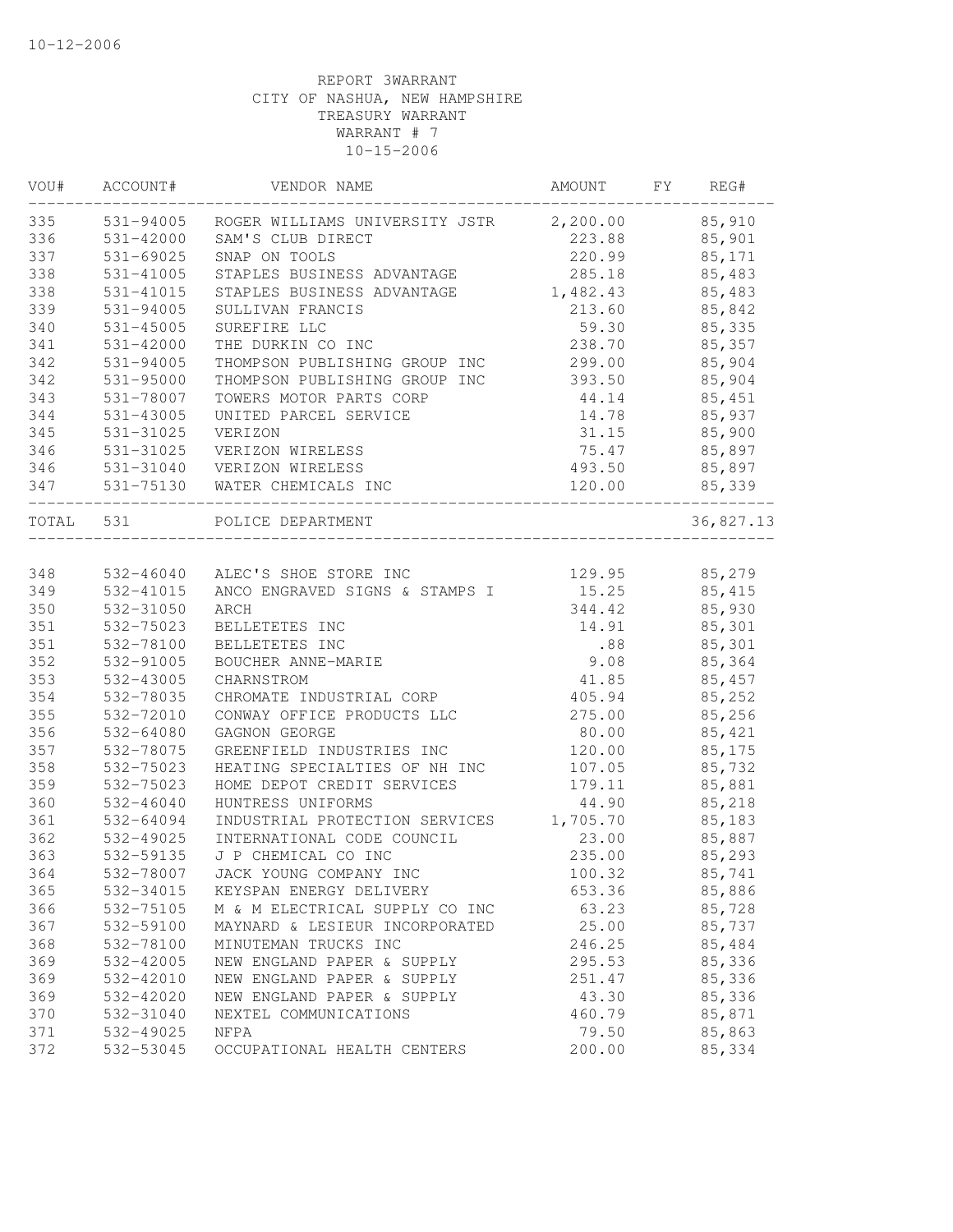| VOU#  | ACCOUNT#  | VENDOR NAME                    | AMOUNT     | FY.<br>REG# |
|-------|-----------|--------------------------------|------------|-------------|
| 373   | 532-33005 | PENNICHUCK WATER               | 346.62     | 85,888      |
| 374   | 532-32005 | PUBLIC SERVICE OF NH           | 3, 174.47  | 85,920      |
| 375   | 532-79045 | REXEL CLS                      | 62.00      | 85,686      |
| 376   | 532-78007 | SANEL AUTO PARTS CO            | 208.99     | 85,307      |
| 377   | 532-46040 | SCIRE ROBERT                   | 112.00     | 85,433      |
| 378   | 532-41005 | STAPLES BUSINESS ADVANTAGE     | 245.61     | 85,483      |
| 378   | 532-41015 | STAPLES BUSINESS ADVANTAGE     | 504.91     | 85,483      |
| 379   | 532-31040 | U S CELLULAR                   | 12.66      | 85,874      |
| 380   | 532-78095 | W D PERKINS                    | 203.40     | 85,184      |
| 381   | 532-46045 | WALKER GEORGE                  | 287.00     | 85,132      |
| 382   | 532-78080 | YANKEE TRUCKS                  | 43.95      | 85,155      |
| TOTAL | 532       | FIRE DEPARTMENT                |            | 11,352.40   |
| 383   | 533-33010 | PENNICHUCK WATER               | 139,850.66 | 85,888      |
| TOTAL | 533       | WATER SUPPLY (PUBLIC HYDRANTS) |            | 139,850.66  |
| 384   |           | 534-32020 PUBLIC SERVICE OF NH | 49,193.01  | 85,920      |
| TOTAL | 534       | STREET LIGHTING                |            | 49,193.01   |
|       |           |                                |            |             |
| 385   | 535-81023 | ARCH                           | 63.18      | 85,930      |
| 386   | 535-81023 | BAUDVILLE INC                  | 481.90     | 85,570      |
| 387   | 535-64030 | CARAHSOFT TECHNOLOGY CORP      | 1,059.20   | 85,289      |
| 388   | 535-81023 | DEL VAUDOS RESTAURANT & LOUNGE | 2,275.00   | 85,916      |
| 389   | 535-64030 | DELL MARKETING LP              | 3,516.00   | 85,221      |
| 390   | 535-81023 | NEXTEL COMMUNICATIONS          | 72.66      | 85,871      |
| TOTAL | 535       | EMERGENCY MANAGEMENT           |            | 7,467.94    |
|       |           |                                |            |             |
| 391   | 536-49075 | MOTOROLA                       | 5,093.75   | 85,222      |
| 392   | 536-95000 | MTUG                           | 65.00      | 85,872      |
| 393   | 536-49075 | MUNDO CORP                     | 138.63     | 85,358      |
| 394   | 536-43005 | UNITED PARCEL SERVICE          | 17.64      | 85,937      |
| 395   | 536-31050 | VERIZON WIRELESS               | 69.98      | 85,897      |
| TOTAL | 536       | CITYWIDE COMMUNICATIONS        |            | 5,385.00    |
| 396   | 541-53165 | LANGUAGE LINE SERVICES         | 92.53      | 85,208      |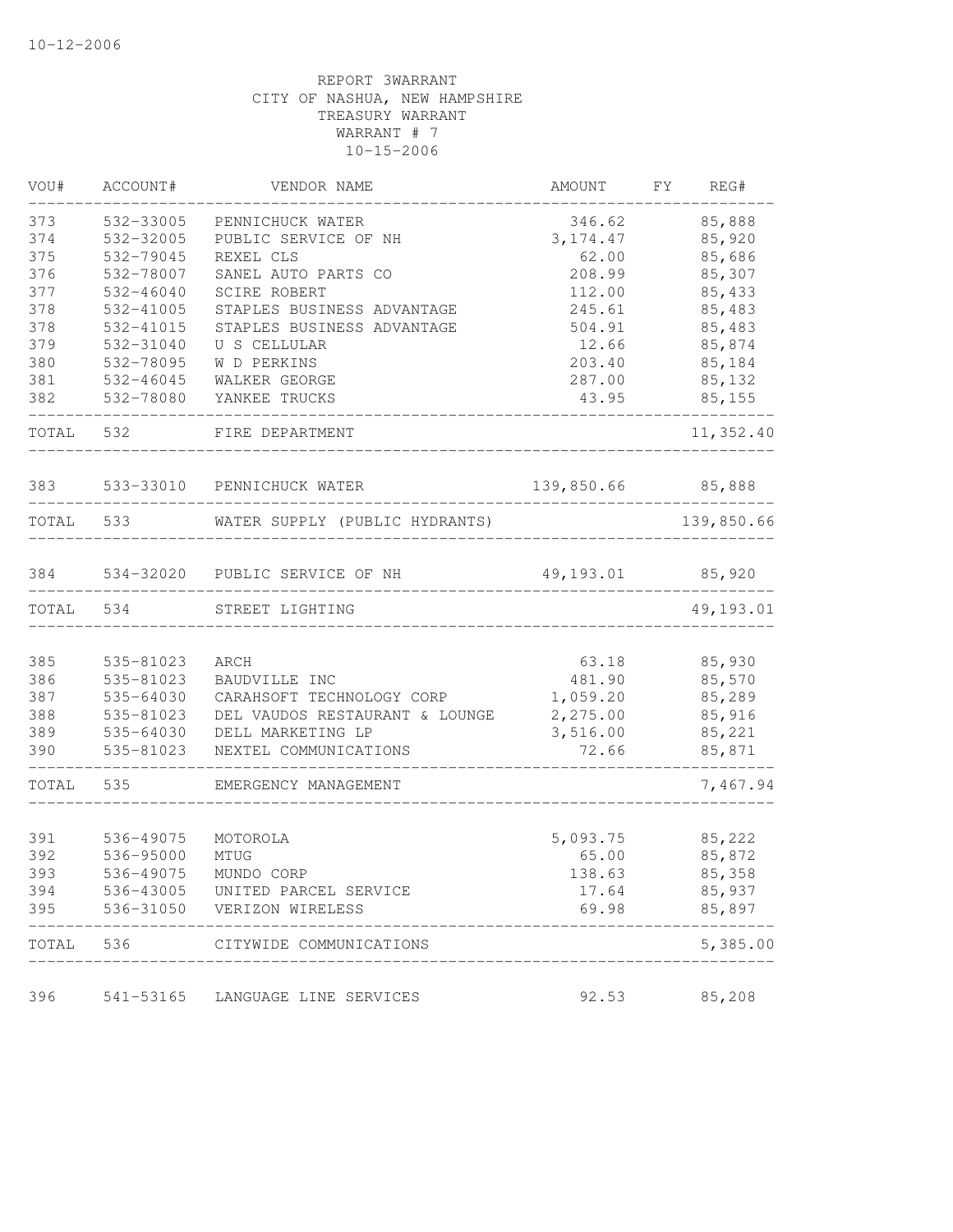| VOU#  | ACCOUNT#  | VENDOR NAME                    | AMOUNT   | FY REG# |
|-------|-----------|--------------------------------|----------|---------|
|       | TOTAL 541 | COMMUNITY SERVICES DIVISION    |          | 92.53   |
| 397   | 542-31050 | NEXTEL COMMUNICATIONS          | 35.25    | 85,871  |
| 398   | 542-41015 | STAPLES BUSINESS ADVANTAGE     | 113.98   | 85,483  |
| TOTAL | 542       | COMMUNITY HEALTH               |          | 149.23  |
| 399   | 543-78100 | NAPA AUTO PARTS                | 73.29    | 85,442  |
| 400   | 543-49075 | NEW ENGLAND DRY ICE CO LLC     | 56.00    | 85,147  |
| 401   | 543-31050 | NEXTEL COMMUNICATIONS          | 61.17    | 85,871  |
| TOTAL | 543       | ENVIRONMENTAL HEALTH DEPT.     |          | 190.46  |
| 402   | 544-91005 | MACK ROBERT                    | 155.97   | 85,205  |
| 403   | 544-41015 | STAPLES BUSINESS ADVANTAGE     | 84.12    | 85,483  |
| TOTAL | 544       | WELFARE ADMINISTRATION         |          | 240.09  |
| 404   | 545-97020 | 23-25 TEMPLE ST REALTY LLC     | 1,240.00 | 85,407  |
| 405   | 545-97020 | 3D SERVICES/DANA DRURY         | 347.50   | 85,389  |
| 406   | 545-97020 | 82 WEST HOLLIS ST LLC          | 342.08   | 85,425  |
| 407   | 545-97020 | AMHERST PARK APARTMENTS LLC    | 439.06   | 85,287  |
| 408   | 545-97020 | ANASTASIADES NICHOLAS          | 350.00   | 85,220  |
| 409   | 545-97020 | BC-AD PROPERTIES               | 214.25   | 85,303  |
| 410   | 545-97020 | BISHOP REAL ESTATE MGMT INC    | 287.50   | 85,283  |
| 411   | 545-97020 | BISSONNETTE JAMES              | 778.34   | 85,263  |
| 412   | 545-97020 | BLANCHARD BLDG INVESTS/KENNETH | 225.00   | 85,206  |
| 413   | 545-97020 | BROOK VILLAGE NORTH ASSOCIATES | 706.16   | 85,381  |
| 414   | 545-97020 | CANTERBURY APARTMENTS          | 677.82   | 85,141  |
| 415   | 545-97020 | CANTERBURY APARTMENTS          | 220.93   | 85,384  |
| 416   | 545-97020 | CENTRAL REALTY                 | 1,377.83 | 85,329  |
| 417   | 545-97020 | CJL PROPERTIES/CHRIS LAVERTU   | 433.16   | 85,182  |
| 418   | 545-97020 | CONSTANT DANIEL                | 1,000.00 | 85,453  |
| 419   | 545-97020 | CONVOY ARTHUR S                | 1,000.00 | 85,849  |
| 420   | 545-97020 | CORNIER SANDRA                 | 478.15   | 85,377  |
| 421   | 545-97020 | COUNTRY BARN MOTEL             | 1,594.00 | 85,302  |
| 422   | 545-97020 | DAKIN TERRY                    | 568.38   | 85,423  |
| 423   | 545-97020 | DROUIN ROBERT G                | 800.05   | 85,409  |
| 424   | 545-97020 | DURAND ROBERT N                | 160.30   | 85, 412 |
| 425   | 545-97020 | DUTTON STEPHEN C               | 307.80   | 85,434  |
| 426   | 545-97020 | FEDERATED REALTY TWO LLC       | 300.00   | 85,323  |
| 427   | 545-97020 | FLAGLER PROPERTIES INC         | 267.85   | 85, 471 |
| 428   | 545-97020 | FREEDOM APARTMENTS LLC         | 528.00   | 85,290  |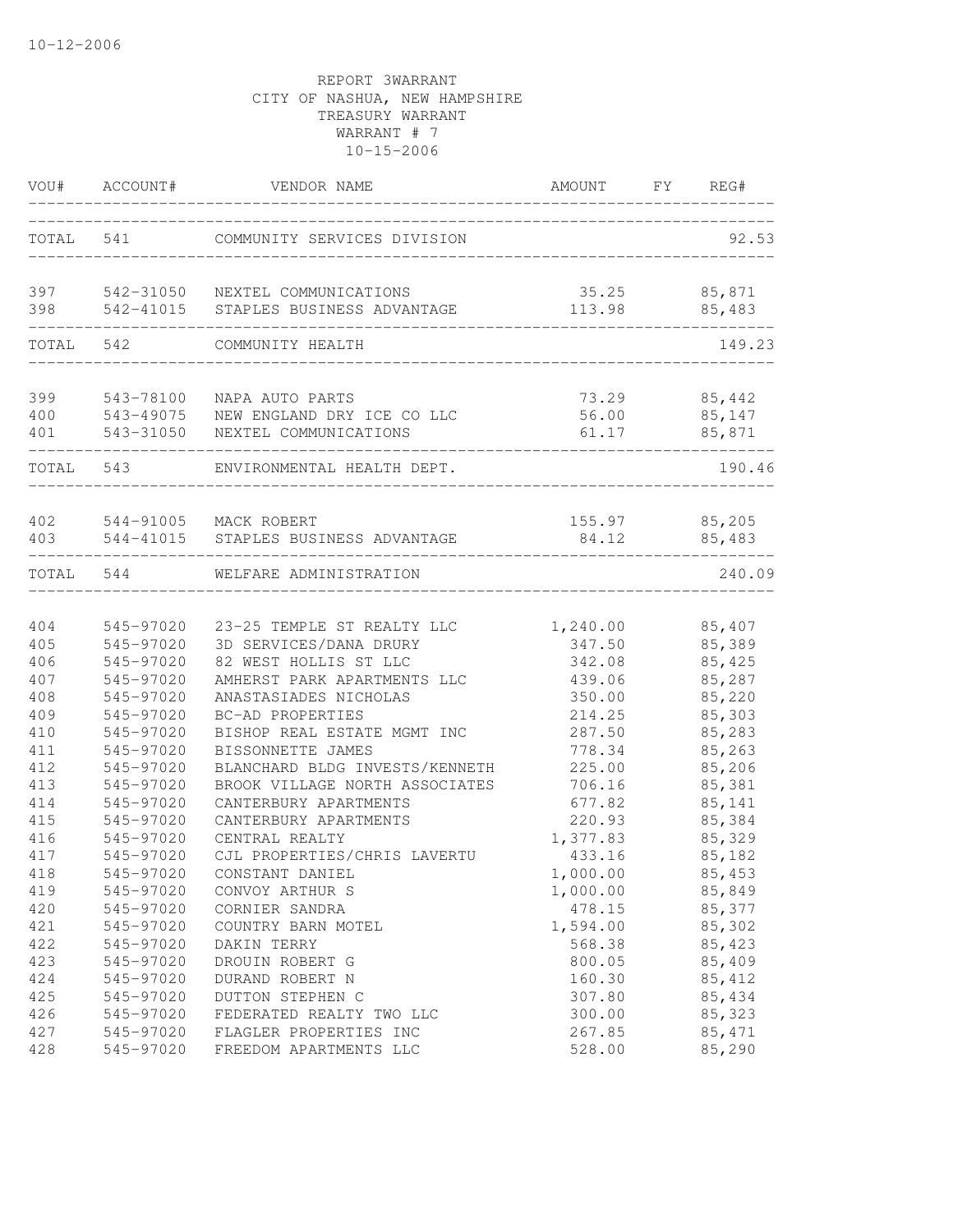| VOU#      | ACCOUNT#  | VENDOR NAME                             | AMOUNT   | FY | REG#          |
|-----------|-----------|-----------------------------------------|----------|----|---------------|
| 429       | 545-97020 | GAUTHIER REALTY/CONNIE GAUTHIE 1,468.96 |          |    | 85,480        |
| 430       | 545-97020 | GOULET BARBARA A                        | 1,581.61 |    | 85,110        |
| 431       | 545-97015 | KEYSPAN ENERGY DELIVERY                 | 2,006.72 |    | 85,929        |
| 432       | 545-97020 | KOGAN YAKOV                             | 797.06   |    | 85,392        |
| 433       | 545-97020 | LAMERAND ENTERPRISES/KYLE LAME          | 992.72   |    | 85,443        |
| 434       | 545-97020 | LAVOIE HERVE E                          | 191.13   |    | 85,416        |
| 435       | 545-97020 | LAVOIE LEO M                            | 341.04   |    | 85,440        |
| 436       | 545-97020 | LILLIANS MOTEL                          | 287.00   |    | 85,128        |
| 437       | 545-97020 | LSB ASSOCIATES I LTD PRC                | 896.70   |    | 85,202        |
| 438       | 545-97020 | MOTEL 6                                 | 103.98   |    | 85,449        |
| 439       | 545-97020 | NASHUA HOUSING AUTHORITY                | 670.03   |    | 85,456        |
| 440       | 545-97020 | NE REAL PROPERTIES LLC                  | 850.00   |    | 85,388        |
| 441       | 545-97020 | NOLAN RICHARD                           | 500.00   |    | 85,390        |
| 442       | 545-97020 | PARENT JEAN                             | 212.66   |    | 85,276        |
| 443       | 545-97015 | PENNICHUCK WATER WORKS INC              | 75.00    |    | 85,885        |
| 444       | 545-97020 | PEPI VICTOR A                           | 272.14   |    | 85,344        |
| 445       | 545-97020 | PRA PROPERTIES LTD DBA/PHEASAN          | 400.00   |    | 85,465        |
| 446       | 545-97020 | PSALEDAKIS WILLIAM                      | 797.06   |    | 85,158        |
| 447       | 545-97015 | PUBLIC SERVICE CO OF NH                 | 1,863.42 |    | 85,926        |
| 448       | 545-97020 | QUIRION CLAUDE                          | 642.70   |    | 85,140        |
| 449       | 545-97020 | REGISTER LINDA B                        | 700.00   |    | 85,445        |
| 450       | 545-97020 | ROSA JUSSARA                            | 196.25   |    | 85,308        |
| 451       | 545-97020 | ROUSSEAU PAUL                           | 404.16   |    | 85,347        |
| 452       | 545-97020 | SANTANA JOSE A                          | 403.62   |    | 85,338        |
| 453       | 545-97020 | SOUL PURPOSE LIVING INC                 | 675.00   |    | 85,259        |
| TOTAL 545 |           | WELFARE COSTS                           |          |    | 31, 973.12    |
|           |           |                                         |          |    |               |
| 454       | 551-59100 | CORBETT CLEANING CO                     |          |    | 320.00 85,318 |
| 455       | 551-91005 | DOOKRAN STEPHEN                         | 27.15    |    | 85,850        |
| 455       | 551-95005 | DOOKRAN STEPHEN                         | 45.00    |    | 85,850        |
| 456       | 551-59100 | HEALTH STOP INC                         | 79.00    |    | 85,278        |
| 457       | 551-31050 | NEXTEL COMMUNICATIONS                   | 293.89   |    | 85,871        |
| 458       | 551-41015 | STAPLES BUSINESS ADVANTAGE              | 510.15   |    | 85,483        |
| TOTAL 551 |           | PUBLIC WORKS DIV & ENGINEERING          |          |    | 1,275.19      |
|           |           |                                         |          |    |               |
| 459       | 552-75021 | BELLETETES INC                          | 6.45     |    | 85,301        |
| 459       | 552-75022 | BELLETETES INC                          | 19.14    |    | 85,301        |
| 459       | 552-75040 | BELLETETES INC                          | 27.40    |    | 85,301        |
| 459       | 552-75135 | BELLETETES INC                          | 54.80    |    | 85,301        |
| 459       | 552-75165 | BELLETETES INC                          | 54.80    |    | 85,301        |
| 459       | 552-75170 | BELLETETES INC                          | 54.80    |    | 85,301        |
| 459       | 552-75175 | BELLETETES INC                          | 54.80    |    | 85,301        |
| 460       | 552-75021 | BROX INDUSTRIES INC                     | 29.82    |    | 85,172        |
| 461       | 552-78007 | CARPARTS OF NASHUA                      | 75.85    |    | 85,142        |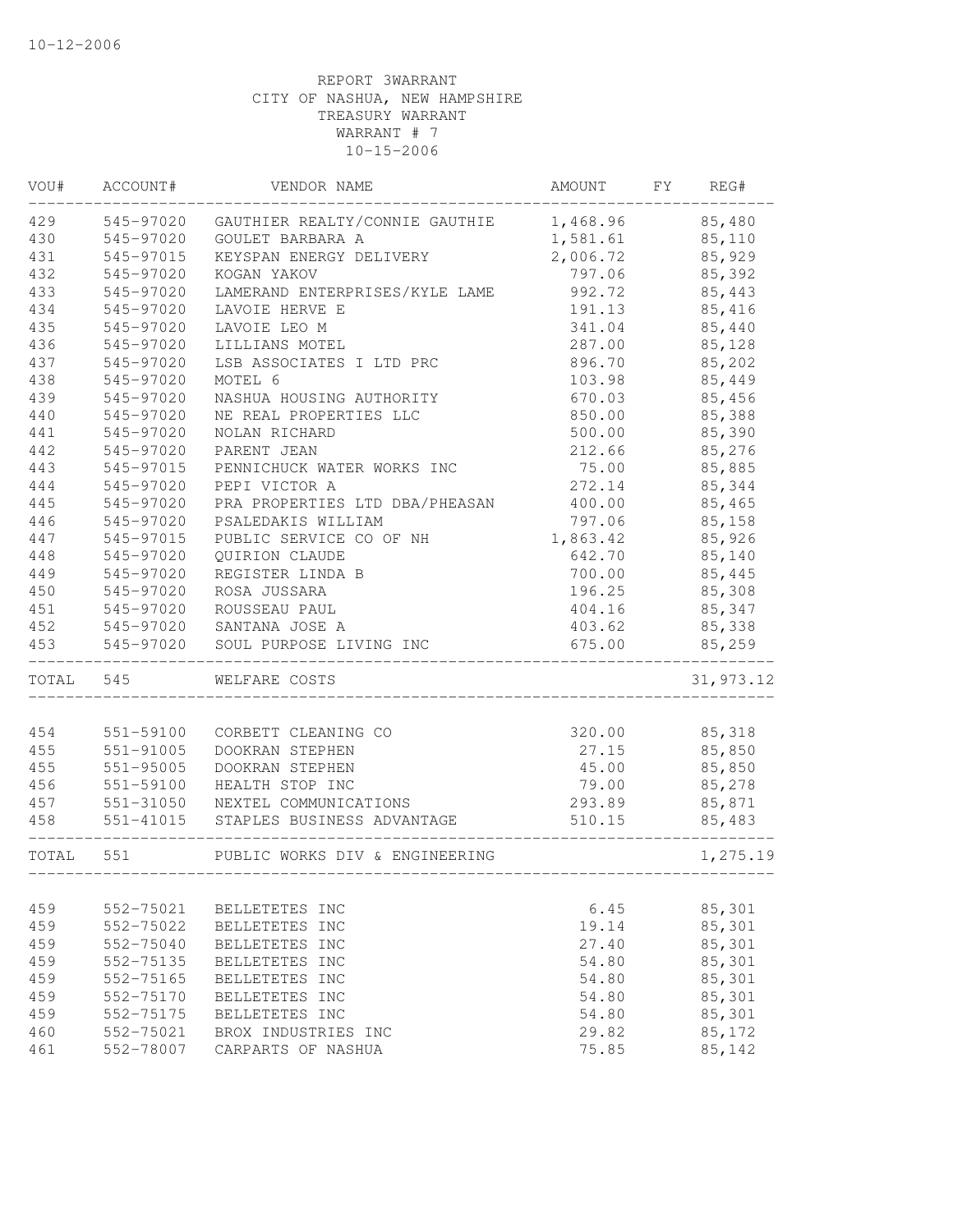| VOU#  | ACCOUNT#  | VENDOR NAME                    | AMOUNT    | FΥ | REG#      |
|-------|-----------|--------------------------------|-----------|----|-----------|
| 462   | 552-75022 | CORBETT CLEANING CO            | 300.00    |    | 85,318    |
| 463   | 552-75021 | CORRIVEAU ROUTHIER INC         | 50.88     |    | 85,730    |
| 464   | 552-78100 | DICK RAYMOND INC               | 64.95     |    | 85,747    |
| 465   | 552-74092 | DMX INC                        | 530.00    |    | 85,356    |
| 466   | 552-75021 | GRAFFITI SOLUTIONS INC         | 280.00    |    | 85,380    |
| 467   | 552-66000 | HANDY HOUSE INC                | 282.26    |    | 85,907    |
| 468   | 552-75021 | HOME DEPOT CREDIT SERVICES     | 270.26    |    | 85,881    |
| 468   | 552-75022 | HOME DEPOT CREDIT SERVICES     | 167.50    |    | 85,881    |
| 468   | 552-75135 | HOME DEPOT CREDIT SERVICES     | 328.00    |    | 85,881    |
| 468   | 552-75165 | HOME DEPOT CREDIT SERVICES     | 87.97     |    | 85,881    |
| 469   | 552-75021 | JOHNSON'S ELECTRIC SUPPLY      | 755.70    |    | 85,213    |
| 469   | 552-75022 | JOHNSON'S ELECTRIC SUPPLY      | 46.56     |    | 85,213    |
| 470   | 552-75021 | JOHNSON'S ELECTRIC SUPPLY INC  | 73.96     |    | 85,878    |
| 471   | 552-34045 | KEYSPAN ENERGY DELIVERY        | 432.10    |    | 85,886    |
| 472   | 552-46045 | LEHIGH SAFETY SHOE LLC         | 164.00    |    | 85,273    |
| 473   | 552-78065 | MAYNARD & LESIEUR INCORPORATED | 12.68     |    | 85,737    |
| 474   | 552-59015 | MAYOR'S VETERANS COUNCIL       | 100.00    |    | 85,851    |
| 475   | 552-81090 | NASHUA VETERAN'S PARADE COMMIT | 4,000.00  |    | 85,351    |
| 476   | 552-31050 | NEXTEL COMMUNICATIONS          | 223.96    |    | 85,871    |
| 477   | 552-33005 | PENNICHUCK WATER               | 4,536.96  |    | 85,888    |
| 477   | 552-33040 | PENNICHUCK WATER               | 223.94    |    | 85,888    |
| 478   | 552-32005 | PUBLIC SERVICE OF NH           | 1,696.55  |    | 85,920    |
| 478   | 552-32005 | PUBLIC SERVICE OF NH           | 3,198.36  |    | 85,921    |
| 478   | 552-32030 | PUBLIC SERVICE OF NH           | 1,867.74  |    | 85,920    |
| 478   | 552-32030 | PUBLIC SERVICE OF NH           | 1,858.52  |    | 85,921    |
| 478   | 552-32040 | PUBLIC SERVICE OF NH           | 3,647.25  |    | 85,921    |
| 479   | 552-74085 | R WHITE EQUIPMENT CENTER INC   | 173.55    |    | 85,739    |
| 479   | 552-75021 | R WHITE EQUIPMENT CENTER INC   | 75.85     |    | 85,739    |
| 480   | 552-78007 | SANEL AUTO PARTS CO            | 22.76     |    | 85,307    |
| 481   | 552-75022 | SELLNER MFG CO & SIGN FACTORY  | 359.42    |    | 85,379    |
| 482   | 552-75021 | STATELINE                      | 495.37    |    | 85,332    |
| 483   | 552-75021 | UNITED SUPPLY COMPANY INC      | 12.58     |    | 85,750    |
| 484   | 552-31040 | VERIZON                        | 82.78     |    | 85,900    |
| TOTAL | 552       | PARKS AND RECREATION           |           |    | 26,800.27 |
|       |           |                                |           |    |           |
| 485   | 553-47010 | BASS FIRST AID SERVICE COMPANY | 49.80     |    | 85,203    |
| 486   | 553-45060 | BELLETETES INC                 | 254.06    |    | 85,301    |
| 486   | 553-49075 | BELLETETES INC                 | 5.16      |    | 85,301    |
| 486   | 553-69025 | BELLETETES INC                 | 79.37     |    | 85,301    |
| 486   | 553-75023 | BELLETETES INC                 | 144.82    |    | 85,301    |
| 487   | 553-45015 | BROX INDUSTRIES INC            | 10,633.82 |    | 85,172    |
| 488   | 553-46045 | CCP INDUSTRIES INC             | 1,097.25  |    | 85, 313   |
| 489   | 553-59100 | D & R TOWING INC               | 125.00    |    | 85,731    |
| 490   | 553-78075 | DANGER SIGNS DESIGNS           | 230.00    |    | 85,359    |
| 491   | 553-48015 | DENNIS K BURKE INC             | 20,586.29 |    | 85,938    |
| 492   | 553-78100 | DONOVAN SPRING COMPANY INC     | 356.16    |    | 85,169    |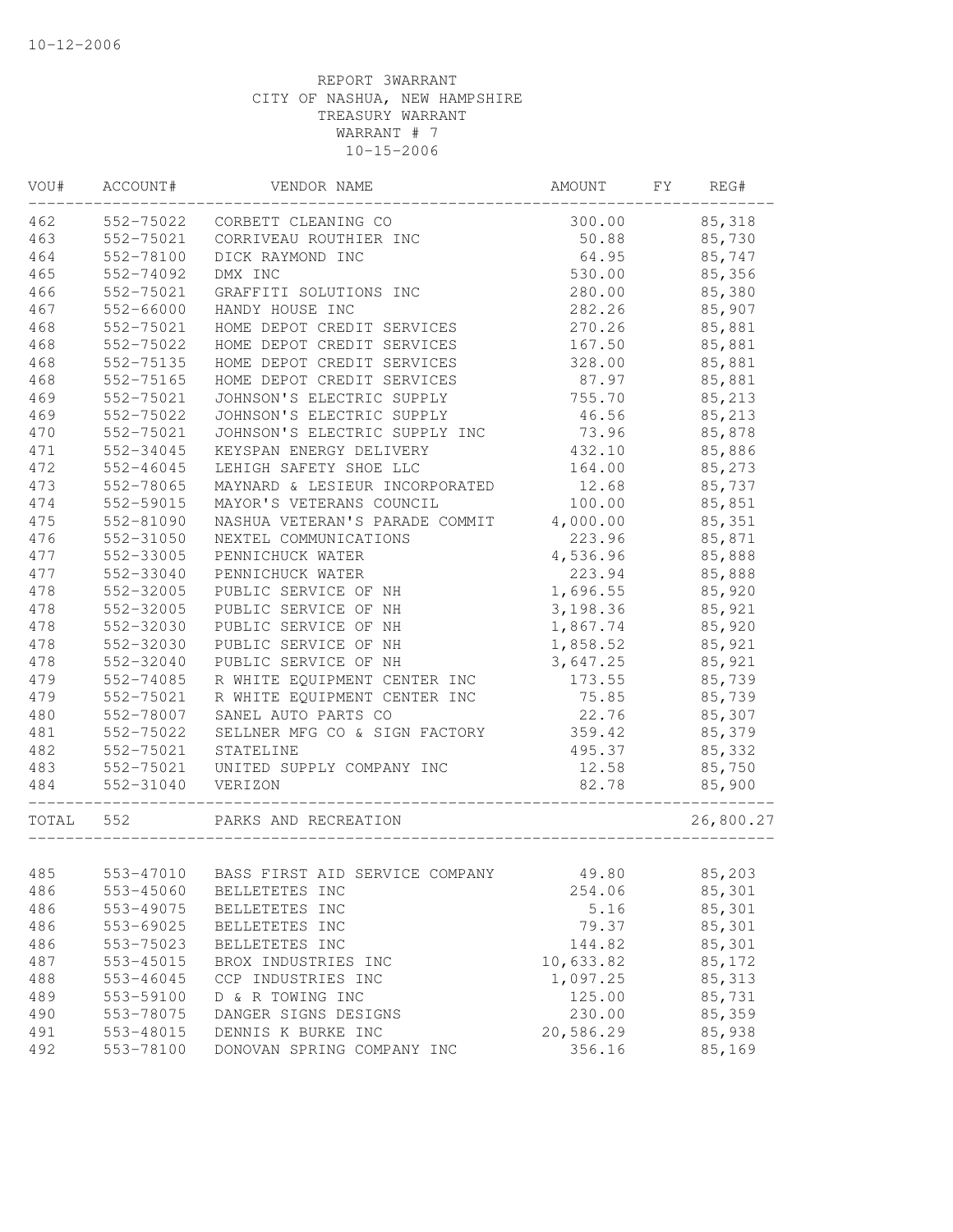| VOU#  | ACCOUNT#  | VENDOR NAME                     | AMOUNT   | FΥ | REG#      |
|-------|-----------|---------------------------------|----------|----|-----------|
| 493   | 553-78100 | DUNN BATTERY                    | 449.70   |    | 85,233    |
| 494   | 553-78100 | E W SLEEPER CO                  | 145.89   |    | 85,482    |
| 495   | 553-78100 | F W WEBB COMPANY                | 4.06     |    | 85,207    |
| 496   | 553-75023 | GATE CITY FENCE CO INC          | 49.50    |    | 85,266    |
| 497   | 553-59100 | GMS HYDRAULICS INC              | 324.26   |    | 85,762    |
| 498   | 553-59135 | J P CHEMICAL CO INC             | 55.00    |    | 85,293    |
| 499   | 553-75130 | JOLT ELECTRIC & OIL BURNER SER  | 711.00   |    | 85,372    |
| 500   | 553-49075 | KANO LABORATORIES               | 361.89   |    | 85,764    |
| $501$ | 553-46045 | LEHIGH SAFETY SHOE LLC          | 361.33   |    | 85,273    |
| 502   | 553-78100 | LIBERTY INTN'L TRUCKS OF NH LL  | 286.06   |    | 85,735    |
| 503   | 553-69025 | NAPA AUTO PARTS                 | 57.39    |    | 85,442    |
| 503   | 553-78100 | NAPA AUTO PARTS                 | 144.73   |    | 85,442    |
| 504   | 553-46045 | NATIONSRENT                     | 284.90   |    | 85,486    |
| 505   | 553-94005 | NEW ENGLAND CHAPTER APWA        | 130.00   |    | 85,883    |
| 506   | 553-31050 | NEXTEL COMMUNICATIONS           | 174.25   |    | 85,871    |
| 507   | 553-33005 | PENNICHUCK WATER                | 228.59   |    | 85,888    |
| 508   | 553-78100 | PINE MOTOR PARTS                | 4.60     |    | 85,738    |
| 509   | 553-32005 | PUBLIC SERVICE OF NH            | 6,001.73 |    | 85,921    |
| 510   | 553-42010 | ROCHESTER MIDLAND CORPORATION   | 132.44   |    | 85,754    |
| 511   | 553-49075 | SANEL AUTO PARTS CO             | 62.80    |    | 85,307    |
| 511   | 553-78100 | SANEL AUTO PARTS CO             | 478.67   |    | 85,307    |
| 512   | 553-69025 | SNAP ON TOOLS                   | 89.99    |    | 85,171    |
| 513   | 553-41015 | STAPLES BUSINESS ADVANTAGE      | 247.57   |    | 85,483    |
| 514   | 553-78100 | TST EQUIPMENT INC               | 28.00    |    | 85,265    |
| 515   | 553-46045 | UNIFIRST CORPORATION            | 1,244.00 |    | 85,469    |
| 516   | 553-49075 | WINDWARD PETROLEUM              | 674.50   |    | 85,195    |
| 517   | 553-78100 | WOODS CRW CORP OF NH            | 244.77   |    | 85,193    |
| TOTAL | 553       | STREET DEPARTMENT               |          |    | 46,539.35 |
| 518   | 555-42010 | BANNER SYSTEMS OF MASSACHUSETT  | 225.80   |    | 85,727    |
| 519   | 555-49075 | BELLETETES INC                  | 6.73     |    | 85,301    |
| 520   | 555-94005 | CAREER TRACK                    | 149.00   |    | 85,899    |
| 521   | 555-45285 | FASTENAL CO                     | 33.40    |    | 85,156    |
| 522   | 555-45288 | M & M ELECTRICAL SUPPLY CO INC  | 191.07   |    | 85,728    |
| 523   | 555-49075 | NATIONSRENT                     | 80.64    |    | 85,486    |
| 524   | 555-31050 | NEXTEL COMMUNICATIONS           | 247.70   |    | 85,871    |
| 525   | 555-45285 | PERMA-LINE CORP OF NEW ENGLAND  | 589.40   |    | 85,154    |
| 526   | 555-32025 | PUBLIC SERVICE OF NH            | 360.68   |    | 85,921    |
| 526   | 555-32025 | PUBLIC SERVICE OF NH            | 1,178.77 |    | 85,922    |
| 527   | 555-59320 | SANEL AUTO PARTS CO             | 114.01   |    | 85,307    |
| 528   |           | 555-75023 SIMPLEXGRINNELL<br>LP | 32.00    |    | 85,129    |
| 529   |           | 555-43005 UNITED PARCEL SERVICE | 41.72    |    | 85,937    |
| TOTAL | 555       | TRAFFIC DEPARTMENT              |          |    | 3,250.92  |
|       |           |                                 |          |    |           |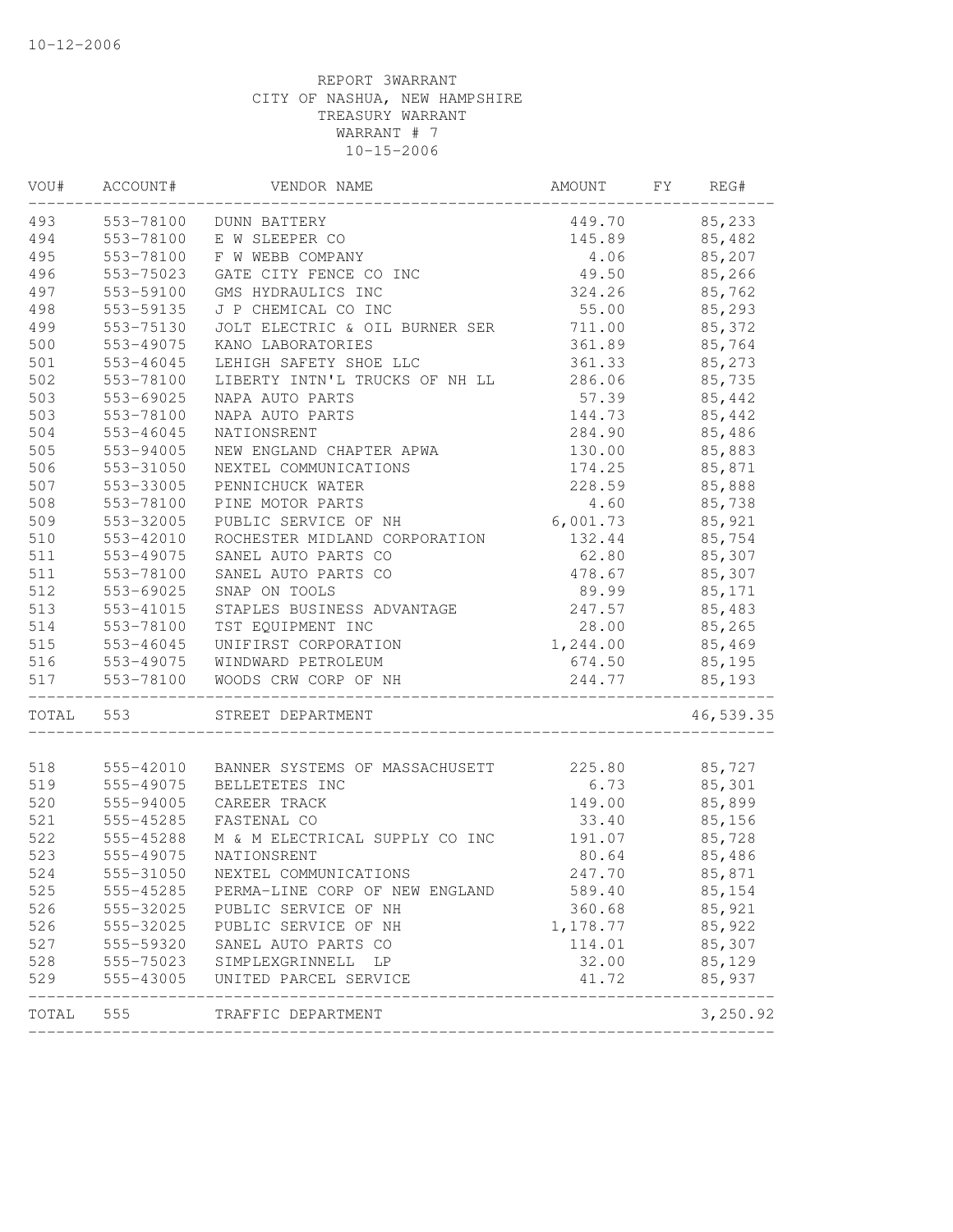| VOU#       | ACCOUNT#               | VENDOR NAME                   | AMOUNT          | FY | REG#     |
|------------|------------------------|-------------------------------|-----------------|----|----------|
| 530        | 557-75023              | NEVERETTS SEW & VAC INC       | 300.00          |    | 85,161   |
| 531        | 557-31050              | NEXTEL COMMUNICATIONS         | 34.25           |    | 85,871   |
| 532        | 557-32005              | PUBLIC SERVICE OF NH          | 238.70          |    | 85,922   |
| 533        | 557-75023              | SHATTUCK MALONE OIL CO        | 788.69          |    | 85,862   |
| 534        | 557-41015              | STAPLES BUSINESS ADVANTAGE    | 27.73           |    | 85,483   |
| 535        | 557-49075              | W E AUBUCHON COMPANY INC      | 16.18           |    | 85,143   |
| TOTAL      | 557                    | PARKING LOTS                  |                 |    | 1,405.55 |
|            |                        |                               |                 |    |          |
| 536<br>537 | 561-78100              | MAFFEE'S GARAGE INC           | 114.75          |    | 85,729   |
|            | 561-74085              | NASHUA OUTDOOR POWER EQUIP    | 24.00           |    | 85,314   |
| 538<br>539 | 561-75903<br>561-32005 | NASHUA WALLPAPER & PAINT CO   | 125.34<br>64.40 |    | 85,316   |
|            |                        | PUBLIC SERVICE OF NH          |                 |    | 85,922   |
| 540        | 561-95010              | TREASURER STATE OF NH         | 22.00           |    | 85,882   |
| TOTAL      | 561                    | EDGEWOOD CEMETERY             |                 |    | 350.49   |
| 541        |                        | 563-78007 SANEL AUTO PARTS CO | 124.08          |    | 85,307   |
| TOTAL      | 563                    | WOODLAWN CEMETERY             |                 |    | 124.08   |
|            |                        |                               |                 |    |          |
| 542        | 572-95005              | AMERICAN SOCIETY OF LANDSCAPE | 345.00          |    | 85,903   |
| 543        | 572-31050              | NEXTEL COMMUNICATIONS         | 12.49           |    | 85,871   |
| 544        | 572-98046              | NHACC                         | 825.00          |    | 85,880   |
| TOTAL      | 572                    | PLANNING DEPARTMENT           |                 |    | 1,182.49 |
| 545        | 573-54025              | LENZI SUSAN                   | 110.80          |    | 85,264   |
| 546        | 573-91005              | MINKARAH ABDALLAH JOHN        | 112.59          |    | 85,242   |
| 547        | 573-31050              | NEXTEL COMMUNICATIONS         | 35.25           |    | 85,871   |
| TOTAL      | 573                    | ECONOMIC DEVELOPMENT          |                 |    | 258.64   |
|            |                        |                               |                 |    |          |
| 548        | 575-95005              | ALA MEMBER SERVICES           | 160.00          |    | 85,917   |
| 549        | 575-45050              | ALIBRIS                       | 11.90           |    | 85,179   |
| 550        | 575-45050              | BAKER & TAYLOR                | 1,245.25        |    | 85,199   |
| 550        | 575-45050              | BAKER & TAYLOR                | 1,466.78        |    | 85,200   |
| 550        | 575-45050              | BAKER & TAYLOR                | 1,867.08        |    | 85,201   |
| 551        | 575-45050              | BAKER & TAYLOR<br>ENT 510334  | 779.73          |    | 85,196   |
| 552        | 575-45090              | BARRINGTON PUBLIC LIBRARY     | 6.00            |    | 85,934   |
| 553        | 575-45050              | BOOK PAGE                     | 216.00          |    | 85,928   |
| 554        | 575-64045              | CDW GOVERNMENT INC            | 67.99           |    | 85,525   |
| 555        | 575-42005              | CENTRAL PAPER PRODUCTS CO     | 189.44          |    | 85,753   |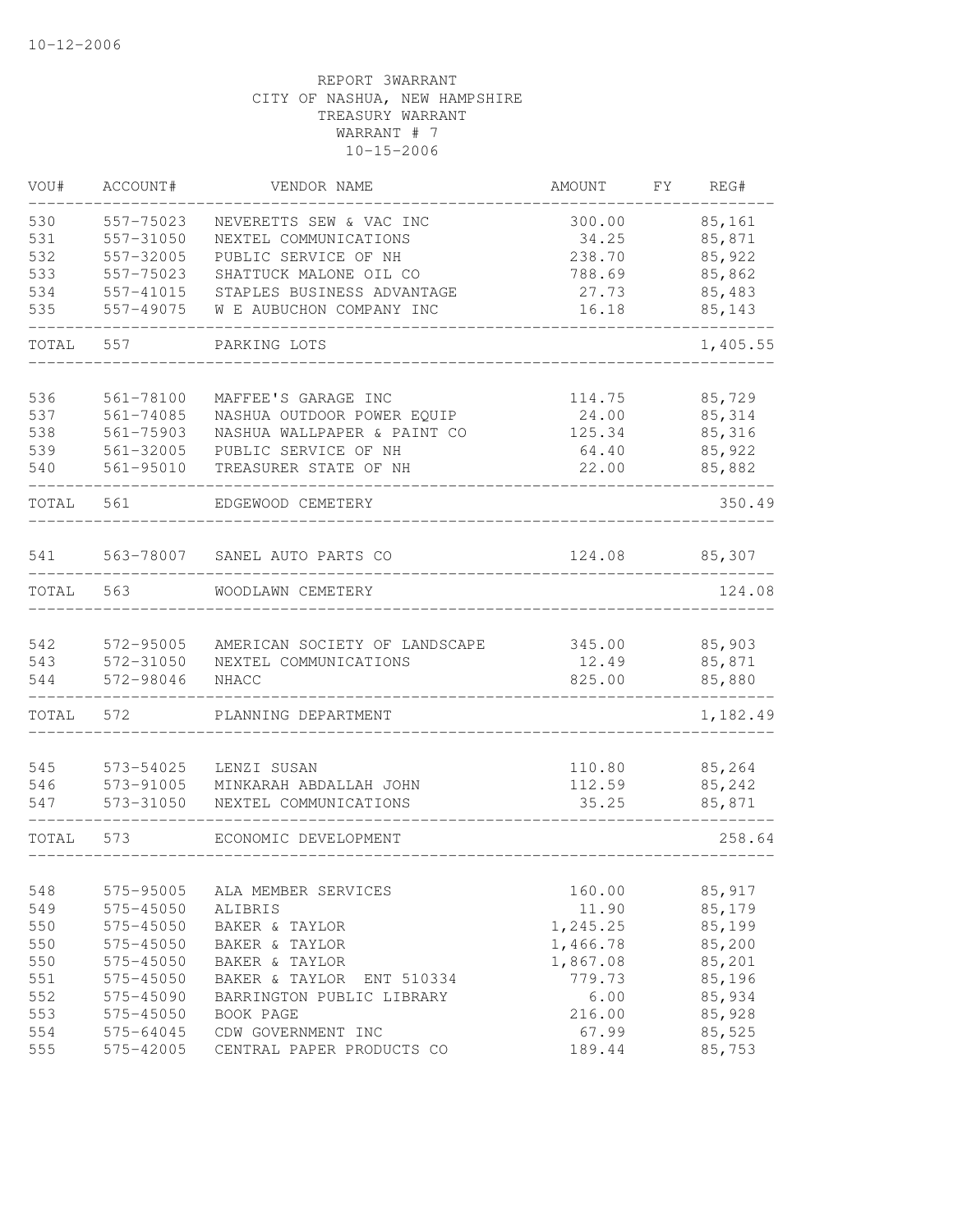| WOU#  | ACCOUNT#  | VENDOR NAME                       | AMOUNT   | FY | REG#      |
|-------|-----------|-----------------------------------|----------|----|-----------|
| 555   | 575-42020 | CENTRAL PAPER PRODUCTS CO         | 702.08   |    | 85,753    |
| 556   | 575-75023 | CHECKPOINT SYSTEMS INC            | 1,507.46 |    | 85,174    |
| 557   | 575-45050 | COLUMBIA UNIVERSITY               | 15.00    |    | 85,933    |
| 558   | 575-95005 | GREATER NASHUA CHAMBER OF COMM    | 260.00   |    | 85,461    |
| 559   | 575-75023 | J P CHEMICAL CO INC               | 125.00   |    | 85,293    |
| 560   | 575-75130 | JOHNSON CONTROLS INC              | 746.73   |    | 85,257    |
| 561   | 575-34015 | KEYSPAN ENERGY DELIVERY           | 62.42    |    | 85,886    |
| 562   | 575-45050 | MARSHALL CAVENDISH CORP           | 1,960.54 |    | 85,282    |
| 563   | 575-57010 | MV COMMUNICATIONS INC             | 66.00    |    | 85,136    |
| 564   | 575-41015 | NASHUA PUBLIC LIBRARY             | 11.90    |    | 85,852    |
| 564   | 575-43005 | NASHUA PUBLIC LIBRARY             | 56.90    |    | 85,852    |
| 564   | 575-45090 | NASHUA PUBLIC LIBRARY             | 20.00    |    | 85,852    |
| 564   | 575-45150 | NASHUA PUBLIC LIBRARY             | 61.46    |    | 85,852    |
| 564   | 575-45220 | NASHUA PUBLIC LIBRARY             | 20.00    |    | 85,852    |
| 564   | 575-59100 | NASHUA PUBLIC LIBRARY             | 31.04    |    | 85,852    |
| 564   | 575-78100 | NASHUA PUBLIC LIBRARY             | 15.00    |    | 85,852    |
| 565   | 575-75023 | NEVERETTS SEW & VAC INC           | 1,770.00 |    | 85,161    |
| 566   | 575-31040 | NEXTEL COMMUNICATIONS             | 110.54   |    | 85,871    |
| 567   | 575-59100 | NH HUMANITIES COUNCIL             | 50.00    |    | 85,865    |
| 568   | 575-45050 | OAK MANOR PUBLISHING INC          | 39.80    |    | 85,387    |
| 569   | 575-33005 | PENNICHUCK WATER                  | 65.40    |    | 85,888    |
| 570   | 575-45050 | PERMA-BOUND                       | 185.52   |    | 85,748    |
| 571   | 575-45050 | PIERIAN PRESS                     | 318.00   |    | 85,125    |
| 572   | 575-32005 | PUBLIC SERVICE OF NH              | 7,714.46 |    | 85,922    |
| 573   | 575-45050 | RANDOM HOUSE INC                  | 179.95   |    | 85,488    |
| 574   | 575-45050 | RECORDED BOOKS LLC                | 1,216.17 |    | 85,470    |
| 575   | 575-45050 | SIMON & SCHUSTER                  | 28.28    |    | 85,191    |
| 576   | 575-41005 | STAPLES BUSINESS ADVANTAGE        | 61.73    |    | 85,483    |
| 576   | 575-41015 | STAPLES BUSINESS ADVANTAGE        | 281.85   |    | 85,483    |
| 577   | 575-45050 | THE MCGRAW-HILL COMPANIES         | 253.07   |    | 85,569    |
| 578   | 575-45050 | THOMSON GALE                      | 886.73   |    | 85,234    |
| 579   | 575-45050 | UNIVERSITY OF IOWA                | 22.00    |    | 85,932    |
| TOTAL | 575       | PUBLIC LIBRARIES                  |          |    | 24,855.20 |
| 580   | 576-94005 | BUTTRICK BRUCE                    | 200.99   |    | 85,405    |
| 581   |           | 576-94005 MUNICIPAL SOFTWARE CORP | 1,100.00 |    | 85,898    |
| 582   | 576-94005 | NE BUILDING CODE ASSN             | 25.00    |    | 85,893    |
| 583   | 576-94005 | NEW HAMPSHIRE BUILDING OFFICIA    | 120.00   |    | 85,935    |
| 584   | 576-91005 | SANTA MICHAEL                     | 143.74   |    | 85,116    |
| 584   | 576-94005 | SANTA MICHAEL                     | 288.50   |    | 85,116    |
|       |           |                                   |          |    |           |
| TOTAL |           | 576 BUILDING DEPARTMENT           |          |    | 1,878.23  |
| 585   | 577-31050 | NEXTEL COMMUNICATIONS             | 13.46    |    | 85,871    |
|       |           |                                   |          |    |           |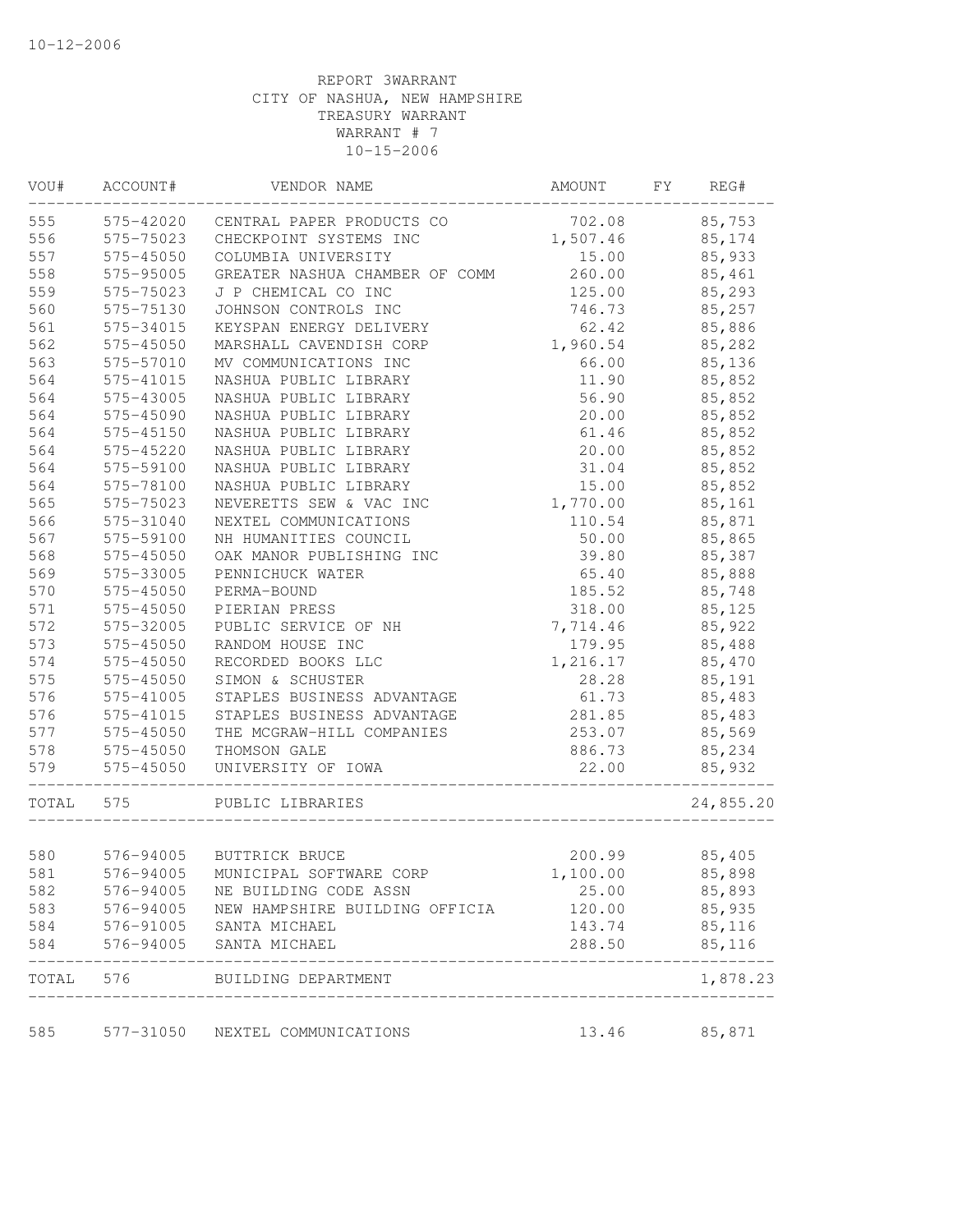| VOU# | ACCOUNT#           | VENDOR NAME                                                      | AMOUNT     | FY | REG#    |
|------|--------------------|------------------------------------------------------------------|------------|----|---------|
|      |                    | TOTAL 577 CODE ENFORCEMENT<br>__________________________________ |            |    | 13.46   |
|      | 188,364 581-49035  | ACADEMIC BOOK SERVICES INC                                       | 915.75     |    | 85,167  |
|      | 188,365 581-44005  | ACCURATE LABEL DESIGNS INC                                       | 399.95     |    | 85,577  |
|      | 188,366 581-42110  | ALLIED ELECTRONICS INC                                           | 11.56      |    | 85,761  |
|      | 188, 367 581-72065 | ALTERNATIVE COMMUNICATIONS SER                                   | 65.00      |    | 85,435  |
|      | 188, 368 581-41015 | ANCO SIGNS & STAMPS INC                                          | 17.71      |    | 85,946  |
|      | 188,369 581-49050  | ATLAS PEN & PENCIL CORP                                          | 27.90      |    | 85,444  |
|      | 188,370 581-49050  | B & H PHOTO VIDEO PRO AUDIO                                      | 387.90     |    | 85,124  |
|      | 188, 371 581-49075 | B & S LOCKSMITHS INC                                             | 257.10     |    | 85,455  |
|      | 188, 372 581-49035 | BARNES & NOBLE INC                                               | 264.78     |    | 85,114  |
|      | 188, 372 581-49050 | BARNES & NOBLE INC                                               | 79.95      |    | 85, 114 |
|      | 188, 373 581-49050 | BELLETETES INC                                                   | 128.61     |    | 85,301  |
|      | 188, 373 581-49075 | BELLETETES INC                                                   | 131.16     |    | 85,301  |
|      | 188, 374 581-49050 | BIXBY INTERNATIONAL                                              | 1,883.20   |    | 85,628  |
|      | 188, 375 581-49050 | BLICK ART MATERIALS                                              | 813.20     |    | 85,681  |
|      | 188, 376 581-41015 | BOOKMARK INC                                                     | 123.00     |    | 85,725  |
|      | 188, 377 581-95005 | BOW HIGH SCHOOL                                                  | 85.00      |    | 85,541  |
|      | 188,378 581-94010  | BRITENRIKER DEBORAH                                              | 712.00     |    | 85,674  |
|      | 188, 379 581-59130 | BRUN RAY                                                         | 54.00      |    | 85,706  |
|      | 188,380 581-55010  | BUDGET CAR & TRUCK RENTAL                                        | 749.63     |    | 85,567  |
|      | 188,381 581-49035  | <b>BUDGETEXT</b>                                                 | 272.00     |    | 85,448  |
|      | 188, 382 581-49050 | BURMAX CO INC                                                    | 63.93      |    | 85,581  |
|      | 188, 383 581-59130 | BUTLER TIMOTHY                                                   | 108.00     |    | 85,688  |
|      | 188,384 581-49050  | CALLOWAY HOUSE INC                                               | 111.70     |    | 85,164  |
|      | 188, 385 581-55015 | CANFIELD BRAD                                                    | 623.00     |    | 85,580  |
|      | 188,386 581-55015  | CARING HANDS TRANSPORTATION LL                                   | 725.00     |    | 85,718  |
|      | 188,387 581-49050  | CARTRIDGE WORLD                                                  | 1,615.00   |    | 85,660  |
|      | 188,388 581-49075  | CASSADY TRACEY A                                                 | 30.74      |    | 85,513  |
|      | 188,389 581-42110  | <b>CCA</b>                                                       | 118.23     |    | 85,703  |
|      | 188,390 581-74092  | CDW GOVERNMENT INC                                               | 13, 128.90 |    | 85,525  |
|      | 188, 391 581-42010 | CENTRAL PAPER PRODUCTS CO                                        | 57.05      |    | 85,753  |
|      | 188,392 581-49910  | CHEMSEARCH                                                       | 891.42     |    | 85,280  |
|      | 188, 393 581-49075 | CITIWORKS INC                                                    | 82.50      |    | 85,608  |
| 586  | 581-49075          | CITIZENS BANK                                                    | 110.30     |    | 134     |
|      | 188, 394 581-53103 | CLARK ASSOCIATES/DEBBIE CLARK                                    | 24,780.00  |    | 85,178  |
|      | 188, 395 581-49050 | COLLINS EDUCATION ASSOCIATES L                                   | 154.00     |    | 85,599  |
|      | 188,396 581-94010  | COLLOPY-MILLET LINDA                                             | 640.00     |    | 85,624  |
|      | 188, 397 581-53103 | COMPASSIONATE STAFFING LLC                                       | 630.00     |    | 85,327  |
|      | 188,398 581-74092  | COMPUTER HUT                                                     | 8,272.08   |    | 85,758  |
|      | 188,399 581-49050  | CONNECTICUT VALLEY BIOLOGICAL                                    | 209.02     |    | 85,734  |
|      | 188,400 581-42130  | CONTROL TECHNOLOGIES INC                                         | 2,823.22   |    | 85,490  |
|      | 188,401 581-44005  | COPY SHOP                                                        | 560.00     |    | 85,255  |
|      | 188,402 581-94030  | COUTU LORI                                                       | 110.00     |    | 85,697  |
|      | 188,403 581-84030  | CROTCHED MOUNTAIN REHAB CTR                                      | 23,947.47  |    | 85,503  |
|      | 188,404 581-49035  | CURRICULUM MANAGEMENT SYSTEMS                                    | 295.00     |    | 85,669  |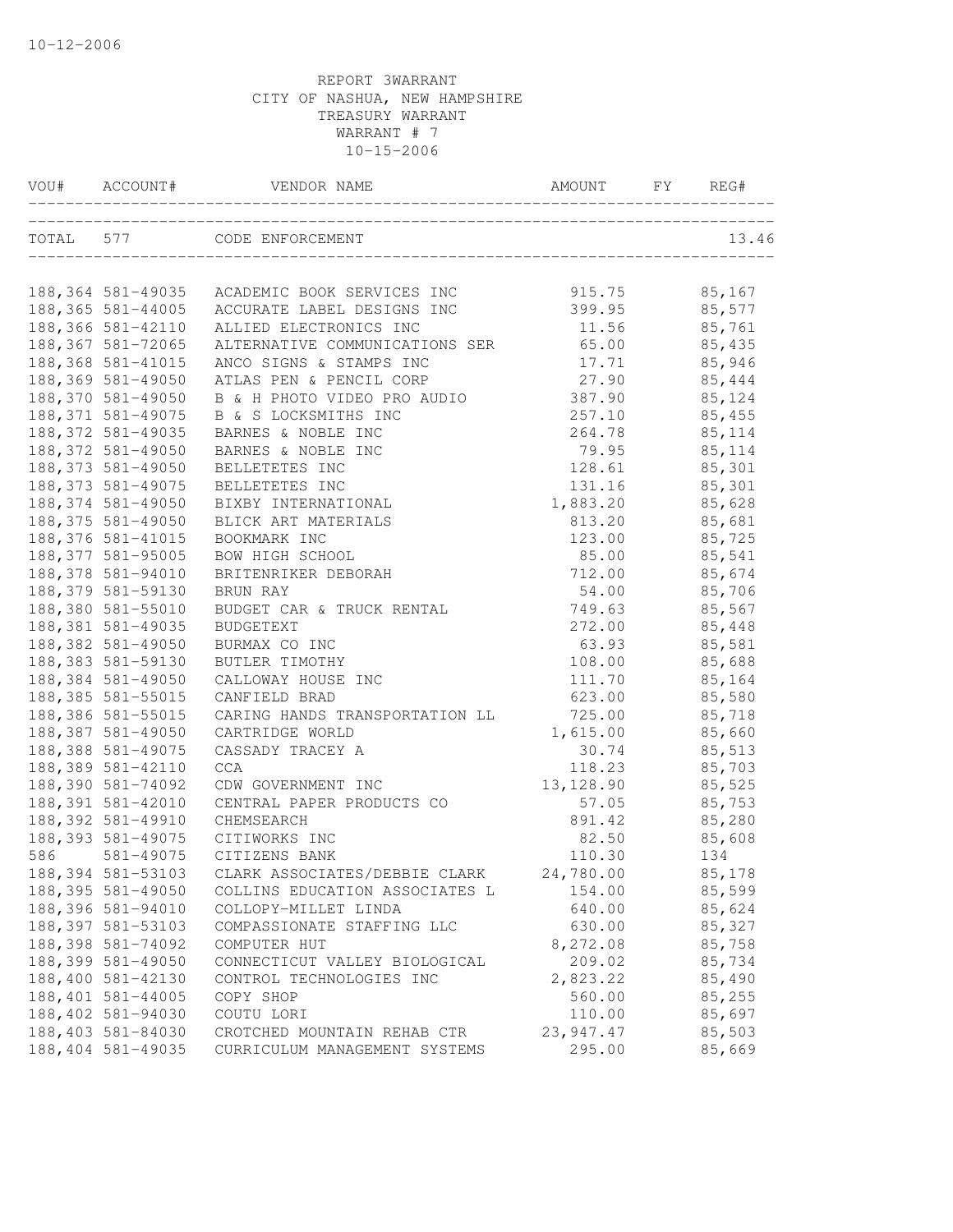| VOU# | ACCOUNT#           | VENDOR NAME                    | AMOUNT     | FY. | REG#    |  |
|------|--------------------|--------------------------------|------------|-----|---------|--|
|      | 188,405 581-74092  | DAVID H BAILEY                 | 290.00     |     | 85,188  |  |
|      | 188,406 581-94030  | DAVIS KRISTEN                  | 125.00     |     | 85,579  |  |
|      | 188, 407 581-54015 | DAWN M MOORE MA CCC/SJS INC    | 250.00     |     | 85,676  |  |
|      | 188,408 581-94010  | DECKER CLAUDIA                 | 1,010.40   |     | 85,607  |  |
|      | 188,409 581-49050  | DEMCO INC                      | 429.29     |     | 85,197  |  |
|      | 188,410 581-53100  | DEPONTBRIAND JULIE             | 39.00      |     | 85,714  |  |
|      | 188, 411 581-55015 | DERRY COOPERATIVE SCHOOL DISTR | 65.25      |     | 85,719  |  |
|      | 188, 412 581-95005 | DESIGN & CONSTRUCTION RESOURCE | 57.95      |     | 85,568  |  |
|      | 188, 413 581-51015 | DEVINE MILLIMET & BRANCH       | 10,610.11  |     | 85,705  |  |
|      | 188, 414 581-49050 | DOWNES & READER HARDWOOD CO IN | 3,146.00   |     | 85,162  |  |
|      | 188, 415 581-94010 | DOWNING JOSHUA                 | 1,136.00   |     | 85,595  |  |
|      | 188, 416 581-49050 | DUBOIS WILLIAM                 | 136.19     |     | 85,545  |  |
|      | 188, 417 581-94030 | DUDLEY CYNTHIA                 | 100.00     |     | 85,575  |  |
|      | 188, 418 581-49050 | DURACO INC                     | 363.88     |     | 85,604  |  |
|      | 188, 419 581-74092 | EAGLE DESIGN GROUP LLC         | 140.25     |     | 85,537  |  |
|      | 188,420 581-83006  | EARL JULIA C                   | 280.00     |     | 85,662  |  |
|      | 188, 421 581-55015 | EASTER SEALS NEW HAMPSHIRE     | 360.00     |     | 85, 473 |  |
|      | 188, 421 581-84030 | EASTER SEALS NEW HAMPSHIRE     | 10, 252.00 |     | 85,473  |  |
|      | 188, 421 581-84055 | EASTER SEALS NEW HAMPSHIRE     | 28,730.55  |     | 85,473  |  |
|      | 188, 422 581-45910 | EBSCO SUBSCRIPTION SERVICES    | 876.22     |     | 85,751  |  |
|      | 188, 423 581-84055 | ECKERD YOUTH ALTERNATIVES INC  | 2,230.36   |     | 85,224  |  |
|      | 188, 424 581-84030 | EDGEWOOD CENTRE                | 1,139.00   |     | 85,631  |  |
|      | 188, 425 581-49050 | EDHELPER                       | 19.99      |     | 85,663  |  |
|      | 188, 426 581-53101 | EDUCATION INC                  | 133.00     |     | 85,576  |  |
|      | 188, 427 581-94030 | EGGENS EMILY                   | 155.00     |     | 85,564  |  |
|      | 188, 428 581-34015 | ENERGYNORTH PROPANE            | 588.15     |     | 85,740  |  |
|      | 188, 429 581-49050 | ERIC ARMIN INC                 | 29.50      |     | 85,552  |  |
|      | 188,430 581-49050  | ETR ASSOCIATES                 | 136.40     |     | 85,572  |  |
|      | 188, 431 581-42120 | F W WEBB COMPANY               | 555.98     |     | 85,207  |  |
|      | 188, 432 581-53100 | FARRENKOPF RICHARD             | 100.55     |     | 85,605  |  |
|      | 188, 433 581-49075 | FASTENAL CO                    | 69.36      |     | 85,156  |  |
|      | 188, 434 581-42130 | FILTER SALES & SERVICE         | 150.43     |     | 85,520  |  |
|      | 188, 435 581-55010 | FIRST STUDENT INC              | 894.20     |     | 85,551  |  |
|      | 188,436 581-55010  | FIRST STUDENT INC              | 733.18     |     | 85,563  |  |
|      | 188,436 581-55015  | FIRST STUDENT INC              | 160,965.02 |     | 85,563  |  |
|      | 188,436 581-55020  | FIRST STUDENT INC              | 186.38     |     | 85,563  |  |
|      | 188, 436 581-55025 | FIRST STUDENT INC              | 101,354.40 |     | 85,562  |  |
|      | 188, 436 581-55025 | FIRST STUDENT INC              | 110,333.40 |     | 85,563  |  |
|      | 188, 436 581-55035 | FIRST STUDENT INC              | 1,402.86   |     | 85,563  |  |
|      | 188, 437 581-59130 | FITHIAN MICHAEL                | 54.00      |     | 85,643  |  |
|      | 188,438 581-49050  | FITNESS FINDERS INC            | 152.62     |     | 85,550  |  |
|      | 188, 439 581-49050 | FLAGHOUSE INC                  | 25.80      |     | 85,489  |  |
|      | 188,440 581-49030  | FOLLETT LIBRARY RESOURCES      | 10,644.47  |     | 85,149  |  |
|      | 188, 441 581-75023 | GARON PRODUCTS INC             | 5,272.36   |     | 85,627  |  |
|      | 188, 442 581-84055 | GERMAINE LAWRENCE SCHOOL       | 5,542.49   |     | 85,583  |  |
|      | 188, 443 581-59130 | GOEBEL JR WILLIAM              | 54.00      |     | 85,642  |  |
|      | 188, 444 581-64045 | GOVCONNECTION INC              | 97.00      |     | 85,127  |  |
|      | 188, 444 581-74092 | GOVCONNECTION INC              | 402.14     |     | 85,127  |  |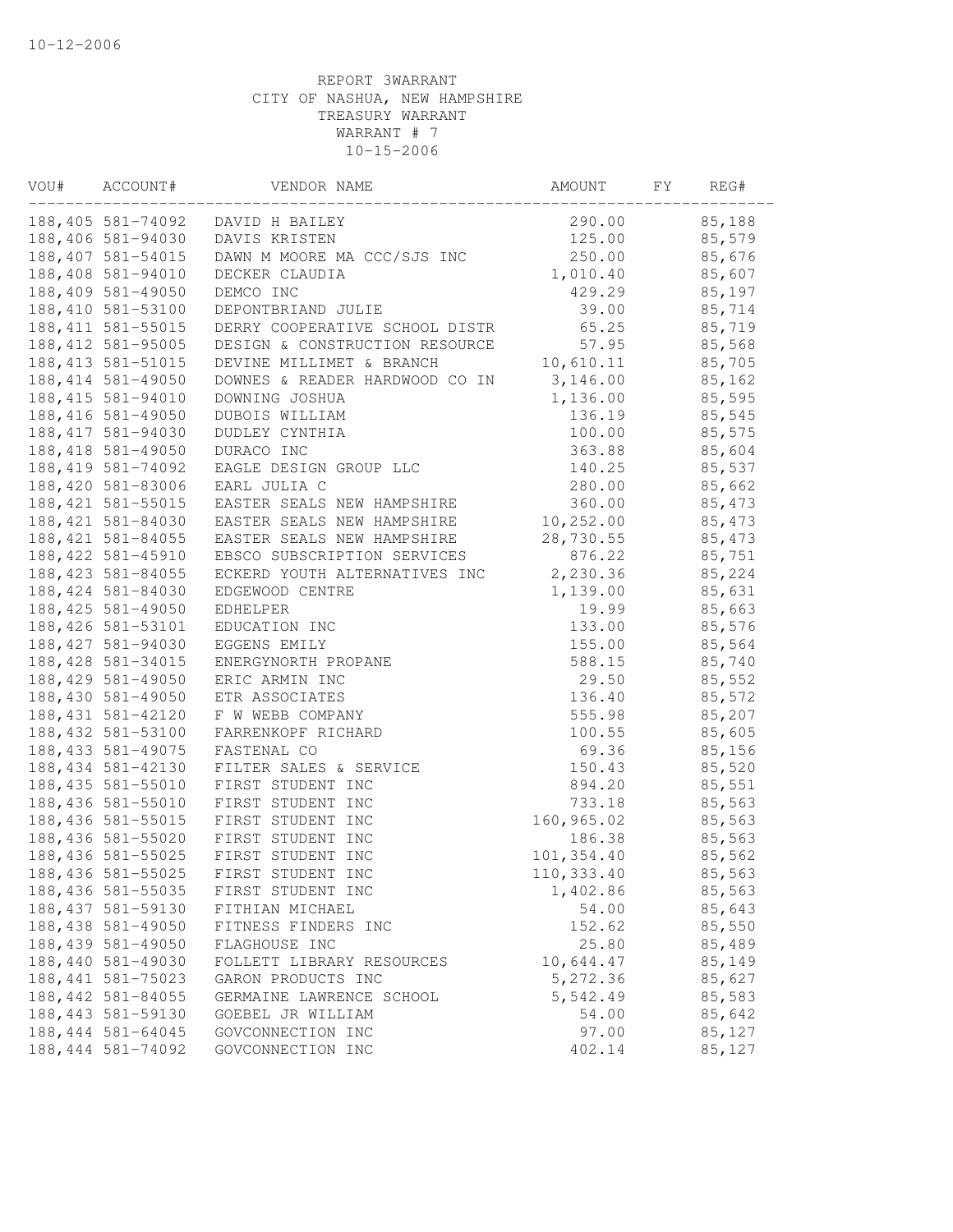| VOU# | ACCOUNT#           | VENDOR NAME                    | AMOUNT    | FΥ | REG#    |  |
|------|--------------------|--------------------------------|-----------|----|---------|--|
|      | 188,445 581-42130  | GRAINGER                       | 111.60    |    | 85,190  |  |
|      | 188,446 581-91040  | GREATER NASHUA CHAMBER OF COMM | 10.00     |    | 85,461  |  |
|      | 188, 447 581-91005 | HARDING JAY                    | 106.36    |    | 85,531  |  |
|      | 188, 448 581-74092 | HARRIS EQUIPMENT REPAIR SERVIC | 879.86    |    | 85,736  |  |
|      | 188, 449 581-91040 | HARVARD GRADUATE SCHOOL OF     | 895.00    |    | 85,948  |  |
|      | 188,450 581-59130  | HASTINGS MARK                  | 54.00     |    | 85,710  |  |
|      | 188, 451 581-42130 | HEATING SPECIALTIES OF NH INC  | 38.15     |    | 85,732  |  |
|      | 188, 452 581-64045 | HEWLETT PACKARD COMPANY        | 3,036.00  |    | 85,227  |  |
|      | 188, 453 581-64192 | HIGHSMITH INC                  | 575.00    |    | 85,744  |  |
|      | 188, 454 581-49050 | HOME DEPOT CREDIT SERVICES     | 401.04    |    | 85,571  |  |
|      | 188, 455 581-42130 | HONEYWELL                      | 248.18    |    | 85,601  |  |
|      | 188,456 581-49050  | HOUGHTON MIFFLIN GRT SOURCE    | 1,059.34  |    | 85,749  |  |
|      | 188, 457 581-59130 | HOULE HOWARD                   | 54.00     |    | 85,673  |  |
|      | 188, 458 581-59130 | HURLEY DONALD                  | 54.00     |    | 85,647  |  |
|      | 188, 459 581-74092 | INSIGHT PUBLIC SECTOR          | 196.50    |    | 85,181  |  |
|      | 188,460 581-42110  | INTERSTATE BATTERIES OF SO NH  | 43.95     |    | 85,679  |  |
|      | 188, 461 581-49050 | J W PEPPER & SON INC           | 222.54    |    | 85,231  |  |
|      | 188,462 581-94010  | JOHNSON WESLEY                 | 856.70    |    | 85,610  |  |
|      | 188, 463 581-59130 | JONSON EDWARD                  | 108.00    |    | 85,641  |  |
|      | 188, 464 581-49075 | KAMCO SUPPLY CORP OF BOSTON    | 602.24    |    | 85,519  |  |
|      | 188,465 581-49050  | KAPLAN COMPANIES INC           | 56.11     |    | 85,261  |  |
|      | 188,466 581-91005  | KATSOHIS CHARLES               | 90.34     |    | 85,507  |  |
|      | 188, 467 581-49050 | KELVIN                         | 448.19    |    | 85,770  |  |
|      | 188,468 581-34015  | KEYSPAN ENERGY DELIVERY        | 2,601.49  |    | 85,555  |  |
|      | 188,469 581-59130  | KREBS MICHAEL                  | 81.00     |    | 85,664  |  |
|      | 188,470 581-49050  | LAKESHORE LEARNING MATERIALS   | 97.75     |    | 85,246  |  |
|      | 188, 471 581-59130 | LANGELIER SEAN                 | 108.00    |    | 85,700  |  |
|      | 188, 472 581-59130 | LAROCQUE MICHAEL               | 108.00    |    | 85,653  |  |
|      | 188, 473 581-59130 | LEAO WAGNER                    | 108.00    |    | 85,691  |  |
|      | 188, 474 581-49050 | LEARNING CYCLES LLC            | 2,178.00  |    | 85,584  |  |
|      | 188, 475 581-49050 | LULL FARM ORCHARDS             | 203.75    |    | 85,655  |  |
|      | 188, 476 581-49050 | LYDON RICHARD                  | 29.08     |    | 85,592  |  |
|      | 188, 476 581-49075 | LYDON RICHARD                  | 43.70     |    | 85,592  |  |
|      | 188, 477 581-42110 | M & M ELECTRICAL SUPPLY CO INC | 660.90    |    | 85,728  |  |
|      | 188, 478 581-94030 | MAHONEY ANGELA                 | 35.60     |    | 85,694  |  |
|      | 188, 479 581-49050 | MAINE OXY                      | 30.32     |    | 85, 115 |  |
|      | 188,480 581-59130  | MANDRAVELIS NICK               | 216.00    |    | 85,654  |  |
|      | 188, 481 581-59130 | MARK DAVID                     | 81.00     |    | 85,720  |  |
|      | 188,482 581-49050  | MARKERTEK VIDEO SUPPLY         | 818.90    |    | 85,185  |  |
|      | 188,483 581-49050  | MARKET BASKET                  | 195.27    |    | 85,317  |  |
|      | 188,484 581-45910  | MATTHEW BENDER & CO INC        | 47.90     |    | 85,472  |  |
|      | 188,485 581-94030  | MCCARTHY JILL                  | 14.85     |    | 85,724  |  |
|      | 188,486 581-49050  | MCDONALD PUBLISHING CO         | 51.75     |    | 85,565  |  |
|      | 188, 487 581-49035 | MCGRAW HILL COMPANIES          | 2,232.92  |    | 85,270  |  |
|      | 188,487 581-49050  | MCGRAW HILL COMPANIES          | 12,850.78 |    | 85,270  |  |
|      | 188,488 581-84030  | MERRIMACK EDUCATION CENTER     | 7,998.00  |    | 85,540  |  |
|      | 188,489 581-59130  | MICHAEL BARBARA                | 108.00    |    | 85,645  |  |
|      | 188,490 581-49050  | MODERN SCHOOL SUPPLIES INC     | 911.06    |    | 85,300  |  |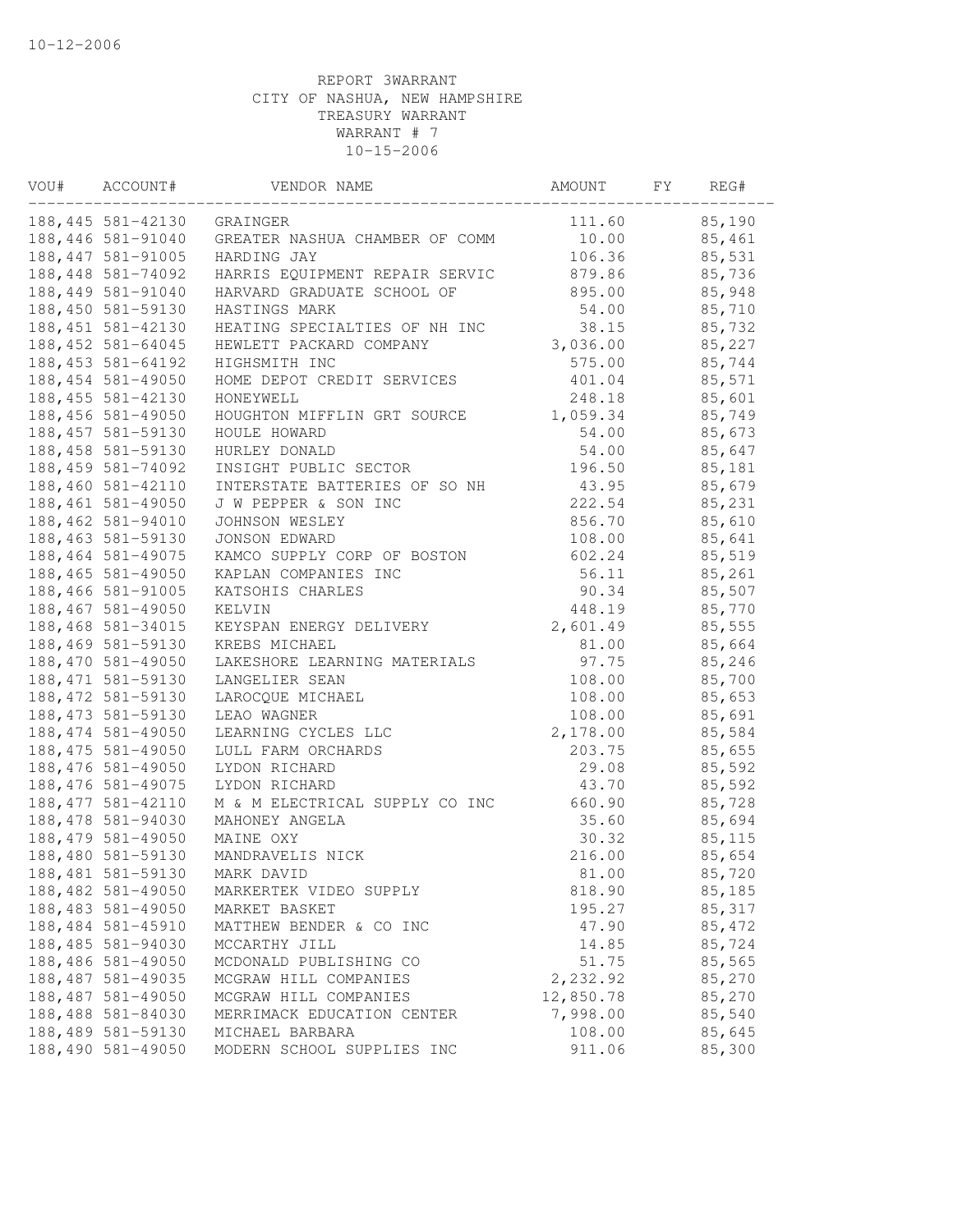| VOU# | ACCOUNT#           | VENDOR NAME                    | AMOUNT    | FY | REG#    |
|------|--------------------|--------------------------------|-----------|----|---------|
|      | 188,491 581-49050  | MOORE MEDICAL LLC              | 828.77    |    | 85,363  |
|      | 188, 492 581-84055 | MOUNT PROSPECT ACADEMY INC     | 8,033.20  |    | 85,594  |
|      | 188,493 581-49050  | MSC INDUSTRIAL SUPPLY CO INC   | 1,044.85  |    | 85,542  |
|      | 188, 494 581-49095 | MULTI-HEALTH SYSTEMS INC       | 160.00    |    | 85,135  |
|      | 188, 495 581-49055 | MUSIC IN MOTION                | 29.95     |    | 85,527  |
|      | 188,496 581-49050  | MUSIC SHOP INC                 | 1,230.11  |    | 85,211  |
|      | 188,497 581-49050  | NASCO                          | 363.38    |    | 85,755  |
|      | 188,498 581-84030  | NASHOBA LEARNING GROUP         | 6,843.50  |    | 85,616  |
|      | 188,498 581-84055  | NASHOBA LEARNING GROUP         | 6,413.78  |    | 85,616  |
|      | 188,499 581-49910  | NASHUA OUTDOOR POWER EQUIP     | 19.44     |    | 85, 314 |
|      | 188,500 581-75023  | NASHUA OVERHEAD DOORS          | 295.00    |    | 85,298  |
|      | 188,501 581-49075  | NASHUA WALLPAPER & PAINT CO    | 61.98     |    | 85,316  |
|      | 188,502 581-78007  | NASHUA WHOLESALE TIRE          | 594.00    |    | 85,267  |
|      | 188,503 581-95010  | NATIONAL GEOGRAPHIC BEE        | 60.00     |    | 85,944  |
|      | 188,504 581-95010  | NATIONAL GEOGRAPHIC SCHOOL PUB | 38.34     |    | 85,438  |
|      | 188,505 581-49050  | NATIONAL PEN                   | 202.07    |    | 85,460  |
|      | 188,506 581-42010  | NATIONWIDE SALES & SERVICE     | 475.08    |    | 85,524  |
|      | 188,507 581-49095  | NCS PEARSON INC                | 500.31    |    | 85,685  |
|      | 188,508 581-53100  | NEOPOST LEASING                | 347.41    |    | 85,596  |
|      | 188,509 581-53100  | NESDEC                         | 13,700.00 |    | 85,494  |
|      | 188,510 581-49050  | NEVERETTS SEW & VAC INC        | 8.00      |    | 85,161  |
|      | 188,510 581-74092  | NEVERETTS SEW & VAC INC        | 350.00    |    | 85,161  |
|      | 188, 511 581-49075 | NEW ENGLAND SCHOOL SERVICES IN | 137.00    |    | 85,683  |
|      | 188, 512 581-84055 | NFI NORTH INC                  | 1,708.07  |    | 85,491  |
|      | 188,513 581-49050  | NORTHCENTER FOODSERVICE        | 339.46    |    | 85,558  |
|      | 188,514 581-91040  | O'DONNELL DANIEL               | 365.44    |    | 85,538  |
|      | 188, 515 581-84055 | ODYSSEY HOUSE INC              | 6,665.10  |    | 85,111  |
|      | 188,516 581-75023  | OTIS ELEVATOR CO               | 2,634.96  |    | 85,586  |
|      | 188,517 581-49050  | P J CURRIER LUMBER CO          | 630.38    |    | 85,546  |
|      | 188,518 581-59130  | PARADISE MALCOLM               | 54.00     |    | 85,620  |
|      | 188,519 581-94030  | PARAMOUNT COMPUTERS LLC        | 7,750.00  |    | 85,726  |
|      | 188,520 581-49075  | PARTS & PIECES UNLIMITED       | 40.00     |    | 85,330  |
|      | 188, 521 581-75023 | PASEK CORP                     | 49.56     |    | 85,493  |
|      | 188,522 581-59130  | PASQUARIELLO JOHN              | 54.00     |    | 85,670  |
|      | 188,523 581-49050  | PAXTON-PATTERSON               | 211.49    |    | 85,331  |
|      | 188, 524 581-64045 | PC & MACEXCHANGE               | 89.99     |    | 85,613  |
|      | 188,524 581-74092  | PC & MACEXCHANGE               | 962.90    |    | 85,613  |
|      | 188, 525 581-49035 | PEARSON EDUCATION              | 6,897.27  |    | 85,530  |
|      | 188, 525 581-49050 | PEARSON EDUCATION              | $-227.82$ |    | 85,530  |
|      | 188,526 581-49035  | PEARSON EDUCATION              | 400.61    |    | 85,600  |
|      | 188,526 581-49050  | PEARSON EDUCATION              | 2,023.96  |    | 85,600  |
|      | 188, 527 581-33005 | PENNICHUCK WATER WORKS INC     | 3,201.08  |    | 85,867  |
|      | 188, 528 581-49035 | PERFECTION LEARNING CORP       | 3,630.60  |    | 85,757  |
|      | 188,529 581-84030  | PERKINS SCHOOL FOR THE BLIND   | 22,775.80 |    | 85,146  |
|      | 188,530 581-47010  | PETTY CASH                     | 26.94     |    | 85,855  |
|      | 188,530 581-49050  | PETTY CASH                     | 27.46     |    | 85,855  |
|      | 188,531 581-49075  | PETTY CASH                     | 14.96     |    | 85,856  |
|      | 188, 532 581-49050 | PITSCO INC                     | 778.16    |    | 85,120  |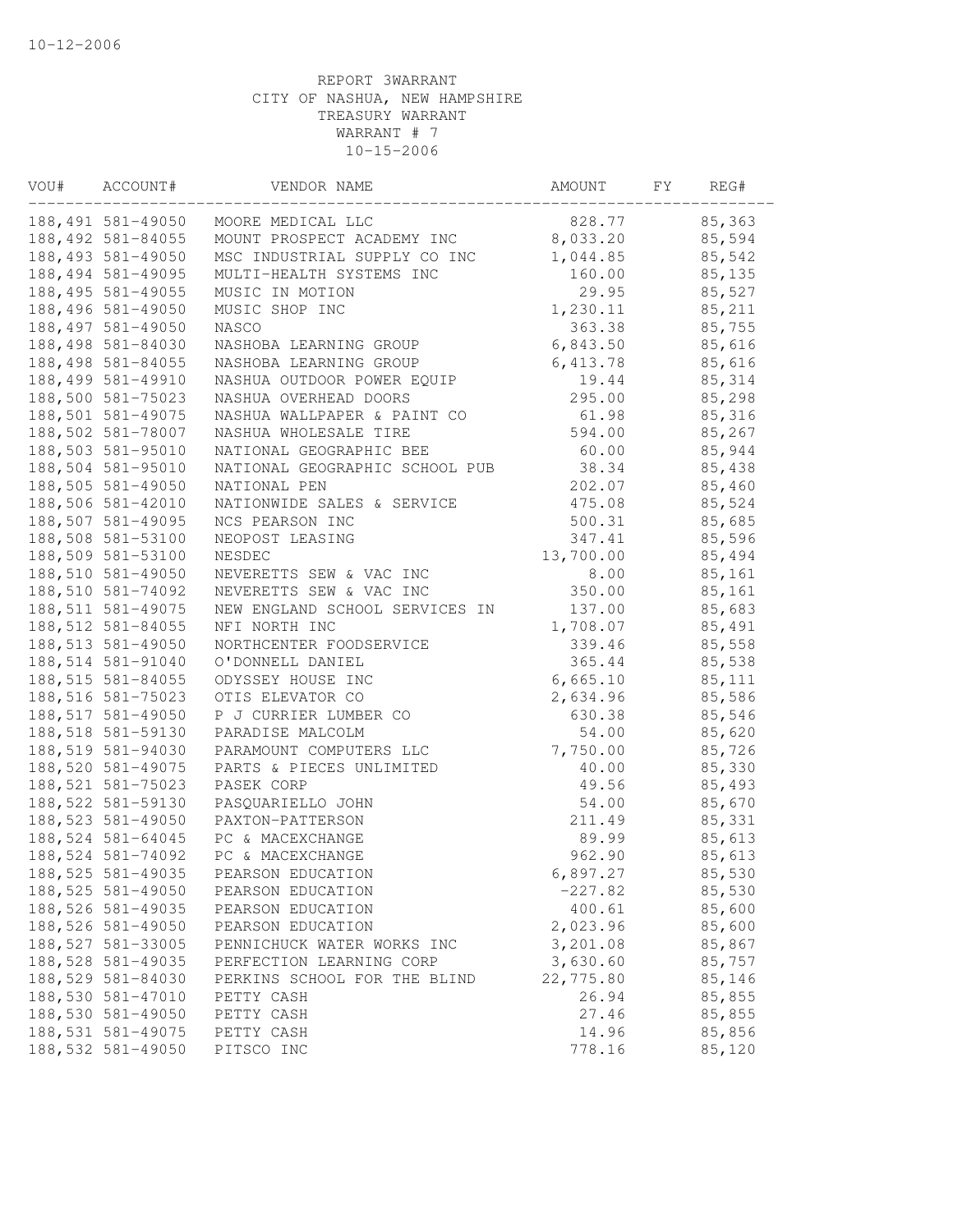| VOU# | ACCOUNT#           | VENDOR NAME                    | AMOUNT    | FY | REG#   |  |
|------|--------------------|--------------------------------|-----------|----|--------|--|
|      | 188,533 581-49050  | PITSCO INC                     | 1,614.38  |    | 85,126 |  |
|      | 188,534 581-94010  | PITSILLIDES IRENE              | 345.60    |    | 85,553 |  |
|      | 188, 535 581-43005 | PLACE PATRICIA                 | 117.00    |    | 85,512 |  |
|      | 188,535 581-98030  | PLACE PATRICIA                 | 113.42    |    | 85,512 |  |
|      | 188,536 581-53100  | POLAND SPRING WATER            | 45.88     |    | 85,941 |  |
|      | 188, 537 581-55015 | PROVIDER ENTERPRISES INC (THE) | 16,762.50 |    | 85,543 |  |
|      | 188,538 581-32005  | PUBLIC SERVICE OF NH           | 12,086.84 |    | 85,922 |  |
|      | 188,538 581-32005  | PUBLIC SERVICE OF NH           | 38,080.85 |    | 85,923 |  |
|      | 188,539 581-42130  | R P O'CONNELL INC              | 73.53     |    | 85,517 |  |
|      | 188,540 581-42110  | RADIOSHACK                     | 121.47    |    | 85,427 |  |
|      | 188,541 581-49050  | RAYMOND GEDDES & CO INC        | 87.05     |    | 85,715 |  |
|      | 188,542 581-49050  | REALLY GOOD STUFF INC          | 380.40    |    | 85,510 |  |
|      | 188,543 581-84030  | REGIONAL SERVICES & EDUCATION  | 12,459.11 |    | 85,137 |  |
|      | 188,544 581-42110  | REXEL CLS                      | 484.25    |    | 85,686 |  |
|      | 188, 545 581-44005 | RIENDEAU PRINTING CORP         | 2, 114.05 |    | 85,556 |  |
|      | 188,546 581-84030  | RIVERSIDE SCHOOL               | 5,304.72  |    | 85,145 |  |
|      | 188,546 581-84055  | RIVERSIDE SCHOOL               | 10,609.44 |    | 85,145 |  |
|      | 188,547 581-94010  | RUGGLES MARY                   | 688.00    |    | 85,614 |  |
|      | 188, 548 581-55015 | S P & R TRANSPORTATION         | 9,500.00  |    | 85,554 |  |
|      | 188,549 581-94010  | SAAD KATIE                     | 1,424.00  |    | 85,629 |  |
|      | 188,550 581-49050  | SAGE PUBLICATIONS              | 36.45     |    | 85,699 |  |
|      | 188,551 581-78007  | SANEL AUTO PARTS CO            | 128.81    |    | 85,307 |  |
|      | 188, 552 581-49050 | SARGENT-WELCH                  | 564.58    |    | 85,189 |  |
|      | 188, 553 581-49050 | SAX ARTS & CRAFTS              | 1,348.96  |    | 85,501 |  |
|      | 188,554 581-91005  | SCHAPPLER PHILIP               | 40.17     |    | 85,511 |  |
|      | 188, 555 581-45910 | SCHOLASTIC INC                 | 286.13    |    | 85,130 |  |
|      | 188, 555 581-49050 | SCHOLASTIC INC                 | 477.71    |    | 85,130 |  |
|      | 188,555 581-95010  | SCHOLASTIC INC                 | 995.61    |    | 85,130 |  |
|      | 188, 556 581-41015 | SCHOOL SPECIALTY               | 248.43    |    | 85,533 |  |
|      | 188,556 581-49050  | SCHOOL SPECIALTY               | 5,128.98  |    | 85,533 |  |
|      | 188,556 581-49050  | SCHOOL SPECIALTY               | 82.72     |    | 85,534 |  |
|      | 188,556 581-64192  | SCHOOL SPECIALTY               | 263.76    |    | 85,533 |  |
|      | 188,557 581-84030  | SEACOST LEARNING COLLABORATIVE | 9,250.00  |    | 85,632 |  |
|      | 188,558 581-42130  | SHIFFLER EQUIPMENT SALES INC   | 1,630.51  |    | 85,496 |  |
|      | 188,559 581-74092  | SIMPLEX GRINNELL               | 357.00    |    | 85,678 |  |
|      | 188,560 581-53100  | SIMPLEXGRINNELL LP             | 1,681.89  |    | 85,129 |  |
|      | 188,561 581-59130  | SMITH MIKE                     | 54.00     |    | 85,644 |  |
|      | 188,562 581-84055  | SPAULDING YOUTH CENTER         | 25,631.04 |    | 85,121 |  |
|      | 188,563 581-91040  | ST LAURENT PATRICIA            | 110.00    |    | 85,675 |  |
|      | 188, 564 581-41015 | STAPLES BUSINESS ADVANTAGE     | 586.20    |    | 85,420 |  |
|      | 188,564 581-41045  | STAPLES BUSINESS ADVANTAGE     | 5,912.05  |    | 85,420 |  |
|      | 188,564 581-49050  | STAPLES BUSINESS ADVANTAGE     | 2,597.52  |    | 85,420 |  |
|      | 188,565 581-53100  | STATE OF NH CRIMINAL RECORDS   | 537.00    |    | 85,857 |  |
|      | 188,566 581-53100  | STEPHEN PIELOCK PLANETARIUM RE | 1,000.00  |    | 85,612 |  |
|      | 188, 567 581-84055 | STETSON SCHOOL INC             | 6,264.48  |    | 85,625 |  |
|      | 188,568 581-49050  | SUNBURST VISUAL MEDIA          | 41.93     |    | 85,603 |  |
|      | 188,569 581-49050  | SUPER DUPER PUBLICATIONS       | 49.90     |    | 85,585 |  |
|      | 188,570 581-64040  | SYSTEMS PLUS COMPUTERS INC     | 485.00    |    | 85,704 |  |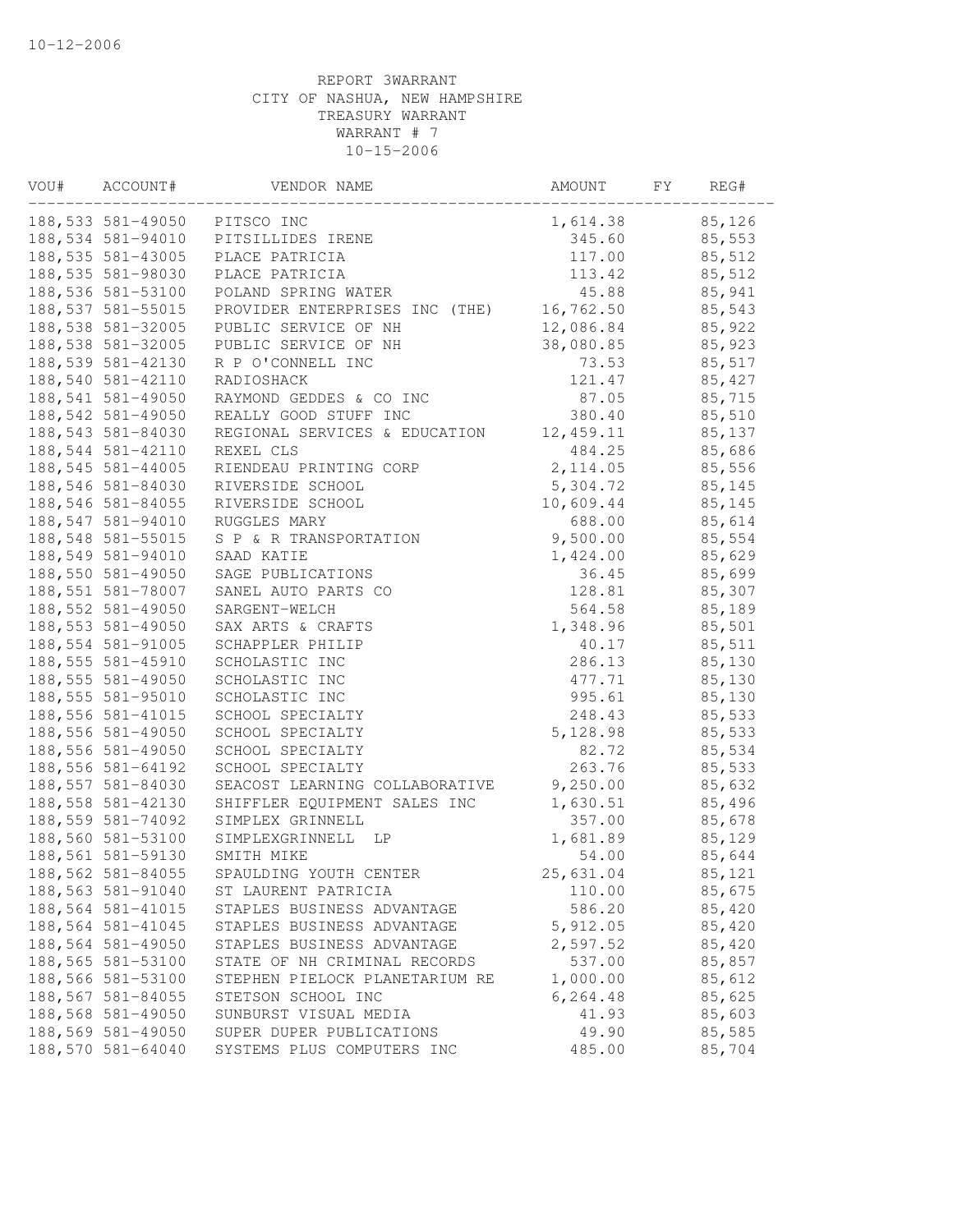| VOU#      | ACCOUNT#           | VENDOR NAME                    | AMOUNT   | FY | REG#       |
|-----------|--------------------|--------------------------------|----------|----|------------|
|           | 188,571 581-49050  | TAPEANDMEDIA.COM LLC           | 511.00   |    | 85,587     |
|           | 188,572 581-49050  | TEACHER DIRECT                 | 70.06    |    | 85,684     |
|           | 188,573 581-49050  | TEACHER'S VIDEO COMPANY        | 548.19   |    | 85,509     |
|           | 188, 574 581-49050 | TEACHERS' DISCOUNT             | 182.82   |    | 85,671     |
|           | 188,575 581-53100  | TERMINIX                       | $-80.00$ |    | 85,621     |
|           | 188,576 581-49050  | THIBAULT GAIL                  | 99.59    |    | 85,518     |
|           | 188,577 581-45910  | THOMSON GALE                   | 1,683.00 |    | 85,234     |
|           | 188,578 581-45910  | TIME FOR KIDS                  | 107.50   |    | 85,942     |
|           | 188,578 581-95010  | TIME FOR KIDS                  | 215.00   |    | 85,942     |
|           | 188,579 581-64045  | TMA SYSTEMS LLC                | 2,294.25 |    | 85,152     |
|           | 188,580 581-49030  | TOADSTOOL BOOKSHOP             | 5.60     |    | 85,253     |
|           | 188,581 581-91005  | TOBBE GALE                     | 23.70    |    | 85,508     |
|           | 188,582 581-49050  | TOP SECRET ADVENTURES          | 66.27    |    | 85,949     |
|           | 188, 583 581-84055 | TREASURER STATE OF NH          | 4,112.82 |    | 85,526     |
|           | 188,584 581-49050  | TREND ENTERPRISES, INC.        | 159.72   |    | 85,597     |
|           | 188,585 581-59130  | TRYON ROBERT                   | 162.00   |    | 85,692     |
|           | 188,586 581-43005  | U S POSTAL SERVICES            | 4,000.00 |    | 85,858     |
|           | 188,587 581-43005  | U S POSTAL SERVICES            | 470.00   |    | 85,860     |
|           | 188,588 581-49050  | U S TOY CO                     | 20.83    |    | 85,515     |
|           | 188,589 581-64040  | UNICOM                         | 539.00   |    | 85,582     |
|           | 188,590 581-43005  | UNITED PARCEL SERVICE          | 10.52    |    | 85,495     |
|           | 188,590 581-64192  | UNITED PARCEL SERVICE          | 31.77    |    | 85,495     |
|           | 188,591 581-42120  | UNITED SUPPLY COMPANY INC      | 1,703.29 |    | 85,750     |
|           | 188,592 581-83102  | UNUM LIFE INSURANCE            | 2,665.99 |    | 85,853     |
|           | 188,593 581-41015  | US POSTAL SERVICES             | 245.00   |    | 85,859     |
|           | 188,594 581-31005  | VERIZON                        | 28.35    |    | 85,943     |
|           | 188,595 581-49035  | VHPS                           | 390.33   |    | 85,476     |
|           | 188,596 581-83004  | VISION SERVICE PLAN - NH       | 1,532.51 |    | 85,854     |
|           | 188,597 581-42130  | W W GRAINGER INC               | 1,097.77 |    | 85,226     |
|           | 188,598 581-98030  | WALMART COMMUNITY              | 119.36   |    | 85,487     |
|           | 188,599 581-84030  | WARD HARRIET COREAN            | 2,362.50 |    | 85,630     |
|           | 188,600 581-49050  | WARD'S NATURAL SCIENCE         | 174.41   |    | 85,394     |
|           | 188,601 581-42120  | WATERTOWN PLUMBING & HEATING S | 350.64   |    | 85,602     |
|           | 188,602 581-49035  | WEEKLY READER CORP             | 199.60   |    | 85,763     |
|           | 188,602 581-95010  | WEEKLY READER CORP             | 268.50   |    | 85,763     |
|           | 188,603 581-49050  | WEST MUSIC                     | 276.56   |    | 85,498     |
|           | 188,604 581-47010  | WINGATES PHARMACY INC          | 112.00   |    | 85,397     |
|           | 188,605 581-75180  | WINSLOW GEORGE                 | 500.00   |    | 85,687     |
|           | 188,606 581-53101  | YOUTH COUNCIL (THE)            | 8,130.00 |    | 85,574     |
|           | 188,607 581-49075  | ZAX SIGNAGE SYSTEMS            | 178.45   |    | 85,236     |
|           | 188,608 581-59130  | ZIELINSKI KAREN                | 108.00   |    | 85,665     |
|           | 188,609 581-64040  | ZONES                          | 34.88    |    | 85,536     |
|           | 188,609 581-74092  | ZONES                          | 232.00   |    | 85,536     |
| TOTAL 581 |                    | SCHOOL DEPARTMENT              |          |    | 908,232.85 |
|           |                    |                                |          |    |            |
|           |                    | 188,610 590-23581 HARCOURT INC | 607.34   |    | 85,615     |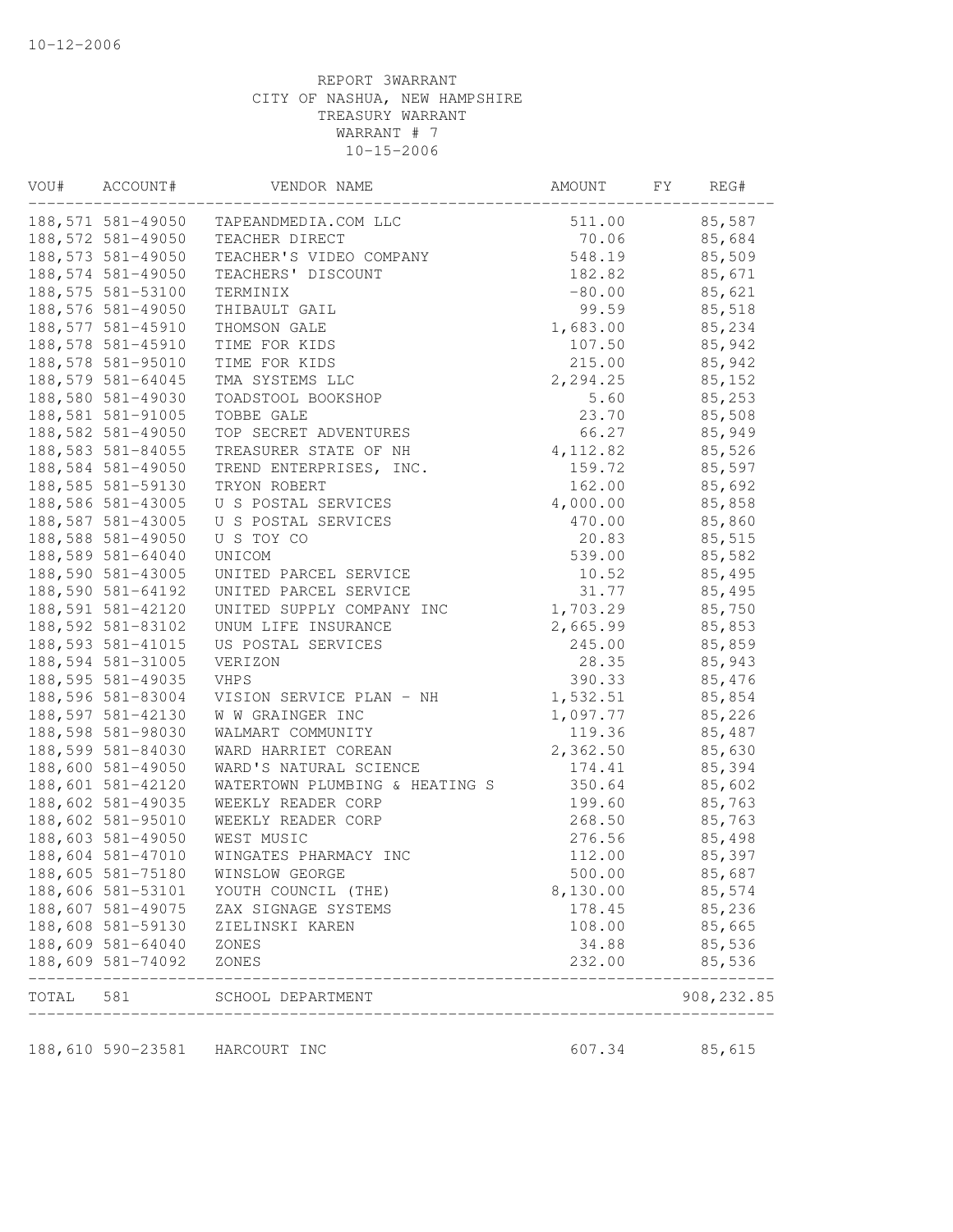| VOU#  | ACCOUNT#           | VENDOR NAME                | AMOUNT      | FY.<br>REG#  |
|-------|--------------------|----------------------------|-------------|--------------|
| 587   | 590-24501          | GEIGER BROS                | 1,650.00    | 85,274       |
| 588   | 590-24524          | TURBOTEK COMPUTER CORP     | 1,156.53    | 85,216       |
| 589   | 590-24531          | J LAWRENCE HALL INC        | 2,440.00    | 85,765       |
| 590   | 590-24532          | SCHOOL FURNISHINGS INC     | 1,026.70    | 85,521       |
|       | 188,611 590-24581  | BEARINGS SPECIALTY CO INC  | 6.04        | 85, 474      |
|       | 188, 612 590-24581 | CONTROL TECHNOLOGIES INC   | 862.22      | 85,490       |
|       | 188, 613 590-24581 | FASTENAL CO                | 81.40       | 85,156       |
|       | 188,614 590-24581  | J W PEPPER & SON INC       | 49.90       | 85,231       |
|       | 188,615 590-24581  | SIMPLEXGRINNELL<br>LP      | 1,172.53    | 85,129       |
|       | 188,616 590-24581  | STAPLES BUSINESS ADVANTAGE | 854.72      | 85,420       |
|       | 188, 617 590-24581 | TERMINIX                   | 565.00      | 85,621       |
|       | 188,618 590-24581  | WALKER ANITA               | 5,022.50    | 85,499       |
|       | 188,619 590-24581  | WATER CHEMICALS INC        | 960.50      | 85,339       |
|       | 188,620 590-24581  | WAVEGUIDE INC              | 9,750.00    | 85,240       |
| TOTAL | 590                | P/Y OBLIGATIONS            |             | 26, 205.38   |
|       |                    |                            |             |              |
| 591   | 592-85010          | US BANK NA (091000022)     | 17,460.00   | 133          |
| 592   | 592-85010          | US BANK NA (091000022)     | 37,592.00   | 132          |
| 593   | 592-85015          | US BANK NA (091000022)     | 56,745.00   | 133          |
| 594   | 592-85015          | US BANK NA (091000022)     | 122, 165.50 | 132          |
| 595   | 592-85020          | US BANK NA (091000022)     | 180,000.00  | 133          |
| 596   | 592-85020          | US BANK NA (091000022)     | 20,600.00   | 132          |
| 597   | 592-85025          | US BANK NA (091000022)     | 585,000.00  | 133          |
| 598   | 592-85025          | US BANK NA (091000022)     | 64,400.00   | 132          |
| TOTAL | 592                | BONDED DEBT SERVICE        |             | 1,083,962.50 |
| 599   | 595-22025          | MCNAMEE JAMES M PLLC       | 1,807.12    | 85,463       |
| TOTAL | 595                | OVERLAY                    |             | 1,807.12     |
|       |                    |                            |             |              |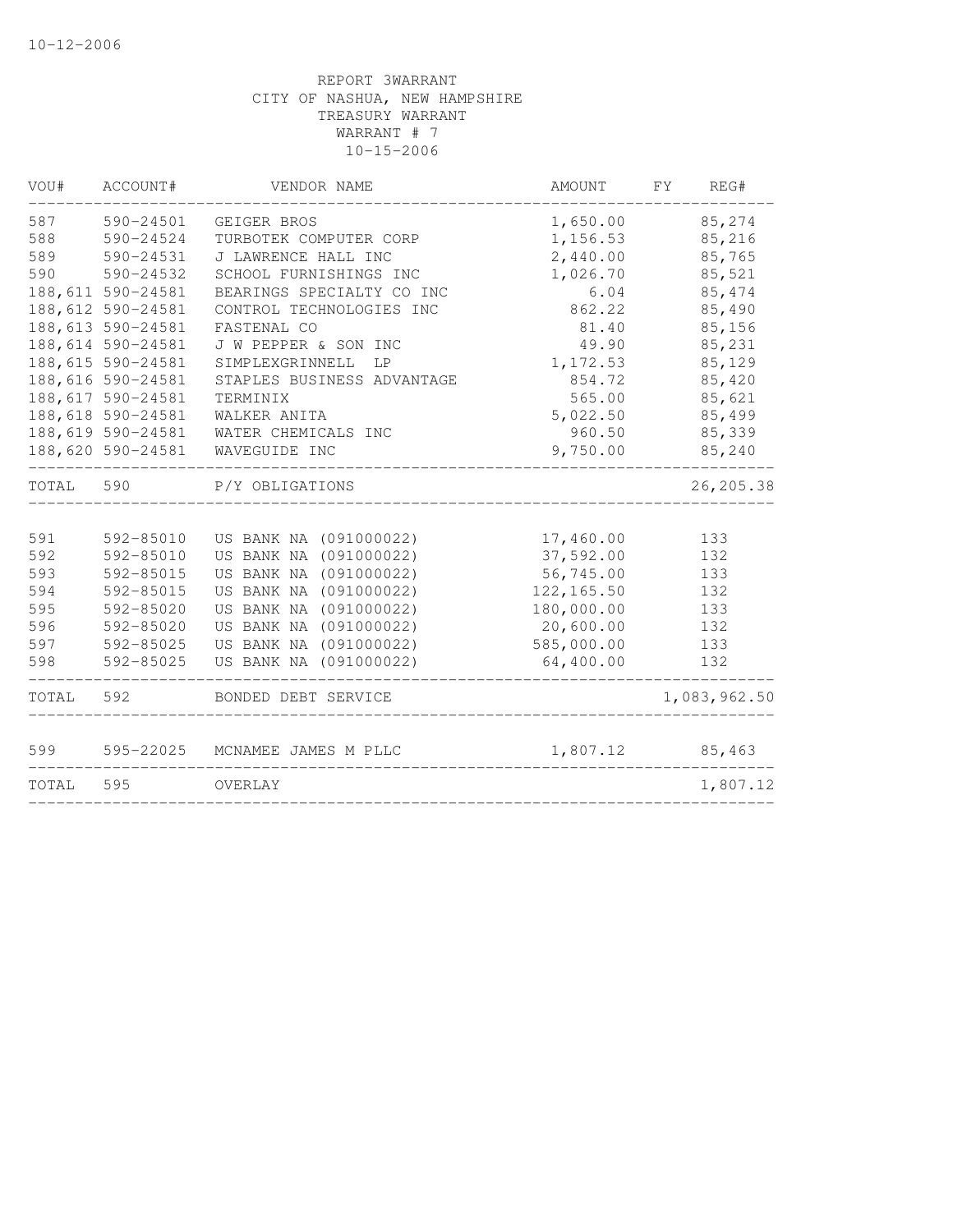| VOU#                     | ACCOUNT#             | VENDOR NAME                                                                                            | AMOUNT FY REG#                        |                                      |
|--------------------------|----------------------|--------------------------------------------------------------------------------------------------------|---------------------------------------|--------------------------------------|
| 600<br>601<br>602<br>603 | 653-05<br>$653 - 05$ | BELLETETES INC<br>BROX INDUSTRIES INC<br>653-05 CORRIVEAU ROUTHIER INC<br>653-05 REDIMIX COMPANIES INC | 263.01<br>962.94<br>95.40<br>1,323.00 | 85,301<br>85,172<br>85,730<br>85,325 |
|                          |                      | TOTAL 653-05 CAP IMP - STREET DEPT<br>SIDEWALK CONSTR & REPLACEMENT                                    |                                       | 2,644.35                             |
|                          |                      | 188, 621 681-10 NOBLIN & ASSOCIATES LC                                                                 |                                       | 300.00 85,548                        |
|                          |                      | TOTAL 681-10 CAP IMP - SCHOOL<br>DEFERRED MAINTENANCE FY07                                             |                                       | 300.00                               |
|                          |                      | 188,622 681-34 SCHIAVI LEASING CORP                                                                    | 54,400.00                             | 85,544                               |
|                          |                      | TOTAL 681-34 CAP IMP - SCHOOL<br>PORTABLE CLASSROOMS                                                   |                                       | 54,400.00                            |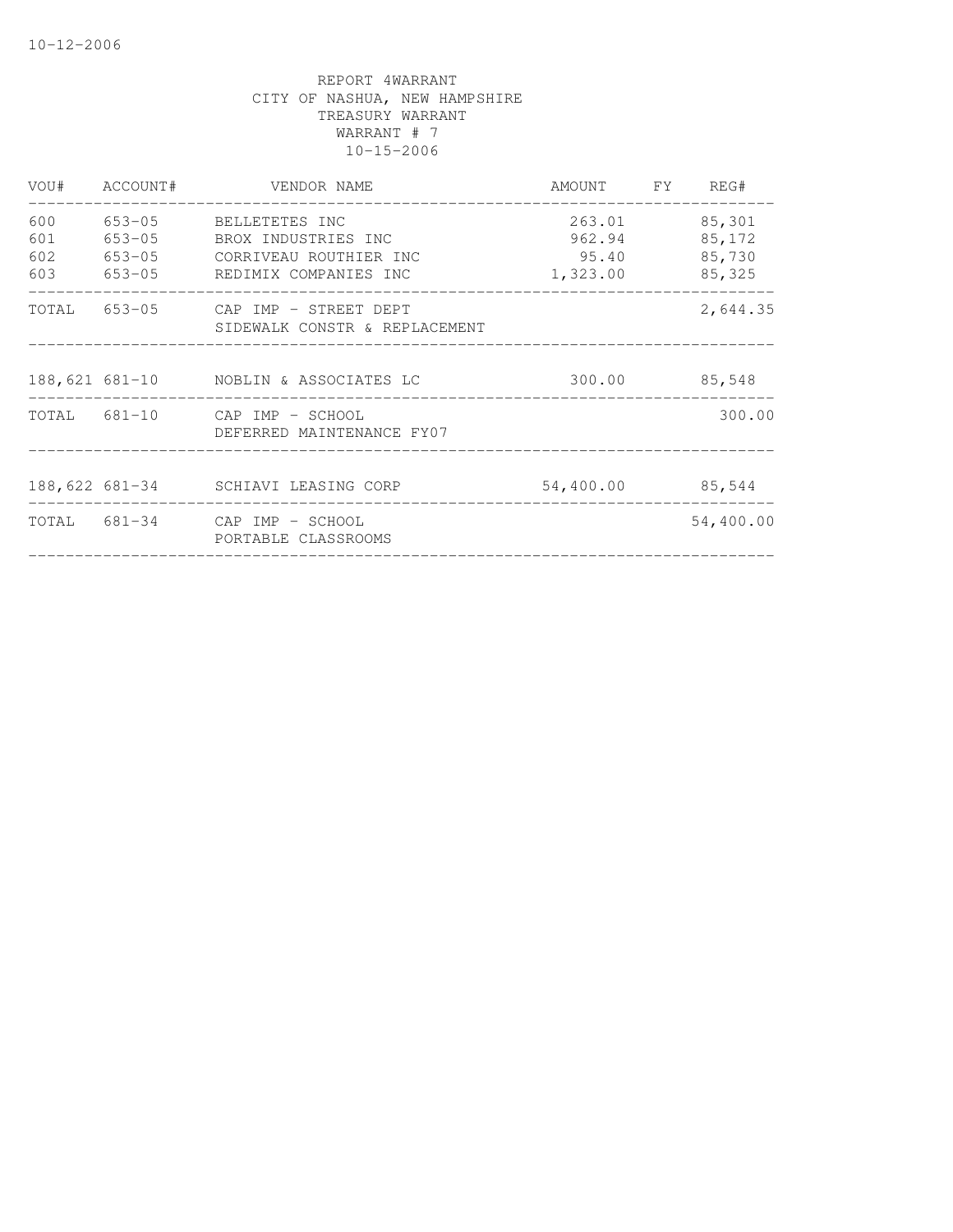| VOU#   | ACCOUNT#  | PROGRAM                       | VENDOR NAME                                   | AMOUNT          | FY REG# |
|--------|-----------|-------------------------------|-----------------------------------------------|-----------------|---------|
| 604    | 731-31005 | 3718 VERIZON                  |                                               | 3.02            | 85,906  |
| 605    | 731-32005 |                               | 3718 PUBLIC SERVICE OF NH                     | 165.52          | 85,923  |
| 606    | 731-33005 |                               | 3718 PENNICHUCK WATER                         | 9.18            | 85,888  |
| 607    | 731-64045 |                               | 3705 CDW GOVERNMENT INC                       | 2,292.34        | 85,353  |
| 608    | 731-64192 |                               | 3705 GOVCONNECTION INC                        | 81.31           | 85,286  |
| TOTAL  | 731       |                               | CPF-POLICE DEPARTMENT                         | 2,551.37        |         |
| 609    |           |                               | 732-01310 3703 HARVEY CONSTRUCTION CO         | 38,517.88       | 85,105  |
| TOTAL  | 732       | CPF-FIRE DEPARTMENT           |                                               | 38,517.88       |         |
|        |           |                               |                                               |                 |         |
| 610    | 751-31005 | 3718 VERIZON                  |                                               | 7.56            | 85,906  |
| 611    | 751-32005 |                               | 3718 PUBLIC SERVICE OF NH                     | 524.15          | 85,923  |
| 612    | 751-33005 |                               | 3718 PENNICHUCK WATER                         | 29.05           | 85,888  |
| 613    | 751-59100 |                               | 3718 MAHONEY'S CHELMSFORD                     | 647.27          | 85,386  |
| 614    | 751-59100 |                               | 3718 P & L LANDSCAPING LLC                    | 540.00          | 85,418  |
| TOTAL  | 751       |                               | CPF-PWD & ENGINEERING                         | 1,748.03        |         |
| 615    |           |                               | 752-53095 3709 CROSBY SCHLESSINGER SMALLRIDGE | 5,918.76 85,371 |         |
| TOTAL  | 752       |                               | CPF-PARKS & RECREATION                        | 5,918.76        |         |
| 616    |           |                               | 771-01310 3734 P & L LANDSCAPING LLC          | 460.00          | 85,418  |
|        |           |                               |                                               |                 |         |
| TOTAL  | 771       |                               | CPF - COMM DEVLPMNT DIV                       | 460.00          |         |
| 617    | 774-31005 | 3718 VERIZON                  |                                               | 19.66           | 85,906  |
| 618    | 774-32005 |                               | 3718 PUBLIC SERVICE OF NH                     | 689.66          | 85,923  |
| 619    | 774-33005 |                               | 3718 PENNICHUCK WATER                         | 38.24           | 85,888  |
| TOTAL. | 774       | CPF-URBAN PROGRAMS            |                                               | 747.56          |         |
|        |           |                               |                                               |                 |         |
| 620    | 792-53030 |                               | 3792 CAMP DRESSER & MCKEE INC                 | 20,100.60       | 85,743  |
| 621    |           | 792-53030 3798 METCALF & EDDY |                                               | 27,604.45       | 85,269  |
| 622    |           |                               | 792-53030 3798 UTS OF MASSACHUSETTS INC       | 589.00          | 85,322  |
| TOTAL  | 792       |                               | CPF-WASTEWATER USER FUND                      | 48,294.05       |         |
|        |           |                               |                                               |                 |         |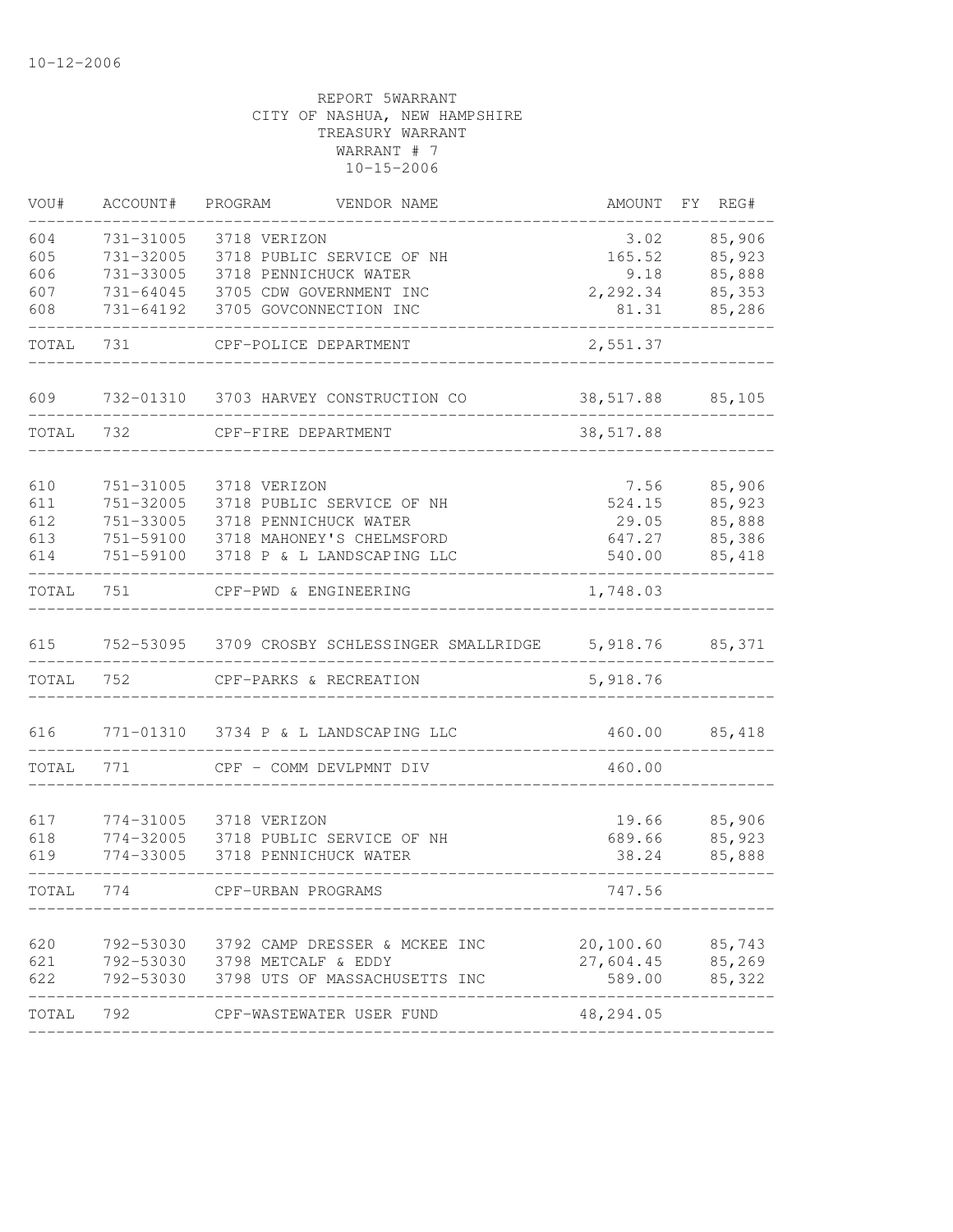| VOU# | ACCOUNT#  | VENDOR NAME                    | AMOUNT   | FΥ | REG#    |  |
|------|-----------|--------------------------------|----------|----|---------|--|
| 623  | 801-31005 | COMCAST                        | 54.12    |    | 85,875  |  |
| 624  | 801-31050 | NEXTEL COMMUNICATIONS          | 212.96   |    | 85,871  |  |
| 625  | 801-33005 | PENNICHUCK WATER               | 118.85   |    | 85,888  |  |
| 626  | 801-34015 | ENERGYNORTH PROPANE            | 40.00    |    | 85,884  |  |
| 627  | 801-41015 | STAPLES BUSINESS ADVANTAGE     | 71.05    |    | 85,483  |  |
| 628  | 801-42000 | LISAY STEVEN E                 | 720.00   |    | 85,292  |  |
| 629  | 801-46030 | LEHIGH SAFETY SHOE LLC         | 82.00    |    | 85,273  |  |
| 630  | 801-46045 | UNIFIRST CORPORATION           | 116.90   |    | 85,469  |  |
| 630  | 801-46045 | UNIFIRST CORPORATION           | 116.90   |    | 85,469  |  |
| 631  | 801-48005 | SHATTUCK MALONE OIL CO         | 8,514.13 |    | 85,862  |  |
| 631  | 801-48005 | SHATTUCK MALONE OIL CO         | 5,418.08 |    | 85,862  |  |
| 631  | 801-48005 | SHATTUCK MALONE OIL CO         | 1,548.03 |    | 85,862  |  |
| 632  | 801-53030 | CMA ENGINEERS INC              | 5,581.63 |    | 85,328  |  |
| 633  | 801-53075 | USDA APHIS                     | 4,757.50 |    | 85,889  |  |
| 634  | 801-53080 | NORMANDEAU ASSOCIATES INC      | 340.00   |    | 85,320  |  |
| 635  | 801-53080 | SOLBERG MANUFACTURING INC      | 62.67    |    | 85,346  |  |
| 636  | 801-53082 | ACTION KING SERVICES           | 125.00   |    | 85,232  |  |
| 636  | 801-53088 | ACTION KING SERVICES           | 125.00   |    | 85,232  |  |
| 637  | 801-53109 | NORTH SHORE RECYCLED FIBERS    | 5,359.65 |    | 85,237  |  |
| 638  | 801-54020 | UNION LEADER CORPORATION       | 284.85   |    | 85,870  |  |
| 639  | 801-59100 | AMHERST APPLIANCE REPAIR/STEVE | 1,010.00 |    | 85,908  |  |
| 640  | 801-59100 | HANDY HOUSE INC                | 59.00    |    | 85,907  |  |
| 641  | 801-59100 | MONTGOMERY ED                  | 8.00     |    | 85,861  |  |
| 642  | 801-59100 | SIMPLEXGRINNELL<br>LP          | 162.24   |    | 85,129  |  |
| 643  | 801-59245 | D & R TOWING INC               | 1,033.00 |    | 85,731  |  |
| 644  | 801-64045 | INSIGHT PUBLIC SECTOR          | 1,577.73 |    | 85,181  |  |
| 645  | 801-75023 | B & S LOCKSMITHS INC           | 657.60   |    | 85,455  |  |
| 646  | 801-75023 | BELLETETES INC                 | 4.94     |    | 85,301  |  |
| 647  | 801-75023 | J LAWRENCE HALL INC            | 5,098.00 |    | 85,765  |  |
| 648  | 801-75023 | J P CHEMICAL CO INC            | 35.00    |    | 85,293  |  |
| 649  | 801-75085 | NORTHEAST SLOPE MOWING         | 9,900.00 |    | 85,342  |  |
| 650  | 801-77020 | CHADWICK-BAROSS INC            | 1,357.05 |    | 85,173  |  |
| 651  | 801-77020 | CN WOOD CO INC                 | 2,516.35 |    | 85, 477 |  |
| 651  | 801-77020 | CN WOOD CO INC                 | 216.00   |    | 85, 477 |  |
| 652  | 801-77020 | MCDEVITT TRUCKS INC            | 956.11   |    | 85,479  |  |
| 653  | 801-78100 | CASEY EQUIPMENT & RENTAL CORP  | 1,125.18 |    | 85,458  |  |
| 654  | 801-78100 | FREIGHTLINER OF NH INC         | 425.93   |    | 85,466  |  |
| 655  | 801-78100 | MCDEVITT TRUCKS INC            | 424.09   |    | 85,479  |  |
| 656  | 801-78100 | MILL METALS CORP               | 210.00   |    | 85, 417 |  |
| 657  | 801-78100 | MILTON CAT                     | 73.18    |    | 85,247  |  |
| 658  | 801-82025 | NH RETIREMENT SYSTEM           | 292.12   |    | 138     |  |
| 659  | 801-91005 | CONVERSE KERRY                 | 67.86    |    | 85,117  |  |
| 660  | 801-91005 | MARCOTTE JASON M               | 71.20    |    | 85,299  |  |
| 661  | 801-91005 | MONTGOMERY ED                  | 141.02   |    | 85,861  |  |
| 662  | 801-91005 | MONTGOMERY EDWARD              | 43.05    |    | 85,258  |  |
| 663  | 801-94010 | TREASURER STATE OF N H         | 325.00   |    | 85,914  |  |
| 664  | 801-94010 | TREASURER STATE OF NH          | 130.00   |    | 85,109  |  |
| 665  | 801-94010 | U MASS LOWELL                  | 240.00   |    | 85,896  |  |
|      |           |                                |          |    |         |  |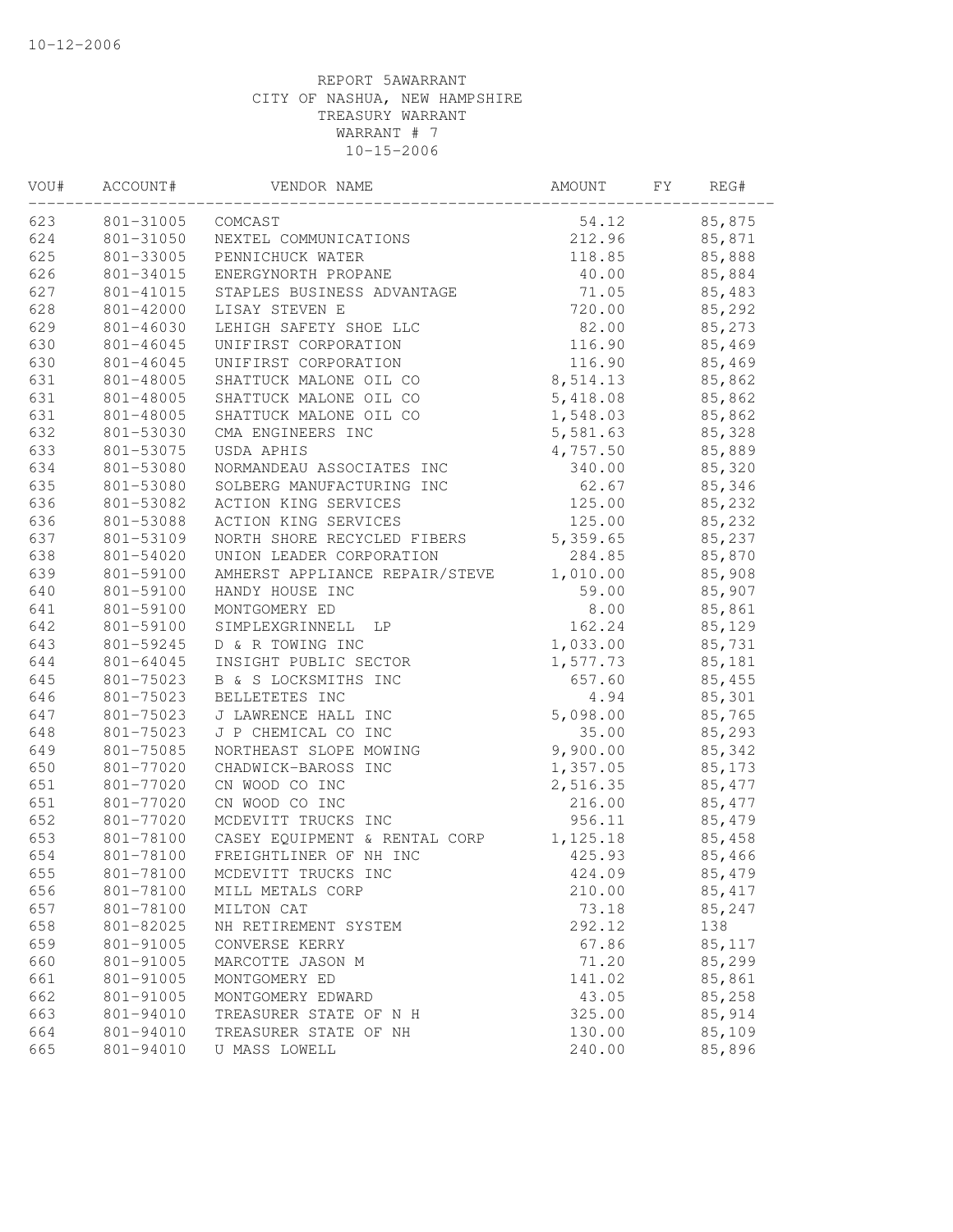| VOU#  | ACCOUNT#  | VENDOR NAME                             | AMOUNT   | FY | REG#      |
|-------|-----------|-----------------------------------------|----------|----|-----------|
| 666   |           | 801-96125 GZA GEOENVIRONMENTAL INC      | 4,947.61 |    | 85,547    |
| TOTAL | 801       | SOLID WASTE DISPOSAL                    |          |    | 66,756.58 |
| 667   | 802-31005 | NEXTEL COMMUNICATIONS                   | 117.31   |    | 85,871    |
| 667   | 802-31005 | NEXTEL COMMUNICATIONS                   | 188.13   |    | 85,871    |
| 668   | 802-31005 | VERIZON                                 | 340.87   |    | 85,900    |
| 669   | 802-32005 | PUBLIC SERVICE OF NH                    | 16.54    |    | 85,923    |
| 669   | 802-32005 | PUBLIC SERVICE OF NH                    | 295.62   |    | 85,923    |
| 670   | 802-33005 | PENNICHUCK WATER                        | 527.46   |    | 85,888    |
| 671   | 802-42010 | LAB SAFETY SUPPLY INC                   | 84.84    |    | 85,139    |
| 672   | 802-45101 | CIBA SPECIALTY CHEMICALS CO             | 4,200.00 |    | 85,194    |
| 673   | 802-45103 | JCI JONES CHEMICALS INC                 | 4,771.25 |    | 85,350    |
| 674   | 802-45105 | HOLLAND COMPANY INC                     | 2,822.44 |    | 85,235    |
| 675   | 802-45106 | KEMIRON COMPANIES INC                   | 1,753.84 |    | 85,354    |
| 676   | 802-46045 | LEHIGH SAFETY SHOE LLC                  | 164.00   |    | 85,273    |
| 677   | 802-46045 | UNIFIRST CORPORATION                    | 46.42    |    | 85,469    |
| 677   | 802-46045 | UNIFIRST CORPORATION                    | 477.80   |    | 85,469    |
| 678   | 802-49070 | NORTH CENTRAL LABORATORIES              | 307.46   |    | 85,192    |
| 679   | 802-59100 | ASAP FIRE & SAFETY CORPORATION 2,003.00 |          |    | 85,248    |
| 680   | 802-59100 | LAB SAFETY SUPPLY INC                   | 176.95   |    | 85,139    |
| 681   | 802-59225 | WASTE MANAGEMENT OF                     | 1,851.64 |    | 85,210    |
| 682   | 802-59230 | BROX INDUSTRIES INC                     | 397.41   |    | 85,172    |
| 683   | 802-59230 | CORRIVEAU ROUTHIER INC                  | 104.00   |    | 85,730    |
| 684   | 802-59239 | STAPLES BUSINESS ADVANTAGE              | 190.02   |    | 85,483    |
| 685   | 802-59320 | AMETHYST ENVIRONMENTAL LTD              | 3,200.00 |    | 85,362    |
| 686   | 802-59320 | MAC MULKIN CHEVROLET INC                | 38.00    |    | 85,733    |
| 687   | 802-59320 | MAYNARD & LESIEUR INCORPORATED          | 682.50   |    | 85,737    |
| 688   | 802-59320 | PINE MOTOR PARTS                        | 38.46    |    | 85,738    |
| 689   | 802-59320 | SANEL AUTO PARTS CO                     | 109.43   |    | 85,307    |
| 690   | 802-64045 | DELL MARKETING LP                       | 518.00   |    | 85,221    |
| 691   | 802-64192 | BELLETETES INC                          | 22.70    |    | 85,301    |
| 692   | 802-64192 | GRAINGER                                | 44.98    |    | 85,190    |
| 693   | 802-64192 | MCMASTER-CARR SUPPLY CO                 | 47.20    |    | 85,285    |
| 693   | 802-64192 | MCMASTER-CARR SUPPLY CO                 | 127.37   |    | 85,285    |
| 694   | 802-64192 | SAM'S CLUB DIRECT                       | 40.16    |    | 85,901    |
| 695   | 802-66025 | GE CAPITAL INC                          | 105.00   |    | 85, 475   |
| 696   | 802-77065 | MADISON FILTER INC                      | 7,620.00 |    | 85,485    |
| 697   | 802-77066 | GRAINGER                                | 445.24   |    | 85,190    |
| 698   | 802-77069 | BEARINGS SPECIALTY CO INC               | 29.92    |    | 85, 474   |
| 699   | 802-77069 | BELLETETES INC                          | 4.21     |    | 85,301    |
| 700   | 802-77069 | FASTENAL CO                             | 90.66    |    | 85,156    |
| 701   | 802-77069 | G V MOORE LUMBER CO INC                 | 4.38     |    | 85,340    |
| 702   | 802-77069 | GRAINGER                                | 443.26   |    | 85,190    |
| 703   | 802-77069 | M & M ELECTRICAL SUPPLY CO INC          | 82.70    |    | 85,728    |
| 704   | 802-77069 | MCMASTER-CARR SUPPLY CO                 | 135.87   |    | 85,285    |
| 705   | 802-77069 | PINE MOTOR PARTS                        | 44.97    |    | 85,738    |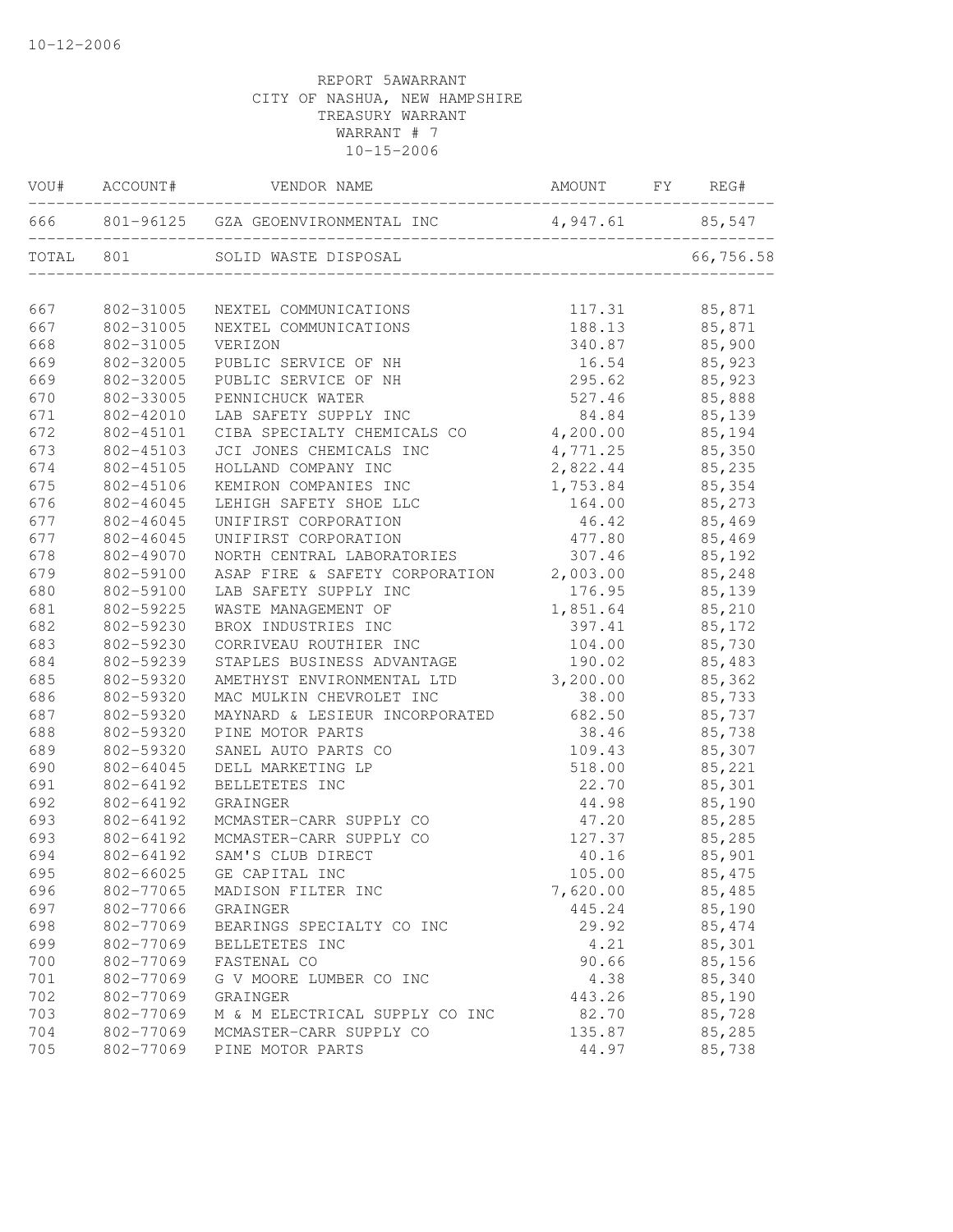| VOU#  | ACCOUNT#  | VENDOR NAME               | AMOUNT | FY. | REG#      |  |
|-------|-----------|---------------------------|--------|-----|-----------|--|
| 706   | 802-77069 | UNITED SUPPLY COMPANY INC | 380.50 |     | 85,750    |  |
| 707   | 802-77072 | KRAFT POWER CORP          | 299.00 |     | 85,122    |  |
| 708   | 802-82025 | NH RETIREMENT SYSTEM      | 489.00 |     | 138       |  |
| 709   | 802-94005 | NEWEA                     | 160.00 |     | 85,876    |  |
| 710   | 802-95075 | TREASURER STATE OF NH     | 150.00 |     | 85,864    |  |
| 711   | 802-96004 | HORIZON SOLUTIONS CORP    | 312.10 |     | 85,123    |  |
| TOTAL | 802       | SEWERAGE DISPOSAL SYSTEM  |        |     | 36,502.61 |  |
|       |           |                           |        |     |           |  |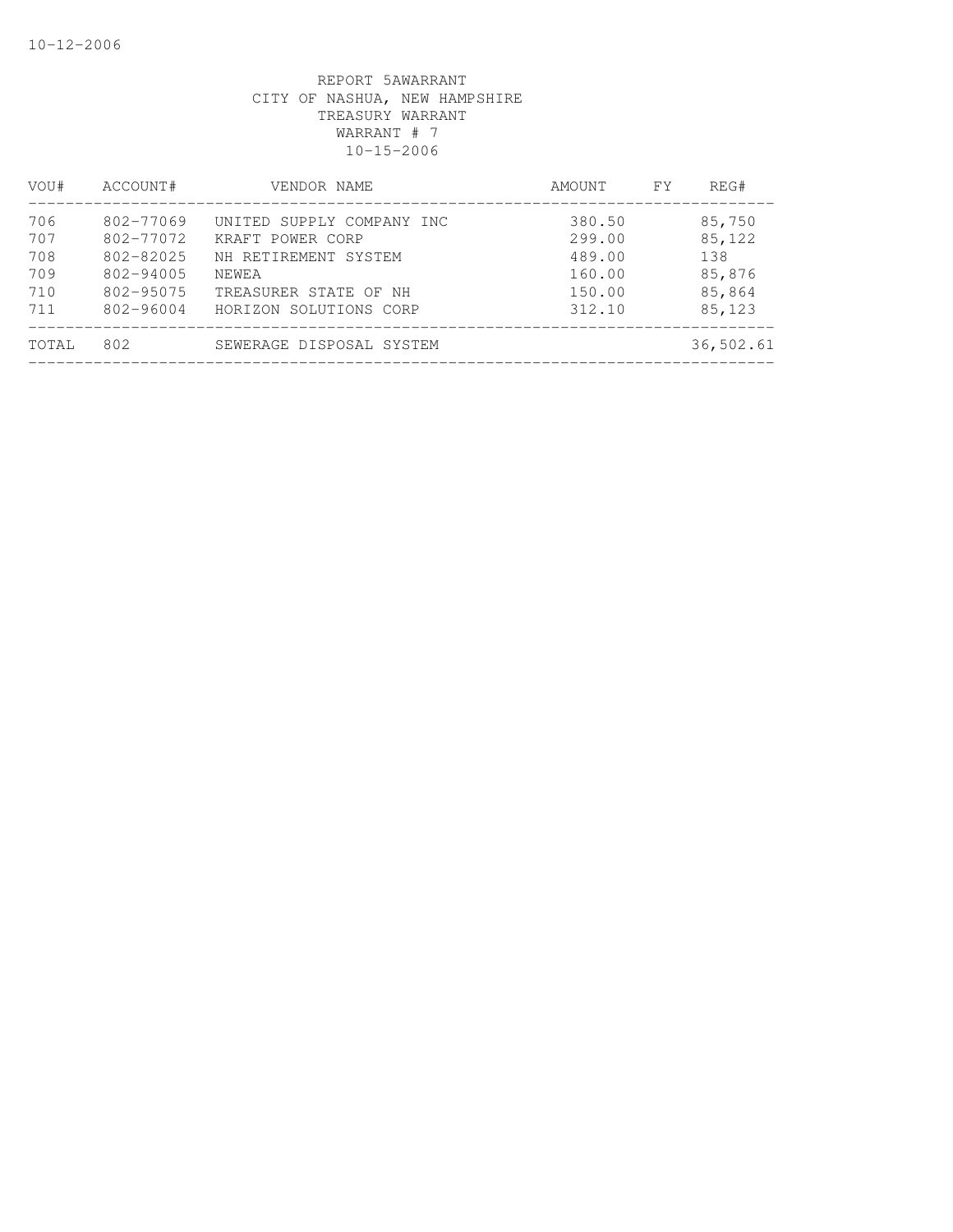|                          | VOU# ACCOUNT#                                    | VENDOR NAME                                                                                                           | AMOUNT FY REG#             |                                      |
|--------------------------|--------------------------------------------------|-----------------------------------------------------------------------------------------------------------------------|----------------------------|--------------------------------------|
|                          |                                                  | 712 941-63005 HOME DEPOT CREDIT SERVICES                                                                              |                            | 359.00 85,881                        |
|                          |                                                  | TOTAL 941 HEALTH & COMM SVCS TRUST FUND                                                                               |                            | 359.00                               |
|                          |                                                  | 713 951-22 ORCHID DEVELOPMENT LLC                                                                                     |                            | 397.00 85,913                        |
|                          |                                                  | TOTAL 951 PWD & ENG TRUST FUND                                                                                        |                            | 397.00                               |
| 714<br>715<br>716        |                                                  | 952-05054 HOME DEPOT CREDIT SERVICES<br>952-05058 HANDY HOUSE INC<br>952-75021 BELLETETES INC                         | 1,131.58<br>59.00<br>28.78 | 85,881<br>85,907<br>85,301           |
| TOTAL                    |                                                  |                                                                                                                       |                            | 1,219.36                             |
|                          |                                                  | 717 961-45185 HARDY DORIC INC                                                                                         |                            | 700.00 85,315                        |
| TOTAL                    |                                                  | 961 EDGEWOOD CEMETERY TRUST FUND                                                                                      |                            | 700.00                               |
| 718<br>719<br>720<br>721 | 975-51005<br>975-71005<br>975-75023<br>975-91030 | BARRADALE O'CONNELL NEWKIRK & 2,199.10<br>MAVRIKIS UPHOLSTERING & FURNIT 320.00<br>THE AWNING CENTER<br>DIONNE JOSEPH | 230.00<br>246.10           | 85,304<br>85,131<br>85,326<br>85,163 |
| TOTAL 975                |                                                  | LIBRARY TRUST FUND                                                                                                    |                            | 2,995.20                             |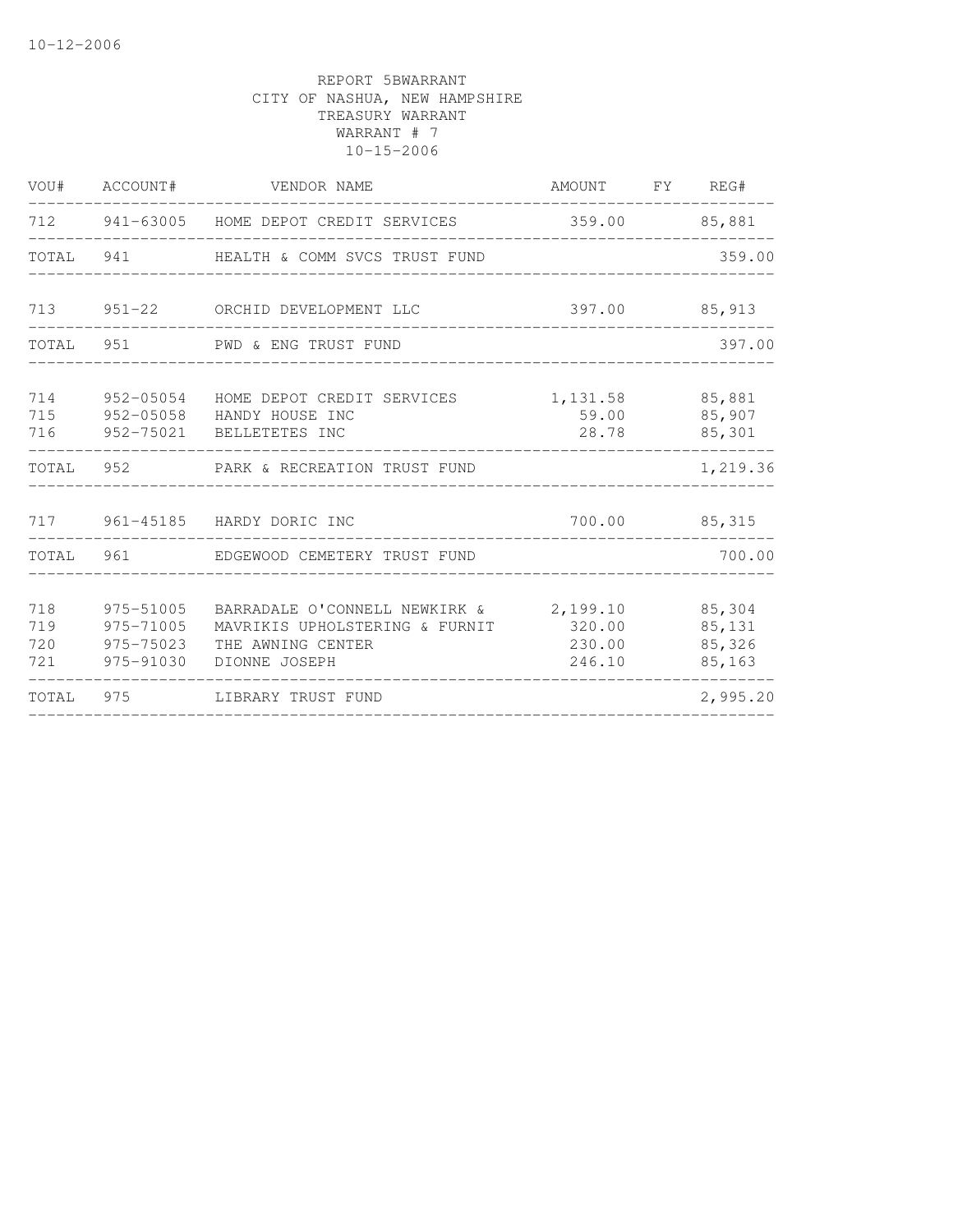|           | ACCOUNT#                 | PAYROLL WEEK ENDING                      | AMOUNT               |          |
|-----------|--------------------------|------------------------------------------|----------------------|----------|
|           | $151 - 41$<br>$151 - 41$ | $07 - 0C$ T $-2006$<br>$30 - SEP - 2006$ | 4,611.04<br>1,971.96 |          |
| TOTAL 151 |                          | A/R POLICE OVERTIME                      |                      | 6,583.00 |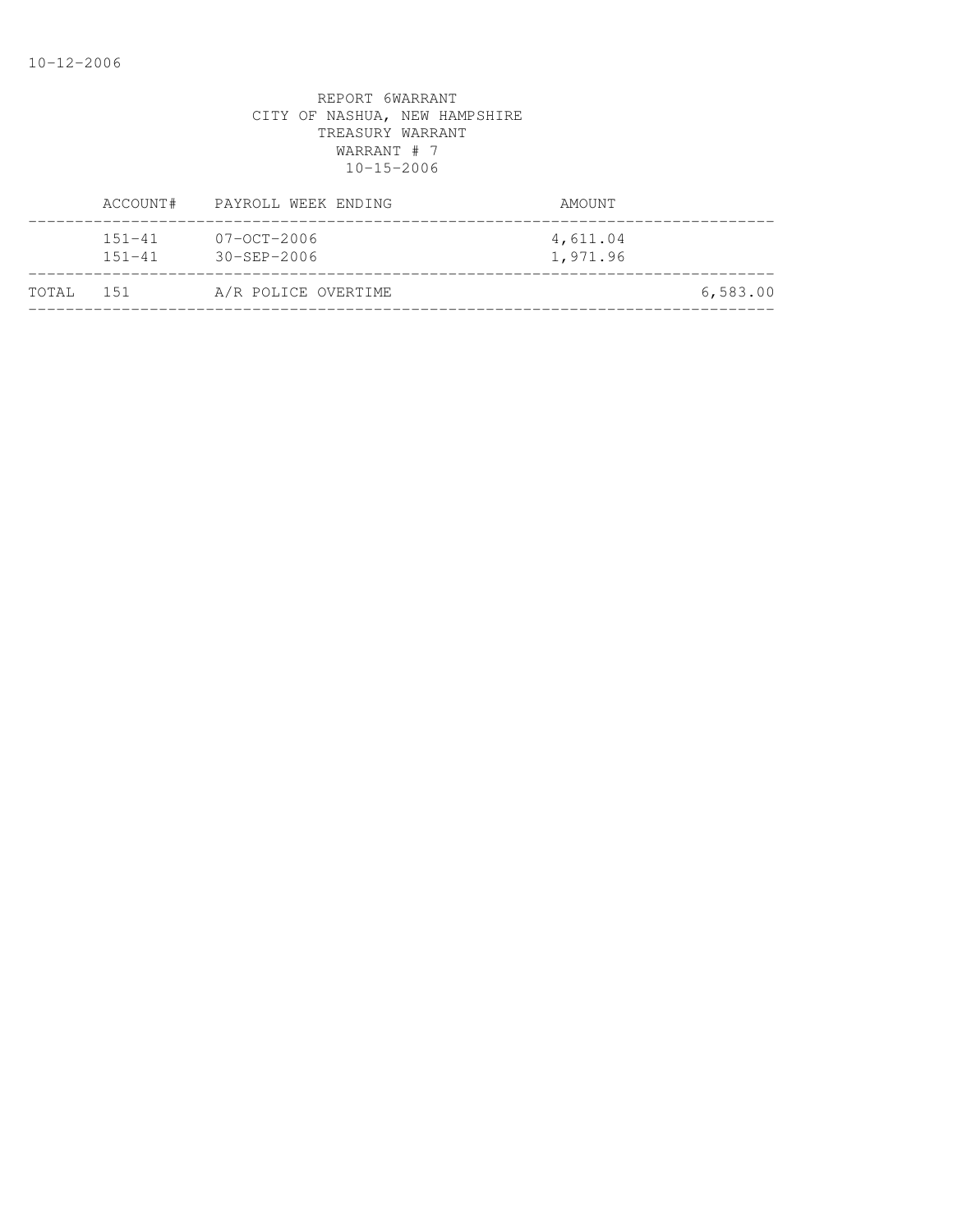|           | AMOUNT                 | PAYROLL WEEK ENDING                                          | ACCOUNT#   |           |
|-----------|------------------------|--------------------------------------------------------------|------------|-----------|
|           | 35.00                  | 300-13133  07-OCT-2006<br>__________________________________ |            |           |
| 35.00     |                        |                                                              |            | TOTAL 300 |
|           | 1,154.11               | 308-83051 07-OCT-2006                                        |            |           |
|           | 1,480.47               | 308-83051 30-SEP-2006                                        |            |           |
|           | 546.36                 | 308-83052 07-OCT-2006                                        |            |           |
|           | 1,158.84               | 308-83052 30-SEP-2006                                        |            |           |
|           | 926.77                 | 308-83102 07-OCT-2006                                        |            |           |
|           | 926.77                 | 308-83102 30-SEP-2006                                        |            |           |
| 6,193.32  | ______________________ | SRF - INSURANCE                                              |            | TOTAL 308 |
|           |                        |                                                              |            |           |
|           | 2,769.23               | 3086-11870 07-OCT-2006                                       |            |           |
|           | 1,812.59               | 07-OCT-2006                                                  | 3086-12006 |           |
|           | 500.00<br>178.68       | 07-OCT-2006<br>3086-13032 07-OCT-2006                        | 3086-13004 |           |
|           | 384.27                 | 3086-13032 30-SEP-2006                                       |            |           |
|           | 693.75                 | 3086-13133 07-OCT-2006                                       |            |           |
| 6,338.52  |                        | JAVITS GRANT PROGRAM                                         | 308        | TOTAL     |
|           |                        |                                                              |            |           |
|           | 1,092.01               | 3097-11162 07-OCT-2006                                       |            |           |
|           | 1,092.01               | 3097-11162 30-SEP-2006                                       |            |           |
|           | 721.60                 | 07-OCT-2006                                                  | 3097-11408 |           |
|           | 721.60                 | 30-SEP-2006                                                  | 3097-11408 |           |
|           | 3,183.09               | 3097-12112 07-OCT-2006                                       |            |           |
|           | 3,294.66               | 30-SEP-2006                                                  | 3097-12112 |           |
|           | 39.84                  | 07-OCT-2006                                                  | 3097-12830 |           |
|           | 89.25                  | 30-SEP-2006                                                  | 3097-12830 |           |
|           | 2,675.23               | $07 - OCT - 2006$                                            | 3097-19138 |           |
|           | 7,850.33               | $07 - 0CT - 2006$                                            | 3097-19139 |           |
|           | 8,764.70               | $07 - OCT - 2006$                                            | 3097-19140 |           |
|           | 8,764.70               | 30-SEP-2006                                                  | 3097-19140 |           |
|           | 20,439.12              | $07 - OCT - 2006$                                            | 3097-19540 |           |
|           | 20,722.21              | 30-SEP-2006                                                  | 3097-19540 |           |
|           | 653.50                 | $07 - OCT - 2006$                                            | 3097-19544 |           |
|           | 622.48                 | 30-SEP-2006                                                  | 3097-19544 |           |
|           | 1,766.17               | 07-OCT-2006                                                  | 3097-19545 |           |
|           | 445.10                 | 30-SEP-2006                                                  | 3097-19545 |           |
| 82,937.60 |                        | SRF - FOOD SERVICES                                          | 309        | TOTAL     |

3117-12006 07-OCT-2006 1,775.00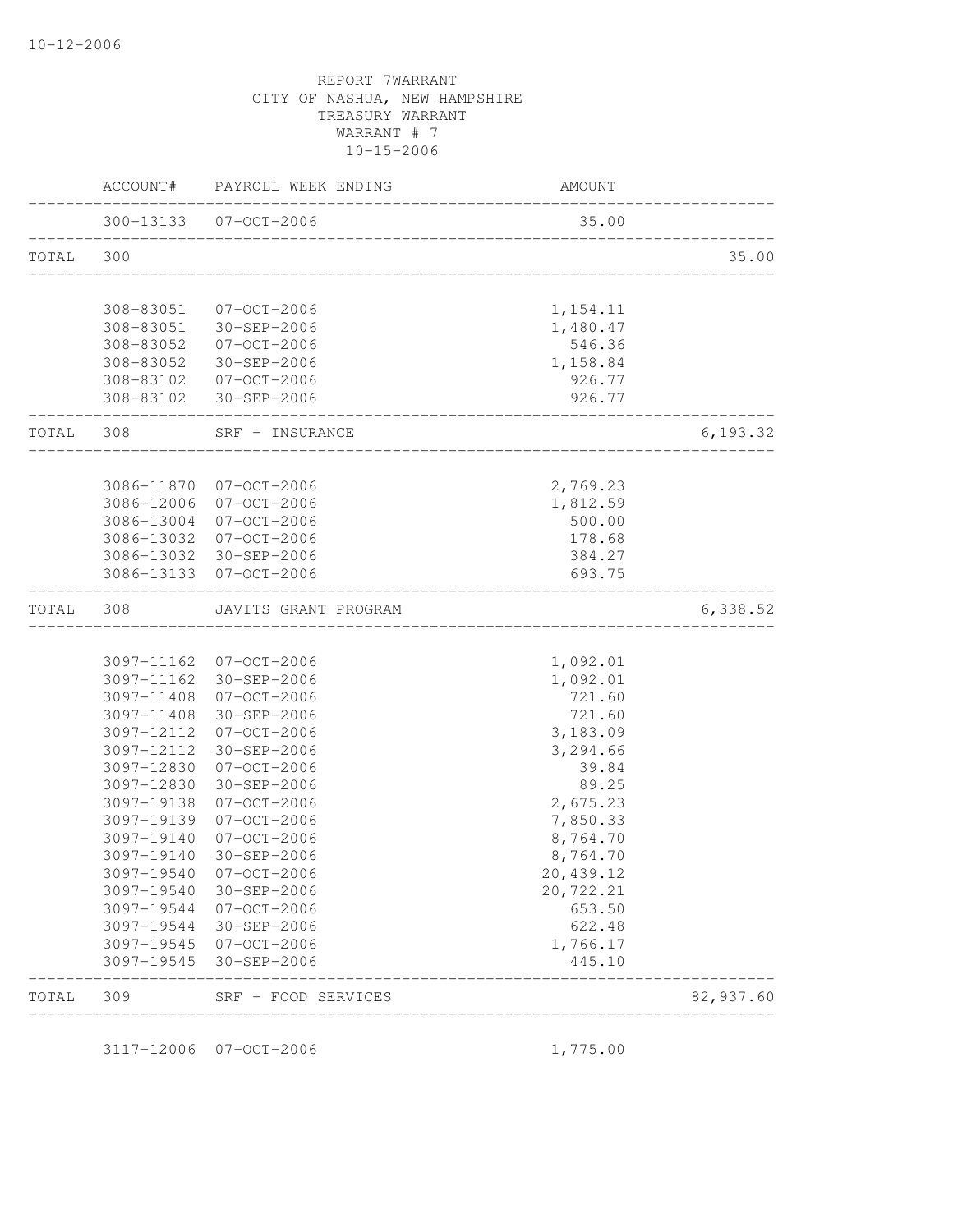|           |                        | ACCOUNT# PAYROLL WEEK ENDING                         | AMOUNT                         |           |
|-----------|------------------------|------------------------------------------------------|--------------------------------|-----------|
|           |                        | 3117-12006 30-SEP-2006<br>__________________________ | 600.00                         |           |
| TOTAL 311 |                        | DRIVER'S EDUCATION                                   |                                | 2,375.00  |
|           |                        |                                                      |                                |           |
|           | 312-11165              | 07-OCT-2006                                          | 745.98                         |           |
|           | 312-11165              | 30-SEP-2006                                          | 745.98                         |           |
|           | 312-11191              | 07-OCT-2006                                          | 703.92                         |           |
|           | 312-11191              | 30-SEP-2006                                          | 703.92                         |           |
|           |                        | 312-11547 07-OCT-2006                                | 1,948.00                       |           |
|           | 312-11547              | 30-SEP-2006                                          | 1,947.99                       |           |
|           | 312-12010<br>312-12010 | 07-OCT-2006<br>30-SEP-2006                           | 86.03<br>86.03                 |           |
|           | 312-12116              | 07-OCT-2006                                          | 551.93                         |           |
|           | 312-12116              | $30 - SEP - 2006$                                    | 551.93                         |           |
|           | 312-12150              | 07-OCT-2006                                          | 100.00                         |           |
|           | 312-12150              | 30-SEP-2006                                          | 100.00                         |           |
|           |                        | 312-13004 07-OCT-2006                                | 1,051.58                       |           |
|           |                        | 312-13004 30-SEP-2006                                | 885.70                         |           |
| TOTAL 312 |                        | SRF - FINANCIAL SERVICES                             | ____________________           | 10,208.99 |
|           |                        |                                                      |                                |           |
|           |                        | 3122-12006 07-OCT-2006                               | 225.00                         |           |
|           |                        | 3122-12006 30-SEP-2006                               | 75.00                          |           |
|           |                        | TOTAL 312 ADULT ED/CONTINUING ED                     |                                | 300.00    |
|           |                        |                                                      |                                |           |
|           |                        | 3237-12006 07-OCT-2006                               | 2,987.50                       |           |
|           |                        | 3237-12006 30-SEP-2006                               | 850.00<br>____________________ |           |
| TOTAL 323 |                        | ADULT BASIC EDUCATION                                | ______________________         | 3,837.50  |
|           |                        |                                                      |                                |           |
|           |                        | 3245-11860 07-OCT-2006                               | 1,370.19                       |           |
| TOTAL 324 |                        | YOUTH SAFE HAVEN-PAL                                 |                                | 1,370.19  |
|           |                        | 3247-13004 07-OCT-2006                               | 200.00                         |           |
|           |                        | 3247-13004 30-SEP-2006                               | 355.00                         |           |
| TOTAL 324 |                        | ATHLETICS REVENUE FUND                               |                                | 555.00    |
|           |                        |                                                      |                                |           |
|           |                        | 331-11245 07-OCT-2006<br>331-11245 30-SEP-2006       | 515.52<br>515.52               |           |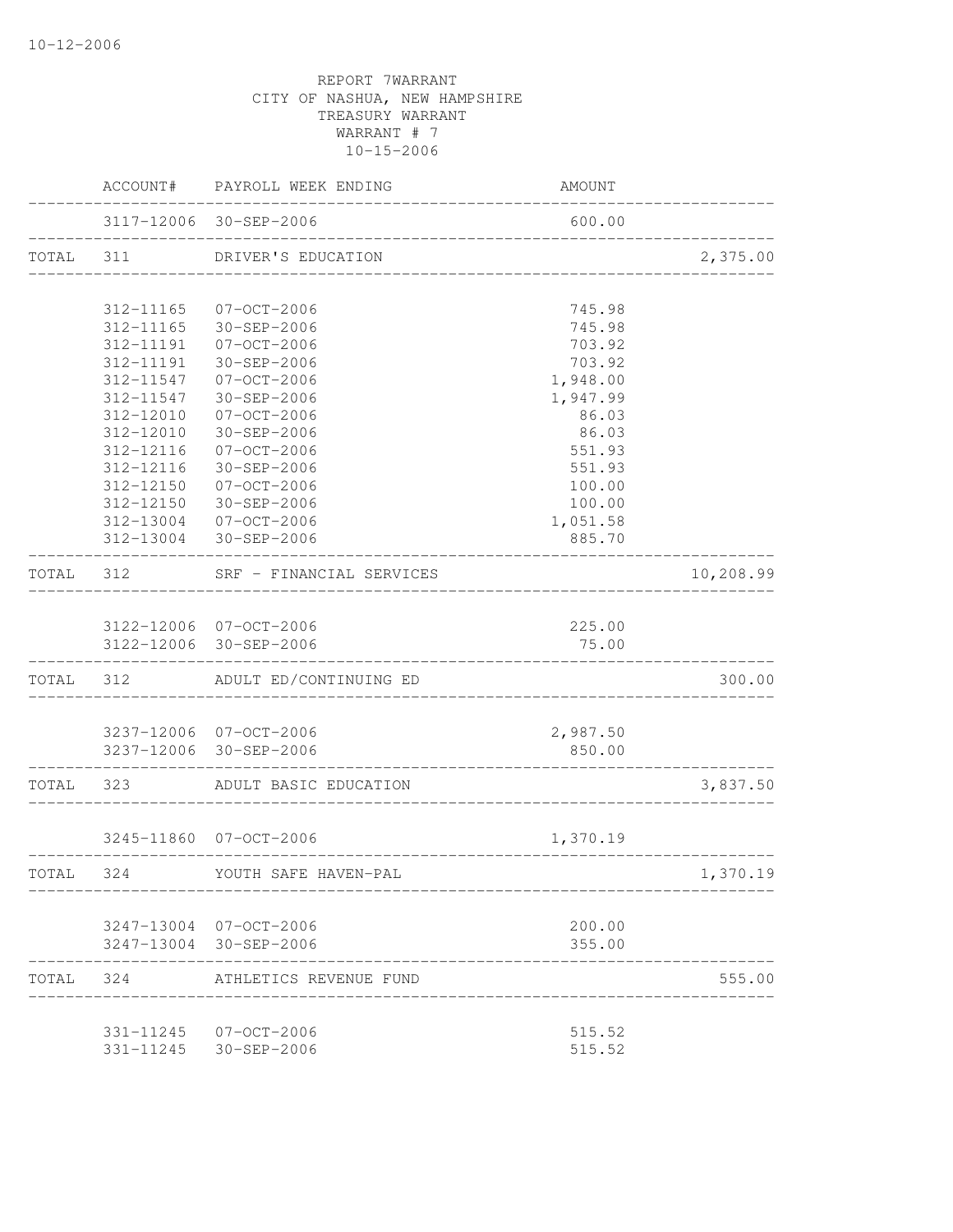|       | ACCOUNT#   | PAYROLL WEEK ENDING                  | AMOUNT             |           |
|-------|------------|--------------------------------------|--------------------|-----------|
|       | 331-11250  | $07 - OCT - 2006$                    | 647.09             |           |
|       | 331-11250  | 30-SEP-2006                          | 647.08             |           |
|       | 331-11549  | $07 - OCT - 2006$                    | 676.71             |           |
|       | 331-11549  | 30-SEP-2006                          | 676.71             |           |
|       | 331-11558  | $07 - OCT - 2006$                    | 1,053.23           |           |
|       | 331-11558  | 30-SEP-2006                          | 1,053.23           |           |
|       | 331-11567  | $07 - OCT - 2006$                    | 1,263.80           |           |
|       | 331-11567  | 30-SEP-2006                          | 1,263.79           |           |
|       | 331-12115  | $07 - OCT - 2006$                    | 524.61             |           |
|       | 331-12115  | 30-SEP-2006                          | 524.61             |           |
|       | 331-13038  | $07 - OCT - 2006$                    | 1,699.62           |           |
|       | 331-13038  | 30-SEP-2006                          | 1,860.38           |           |
|       | 331-13044  | $07 - OCT - 2006$                    | 2,248.53           |           |
|       | 331-13044  | 30-SEP-2006                          | 2,145.59           |           |
|       | 331-18036  | 07-OCT-2006                          | 17,081.71          |           |
|       | 331-18036  | 30-SEP-2006                          | 13,859.07          |           |
| TOTAL | 331        | SRF - POLICE DEPARTMENT              |                    | 48,256.80 |
|       |            |                                      |                    |           |
|       |            | 332-13004 07-OCT-2006                | 114.42             |           |
|       |            | 332-13004 30-SEP-2006                | 118.65             |           |
|       | 332-18084  | 30-SEP-2006                          | 211.03             |           |
| TOTAL | 332        | SRF - FIRE DEPARTMENT                |                    | 444.10    |
|       |            |                                      |                    |           |
|       |            | 3357-11870 07-OCT-2006               | 2,510.06           |           |
|       |            | 3357-12006 30-SEP-2006               | 1,001.63           |           |
|       |            | 3357-12078 07-OCT-2006               | 2,000.00           |           |
|       | 3357-19230 | $07 - OCT - 2006$                    | 35.00              |           |
| TOTAL | 335        | TITLE IB READ 1ST MT PLEASANT        |                    | 5,546.69  |
|       |            |                                      |                    |           |
|       | 341-11107  | 341-11107 07-OCT-2006<br>30-SEP-2006 | 667.80<br>667.80   |           |
|       |            | 341-11235 07-OCT-2006                |                    |           |
|       | 341-11235  | 30-SEP-2006                          | 1,871.29           |           |
|       | 341-11346  | $07 - OCT - 2006$                    | 1,871.29<br>210.33 |           |
|       | 341-11346  |                                      |                    |           |
|       | 341-11484  | 30-SEP-2006<br>$07 - OCT - 2006$     | 210.33<br>1,600.00 |           |
|       | 341-11563  | $07 - OCT - 2006$                    | 904.58             |           |
|       | 341-11563  | 30-SEP-2006                          | 904.58             |           |
|       | 341-12037  | $07 - OCT - 2006$                    | 100.03             |           |
|       | 341-12037  | 30-SEP-2006                          | 100.03             |           |
|       | 341-12058  | 30-SEP-2006                          | 1,360.00           |           |
|       | 341-12101  | $07 - 0CT - 2006$                    | 371.52             |           |
|       |            |                                      |                    |           |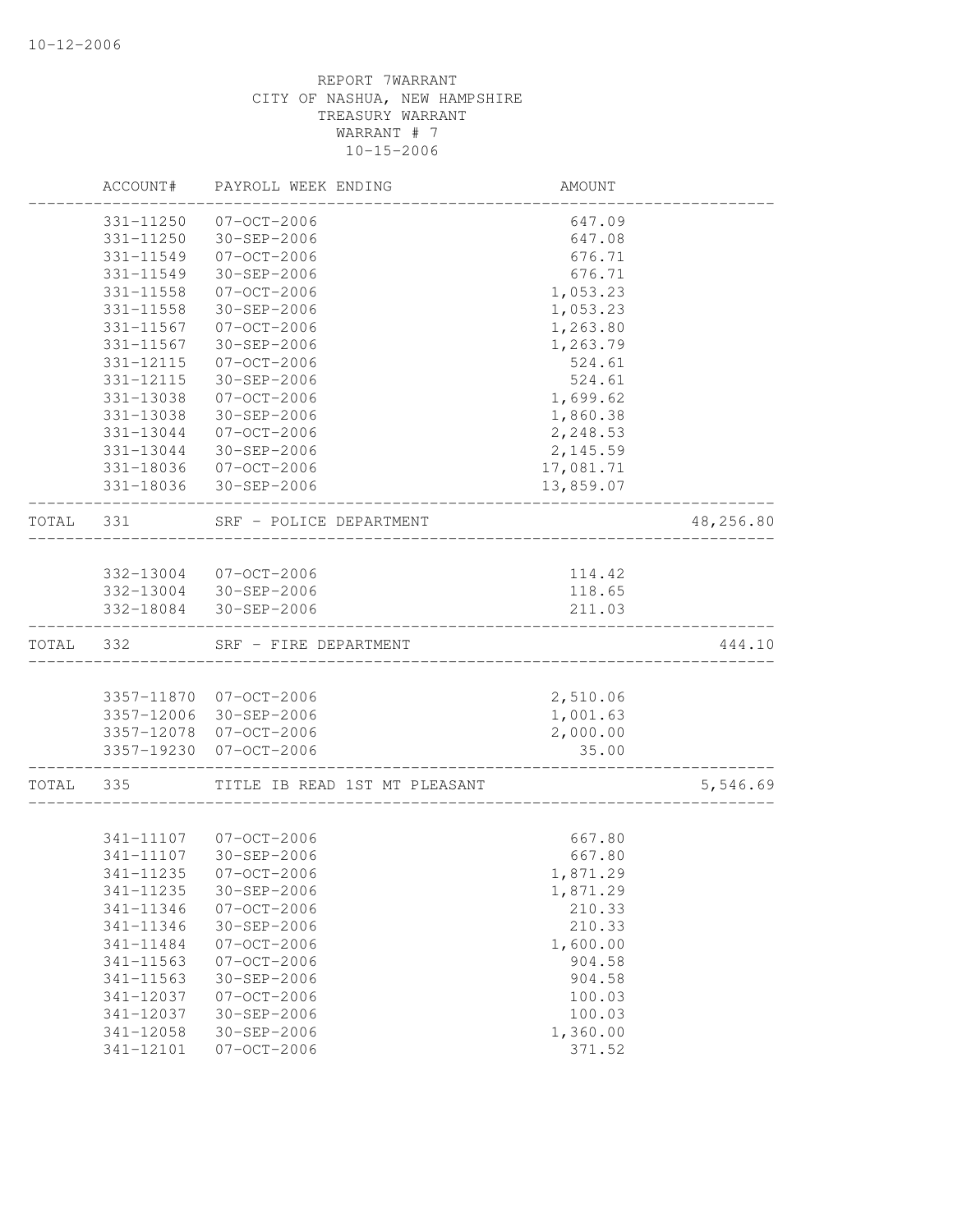|           |               | ACCOUNT# PAYROLL WEEK ENDING | <b>AMOUNT</b>                          |             |
|-----------|---------------|------------------------------|----------------------------------------|-------------|
|           |               |                              | 371.52                                 |             |
| TOTAL 341 |               | SRF - COMMUNITY SERVICES     | ______________________________________ | 11, 211.10  |
|           |               |                              |                                        |             |
|           | 342-11515     | 07-OCT-2006                  | 600.00                                 |             |
|           | 342-11515     | 30-SEP-2006                  | 600.00                                 |             |
|           | 342-11584     | 07-OCT-2006                  | 1,733.35                               |             |
|           | 342-11584     | 30-SEP-2006                  | 1,733.35                               |             |
|           | $342 - 12000$ | 07-OCT-2006                  | 615.00                                 |             |
|           | 342-12000     | 30-SEP-2006                  | 615.00                                 |             |
|           | 342-12040     | 07-OCT-2006                  | 888.00                                 |             |
|           | 342-12040     | 30-SEP-2006                  | 888.00                                 |             |
|           | 342-12113     | $07 - OCT - 2006$            | 189.00                                 |             |
|           | 342-12113     | 30-SEP-2006                  | 189.00                                 |             |
|           | 342-12582     | 07-OCT-2006                  | 232.25                                 |             |
|           | 342-12582     | 30-SEP-2006                  | 232.25                                 |             |
| TOTAL     | 342           | SRF - COMMUNITY HEALTH       | ____________________                   | 8,515.20    |
|           |               |                              |                                        |             |
|           |               | 3447-11162 07-OCT-2006       | 547.13                                 |             |
|           |               | 3447-11162 30-SEP-2006       | 547.13                                 |             |
|           | 3447-11860    | 07-OCT-2006                  | 5,744.25                               |             |
|           | 3447-12006    | 07-OCT-2006                  | 4,836.88                               |             |
|           |               | 3447-12006 30-SEP-2006       | 3,342.50                               |             |
|           |               | 3447-13133 07-OCT-2006       | $-85.00$                               |             |
| TOTAL 344 |               |                              |                                        | 14,932.89   |
|           |               |                              |                                        |             |
|           |               | 3477-12006 07-OCT-2006       | 35.00                                  |             |
|           |               | 3477-12006 30-SEP-2006       | $-35.00$                               |             |
| TOTAL 347 |               |                              |                                        |             |
|           |               | 3506-11726 07-OCT-2006       | $-3,899.31$                            |             |
| TOTAL     | 350           | TITLE 11A TEACHER QUALITY    | ------------                           | $-3,899.31$ |
|           |               |                              |                                        |             |
|           | 3507-11726    | $07 - OCT - 2006$            | 19,571.59                              |             |
|           | 3507-11805    | $07 - OCT - 2006$            | 1,180.77                               |             |
|           | 3507-12201    | $07 - OCT - 2006$            | 124.00                                 |             |
|           | 3507-12201    | 30-SEP-2006                  | 124.00                                 |             |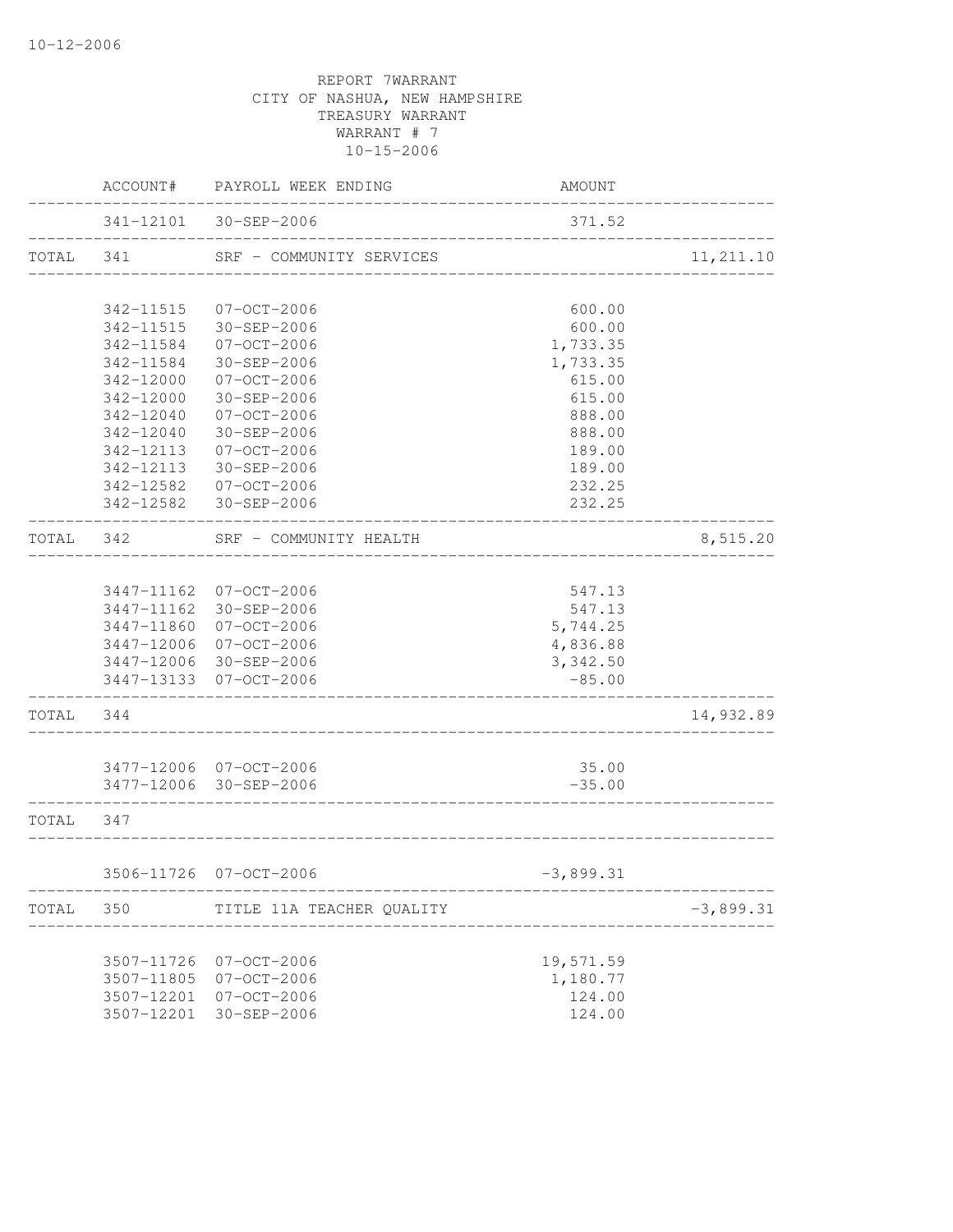|           | ACCOUNT# PAYROLL WEEK ENDING                     | <b>AMOUNT</b><br>______________________________ |           |
|-----------|--------------------------------------------------|-------------------------------------------------|-----------|
|           |                                                  |                                                 |           |
|           | 3516-11802 07-OCT-2006                           | 1,624.23                                        |           |
|           | TOTAL 351 TITLE IID ENHANCE ED THRU TECH         |                                                 | 1,624.23  |
|           |                                                  |                                                 |           |
|           | 352-13004 07-OCT-2006<br>352-13004 30-SEP-2006   | 332.64                                          |           |
|           | 352-59055 07-OCT-2006                            | 179.52<br>563.19                                |           |
|           | 352-59055 30-SEP-2006                            | 563.19                                          |           |
|           | TOTAL 352 SRF - PARKS AND RECREATION             | ____________________________                    | 1,638.54  |
|           |                                                  |                                                 |           |
|           | 3557-11870 07-OCT-2006                           | 2,510.08                                        |           |
|           | 3557-12006 30-SEP-2006                           | 1,938.48                                        |           |
|           | 3557-12078 07-OCT-2006                           | 141.67                                          |           |
|           | 3557-13004 07-OCT-2006<br>3557-19230 07-OCT-2006 | 75.00<br>583.67                                 |           |
|           | 3557-19230 30-SEP-2006                           | 175.00                                          |           |
|           | TOTAL 355 TITLE IB READING 1ST FES               | ____________________________                    | 5,423.90  |
|           |                                                  |                                                 |           |
|           | 374-01210 07-OCT-2006                            | 949.61                                          |           |
|           | 374-01210 30-SEP-2006                            | 964.39                                          |           |
|           | 374-0703P 07-OCT-2006<br>374-0703P 30-SEP-2006   | 664.84<br>605.87                                |           |
|           | 374-0704P 07-OCT-2006                            | 256.69                                          |           |
|           | 374-0704P 30-SEP-2006                            | 256.69                                          |           |
| 374-0705P | 07-OCT-2006                                      | 850.51                                          |           |
| 374-0705P | 30-SEP-2006                                      | 1,035.01                                        |           |
| 374-07235 | 07-OCT-2006                                      | 829.88                                          |           |
| 374-07235 | 30-SEP-2006                                      | 872.20                                          |           |
|           | 374-0734P 07-OCT-2006                            | 1,510.20                                        |           |
|           | 374-0734P 30-SEP-2006                            | 1,289.13                                        |           |
|           | 374-09003 07-OCT-2006                            | 350.29                                          |           |
|           | 374-09003 30-SEP-2006                            | 388.75                                          |           |
| TOTAL 374 | SRF - URBAN PROGRAMS<br>------------------       |                                                 | 10,824.06 |
|           | 3767-11726 07-OCT-2006                           | 7,734.83                                        |           |
|           | 3767-11802 07-OCT-2006                           | 1,778.34                                        |           |
|           | 3767-11870 07-OCT-2006                           | 2,465.62                                        |           |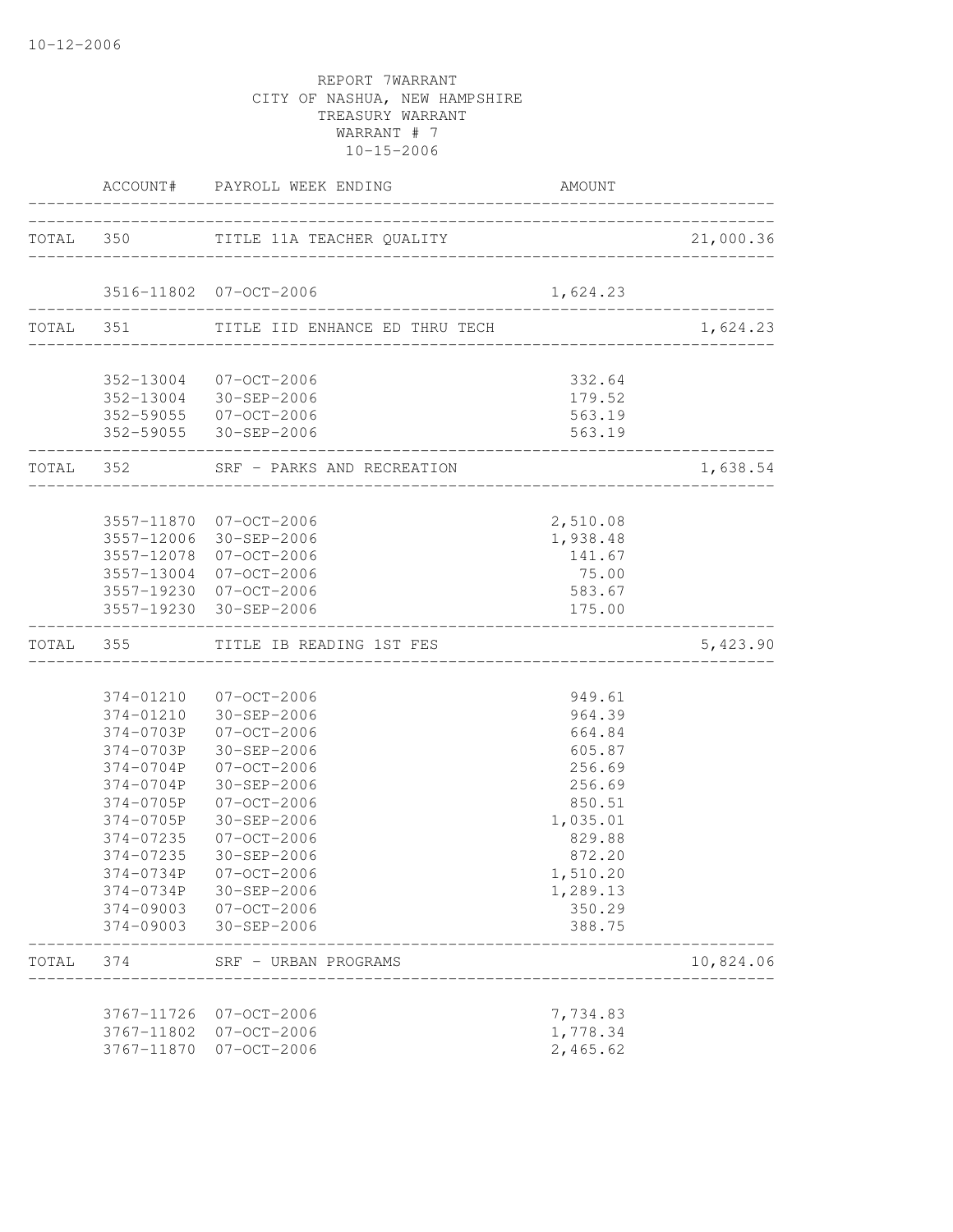|       | ACCOUNT#   | PAYROLL WEEK ENDING                   | AMOUNT             |           |
|-------|------------|---------------------------------------|--------------------|-----------|
|       | 3767-12111 | 07-OCT-2006                           | 3,394.19           |           |
|       | 3767-12111 | 30-SEP-2006                           | 3,588.19           |           |
|       | 3767-12126 | 07-OCT-2006                           | 482.70             |           |
|       | 3767-12126 | 30-SEP-2006                           | 482.70             |           |
|       | 3767-12198 | 07-OCT-2006                           | 41,771.16          |           |
|       | 3767-12201 | 30-SEP-2006<br>3767-19000 07-OCT-2006 | 248.00<br>4,062.13 |           |
|       |            | 3767-19000 30-SEP-2006                | 2,672.23           |           |
| TOTAL | 376        | TITLE I ESEA                          |                    | 68,680.09 |
|       |            |                                       |                    |           |
|       |            | 3887-11870 07-OCT-2006                | 129.77             |           |
|       |            | 3887-12126 07-OCT-2006                | 179.70             |           |
|       |            | 3887-12126 30-SEP-2006                | 179.70             |           |
| TOTAL | 388        | TITLE V INNOVATIVE PROGRAMS           |                    | 489.17    |
|       |            | 3906-12198 07-OCT-2006                | $-356.45$          |           |
|       |            |                                       |                    |           |
| TOTAL | 390        | VOC ED SECONDARY PERKINS              |                    | $-356.45$ |
|       |            | 3907-12198 07-OCT-2006                | 712.90             |           |
| TOTAL | 390        | VOC ED SECONDARY PERKINS              |                    | 712.90    |
|       |            | 3937-19000 07-OCT-2006                | 713.96             |           |
| TOTAL | 393        | DAY CARE                              |                    | 713.96    |
|       |            |                                       |                    |           |
|       |            | 3957-11726 07-OCT-2006                | 64,998.24          |           |
|       |            | 3957-12201 07-OCT-2006                | 93.00              |           |
|       |            | 3957-12201 30-SEP-2006                | 496.00             |           |
| TOTAL | 395        | IDEA BASIC SPEC ED                    |                    | 65,587.24 |
|       |            | 3966-12111 07-OCT-2006                | $-300.00$          |           |
|       | 3966-12111 | 30-SEP-2006                           | 300.00             |           |
| TOTAL | 396        | IDEA PRESCHOOL SPEC ED                |                    |           |
|       |            | 3967-12111 07-OCT-2006                | 1,738.80           |           |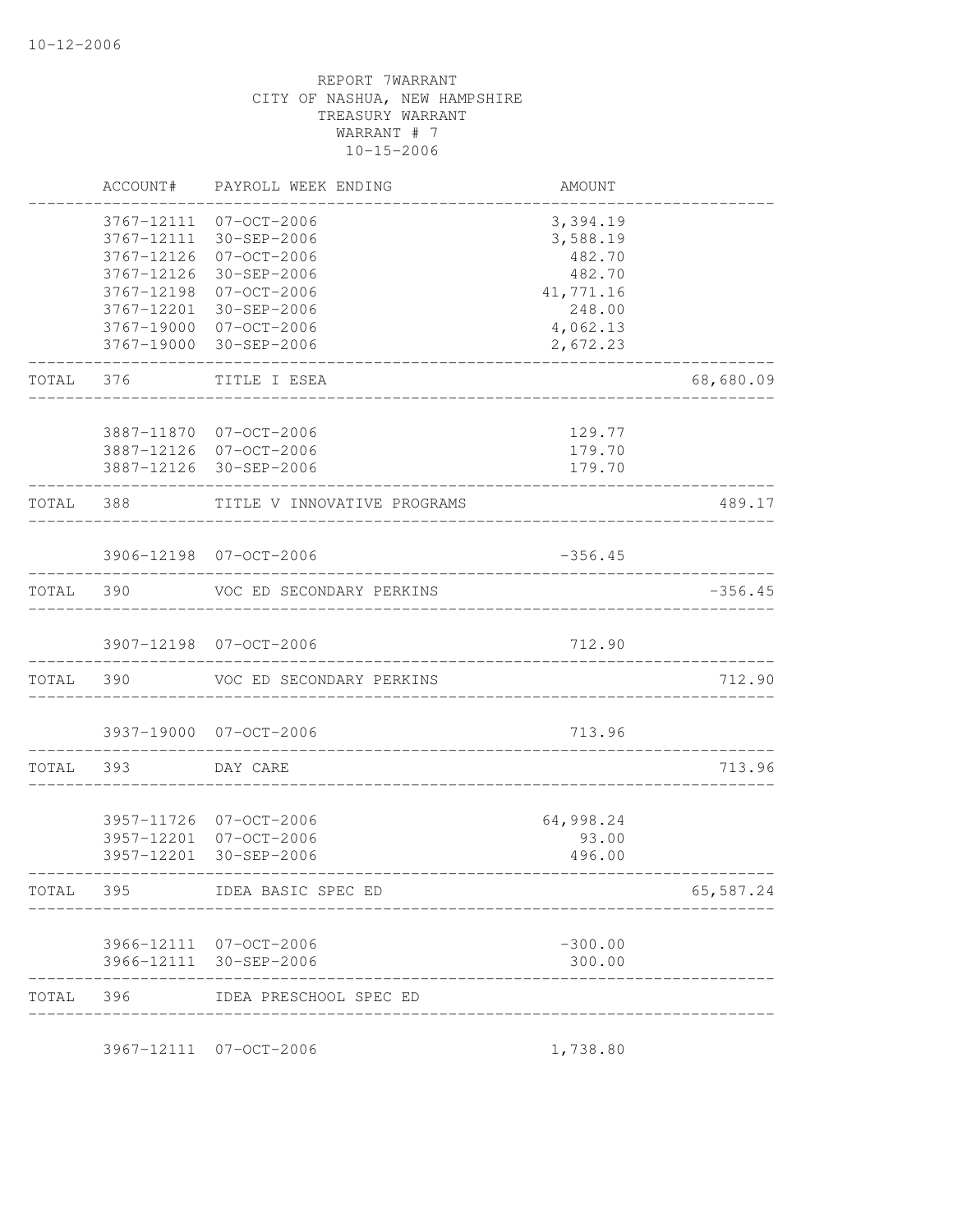|        |     | ACCOUNT# PAYROLL WEEK ENDING                     | AMOUNT               |           |
|--------|-----|--------------------------------------------------|----------------------|-----------|
|        |     | 3967-12111 30-SEP-2006                           | 1,072.92             |           |
| TOTAL  | 396 | IDEA PRESCHOOL SPEC ED                           |                      | 2,811.72  |
|        |     | 3977-12111 07-OCT-2006<br>3977-12111 30-SEP-2006 | 6,039.49<br>5,861.69 |           |
| TOTAL. | 397 | SPECIAL ED LOCAL                                 |                      | 11,901.18 |
|        |     |                                                  |                      |           |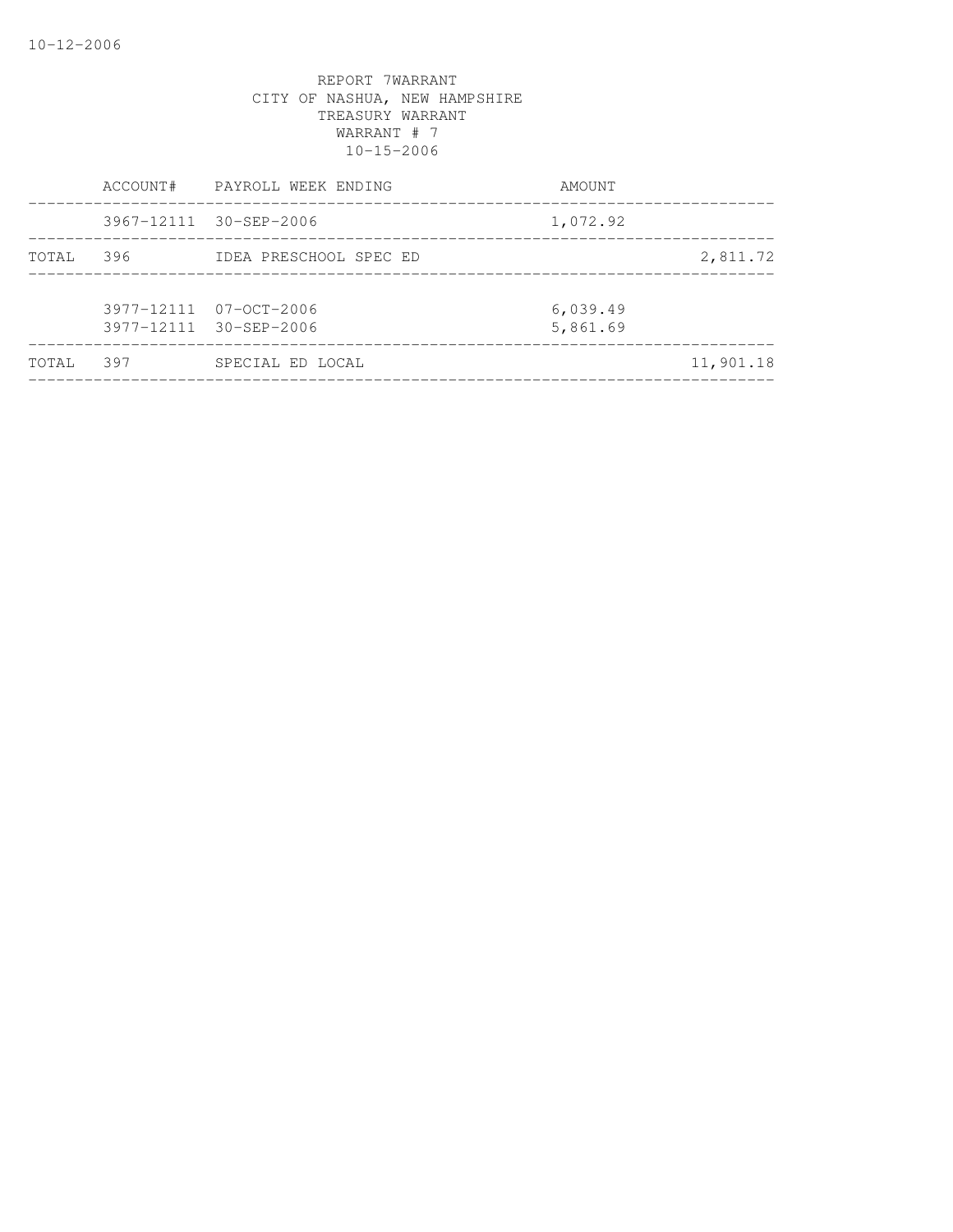|       | ACCOUNT#  | PAYROLL WEEK ENDING                            | AMOUNT                     |           |
|-------|-----------|------------------------------------------------|----------------------------|-----------|
|       | 501-11033 | $07 - OCT - 2006$                              | 999.84                     |           |
|       | 501-11033 | 30-SEP-2006                                    | 999.84                     |           |
|       | 501-11370 | $07 - OCT - 2006$                              | 542.87                     |           |
|       | 501-11370 | 30-SEP-2006                                    | 542.87                     |           |
|       | 501-11471 | $07 - OCT - 2006$                              | 1,808.81                   |           |
|       | 501-11471 | 30-SEP-2006                                    | 1,808.81                   |           |
|       | 501-11472 | $07 - OCT - 2006$                              | 1,031.91                   |           |
|       | 501-11472 | 30-SEP-2006                                    | 1,031.91                   |           |
|       | 501-11611 | $07 - OCT - 2006$                              | 471.06                     |           |
|       | 501-11611 | 30-SEP-2006                                    | 471.06                     |           |
| TOTAL | 501       | MAYOR'S OFFICE                                 |                            | 9,708.98  |
|       |           |                                                |                            |           |
|       | 502-11113 | $07 - OCT - 2006$                              | 1,404.16                   |           |
|       | 502-11113 | 30-SEP-2006                                    | 1,404.15                   |           |
|       | 502-11195 | $07 - OCT - 2006$                              | 1,871.29                   |           |
|       | 502-11195 | $30 - SEP - 2006$                              | 1,871.29                   |           |
|       | 502-11219 | $07 - OCT - 2006$                              | 1,651.74                   |           |
|       | 502-11219 | 30-SEP-2006                                    | 1,651.74                   |           |
|       | 502-11518 | $07 - OCT - 2006$                              | 1,496.52                   |           |
|       | 502-11518 | 30-SEP-2006                                    | 1,496.52                   |           |
| TOTAL | 502       | LEGAL DEPARTMENT                               |                            | 12,847.41 |
|       |           |                                                |                            |           |
|       | 503-11071 | 07-OCT-2006                                    | 1,097.88                   |           |
|       |           | 503-11071 30-SEP-2006                          | 1,097.88                   |           |
|       |           | 503-12092 07-OCT-2006<br>503-12092 30-SEP-2006 | 452.27<br>452.27           |           |
|       |           |                                                |                            |           |
| TOTAL | 503       | BOARD OF ALDERMEN                              |                            | 3,100.30  |
|       |           |                                                |                            |           |
|       | 511-11103 | $07 - OCT - 2006$                              | 844.02                     |           |
|       | 511-11103 | $30 - SEP - 2006$                              | 844.02                     |           |
|       | 511-11234 | $07 - OCT - 2006$                              | 1,613.99                   |           |
|       | 511-11234 | $30 - SEP - 2006$                              | 1,356.69<br>______________ |           |
| TOTAL | 511       | ADMINISTRATIVE SERVICES                        |                            | 4,658.72  |
|       |           |                                                |                            |           |
|       | 512-11005 | $07 - OCT - 2006$                              | 772.08                     |           |
|       | 512-11005 | $30 - SEP - 2006$                              | 772.08                     |           |
|       | 512-11008 | $07 - OCT - 2006$                              | 255.37                     |           |
|       | 512-11008 | 30-SEP-2006                                    | 255.38                     |           |
|       | 512-11050 | $07 - OCT - 2006$<br>$30 - SEP - 2006$         | 631.46                     |           |
|       | 512-11050 |                                                | 631.46                     |           |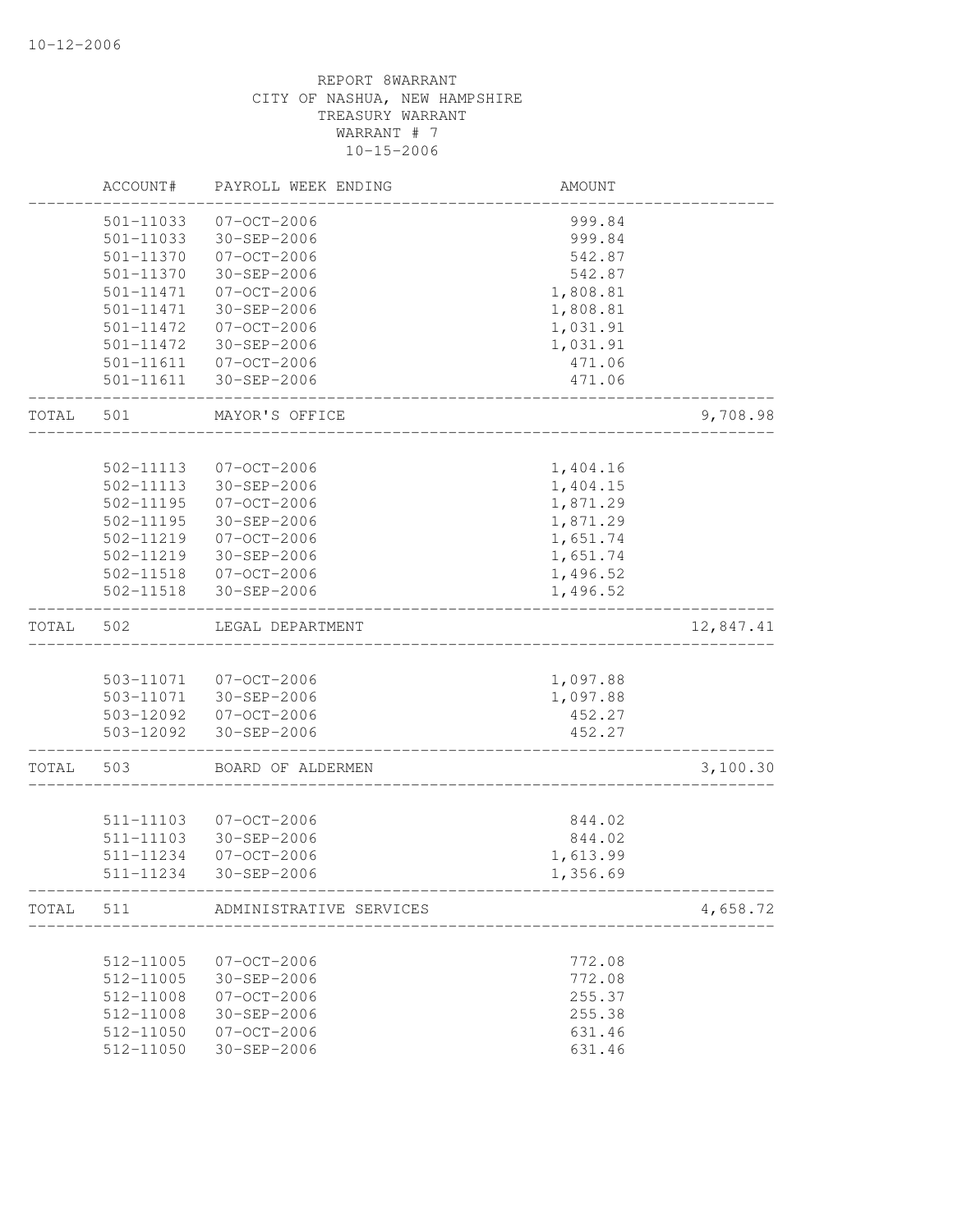|       | ACCOUNT#  | PAYROLL WEEK ENDING   | AMOUNT   |            |
|-------|-----------|-----------------------|----------|------------|
|       | 512-11064 | 07-OCT-2006           | 917.31   |            |
|       | 512-11064 | 30-SEP-2006           | 917.31   |            |
|       | 512-11073 | $07 - OCT - 2006$     | 2,009.56 |            |
|       | 512-11073 | 30-SEP-2006           | 2,009.56 |            |
|       | 512-11165 | $07 - OCT - 2006$     | 909.57   |            |
|       | 512-11165 | 30-SEP-2006           | 909.57   |            |
|       | 512-11173 | $07 - OCT - 2006$     | 1,272.29 |            |
|       | 512-11173 | 30-SEP-2006           | 1,272.29 |            |
|       | 512-11177 | $07 - OCT - 2006$     | 1,816.79 |            |
|       | 512-11177 | 30-SEP-2006           | 1,816.79 |            |
|       | 512-11222 | 07-OCT-2006           | 892.85   |            |
|       | 512-11222 | 30-SEP-2006           | 892.84   |            |
|       | 512-11224 | $07 - OCT - 2006$     | 850.75   |            |
|       | 512-11224 | 30-SEP-2006           | 850.75   |            |
|       | 512-11232 | $07 - OCT - 2006$     | 899.90   |            |
|       | 512-11232 | 30-SEP-2006           | 899.90   |            |
|       | 512-11265 | $07 - 0CT - 2006$     | 772.39   |            |
|       | 512-11265 | 30-SEP-2006           | 772.39   |            |
|       | 512-11531 | $07 - OCT - 2006$     | 1,434.83 |            |
|       | 512-11531 | 30-SEP-2006           | 1,434.83 |            |
|       | 512-11581 | 07-OCT-2006           | 647.26   |            |
|       | 512-11581 | 30-SEP-2006           | 647.25   |            |
|       | 512-11714 | $07 - OCT - 2006$     | 915.39   |            |
|       | 512-11714 | 30-SEP-2006           | 915.40   |            |
|       | 512-11740 | $07 - OCT - 2006$     | 1,471.26 |            |
|       | 512-11740 | 30-SEP-2006           | 1,471.27 |            |
|       | 512-12010 | $07 - OCT - 2006$     | 258.08   |            |
|       | 512-12010 | 30-SEP-2006           | 258.08   |            |
|       | 512-12017 | 07-OCT-2006           | 633.09   |            |
|       | 512-12017 | 30-SEP-2006           | 633.10   |            |
|       | 512-12019 | $07 - OCT - 2006$     | 240.93   |            |
|       | 512-12019 | 30-SEP-2006           | 321.24   |            |
|       | 512-12033 | $07 - OCT - 2006$     | 539.28   |            |
|       | 512-12033 | $30 - SEP - 2006$     | 539.28   |            |
|       | 512-12052 | $07 - OCT - 2006$     | 724.76   |            |
|       | 512-12052 | $30 - SEP - 2006$     | 771.70   |            |
|       | 512-12150 | $07 - OCT - 2006$     | 100.00   |            |
|       |           |                       |          |            |
|       | 512-12150 | 30-SEP-2006           | 100.00   |            |
|       | 512-12167 | 07-OCT-2006           | 575.62   |            |
|       | 512-12167 | 30-SEP-2006           | 575.62   |            |
|       | 512-13004 | 07-OCT-2006           | 71.04    |            |
|       | 512-13004 | 30-SEP-2006           | 21.82    |            |
| TOTAL | 512       | FINANCIAL SERVICES    |          | 39, 301.77 |
|       |           | 513-11117 07-OCT-2006 | 1,431.98 |            |
|       | 513-11117 | 30-SEP-2006           | 1,431.98 |            |
|       |           |                       |          |            |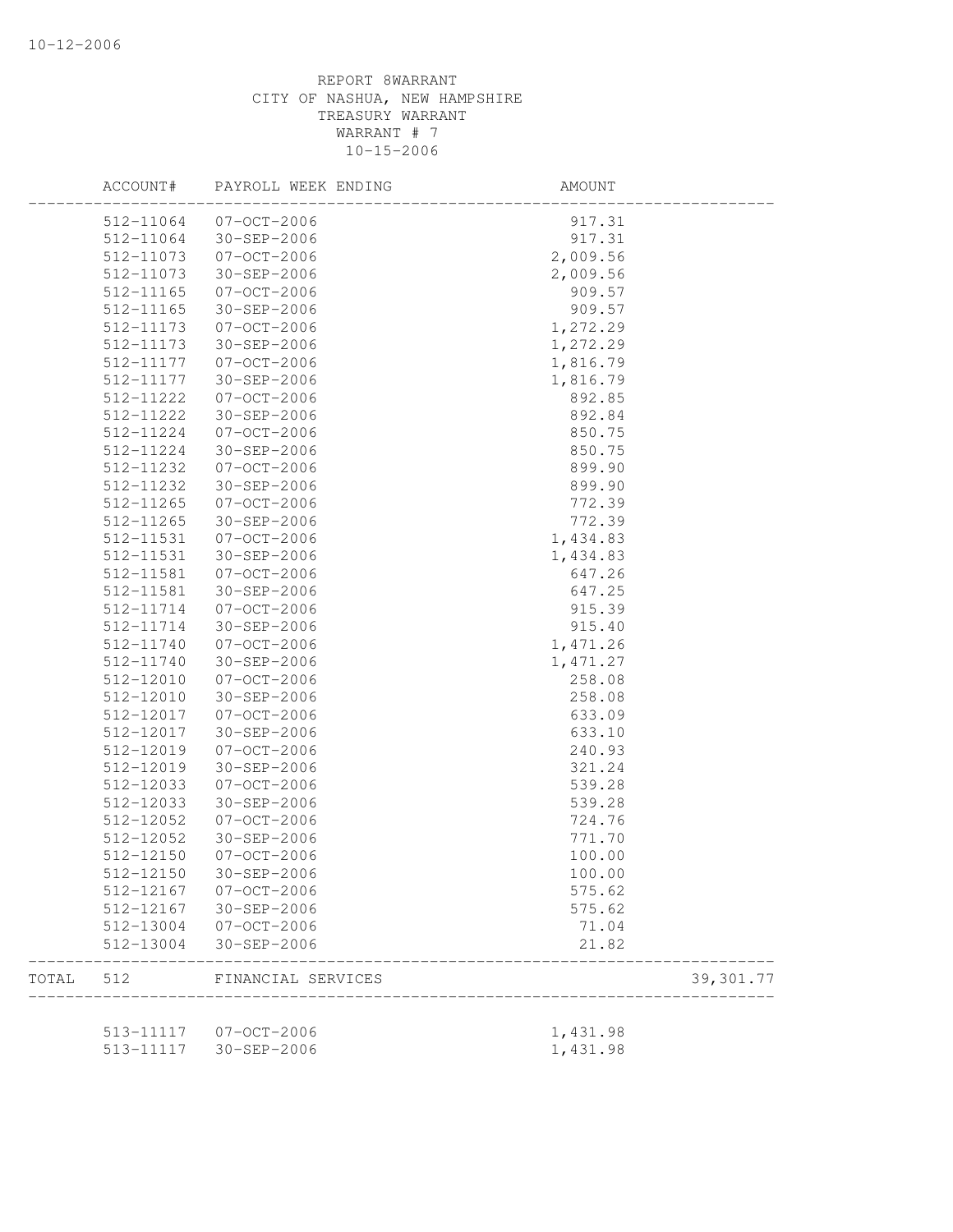|           | ACCOUNT#               | PAYROLL WEEK ENDING   | AMOUNT                 |          |
|-----------|------------------------|-----------------------|------------------------|----------|
|           |                        | 513-11171 07-OCT-2006 | 1,079.92               |          |
|           |                        | 513-11171 30-SEP-2006 | 1,734.80               |          |
|           |                        | 513-11213 07-OCT-2006 | 1,103.01               |          |
|           | 513-11213              | 30-SEP-2006           | 1,103.01               |          |
|           | 513-11223              | $07 - 0CT - 2006$     | 757.67                 |          |
|           |                        | 513-11223 30-SEP-2006 | 757.67                 |          |
|           | 513-12132              | 30-SEP-2006           | 125.00<br>____________ |          |
| TOTAL     | 513                    | CITY CLERK'S OFFICE   |                        | 9,525.04 |
|           |                        |                       |                        |          |
|           | 515-11031              | 07-OCT-2006           | 970.72                 |          |
|           | 515-11031              | 30-SEP-2006           | 970.71                 |          |
|           | 515-11350              | $07 - OCT - 2006$     | 837.71                 |          |
|           | 515-11350              | 30-SEP-2006           | 837.71                 |          |
|           | 515-11447<br>515-11447 | $07 - 0CT - 2006$     | 1,560.86               |          |
|           |                        | 30-SEP-2006           | 1,560.86               |          |
|           | 515-12001<br>515-12001 | 07-OCT-2006           | 614.96                 |          |
|           |                        | 30-SEP-2006           | 614.95                 |          |
| TOTAL     | 515                    | HUMAN RESOURCES       |                        | 7,968.48 |
|           |                        |                       |                        |          |
|           |                        | 516-11147 07-OCT-2006 | 612.62                 |          |
|           | 516-11147              | 30-SEP-2006           | 612.62                 |          |
|           | 516-11148              | 07-OCT-2006           | 805.64                 |          |
|           | 516-11148              | 30-SEP-2006           | 805.64                 |          |
|           |                        | 516-11459 07-OCT-2006 | 1,431.98               |          |
|           |                        | 516-11459 30-SEP-2006 | 1,431.98               |          |
|           |                        | 516-11573 07-OCT-2006 | 799.04                 |          |
|           |                        | 516-11573 30-SEP-2006 | 799.04                 |          |
| TOTAL 516 |                        | PURCHASING DEPARTMENT |                        | 7,298.56 |
|           |                        |                       |                        |          |
|           |                        | 517-11198 07-OCT-2006 | 555.62                 |          |
|           | 517-11198              | 30-SEP-2006           | 555.62                 |          |
|           | 517-11201              | 07-OCT-2006           | 1,095.05               |          |
|           | 517-11201              | 30-SEP-2006           | 1,095.06               |          |
|           | 517-11203              | $07 - OCT - 2006$     | 374.16                 |          |
|           | 517-11203              | 30-SEP-2006           |                        |          |
|           | 517-11420              | $07 - OCT - 2006$     | 751.62                 |          |
|           | 517-11420              | $30 - SEP - 2006$     | 751.62                 |          |
|           | 517-12063              | $07 - OCT - 2006$     | 255.19                 |          |
|           | 517-12063              | $30 - SEP - 2006$     | 255.19                 |          |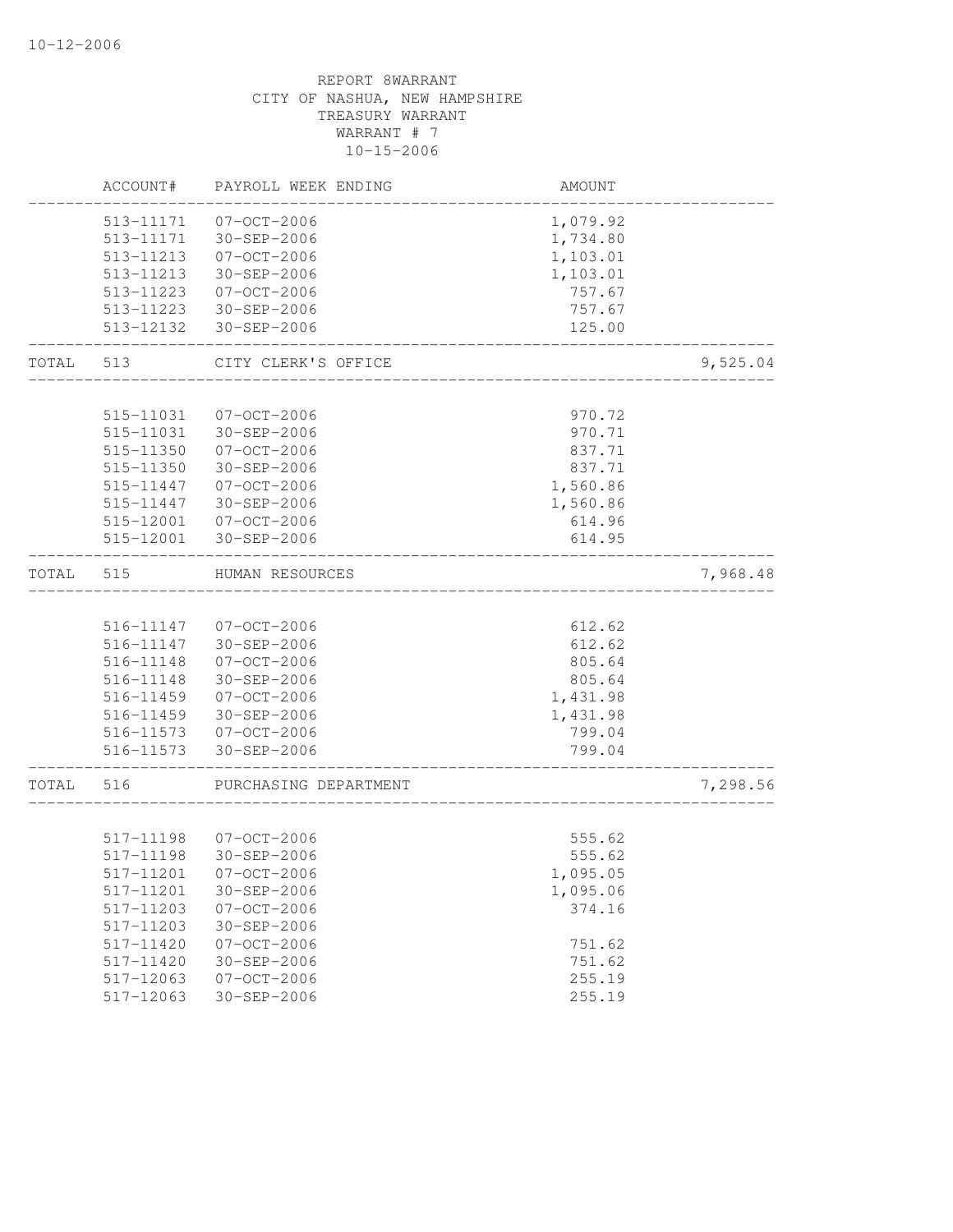|           | ACCOUNT#  | PAYROLL WEEK ENDING                                            | <b>AMOUNT</b>               |           |
|-----------|-----------|----------------------------------------------------------------|-----------------------------|-----------|
|           |           | ---------------------<br>TOTAL 517 BUILDING MAINT - CITY ADMIN |                             | 5,689.13  |
|           |           |                                                                | ___________________________ |           |
|           | 518-11116 | 07-OCT-2006                                                    | 1,064.08                    |           |
|           | 518-11116 | 30-SEP-2006                                                    | 1,064.09                    |           |
|           | 518-11441 | 07-OCT-2006                                                    | 257.30                      |           |
|           | 518-11441 | 30-SEP-2006                                                    | 514.60                      |           |
|           | 518-11578 | 07-OCT-2006                                                    | 844.02                      |           |
|           | 518-11578 | 30-SEP-2006                                                    | 844.02                      |           |
|           | 518-11589 | 07-OCT-2006                                                    | 1,007.23                    |           |
|           | 518-11589 | 30-SEP-2006                                                    | 1,007.23                    |           |
|           | 518-11590 | 07-OCT-2006                                                    |                             |           |
|           | 518-11590 | 30-SEP-2006                                                    | 749.90                      |           |
|           | 518-11608 | 07-OCT-2006                                                    | 1,012.79                    |           |
|           |           | 518-11608 30-SEP-2006                                          | 1,012.79                    |           |
|           |           |                                                                |                             |           |
| TOTAL 518 |           | INSURANCE - ADMINISTRATION                                     |                             | 9,378.05  |
|           |           |                                                                |                             |           |
|           |           | 519-11014 07-OCT-2006                                          | 954.40                      |           |
|           |           | 519-11014 30-SEP-2006                                          | 954.40                      |           |
|           | 519-11016 | 07-OCT-2006                                                    | 830.36                      |           |
|           | 519-11016 | 30-SEP-2006                                                    | 830.36                      |           |
|           | 519-11017 | 07-OCT-2006                                                    | 698.14                      |           |
|           | 519-11017 | 30-SEP-2006                                                    | 698.14                      |           |
|           | 519-11115 | 07-OCT-2006                                                    | 1,701.30                    |           |
|           | 519-11115 | 30-SEP-2006                                                    | 1,701.30                    |           |
|           | 519-11153 | 07-OCT-2006                                                    | 501.48                      |           |
|           | 519-11153 | 30-SEP-2006                                                    | 501.48                      |           |
|           | 519-11154 | 07-OCT-2006                                                    | 571.55                      |           |
|           | 519-11154 | 30-SEP-2006                                                    | 571.56                      |           |
|           | 519-11205 | 07-OCT-2006                                                    | 680.08                      |           |
|           | 519-11205 | 30-SEP-2006                                                    | 680.08                      |           |
|           | 519-11241 | 07-OCT-2006                                                    | 1,238.34                    |           |
|           |           | 519-11241 30-SEP-2006                                          | 1,373.67                    |           |
| TOTAL 519 |           | ASSESSORS                                                      |                             | 14,486.64 |
|           |           |                                                                |                             |           |
|           | 522-11142 | $07 - OCT - 2006$                                              | 1,104.29                    |           |
|           | 522-11142 | 30-SEP-2006                                                    | 1,104.29                    |           |
|           | 522-11429 | $07 - OCT - 2006$                                              | 1,651.74                    |           |
|           | 522-11429 | $30 - SEP - 2006$                                              | 1,651.75                    |           |
|           | 522-11488 | $07 - OCT - 2006$                                              | 1,438.67                    |           |
|           | 522-11488 | 30-SEP-2006                                                    | 1,438.68                    |           |
|           | 522-11721 | $07 - OCT - 2006$                                              | 1,322.71                    |           |
|           | 522-11721 | $30 - SEP - 2006$                                              | 1,322.71                    |           |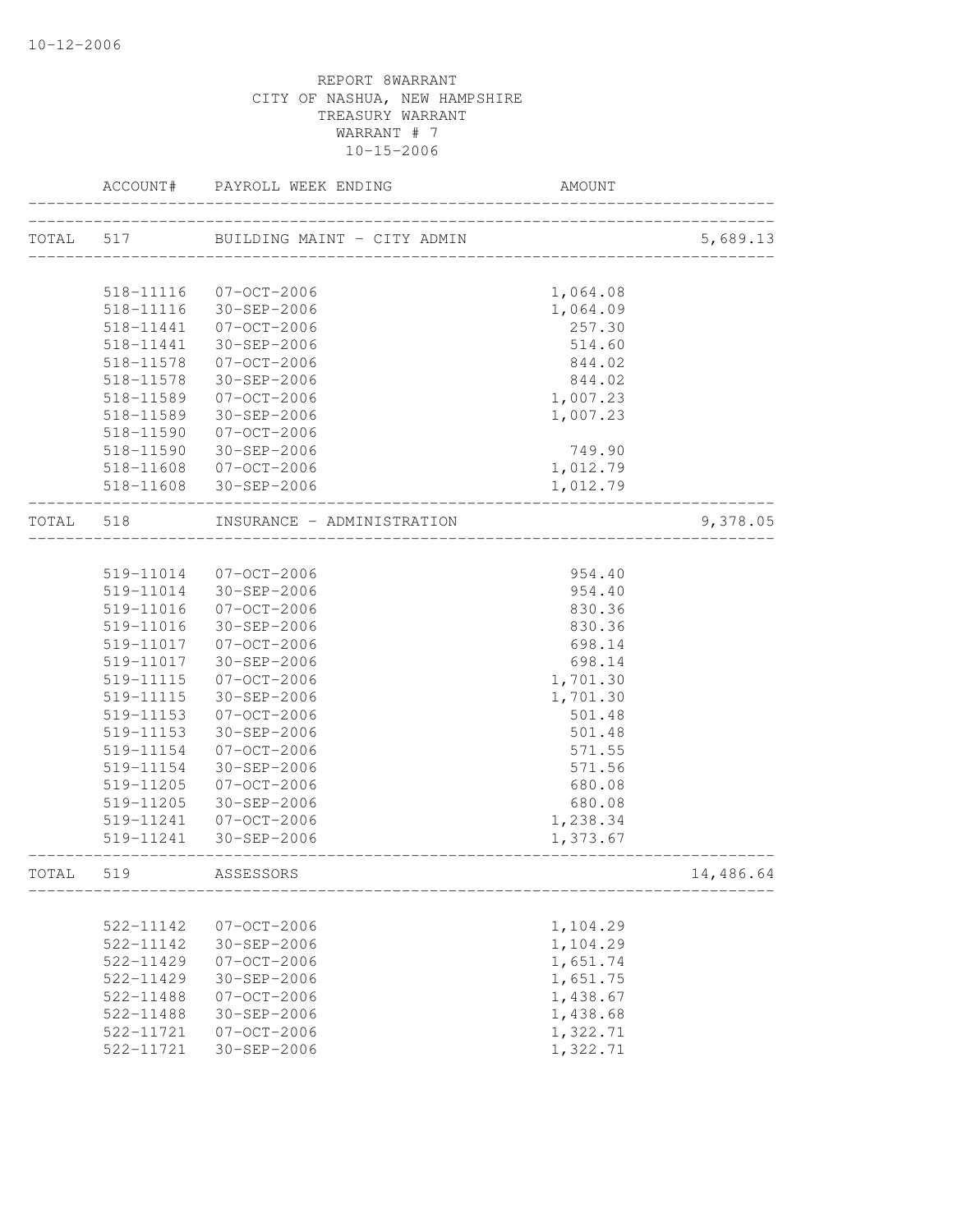|           |               | ACCOUNT# PAYROLL WEEK ENDING                                 | AMOUNT                          |           |
|-----------|---------------|--------------------------------------------------------------|---------------------------------|-----------|
|           |               | 522-11724 07-OCT-2006                                        | 1,205.29                        |           |
|           |               | 522-11724 30-SEP-2006                                        | 1,205.29                        |           |
|           |               | 522-11729 07-OCT-2006                                        | 1,948.68                        |           |
|           | 522-11729     | 30-SEP-2006                                                  | 1,948.68                        |           |
|           |               | 522-11748 07-OCT-2006                                        | 772.08                          |           |
|           |               | 522-11748 30-SEP-2006                                        | 772.08                          |           |
|           |               | 522-13004 07-OCT-2006                                        | 37.66                           |           |
|           |               | 522-13004 30-SEP-2006                                        | 41.04<br>______________________ |           |
| TOTAL 522 |               | INFORMATION TECHNOLOGY<br>__________________________________ |                                 | 18,965.64 |
|           |               |                                                              |                                 |           |
|           |               | 523-11332 07-OCT-2006                                        | 852.60                          |           |
|           |               | 523-11332 30-SEP-2006<br>_____________________________       | 852.60                          |           |
|           | TOTAL 523     | GIS<br>___________________________________                   |                                 | 1,705.20  |
|           |               |                                                              |                                 |           |
|           |               | 531-11065 07-OCT-2006                                        | 1,003.00                        |           |
|           |               | 531-11065 30-SEP-2006                                        | 1,003.00                        |           |
|           |               | 531-11085 07-OCT-2006                                        | 783.88                          |           |
|           | 531-11085     | 30-SEP-2006                                                  | 783.88                          |           |
|           | 531-11114     | 07-OCT-2006                                                  | 2,062.65                        |           |
|           | 531-11114     | 30-SEP-2006                                                  | 2,062.65                        |           |
|           | 531-11118     | 07-OCT-2006                                                  | 870.05                          |           |
|           | 531-11118     | 30-SEP-2006                                                  | 870.05                          |           |
|           | 531-11129     | 07-OCT-2006                                                  | 1,826.57                        |           |
|           | 531-11129     | 30-SEP-2006                                                  | 1,826.57                        |           |
|           | 531-11201     | 07-OCT-2006                                                  | 1,231.74                        |           |
|           | 531-11201     | 30-SEP-2006                                                  | 1,231.72                        |           |
|           | 531-11203     | $07 - OCT - 2006$                                            | 219.44                          |           |
|           | 531-11203     | 30-SEP-2006                                                  | 219.44                          |           |
|           | 531-11206     | 07-OCT-2006                                                  | 1,914.13                        |           |
|           | 531-11206     | 30-SEP-2006                                                  | 1,914.13                        |           |
|           | 531-11226     | 07-OCT-2006                                                  | 740.51                          |           |
|           | 531-11226     | 30-SEP-2006                                                  | 740.51                          |           |
|           | 531-11257     | 07-OCT-2006                                                  | 668.95                          |           |
|           | 531-11257     | 30-SEP-2006                                                  | 668.95                          |           |
|           | 531-11398     | $07 - OCT - 2006$                                            | 792.12                          |           |
|           | 531-11398     | 30-SEP-2006                                                  | 792.12                          |           |
|           | 531-11474     | $07 - 0CT - 2006$                                            | 677.22                          |           |
|           | 531-11474     | $30 - SEP - 2006$                                            | 677.22                          |           |
|           | 531-11477     | $07 - OCT - 2006$                                            | 576.80                          |           |
|           | 531-11477     | $30 - SEP - 2006$                                            | 576.80                          |           |
|           | 531-11489     | $07 - 0CT - 2006$                                            | 1,045.06                        |           |
|           | 531-11489     | $30 - SEP - 2006$                                            | 1,045.05                        |           |
|           | 531-11490     | $07 - OCT - 2006$                                            | 844.14                          |           |
|           | $531 - 11490$ | $30 - SEP - 2006$                                            | 844.15                          |           |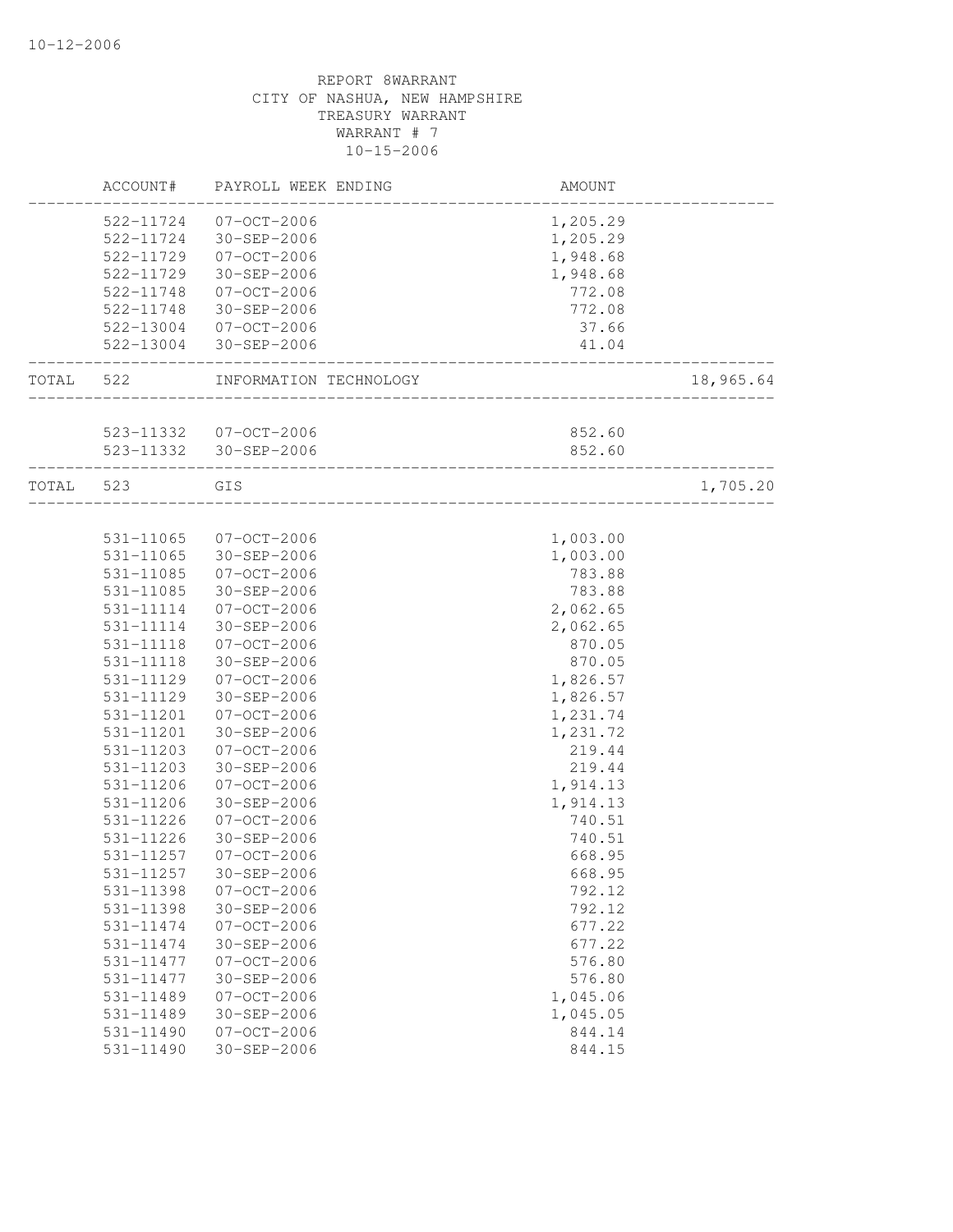| ACCOUNT#      | PAYROLL WEEK ENDING | AMOUNT    |  |
|---------------|---------------------|-----------|--|
| 531-11498     | $07 - 0CT - 2006$   | 769.07    |  |
| 531-11498     | 30-SEP-2006         | 769.07    |  |
| $531 - 11516$ | $07 - OCT - 2006$   | 786.25    |  |
| $531 - 11516$ | 30-SEP-2006         | 786.25    |  |
| 531-11534     | $07 - OCT - 2006$   | 1,238.34  |  |
| 531-11534     | 30-SEP-2006         | 1,238.34  |  |
| 531-11535     | $07 - OCT - 2006$   | 11,718.40 |  |
| 531-11535     | 30-SEP-2006         | 11,718.41 |  |
| 531-11537     | 07-OCT-2006         | 12,316.02 |  |
| 531-11537     | $30 - SEP - 2006$   | 12,316.04 |  |
| 531-11538     | $07-0CT-2006$       | 783.88    |  |
| 531-11538     | 30-SEP-2006         | 783.88    |  |
| 531-11539     | $07 - OCT - 2006$   | 1,313.75  |  |
| 531-11539     | 30-SEP-2006         | 1,313.75  |  |
| 531-11544     | $07 - OCT - 2006$   | 1,869.10  |  |
| 531-11544     | 30-SEP-2006         | 1,869.10  |  |
| 531-11549     | $07 - OCT - 2006$   | 7,666.02  |  |
| 531-11549     | $30 - SEP - 2006$   | 7,666.02  |  |
| 531-11550     | $07 - OCT - 2006$   | 769.29    |  |
| 531-11550     | 30-SEP-2006         | 769.29    |  |
| 531-11552     | $07 - OCT - 2006$   | 7,048.40  |  |
| 531-11552     | 30-SEP-2006         | 7,048.40  |  |
| $531 - 11555$ | $07 - OCT - 2006$   | 28,724.52 |  |
| $531 - 11555$ | 30-SEP-2006         | 28,724.54 |  |
| 531-11558     | $07 - OCT - 2006$   | 69,972.03 |  |
| 531-11558     | 30-SEP-2006         | 69,972.05 |  |
| 531-11561     | 07-OCT-2006         | 5, 311.89 |  |
| 531-11561     | 30-SEP-2006         | 5, 311.89 |  |
| 531-11567     | $07-0CT-2006$       | 27,803.54 |  |
| 531-11567     | 30-SEP-2006         | 27,803.54 |  |
| 531-11569     | $07 - OCT - 2006$   | 1,032.13  |  |
| 531-11569     | 30-SEP-2006         | 1,032.13  |  |
| 531-11585     | $07 - OCT - 2006$   | 1,554.70  |  |
| 531-11585     | 30-SEP-2006         | 1,554.70  |  |
| 531-11587     | $07 - OCT - 2006$   | 1,717.59  |  |
| 531-11587     | 30-SEP-2006         | 1,717.60  |  |
| 531-11618     | $07 - OCT - 2006$   | 2,023.35  |  |
| 531-11618     | $30 - SEP - 2006$   | 2,023.34  |  |
| 531-11622     | $07 - OCT - 2006$   | 2,738.70  |  |
| 531-11622     | 30-SEP-2006         | 2,738.69  |  |
| 531-11632     | $07 - OCT - 2006$   | 1,686.50  |  |
| 531-11632     | 30-SEP-2006         | 1,710.41  |  |
| 531-11633     | $07 - OCT - 2006$   | 2,109.50  |  |
| $531 - 11633$ | 30-SEP-2006         | 2,109.50  |  |
| 531-11634     | $07 - OCT - 2006$   | 630.40    |  |
| 531-11634     | $30 - SEP - 2006$   | 630.40    |  |
| 531-11635     | $07 - OCT - 2006$   | 803.90    |  |
| 531-11635     | 30-SEP-2006         | 803.90    |  |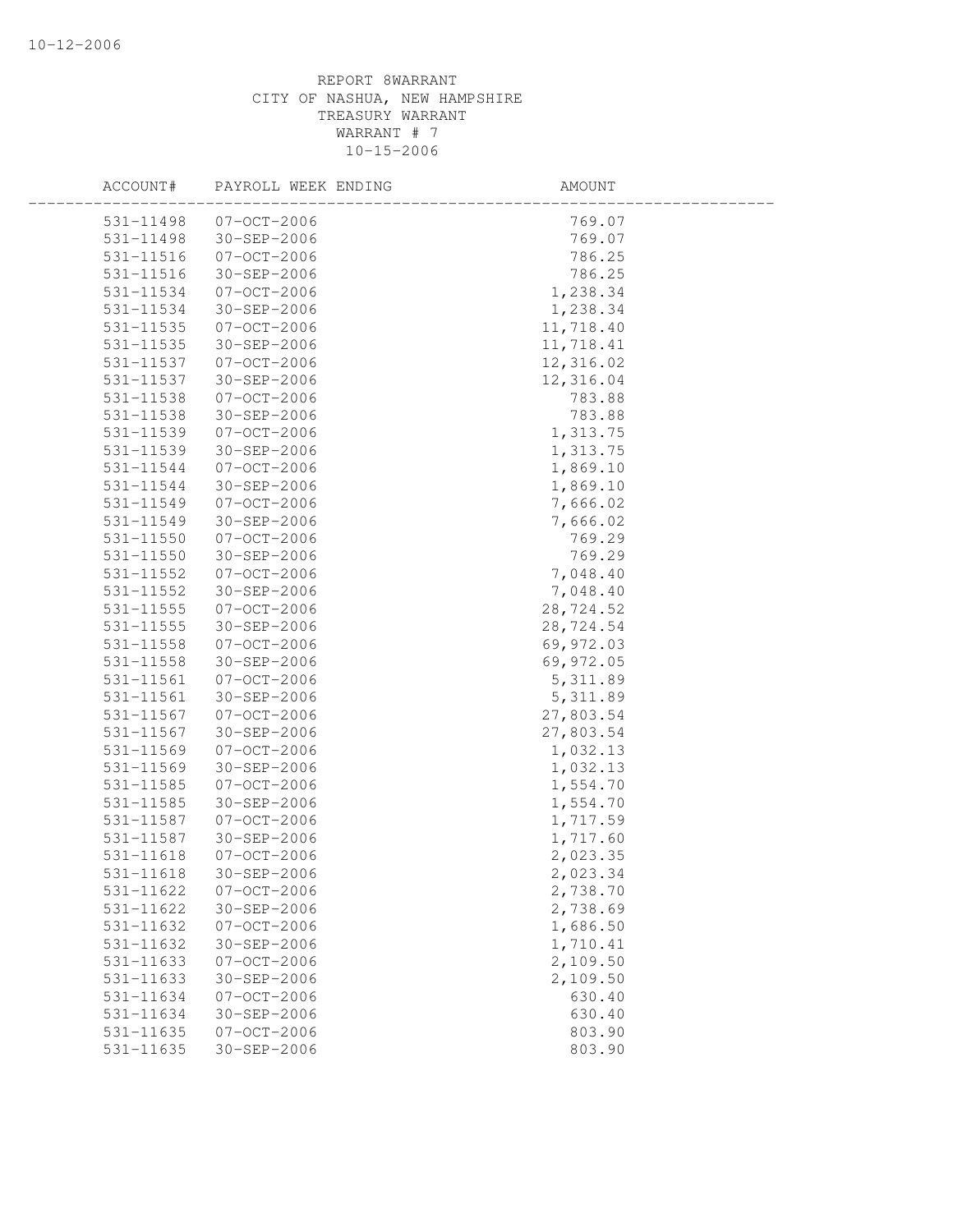| ACCOUNT#      | PAYROLL WEEK ENDING | AMOUNT     |
|---------------|---------------------|------------|
| 531-11664     | $07 - 0C$ T $-2006$ | 1,003.00   |
| 531-11664     | 30-SEP-2006         | 1,003.00   |
| 531-11665     | $07 - OCT - 2006$   | 719.43     |
| $531 - 11665$ | 30-SEP-2006         | 719.43     |
| 531-11699     | $07 - OCT - 2006$   | 837.71     |
| 531-11699     | 30-SEP-2006         | 837.71     |
| 531-11719     | $07 - OCT - 2006$   | 795.35     |
| 531-11719     | 30-SEP-2006         | 795.34     |
| 531-11722     | 07-OCT-2006         | 546.36     |
| 531-11722     | $30 - SEP - 2006$   | 546.36     |
| 531-11732     | $07 - OCT - 2006$   | 572.05     |
| 531-11732     | 30-SEP-2006         | 572.05     |
| 531-11733     | $07 - OCT - 2006$   | 2,075.70   |
| 531-11733     | 30-SEP-2006         | 2,075.70   |
| 531-12020     | $07 - OCT - 2006$   | 875.50     |
| 531-12020     | 30-SEP-2006         | 875.50     |
| 531-12035     | $07 - OCT - 2006$   | 655.87     |
| 531-12035     | $30 - SEP - 2006$   | 655.87     |
| 531-12042     | $07-0CT-2006$       | 1,275.06   |
| 531-12042     | 30-SEP-2006         | 1,561.31   |
| 531-12066     | $07-0CT-2006$       | 1,101.43   |
| 531-12066     | 30-SEP-2006         | 1,101.41   |
| 531-12067     | $07 - OCT - 2006$   | 659.15     |
| 531-12067     | 30-SEP-2006         | 659.15     |
| 531-12068     | $07 - OCT - 2006$   | 1,311.74   |
| 531-12068     | 30-SEP-2006         | 1,311.74   |
| 531-12071     | 07-OCT-2006         | 229.51     |
| 531-12071     | $30 - SEP - 2006$   | 229.50     |
| 531-12119     | $07 - OCT - 2006$   | 990.67     |
| 531-12119     | 30-SEP-2006         | 990.67     |
| 531-13004     | $07 - OCT - 2006$   | 5,590.14   |
| 531-13004     | 30-SEP-2006         | 4,965.25   |
| 531-13038     | $07 - OCT - 2006$   | 5,859.11   |
| 531-13038     | 30-SEP-2006         | 2,470.97   |
| 531-13040     | $07 - OCT - 2006$   | 3,553.19   |
| 531-13040     | 30-SEP-2006         | 6,230.26   |
| 531-13044     | $07 - OCT - 2006$   | 1,370.99   |
| 531-13044     | $30 - SEP - 2006$   | 2, 114.44  |
| 531-13047     | $07 - OCT - 2006$   | 15, 346.78 |
| 531-13047     | 30-SEP-2006         | 16,433.02  |
| 531-13048     | $07 - OCT - 2006$   | 5,371.02   |
| 531-13048     | 30-SEP-2006         | 7,755.75   |
| 531-17003     | 30-SEP-2006         | 1,500.00   |
| 531-17004     | $07 - OCT - 2006$   | 300.00     |
| 531-17006     | $07 - OCT - 2006$   | 400.00     |
| 531-17006     | 30-SEP-2006         | 400.00     |
|               |                     |            |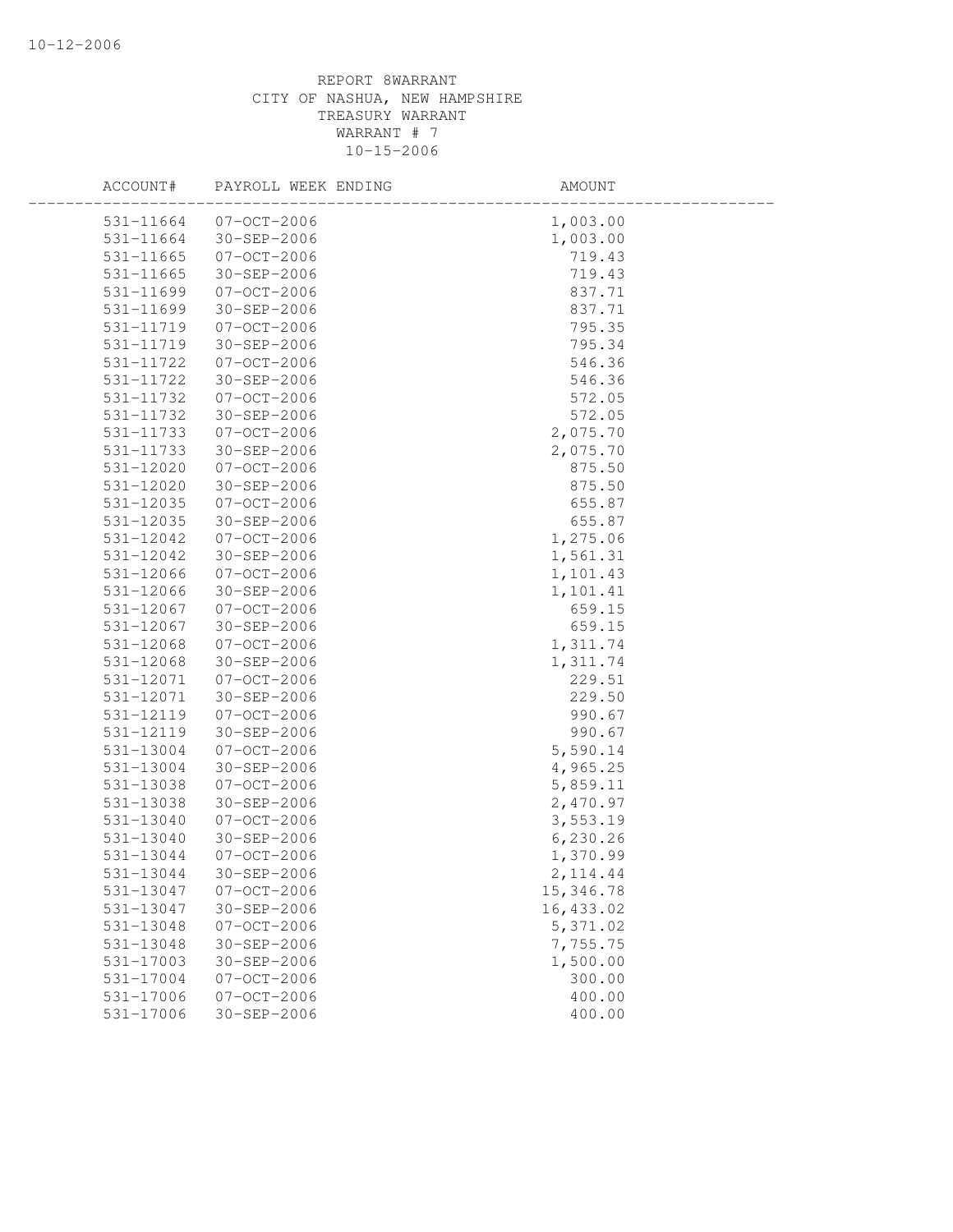| ACCOUNT#  | PAYROLL WEEK ENDING         | AMOUNT     |             |
|-----------|-----------------------------|------------|-------------|
|           | TOTAL 531 POLICE DEPARTMENT |            | 522, 555.20 |
|           |                             |            |             |
|           | 532-11024 07-OCT-2006       | 1,911.11   |             |
|           | 532-11024 30-SEP-2006       | 1,911.10   |             |
| 532-11040 | $07 - OCT - 2006$           | 1,793.53   |             |
| 532-11040 | 30-SEP-2006                 | 1,793.53   |             |
| 532-11063 | $07 - 00T - 2006$           | 1,242.12   |             |
| 532-11063 | 30-SEP-2006                 | 1,242.12   |             |
| 532-11066 | 07-OCT-2006                 | 1,205.58   |             |
| 532-11066 | 30-SEP-2006                 | 1,205.58   |             |
| 532-11069 | 07-OCT-2006                 | 2,465.52   |             |
| 532-11069 | 30-SEP-2006                 | 1,229.80   |             |
| 532-11111 | 07-OCT-2006                 | 1,942.62   |             |
| 532-11111 | 30-SEP-2006                 | 1,942.62   |             |
| 532-11207 | 07-OCT-2006                 | 4,267.64   |             |
| 532-11207 | 30-SEP-2006                 | 4,479.35   |             |
| 532-11281 | 07-OCT-2006                 | 854.92     |             |
| 532-11281 | 30-SEP-2006                 | 854.92     |             |
| 532-11284 | 07-OCT-2006                 | 1,796.14   |             |
| 532-11284 | 30-SEP-2006                 | 1,555.42   |             |
| 532-11285 | 07-OCT-2006                 | 7,678.25   |             |
| 532-11285 | 30-SEP-2006                 | 7,440.49   |             |
| 532-11291 | 07-OCT-2006                 | 6,464.09   |             |
| 532-11291 | $30 - SEP - 2006$           | 6,204.37   |             |
| 532-11298 | 07-OCT-2006                 | 882.67     |             |
| 532-11298 | $30 - SEP - 2006$           | 1,246.12   |             |
| 532-11300 | 07-OCT-2006                 | 33,540.08  |             |
| 532-11300 | 30-SEP-2006                 | 33, 226.45 |             |
| 532-11303 | $07 - OCT - 2006$           | 1,090.35   |             |
| 532-11303 | 30-SEP-2006                 | 1,090.36   |             |
| 532-11305 | $07 - OCT - 2006$           | 4,498.29   |             |
| 532-11305 | 30-SEP-2006                 | 4,394.44   |             |
| 532-11307 | 30-SEP-2006                 | 1,090.35   |             |
| 532-11309 | $07 - 00T - 2006$           | 100,309.69 |             |
| 532-11309 | 30-SEP-2006                 | 99,810.83  |             |
| 532-11660 | $07 - OCT - 2006$           | 1,385.40   |             |
| 532-11660 | 30-SEP-2006                 | 1,385.40   |             |
| 532-11663 | $07 - OCT - 2006$           | 1,344.65   |             |
| 532-11663 | 30-SEP-2006                 | 1,344.65   |             |
| 532-11666 | $07 - OCT - 2006$           | 1,331.35   |             |
| 532-11666 | 30-SEP-2006                 | 1,331.35   |             |
| 532-12070 | $07 - OCT - 2006$           | 25, 344.71 |             |
| 532-12070 | $30 - SEP - 2006$           | 17,097.90  |             |
| 532-13003 | $07 - OCT - 2006$           | 731.76     |             |
| 532-13003 | $30 - SEP - 2006$           | 211.03     |             |
| 532-13004 | $07 - OCT - 2006$           | 2,351.98   |             |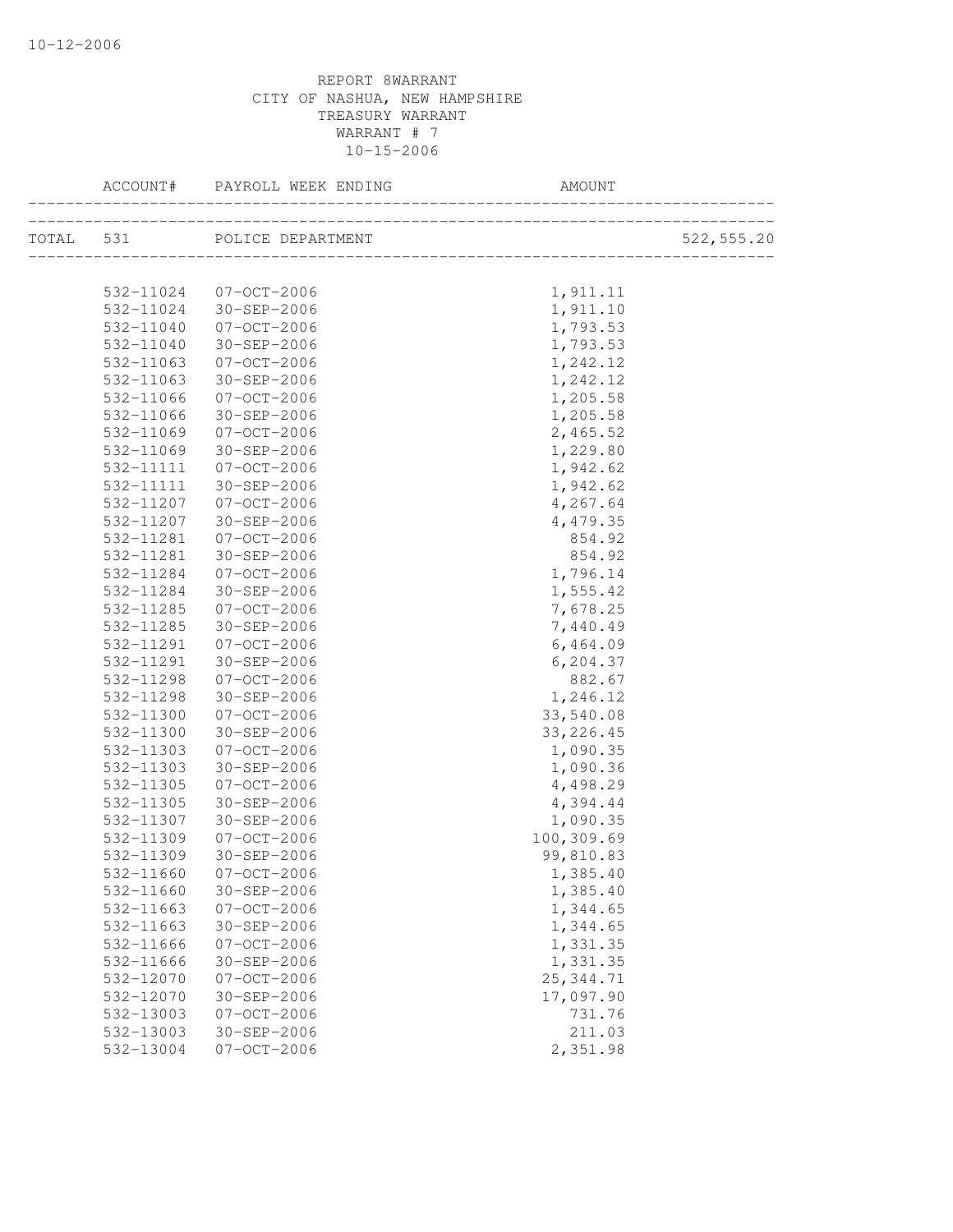|           | ACCOUNT#  | PAYROLL WEEK ENDING              | AMOUNT    |            |
|-----------|-----------|----------------------------------|-----------|------------|
|           | 532-13004 | 30-SEP-2006                      | 76.98     |            |
|           | 532-13018 | $07 - OCT - 2006$                | 1,184.61  |            |
|           | 532-13018 | 30-SEP-2006                      | 2,990.53  |            |
|           | 532-13024 | $07 - 0CT - 2006$                | 1,037.73  |            |
|           | 532-13024 | 30-SEP-2006                      | 718.42    |            |
|           | 532-13050 | $07 - OCT - 2006$                | 7,482.35  |            |
|           | 532-13050 | 30-SEP-2006                      | 9,299.40  |            |
|           | 532-19231 | $07 - OCT - 2006$                | 1, 152.45 |            |
|           | 532-19231 | 30-SEP-2006                      | 1,152.45  |            |
|           | 532-19232 | $07 - OCT - 2006$                | 1,654.06  |            |
|           | 532-19232 | 30-SEP-2006                      | 1,652.62  |            |
|           | 532-19233 | $07 - OCT - 2006$                | 2,670.07  |            |
|           | 532-19233 | 30-SEP-2006                      | 2,668.63  |            |
|           | 532-19234 | 07-OCT-2006                      | 1,679.65  |            |
|           | 532-19234 | 30-SEP-2006                      | 1,679.65  |            |
| TOTAL 532 |           | FIRE DEPARTMENT                  |           | 433,620.23 |
|           |           |                                  |           |            |
|           |           | 535-81023 07-OCT-2006            | 96.15     |            |
|           |           | 535-81023 30-SEP-2006            | 387.82    |            |
| TOTAL     | 535       | EMERGENCY MANAGEMENT             |           | 483.97     |
|           |           |                                  |           |            |
|           |           | 536-11178 07-OCT-2006            | 1,272.29  |            |
|           |           | 536-11178 30-SEP-2006            | 1,272.29  |            |
|           |           | 536-13004 07-OCT-2006            | 1,288.87  |            |
|           |           | 536-13004 30-SEP-2006            | 1,221.95  |            |
| TOTAL     | 536       | CITYWIDE COMMUNICATIONS          |           | 5,055.40   |
|           |           |                                  |           |            |
|           | 541-11008 | $07 - OCT - 2006$                | 629.82    |            |
|           | 541-11008 | 30-SEP-2006<br>$07 - OCT - 2006$ | 629.82    |            |
|           | 541-11048 |                                  | 888.34    |            |
|           | 541-11048 | 30-SEP-2006                      | 888.35    |            |
|           | 541-11104 | $07 - OCT - 2006$                | 914.99    |            |
|           | 541-11104 | 30-SEP-2006                      | 914.99    |            |
|           | 541-11240 | 07-OCT-2006                      | 1,763.87  |            |
|           | 541-11240 | 30-SEP-2006                      | 1,763.87  |            |
|           | 541-11346 | 07-OCT-2006                      | 408.29    |            |
|           | 541-11346 | 30-SEP-2006                      | 408.29    |            |
| TOTAL     | 541       | COMMUNITY SERVICES DIVISION      |           | 9,210.63   |

542-11583 07-OCT-2006 368.00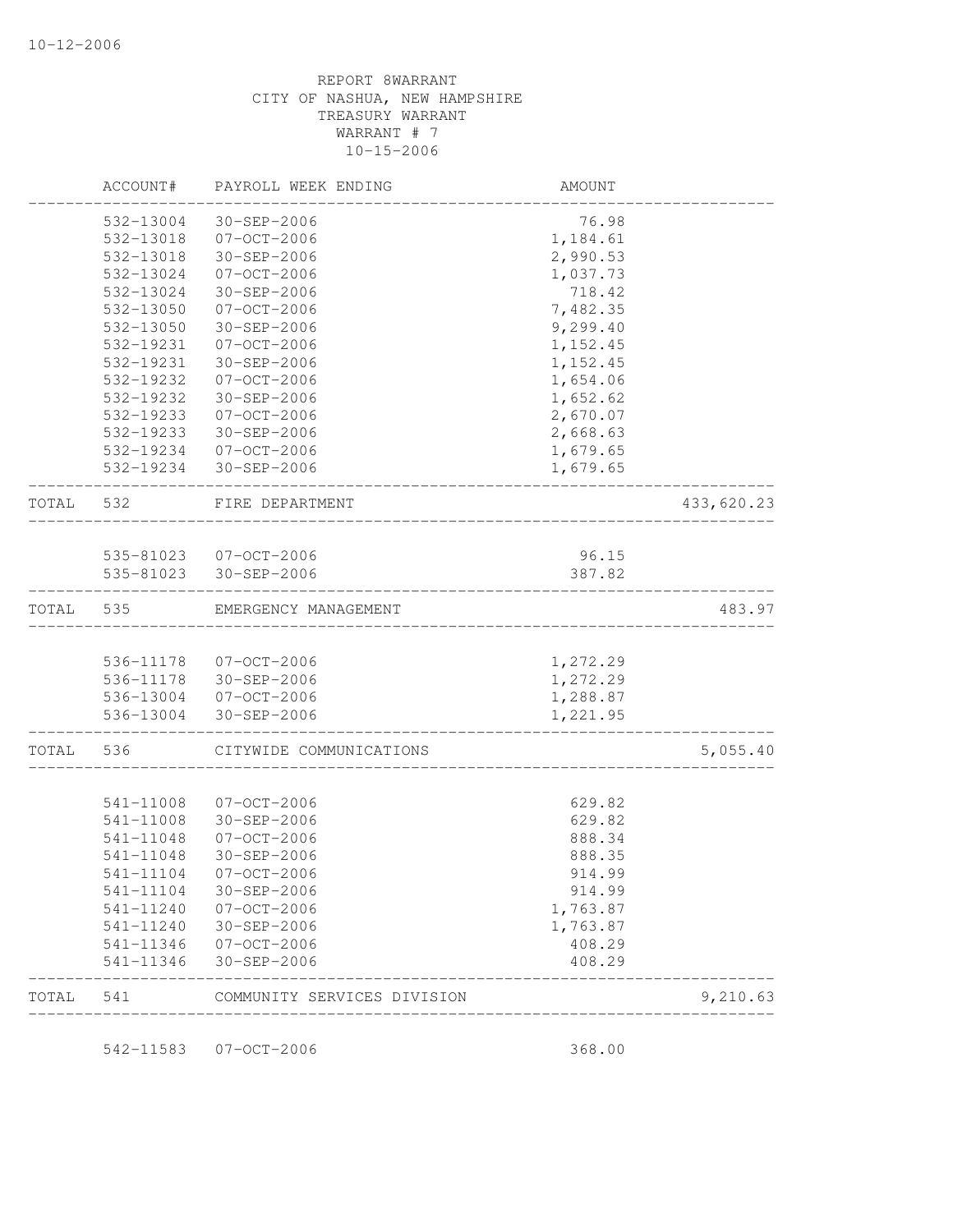|       | ACCOUNT#  | PAYROLL WEEK ENDING        | AMOUNT   |            |
|-------|-----------|----------------------------|----------|------------|
|       | 542-11583 | 30-SEP-2006                | 368.00   |            |
|       |           | 542-11584 07-OCT-2006      | 1,181.99 |            |
|       | 542-11584 | 30-SEP-2006                | 1,227.98 |            |
|       | 542-12079 | $07 - OCT - 2006$          | 710.06   |            |
|       | 542-12079 | 30-SEP-2006                | 710.07   |            |
|       | 542-12109 | $07 - OCT - 2006$          | 302.00   |            |
|       | 542-12109 | 30-SEP-2006                | 216.00   |            |
|       | 542-12582 | 07-OCT-2006                | 1,019.55 |            |
|       |           | 542-12582 30-SEP-2006      | 1,019.55 |            |
| TOTAL | 542       | COMMUNITY HEALTH           |          | 7,123.20   |
|       |           |                            |          |            |
|       | 543-11380 | $07 - OCT - 2006$          | 840.29   |            |
|       | 543-11380 | 30-SEP-2006                | 840.30   |            |
|       | 543-11438 | $07 - OCT - 2006$          | 1,390.27 |            |
|       | 543-11438 | 30-SEP-2006                | 1,390.27 |            |
|       | 543-11601 | $07 - OCT - 2006$          | 1,136.10 |            |
|       | 543-11601 | 30-SEP-2006                | 1,136.10 |            |
|       | 543-11602 | $07 - OCT - 2006$          | 795.56   |            |
|       | 543-11602 | 30-SEP-2006                | 795.57   |            |
|       | 543-11604 | 07-OCT-2006                | 749.90   |            |
|       | 543-11604 | 30-SEP-2006                | 749.89   |            |
|       |           | 543-11605 07-OCT-2006      | 856.19   |            |
|       | 543-11605 | $30 - SEP - 2006$          | 856.19   |            |
| TOTAL | 543       | ENVIRONMENTAL HEALTH DEPT. |          | 11,536.63  |
|       |           |                            |          |            |
|       | 544-11008 | $07 - OCT - 2006$          | 668.17   |            |
|       | 544-11008 | 30-SEP-2006                | 668.17   |            |
|       | 544-11099 | $07 - OCT - 2006$          | 1,989.89 |            |
|       | 544-11099 | 30-SEP-2006                | 1,989.89 |            |
|       | 544-11112 | $07 - OCT - 2006$          | 755.51   |            |
|       | 544-11112 | 30-SEP-2006                | 755.51   |            |
|       | 544-11367 | $07 - OCT - 2006$          | 749.90   |            |
|       | 544-11367 | $30 - SEP - 2006$          | 749.90   |            |
|       | 544-11777 | $07 - OCT - 2006$          | 1,167.25 |            |
|       |           | 544-11777 30-SEP-2006      | 1,167.25 |            |
|       |           | 544-12101 07-OCT-2006      | 242.92   |            |
|       |           | 544-12101 30-SEP-2006      | 242.92   |            |
| TOTAL | 544       | WELFARE ADMINISTRATION     |          | 11, 147.28 |
|       | 551-11008 | $07 - OCT - 2006$          | 612.62   |            |
|       | 551-11008 | 30-SEP-2006                | 612.62   |            |
|       |           |                            |          |            |
|       | 551-11028 | $07 - OCT - 2006$          | 526.86   |            |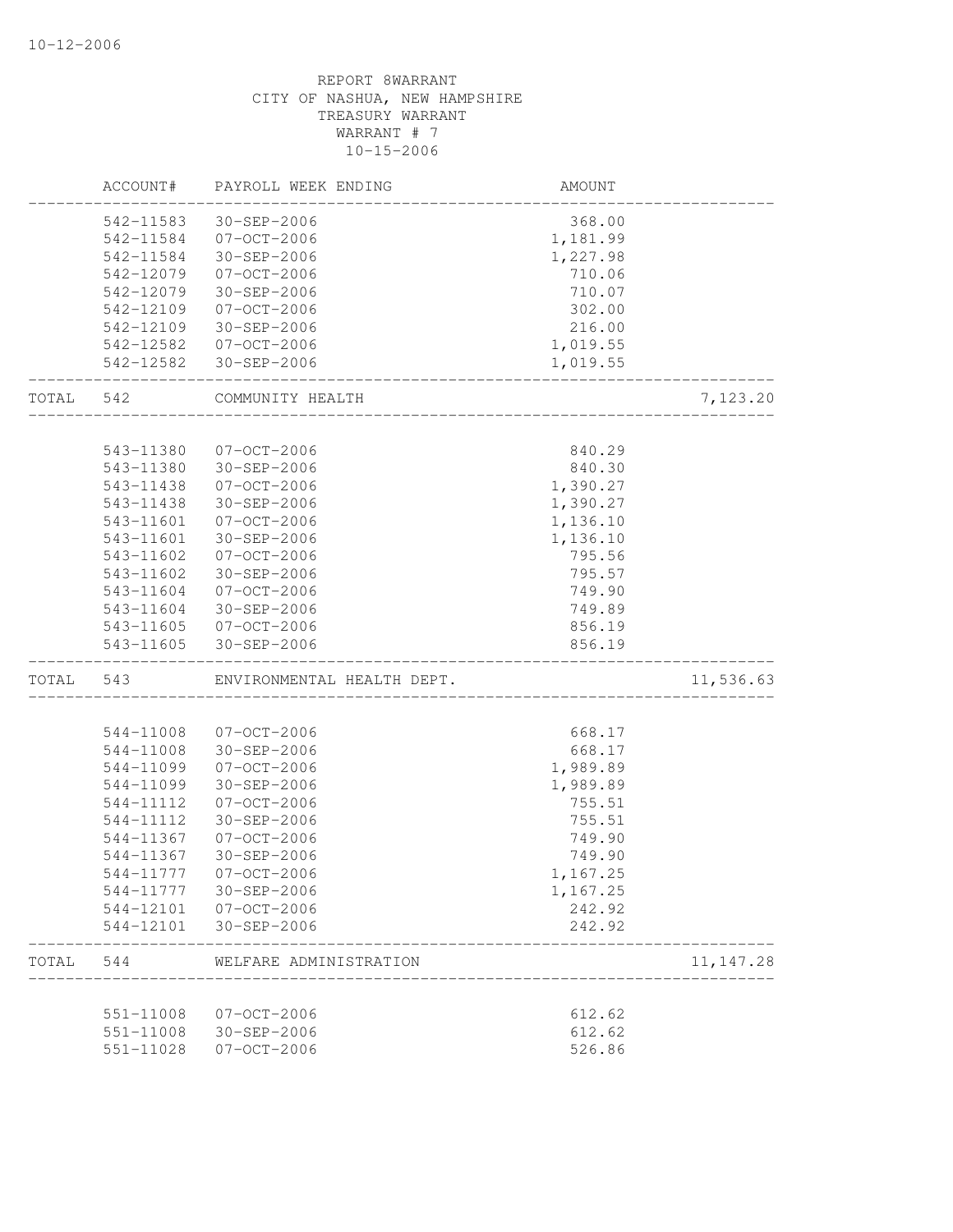|       | ACCOUNT#      | PAYROLL WEEK ENDING              | AMOUNT   |           |
|-------|---------------|----------------------------------|----------|-----------|
|       | 551-11028     | 30-SEP-2006                      | 526.86   |           |
|       | 551-11057     | 07-OCT-2006                      | 783.39   |           |
|       | 551-11057     | $30 - SEP - 2006$                | 783.38   |           |
|       | 551-11094     | $07 - OCT - 2006$                | 355.62   |           |
|       | 551-11094     | 30-SEP-2006                      | 355.62   |           |
|       | 551-11208     | $07 - OCT - 2006$                | 755.42   |           |
|       | 551-11208     | 30-SEP-2006                      | 755.42   |           |
|       | 551-11211     | 30-SEP-2006                      | 458.66   |           |
|       | 551-11212     | $07 - OCT - 2006$                | 1,313.75 |           |
|       | 551-11212     | 30-SEP-2006                      | 1,313.75 |           |
|       | 551-11249     | $07 - OCT - 2006$                | 1,544.27 |           |
|       | 551-11249     | 30-SEP-2006                      | 1,544.27 |           |
|       | 551-11273     | $07 - OCT - 2006$                | 2,382.01 |           |
|       | 551-11273     | 30-SEP-2006                      | 2,235.82 |           |
|       | 551-11435     | $07 - OCT - 2006$                | 991.04   |           |
|       | $551 - 11435$ | $30 - SEP - 2006$                | 991.04   |           |
|       | 551-11638     | $07 - OCT - 2006$                | 1,064.08 |           |
|       | 551-11638     | 30-SEP-2006                      | 1,064.08 |           |
|       | 551-13004     | $07 - 0CT - 2006$                | 416.33   |           |
|       | 551-13004     | 30-SEP-2006                      | 496.47   |           |
| TOTAL | 551           | PUBLIC WORKS DIV & ENGINEERING   |          | 21,883.38 |
|       |               |                                  |          |           |
|       | 552-11051     | 07-OCT-2006                      | 1,275.49 |           |
|       | 552-11051     | 30-SEP-2006                      | 1,275.49 |           |
|       | 552-11052     | $07 - OCT - 2006$                | 1,136.10 |           |
|       | 552-11052     | $30 - SEP - 2006$                | 1,136.10 |           |
|       | 552-11077     | $07 - OCT - 2006$                | 1,170.18 |           |
|       | 552-11077     | 30-SEP-2006                      | 1,170.18 |           |
|       | 552-11087     | $07 - OCT - 2006$                | 746.80   |           |
|       | 552-11087     | 30-SEP-2006                      | 784.72   |           |
|       | 552-11143     | $07 - OCT - 2006$                | 784.00   |           |
|       | 552-11143     | 30-SEP-2006                      | 784.00   |           |
|       | 552-11324     | $07 - OCT - 2006$                | 3,604.94 |           |
|       | 552-11324     | 30-SEP-2006                      | 3,604.93 |           |
|       | 552-11339     | $07 - OCT - 2006$                | 2,689.60 |           |
|       | 552-11339     | $30 - SEP - 2006$                | 2,689.60 |           |
|       | 552-11342     | $07 - OCT - 2006$                | 706.00   |           |
|       | 552-11342     | 30-SEP-2006                      | 706.00   |           |
|       | 552-11343     | $07 - OCT - 2006$                | 2,364.00 |           |
|       | 552-11343     | 30-SEP-2006                      | 2,514.80 |           |
|       | 552-11407     | $07 - OCT - 2006$                | 4,884.00 |           |
|       | 552-11407     | $30 - SEP - 2006$                | 4,884.00 |           |
|       | 552-11548     | $07 - OCT - 2006$                | 916.14   |           |
|       | 552-11548     | 30-SEP-2006<br>$07 - OCT - 2006$ | 916.13   |           |
|       | 552-11580     |                                  | 772.39   |           |
|       | 552-11580     | $30 - SEP - 2006$                | 772.39   |           |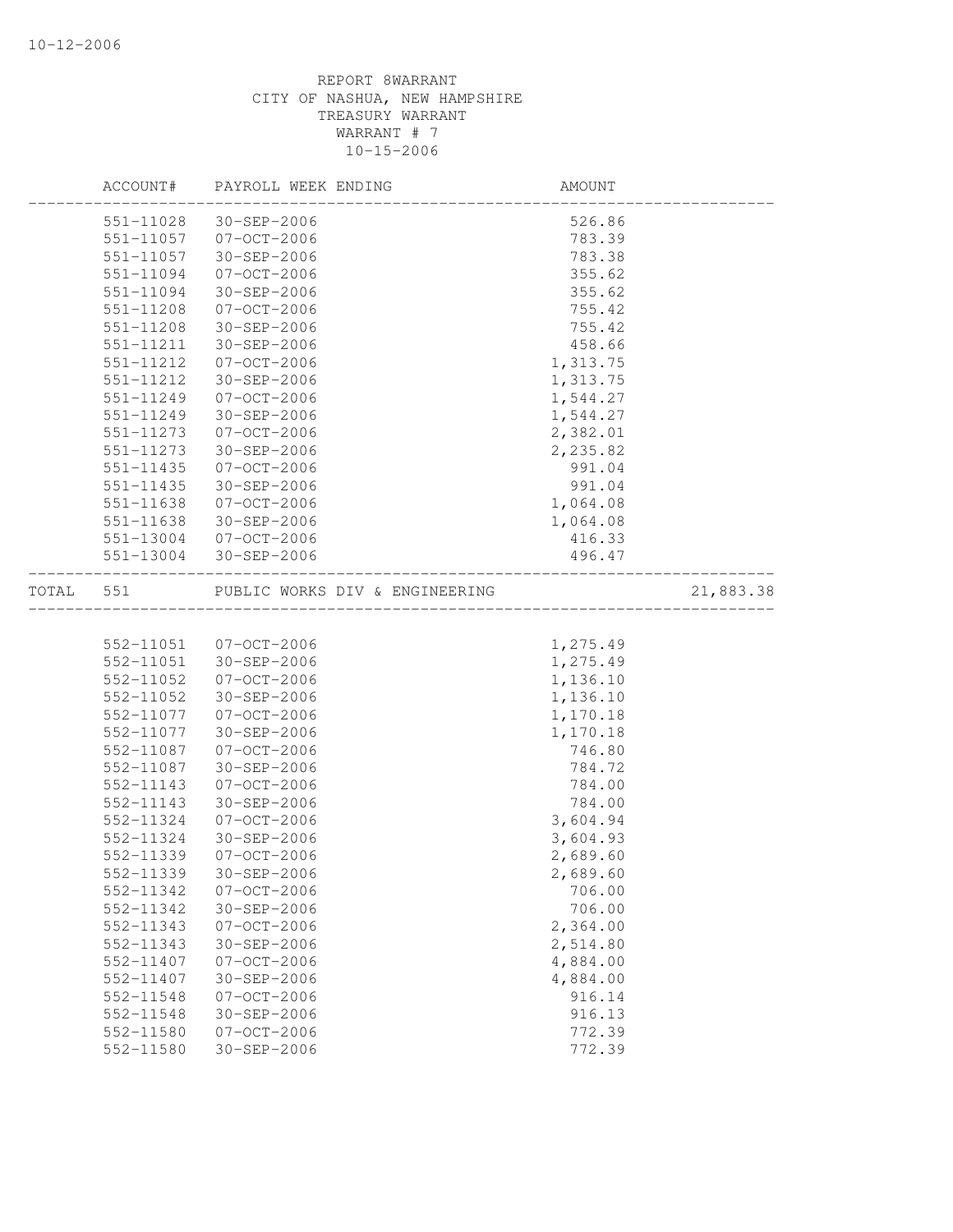|           | ACCOUNT#               | PAYROLL WEEK ENDING                    | AMOUNT             |           |
|-----------|------------------------|----------------------------------------|--------------------|-----------|
|           |                        | 552-11618 07-OCT-2006                  | 568.26             |           |
|           |                        | 552-11618 30-SEP-2006                  | 568.25             |           |
|           | 552-11750              | 07-OCT-2006                            | 730.40             |           |
|           | 552-11750              | 30-SEP-2006                            | 733.60             |           |
|           | 552-12156              | 07-OCT-2006                            | 1,732.50           |           |
|           | 552-12156              | 30-SEP-2006                            | 1,782.50           |           |
|           |                        | 552-13004 07-OCT-2006                  | 2,062.69           |           |
|           |                        | 552-13004 30-SEP-2006                  | 6,418.67           |           |
| TOTAL 552 |                        | PARKS AND RECREATION                   | _______________    | 56,884.85 |
|           |                        |                                        |                    |           |
|           | 553-11041              | 07-OCT-2006                            | 897.55             |           |
|           | 553-11041              | 30-SEP-2006                            | 897.56             |           |
|           | 553-11078              | 07-OCT-2006                            | 1,353.17           |           |
|           | 553-11078              | 30-SEP-2006                            | 1,353.16           |           |
|           | 553-11098              | 07-OCT-2006                            | 937.65             |           |
|           | 553-11098              | 30-SEP-2006                            | 937.65             |           |
|           | 553-11192              | 07-OCT-2006                            | 833.00             |           |
|           | 553-11192              | 30-SEP-2006                            | 833.00             |           |
|           | 553-11279              | 07-OCT-2006                            | 5,502.30           |           |
|           | 553-11279              | 30-SEP-2006                            | 4,725.85           |           |
|           | 553-11327              | 07-OCT-2006                            | 3,604.93           |           |
|           | 553-11327              | 30-SEP-2006                            | 3,627.66           |           |
|           | 553-11336              | 07-OCT-2006                            | 967.45             |           |
|           | 553-11336              | 30-SEP-2006                            | 967.45             |           |
|           | 553-11375              | 07-OCT-2006                            | 2,316.98           |           |
|           | 553-11375              | 30-SEP-2006                            | 2,223.82           |           |
|           | 553-11465              | 07-OCT-2006                            | 2,987.20           |           |
|           | 553-11465              | 30-SEP-2006                            | 2,987.20           |           |
|           | 553-11474              | 07-OCT-2006                            | 4,231.57           |           |
|           | 553-11474              | 30-SEP-2006                            | 4,231.57           |           |
|           | 553-11475              | 07-OCT-2006                            | 1,701.73           |           |
|           | 553-11475              | 30-SEP-2006                            | 1,706.98           |           |
|           | 553-11630              | $07 - 0CT - 2006$                      | 1,435.20           |           |
|           | 553-11630              | 30-SEP-2006                            | 1,435.20           |           |
|           | 553-11631              | $07 - OCT - 2006$                      | 724.80             |           |
|           | 553-11631              | $30 - SEP - 2006$                      | 729.60             |           |
|           | 553-11648              | $07 - OCT - 2006$                      | 732.23             |           |
|           | 553-11648              | 30-SEP-2006                            | 732.24             |           |
|           | 553-11678              | $07 - OCT - 2006$                      | 1,515.40           |           |
|           | 553-11678              | 30-SEP-2006                            | 1,515.40           |           |
|           | 553-11759<br>553-11759 | $07 - OCT - 2006$<br>$30 - SEP - 2006$ | 10,819.49          |           |
|           |                        |                                        | 11,695.52          |           |
|           | 553-11768<br>553-11768 | $07 - OCT - 2006$                      | 713.60             |           |
|           |                        | 30-SEP-2006                            | 713.60             |           |
|           | 553-11771<br>553-11771 | $07 - OCT - 2006$<br>$30 - SEP - 2006$ | 1,683.20<br>841.60 |           |
|           |                        |                                        |                    |           |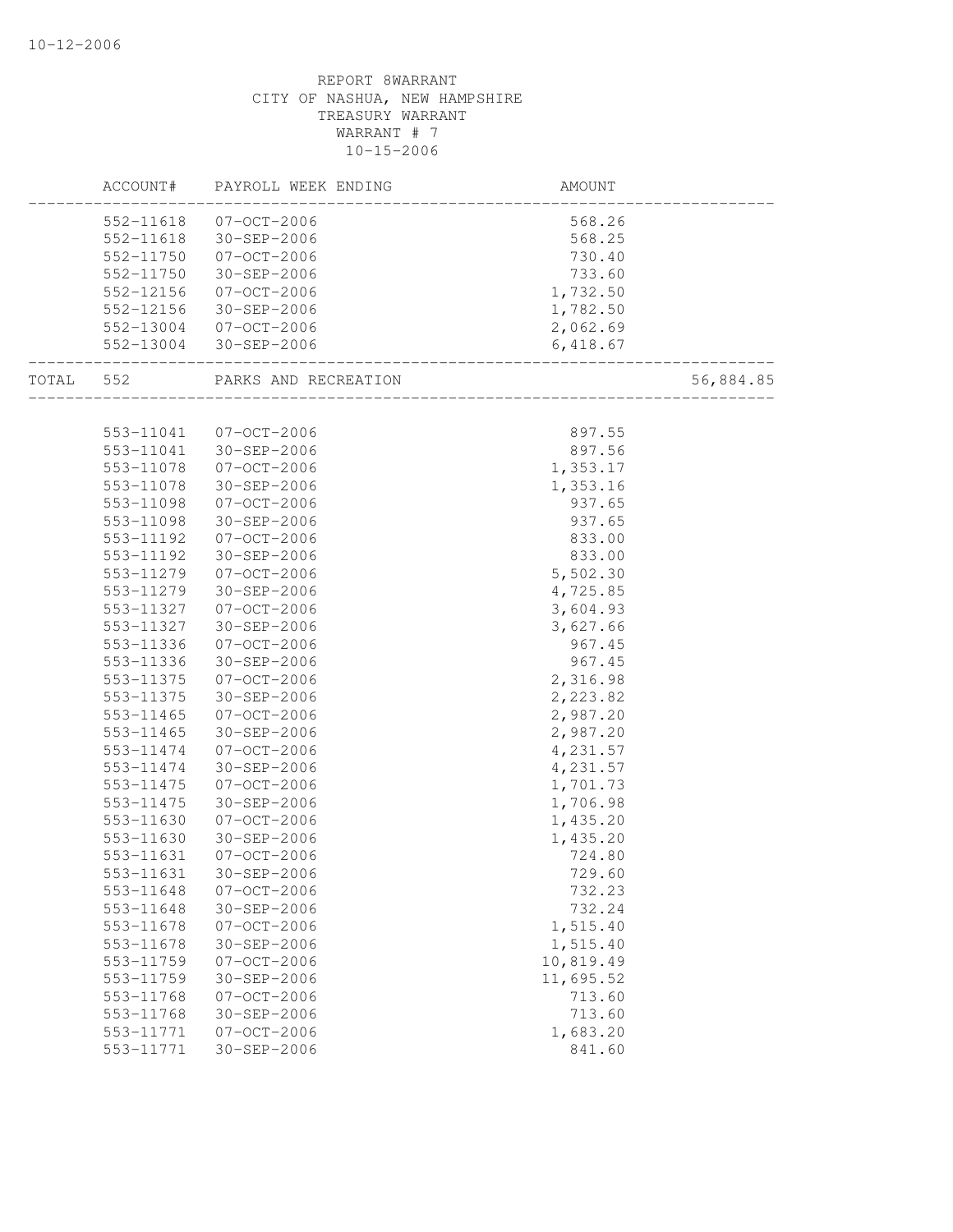|       | ACCOUNT#      | PAYROLL WEEK ENDING                  | AMOUNT           |           |
|-------|---------------|--------------------------------------|------------------|-----------|
|       | 553-12128     | 07-OCT-2006                          | 246.23           |           |
|       | 553-12128     | 30-SEP-2006                          | 246.23           |           |
|       | 553-13004     | 07-OCT-2006                          | 1,123.14         |           |
|       | 553-13004     | 30-SEP-2006                          | 1,271.28         |           |
|       | 553-17004     | 07-OCT-2006                          | 700.00           |           |
|       | 553-17004     | 30-SEP-2006                          | 700.00           |           |
|       | 553-17008     | 07-OCT-2006                          | 900.00           |           |
|       | 553-17008     | 30-SEP-2006                          | 900.00           |           |
| TOTAL | 553           | STREET DEPARTMENT                    |                  | 91,199.39 |
|       |               |                                      |                  |           |
|       | 555-11024     | 07-OCT-2006                          | 663.48           |           |
|       | 555-11024     | 30-SEP-2006                          | 663.48           |           |
|       | 555-11058     | $07 - 0CT - 2006$                    | 888.73           |           |
|       | 555-11058     | 30-SEP-2006                          | 888.73           |           |
|       | 555-11461     | $07 - 0CT - 2006$                    | 1,349.78         |           |
|       | 555-11461     | 30-SEP-2006                          | 1,349.78         |           |
|       | 555-11505     | $07 - 0CT - 2006$                    | 1,170.19         |           |
|       | 555-11505     | 30-SEP-2006                          | 1,170.18         |           |
|       | 555-11639     | 07-OCT-2006                          | 746.80           |           |
|       | 555-11639     | 30-SEP-2006                          | 746.80           |           |
|       | 555-11640     | $07 - OCT - 2006$                    | 695.60           |           |
|       | 555-11640     | 30-SEP-2006                          | 695.60           |           |
|       | 555-11738     | 07-OCT-2006                          | 880.00           |           |
|       | 555-11738     | 30-SEP-2006                          | 1,760.00         |           |
|       | 555-11745     | 07-OCT-2006                          | 738.80           |           |
|       | 555-11745     | 30-SEP-2006                          | 738.80           |           |
|       | 555-11746     | 07-OCT-2006                          | 999.84           |           |
|       | 555-11746     | 30-SEP-2006                          | 999.83           |           |
|       | 555-13004     | 07-OCT-2006                          | 83.12            |           |
|       | 555-13004     | 30-SEP-2006                          | 649.40           |           |
| TOTAL | 555           | TRAFFIC DEPARTMENT                   |                  | 17,878.94 |
|       |               |                                      |                  |           |
|       | 557-11161     | 557-11161 07-OCT-2006<br>30-SEP-2006 | 746.80<br>746.80 |           |
| TOTAL | 557           | PARKING LOTS                         |                  | 1,493.60  |
|       |               |                                      |                  |           |
|       | 561-11345     | $07-0CT-2006$                        | 1,199.60         |           |
|       | 561-11345     | $30 - SEP - 2006$                    | 1,199.60         |           |
|       | 561-11651     | $07 - OCT - 2006$                    | 751.62           |           |
|       | 561-11651     | 30-SEP-2006                          | 751.62           |           |
|       | $561 - 11658$ | $07 - OCT - 2006$                    | 915.39           |           |
|       | 561-11658     | 30-SEP-2006                          | 915.39           |           |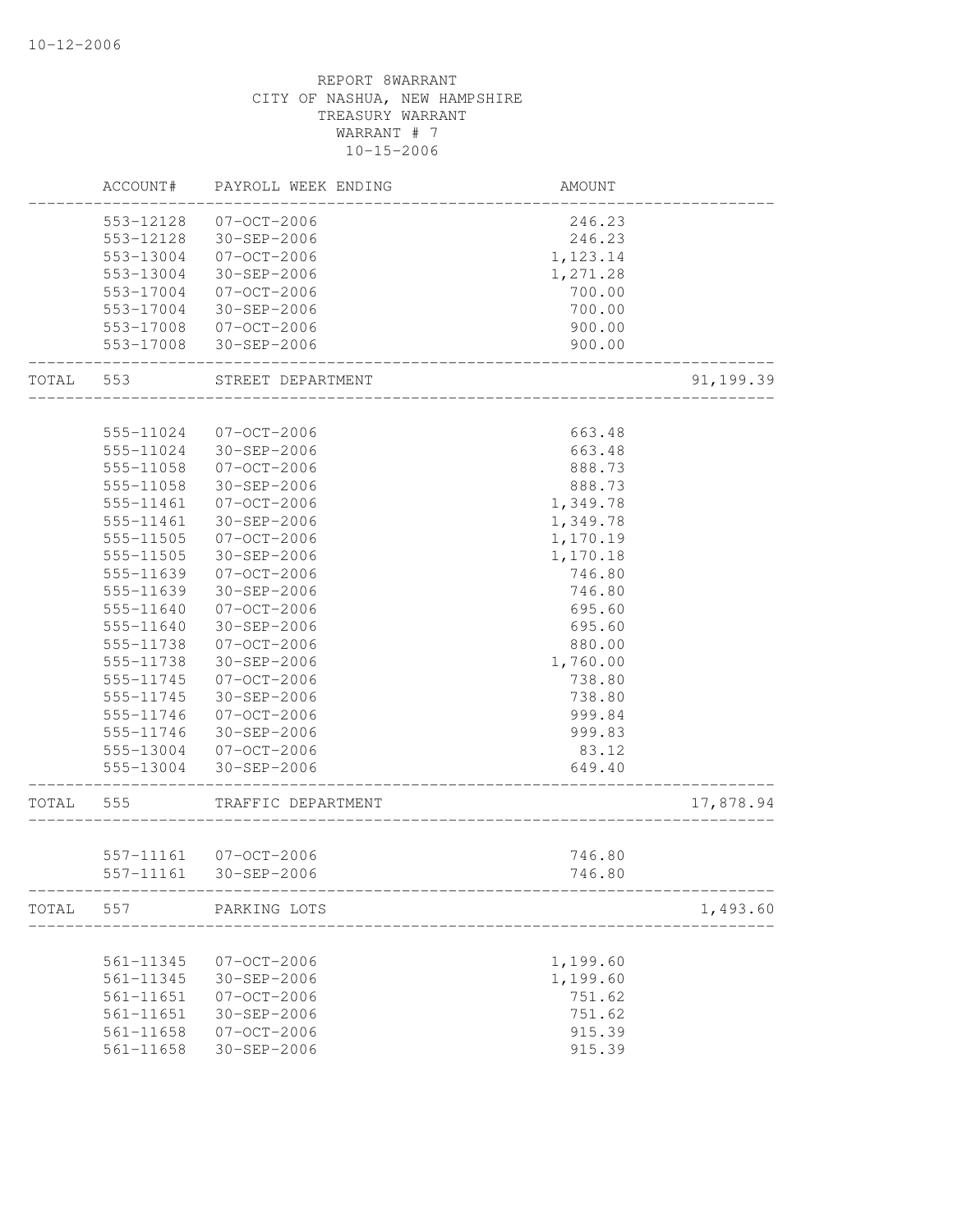|           | ACCOUNT#  | PAYROLL WEEK ENDING                            | <b>AMOUNT</b>    |           |
|-----------|-----------|------------------------------------------------|------------------|-----------|
|           |           | 561-12153 07-OCT-2006<br>561-12153 30-SEP-2006 | 400.00<br>400.00 |           |
| TOTAL     | 561       | EDGEWOOD CEMETERY                              |                  | 6, 533.22 |
|           |           |                                                |                  |           |
|           | 563-11345 | 07-OCT-2006                                    | 1,033.45         |           |
|           | 563-11345 | 30-SEP-2006                                    | 516.72           |           |
|           | 563-11651 | 07-OCT-2006                                    | 687.84           |           |
|           | 563-11651 | 30-SEP-2006                                    | 687.84           |           |
|           |           | 563-11657 07-OCT-2006                          | 862.84           |           |
|           |           | 563-11657 30-SEP-2006                          | 862.84           |           |
|           |           | 563-13004 30-SEP-2006                          | 103.18           |           |
| TOTAL 563 |           | WOODLAWN CEMETERY                              |                  | 4,754.71  |
|           |           |                                                |                  |           |
|           | 571-11174 | 07-OCT-2006                                    | 773.33           |           |
|           | 571-11174 | 30-SEP-2006                                    | 773.33           |           |
|           |           | 571-11237 07-OCT-2006                          | 1,816.79         |           |
|           |           | 571-11237 30-SEP-2006                          | 1,816.79         |           |
| TOTAL     | 571       | COMMUNITY DEVELOPMENT                          |                  | 5,180.24  |
|           |           |                                                |                  |           |
|           | 572-11215 | 07-OCT-2006                                    | 3,359.48         |           |
|           | 572-11215 | 30-SEP-2006                                    | 3,359.47         |           |
|           | 572-11238 | 07-OCT-2006                                    | 750.83           |           |
|           | 572-11238 | $30 - SEP - 2006$                              | 750.83           |           |
|           | 572-11450 | 07-OCT-2006                                    | 1,560.87         |           |
|           | 572-11450 | $30 - SEP - 2006$                              | 1,560.86         |           |
|           | 572-11522 | $07 - OCT - 2006$                              | 742.35           |           |
|           | 572-11522 | $30 - SEP - 2006$                              | 742.35           |           |
|           | 572-11528 | $07 - OCT - 2006$                              | 474.04           |           |
|           | 572-11528 | $30 - SEP - 2006$                              | 1,024.96         |           |
|           | 572-58005 | 07-OCT-2006                                    | 100.00           |           |
|           | 572-98046 | $07 - OCT - 2006$                              | 100.00           |           |
| TOTAL     | 572       | PLANNING DEPARTMENT                            |                  | 14,526.04 |
|           | 573-11444 | $07 - OCT - 2006$                              | 1,373.56         |           |
|           | 573-11444 | 30-SEP-2006                                    | 1,373.56         |           |
|           |           |                                                | 300.64           |           |
|           | 573-12029 | $07 - OCT - 2006$                              | 300.64           |           |
|           | 573-12029 | $30 - SEP - 2006$                              |                  |           |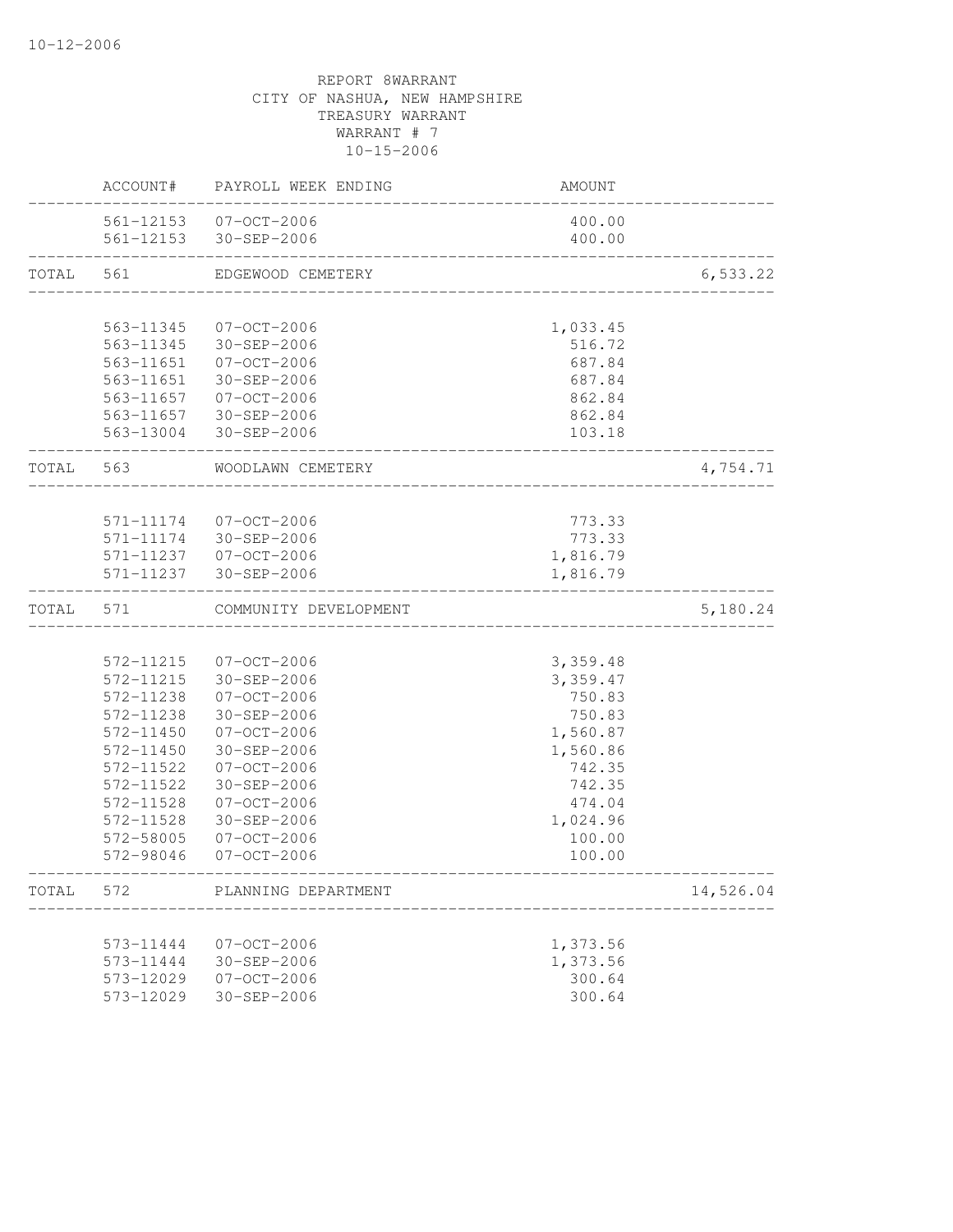|       | ACCOUNT#      | PAYROLL WEEK ENDING   | AMOUNT                                     |           |
|-------|---------------|-----------------------|--------------------------------------------|-----------|
|       | TOTAL 573     | ECONOMIC DEVELOPMENT  | N 1<br>----------------------------------- | 3,348.40  |
|       | 575-11032     | 07-OCT-2006           | 643.17                                     |           |
|       |               | 575-11032 30-SEP-2006 | 643.16                                     |           |
|       | 575-11042     | 07-OCT-2006           | 1,404.16                                   |           |
|       | 575-11042     | 30-SEP-2006           | 1,404.16                                   |           |
|       | 575-11062     | 07-OCT-2006           | 559.14                                     |           |
|       | 575-11062     | 30-SEP-2006           | 559.14                                     |           |
|       | 575-11189     | 07-OCT-2006           | 981.93                                     |           |
|       | 575-11189     | 30-SEP-2006           | 981.93                                     |           |
|       | 575-11246     | 07-OCT-2006           | 1,763.87                                   |           |
|       | 575-11246     | 30-SEP-2006           | 1,763.87                                   |           |
|       | 575-11387     | $07 - 0CT - 2006$     | 5,320.91                                   |           |
|       | 575-11387     | 30-SEP-2006           | 5,320.92                                   |           |
|       | 575-11393     | $07 - 0CT - 2006$     | 3,193.66                                   |           |
|       | 575-11393     | 30-SEP-2006           | 2,681.80                                   |           |
|       | 575-11400     | $07 - 0CT - 2006$     | 5,877.59                                   |           |
|       | $575 - 11400$ | 30-SEP-2006           | 6, 315.37                                  |           |
|       | 575-11401     | $07 - 0CT - 2006$     | 3,776.67                                   |           |
|       | 575-11401     | 30-SEP-2006           | 3,776.66                                   |           |
|       | 575-11403     | 07-OCT-2006           | 772.39                                     |           |
|       | 575-11403     | 30-SEP-2006           | 772.39                                     |           |
|       | 575-11404     | $07 - 0CT - 2006$     | 694.68                                     |           |
|       | 575-11404     | 30-SEP-2006           | 694.68                                     |           |
|       | 575-11627     | $07 - OCT - 2006$     | 544.62                                     |           |
|       | 575-11627     | 30-SEP-2006           | 544.61                                     |           |
|       | 575-12014     | 07-OCT-2006           | 573.16                                     |           |
|       | 575-12014     | 30-SEP-2006           | 573.16                                     |           |
|       | 575-12087     | 07-OCT-2006           | 421.07                                     |           |
|       | 575-12087     | 30-SEP-2006           | 421.07                                     |           |
|       | 575-12090     | $07 - 0CT - 2006$     | 761.84                                     |           |
|       | 575-12090     | 30-SEP-2006           | 761.84                                     |           |
|       | 575-12114     | $07 - 0CT - 2006$     | 1,241.28                                   |           |
|       | 575-12114     | 30-SEP-2006           | 1,180.94                                   |           |
| TOTAL | 575           | PUBLIC LIBRARIES      |                                            | 56,925.84 |
|       |               |                       |                                            |           |
|       | 576-11059     | $07 - OCT - 2006$     | 1,238.34                                   |           |
|       | 576-11059     | 30-SEP-2006           | 1,238.34                                   |           |
|       | 576-11138     | $07 - OCT - 2006$     |                                            |           |
|       | 576-11138     | $30 - SEP - 2006$     | 172.98                                     |           |
|       | 576-11315     | $07 - OCT - 2006$     | 598.60                                     |           |
|       | 576-11315     | 30-SEP-2006           | 568.67                                     |           |
|       | 576-11361     | $07 - OCT - 2006$     | 3,710.53                                   |           |
|       | 576-11361     | $30 - SEP - 2006$     | 3,710.52                                   |           |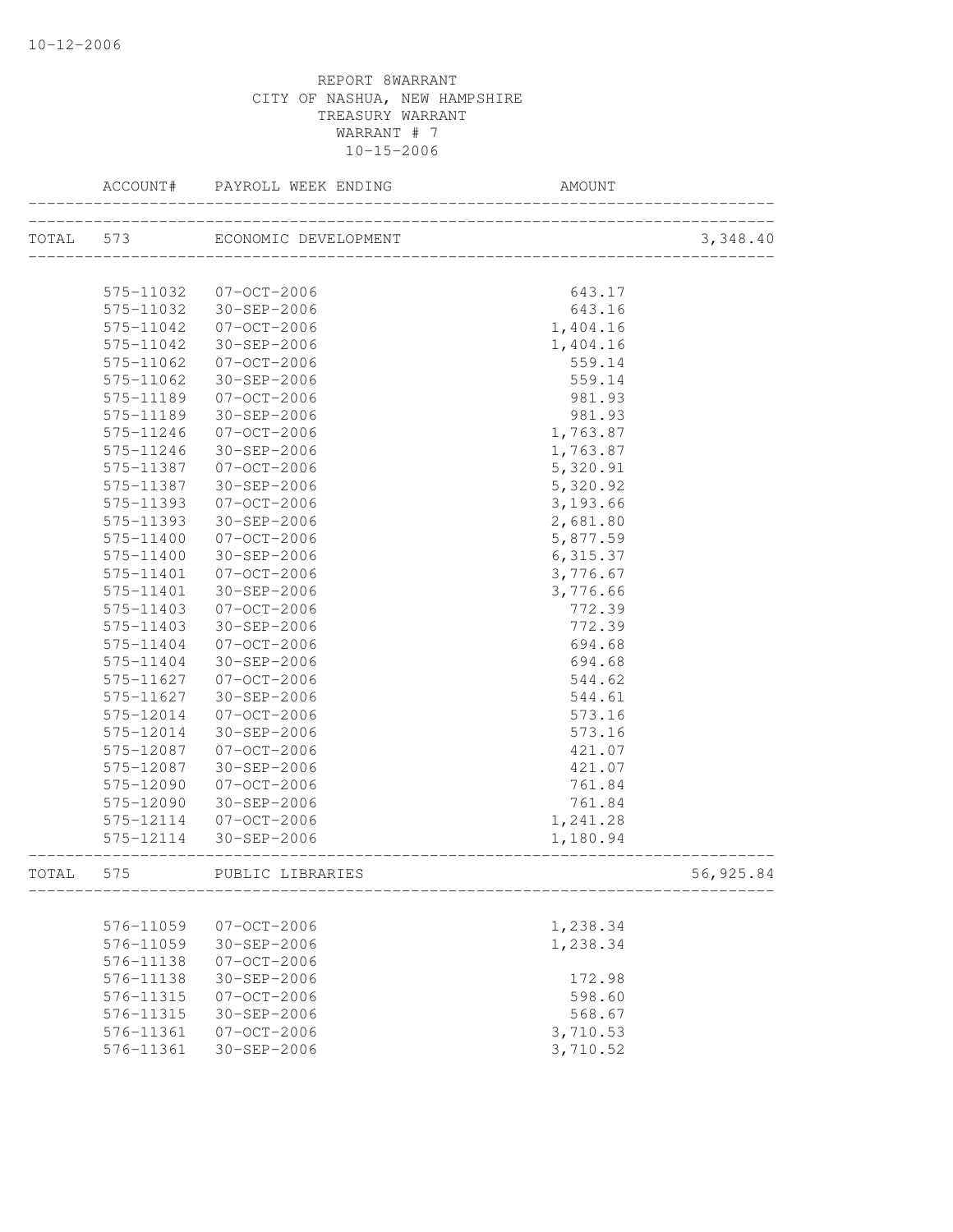# REPORT 8WARRANT CITY OF NASHUA, NEW HAMPSHIRE TREASURY WARRANT WARRANT # 7 10-15-2006 ACCOUNT# PAYROLL WEEK ENDING AMOUNT

|           |               | 576-11362 07-OCT-2006<br>576-11362 30-SEP-2006 | 1,249.41<br>1,215.38    |           |
|-----------|---------------|------------------------------------------------|-------------------------|-----------|
| TOTAL 576 |               | BUILDING DEPARTMENT                            |                         | 13,702.77 |
|           |               |                                                |                         |           |
|           |               | 577-11067 07-OCT-2006                          | 1,072.97                |           |
|           | 577-11067     | $30 - SEP - 2006$                              | 1,072.97                |           |
|           | 577-11163     | $07 - OCT - 2006$                              | 844.14                  |           |
|           | 577-11163     | 30-SEP-2006                                    | 844.14                  |           |
|           |               | 577-11183 07-OCT-2006                          | 937.65                  |           |
|           |               | 577-11183 30-SEP-2006                          | 937.65                  |           |
| TOTAL 577 |               | CODE ENFORCEMENT                               | _______________________ | 5,709.52  |
|           |               |                                                |                         |           |
|           | 581-11012     | 07-OCT-2006                                    | 5,686.38                |           |
|           | 581-11075     | 07-OCT-2006                                    | 3,801.92                |           |
|           | 581-11081     | 07-OCT-2006                                    | 1,905.20                |           |
|           | 581-11162     | 07-OCT-2006                                    | 49,265.95               |           |
|           | $581 - 11162$ | 30-SEP-2006                                    | 49,720.98               |           |
|           | 581-11204     | 07-OCT-2006                                    | 12,237.20               |           |
|           | 581-11204     | 30-SEP-2006                                    | 11,690.37               |           |
|           | 581-11348     | $07 - OCT - 2006$                              | 71,601.57               |           |
|           | 581-11366     | $07 - OCT - 2006$                              | 47,170.12               |           |
|           | 581-11366     | 30-SEP-2006                                    | 48, 344. 43             |           |
|           | 581-11396     | 07-OCT-2006                                    | 34,830.87               |           |
|           | 581-11408     | 07-OCT-2006                                    | 14,706.62               |           |
|           | 581-11408     | 30-SEP-2006                                    | 14,687.74               |           |
|           | 581-11486     | 07-OCT-2006                                    | 33,667.67               |           |
|           | 581-11570     | $07 - OCT - 2006$                              | 54, 972.51              |           |
|           | 581-11571     | $07 - OCT - 2006$                              | 3,315.90                |           |
|           | 581-11572     | $07-0CT-2006$                                  | 45, 954.10              |           |
|           | 581-11579     | $07 - OCT - 2006$                              | 34,721.40               |           |
|           | 581-11628     | $07 - OCT - 2006$                              | 1,215.20                |           |
|           | 581-11628     | 30-SEP-2006                                    | 1,215.20                |           |
|           | 581-11675     | 07-OCT-2006                                    | 4,807.69                |           |
|           | 581-11709     | $07 - OCT - 2006$                              | 8,251.24                |           |
|           | 581-11711     | $07 - OCT - 2006$                              | 2,461.54                |           |
|           | 581-11726     | $07 - OCT - 2006$                              | 1,467,950.84            |           |
|           | 581-11800     | $07 - OCT - 2006$                              | 22, 334.64              |           |
|           | 581-11801     | $07 - OCT - 2006$                              | 14, 152. 25             |           |
|           | 581-11802     | $07 - OCT - 2006$                              | 11,775.27               |           |
|           | 581-11803     | $07 - OCT - 2006$                              | 11,565.71               |           |
|           | 581-11803     | 30-SEP-2006                                    | 621.60                  |           |
|           | 581-11804     | $07 - OCT - 2006$                              | 17,992.52               |           |
|           | 581-11805     | $07 - OCT - 2006$                              | 27, 312.31              |           |
|           | 581-11812     | $07 - OCT - 2006$                              | 2,086.42                |           |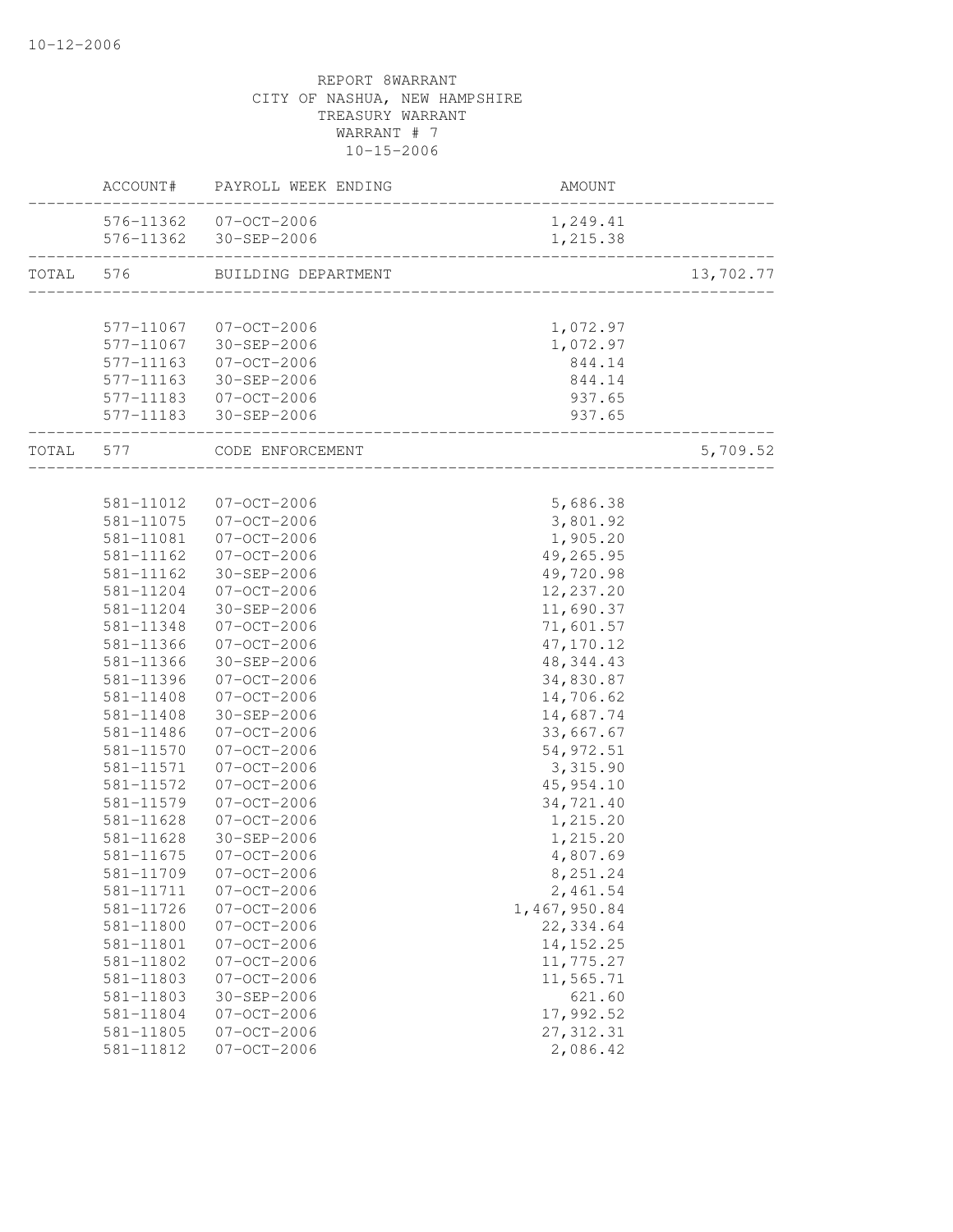| ACCOUNT#               | PAYROLL WEEK ENDING              | AMOUNT             |  |
|------------------------|----------------------------------|--------------------|--|
| 581-11830              | $07 - OCT - 2006$                | 1,515.11           |  |
| 581-11850              | 07-OCT-2006                      | 3,248.00           |  |
| 581-11850              | 30-SEP-2006                      | 3,248.00           |  |
| 581-11860              | $07 - OCT - 2006$                | 5,284.62           |  |
| 581-12021              | $07 - OCT - 2006$                | 2,328.63           |  |
| 581-12060              | $07 - OCT - 2006$                | 2,905.22           |  |
| 581-12060              | 30-SEP-2006                      | 2,803.85           |  |
| 581-12078              | $07 - OCT - 2006$                | 500.00             |  |
| 581-12078              | 30-SEP-2006                      | 187.50             |  |
| 581-12081              | $07 - OCT - 2006$                | 643.55             |  |
| 581-12084              | $07 - OCT - 2006$                | 2,600.00           |  |
| 581-12084              | 30-SEP-2006                      | 212.50             |  |
| 581-12087              | $07 - OCT - 2006$                | 1,664.92           |  |
| 581-12087              | 30-SEP-2006                      | 1,770.14           |  |
| 581-12111              | $07 - OCT - 2006$                | 111,589.67         |  |
| 581-12111              | 30-SEP-2006                      | 110, 927.63        |  |
| 581-12112              | $07 - OCT - 2006$                | 6, 359.41          |  |
| 581-12112              | 30-SEP-2006                      | 6,511.24           |  |
| 581-12126              | $07 - OCT - 2006$                | 4,167.11           |  |
| 581-12126              | 30-SEP-2006                      | 4,032.06           |  |
| 581-12135              | $07 - OCT - 2006$                | 4,034.52           |  |
| 581-12135              | 30-SEP-2006                      | 3,110.75           |  |
| 581-12136              | $07 - OCT - 2006$                | 735.02             |  |
| 581-12136              | 30-SEP-2006                      | 633.51             |  |
| 581-12138              | 07-OCT-2006                      | 404.33             |  |
| 581-12138              | 30-SEP-2006                      | 449.25             |  |
| 581-12141              | $07 - OCT - 2006$                | 650.00             |  |
| 581-12153              | $07 - OCT - 2006$                | 115.50             |  |
| 581-12153              | 30-SEP-2006                      | 808.00             |  |
| 581-12198              | $07 - OCT - 2006$                | 13,399.32          |  |
| 581-12201              | $07 - OCT - 2006$                | 12,976.20          |  |
| 581-12201              | 30-SEP-2006                      | 13,029.28          |  |
| 581-13004              | $07 - OCT - 2006$                | 553.75             |  |
| 581-13021              | $07 - OCT - 2006$                | 208.80             |  |
| 581-13021<br>581-13032 | 30-SEP-2006                      | 1,273.99<br>242.85 |  |
| 581-13032              | $07 - OCT - 2006$<br>30-SEP-2006 | 315.37             |  |
| 581-13120              | $07 - OCT - 2006$                | 2,577.62           |  |
| 581-13120              | $30 - SEP - 2006$                |                    |  |
| 581-13133              | $07 - OCT - 2006$                | 2,654.80<br>999.19 |  |
| 581-13137              | $07 - OCT - 2006$                | 990.63             |  |
| 581-13137              | 30-SEP-2006                      | 428.63             |  |
| 581-19000              | $07 - OCT - 2006$                | 8,239.75           |  |
| 581-19210              | 30-SEP-2006                      | 5,740.92           |  |
| 581-19240              | $07 - OCT - 2006$                | 489.75             |  |
| 581-19310              | $07 - OCT - 2006$                | 1,010.40           |  |
|                        |                                  |                    |  |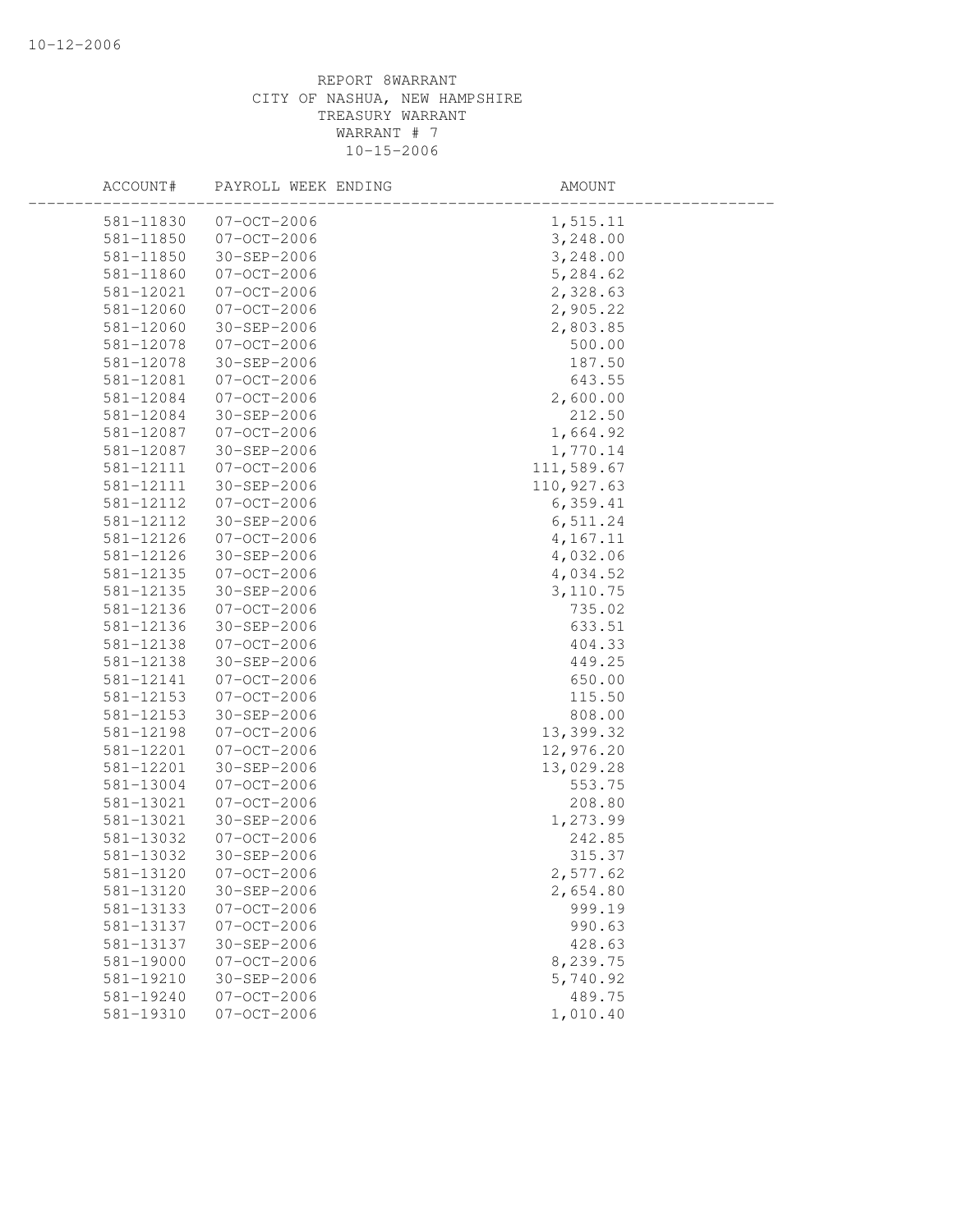|           | ACCOUNT# PAYROLL WEEK ENDING | AMOUNT       |
|-----------|------------------------------|--------------|
| TOTAL 581 | SCHOOL DEPARTMENT            | 2,480,594.65 |
|           |                              |              |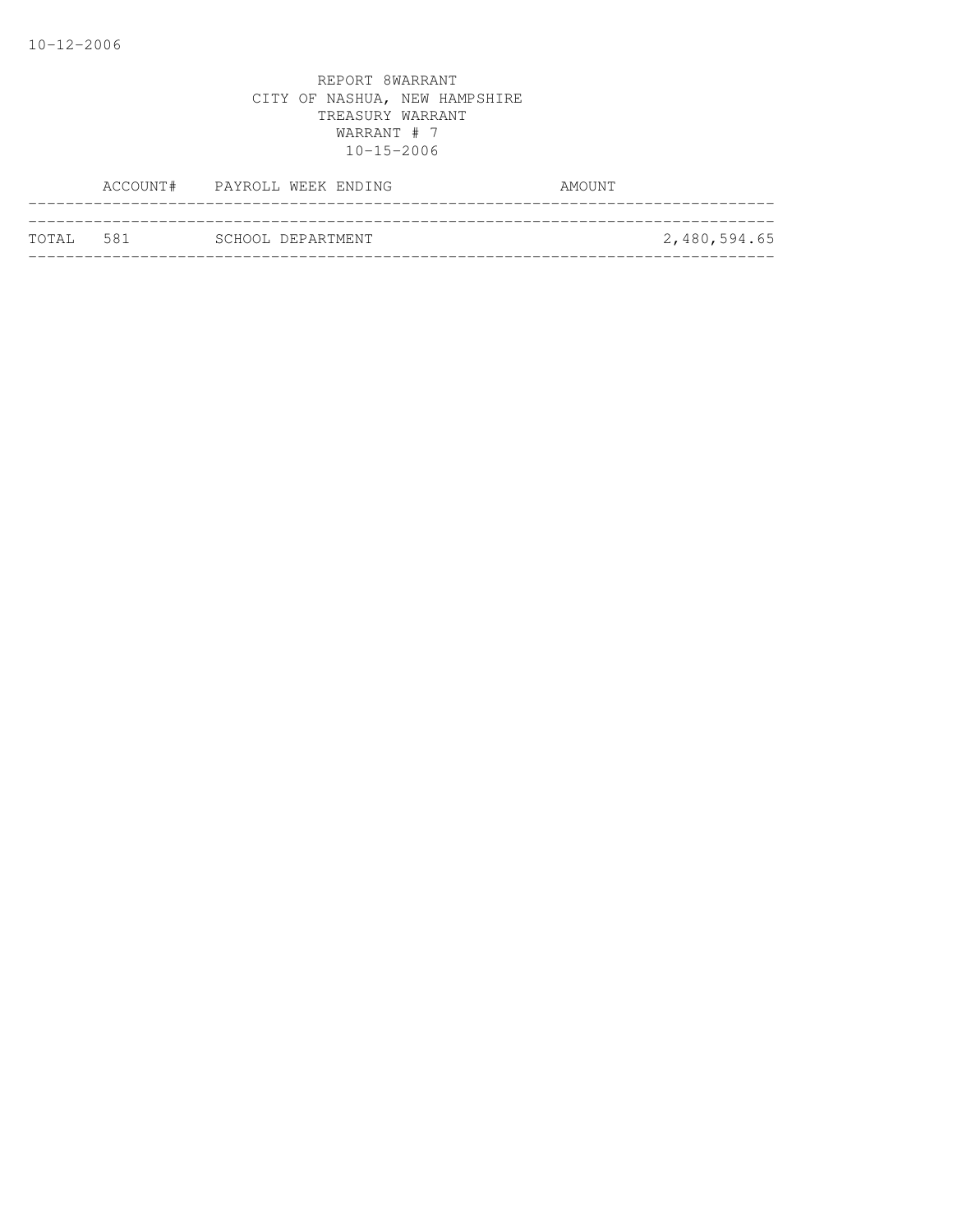|           | ACCOUNT# PAYROLL WEEK ENDING |  | AMOUNT |
|-----------|------------------------------|--|--------|
| TOTAL 952 |                              |  |        |
|           |                              |  |        |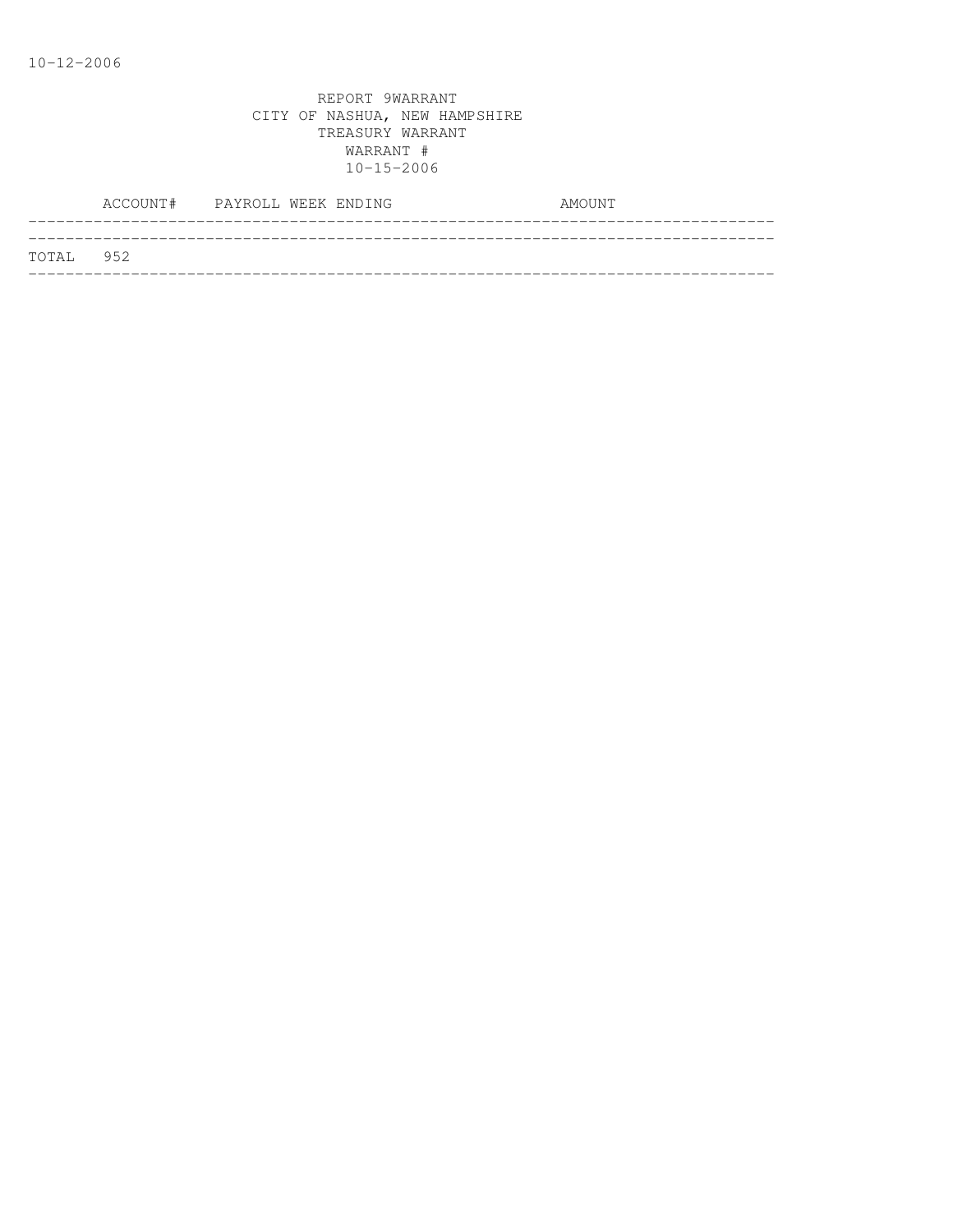| ACCOUNT#  | PAYROLL WEEK ENDING | AMOUNT   |
|-----------|---------------------|----------|
| 801-11008 | $07 - 0CT - 2006$   | 509.14   |
| 801-11008 | 30-SEP-2006         | 509.13   |
| 801-11101 | $07 - OCT - 2006$   | 1,732.80 |
| 801-11101 | 30-SEP-2006         | 1,732.80 |
| 801-11193 | $07 - OCT - 2006$   | 871.65   |
| 801-11193 | 30-SEP-2006         | 871.65   |
| 801-11208 | $07 - OCT - 2006$   | 62.21    |
| 801-11208 | 30-SEP-2006         | 62.21    |
| 801-11211 | $30 - SEP - 2006$   | 65.52    |
| 801-11222 | $07-0CT-2006$       | 191.32   |
| 801-11222 | 30-SEP-2006         | 191.33   |
| 801-11249 | $07-0CT-2006$       | 127.18   |
| 801-11249 | 30-SEP-2006         | 127.18   |
| 801-11271 | $07 - OCT - 2006$   | 942.44   |
| 801-11271 | 30-SEP-2006         | 942.44   |
| 801-11276 | $07 - OCT - 2006$   | 2,344.00 |
| 801-11276 | $30 - SEP - 2006$   | 2,344.00 |
| 801-11321 | $07 - OCT - 2006$   | 1,033.09 |
| 801-11321 | 30-SEP-2006         | 1,033.09 |
| 801-11334 | $07-0CT-2006$       | 901.23   |
| 801-11334 | 30-SEP-2006         | 901.23   |
| 801-11383 | $07 - OCT - 2006$   | 954.40   |
| 801-11383 | 30-SEP-2006         | 954.40   |
| 801-11435 | $07 - OCT - 2006$   | 82.59    |
| 801-11435 | 30-SEP-2006         | 82.59    |
| 801-11595 | $07 - OCT - 2006$   | 6,008.25 |
| 801-11595 | 07-OCT-2006         | 3,710.00 |
| 801-11595 | $30 - SEP - 2006$   | 6,087.23 |
| 801-11595 | 30-SEP-2006         | 3,710.00 |
| 801-11596 | $07 - OCT - 2006$   | 3,223.39 |
| 801-11596 | 30-SEP-2006         | 3,136.00 |
| 801-11598 | $07 - OCT - 2006$   | 776.80   |
| 801-11598 | 30-SEP-2006         | 776.80   |
| 801-11647 | $07 - OCT - 2006$   | 1,515.41 |
| 801-11647 | $30 - SEP - 2006$   | 1,515.40 |
| 801-11765 | $07 - OCT - 2006$   | 713.60   |
| 801-11765 | 30-SEP-2006         | 713.60   |
| 801-12085 | $07 - OCT - 2006$   | 400.00   |
| 801-12085 | 30-SEP-2006         | 400.00   |
| 801-12594 | $07 - OCT - 2006$   | 4,267.25 |
| 801-12594 | 30-SEP-2006         | 4,101.50 |
| 801-13004 | $07 - OCT - 2006$   | 3,253.09 |
| 801-13004 | $07 - OCT - 2006$   | 2,003.44 |
| 801-13004 | $07 - OCT - 2006$   | 876.51   |
| 801-13004 | $30 - SEP - 2006$   | 1,971.32 |
| 801-13004 | $30 - SEP - 2006$   | 1,365.30 |
| 801-13004 | $30 - SEP - 2006$   | 612.16   |
| 801-17008 | 30-SEP-2006         | 900.00   |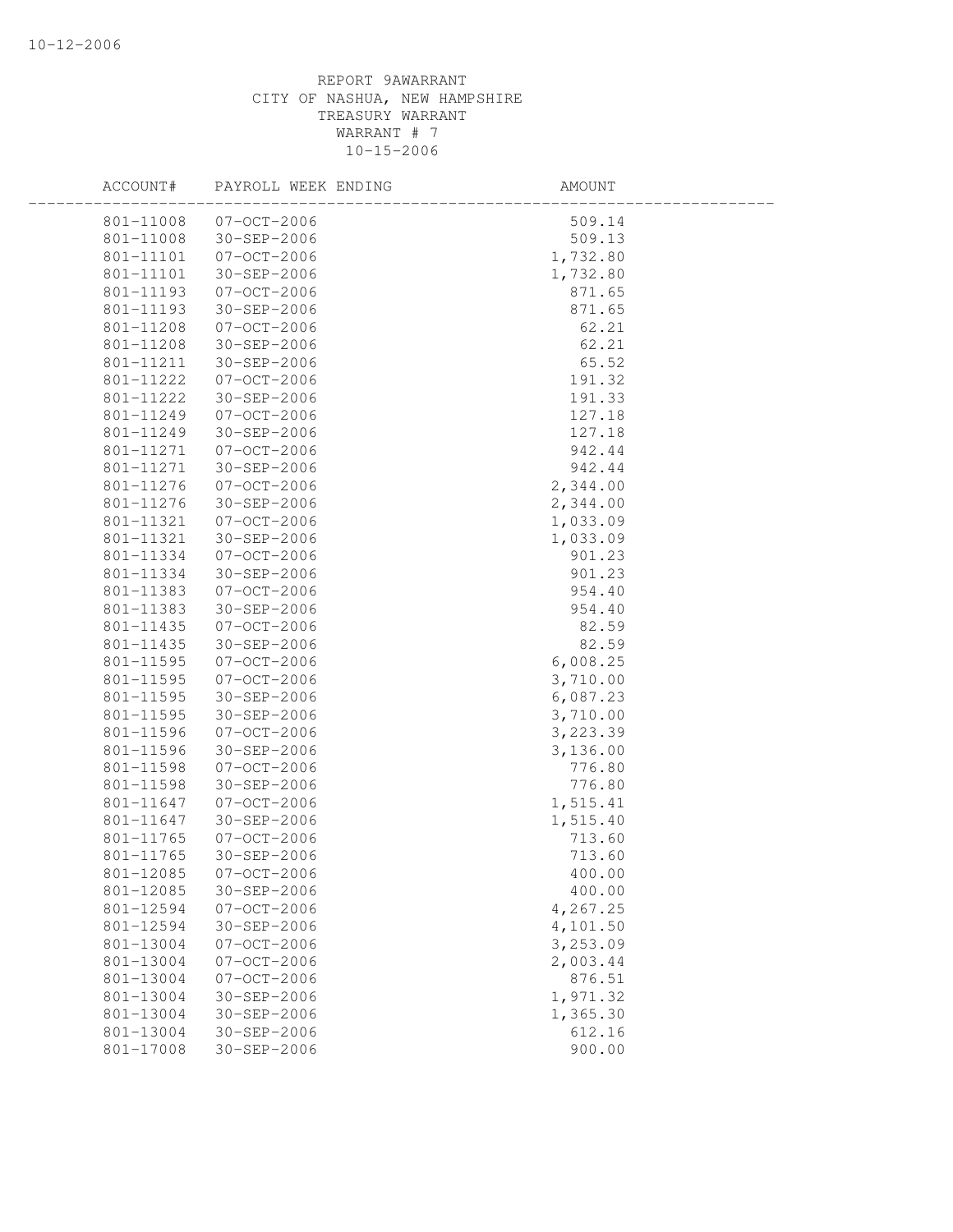| ACCOUNT#               | PAYROLL WEEK ENDING        | AMOUNT                                                   |            |
|------------------------|----------------------------|----------------------------------------------------------|------------|
|                        | 801-59236 07-OCT-2006      | 350.34                                                   |            |
|                        | 801-59236 30-SEP-2006      | $350.34$<br>$337.45$<br>$337.45$<br>$131.05$<br>$131.05$ |            |
|                        | 801-59237 07-OCT-2006      |                                                          |            |
|                        | 801-59237 30-SEP-2006      |                                                          |            |
|                        | 801-59240 07-OCT-2006      |                                                          |            |
|                        | 801-59240 30-SEP-2006      |                                                          |            |
|                        |                            |                                                          | 73, 244.35 |
|                        |                            |                                                          |            |
|                        | 802-11028 07-OCT-2006      | 358.26                                                   |            |
| 802-11028              | $07 - 00T - 2006$          | 168.59                                                   |            |
| 802-11028              | 30-SEP-2006                | 358.26                                                   |            |
| 802-11028              | 30-SEP-2006                | 168.59                                                   |            |
| 802-11064              | 07-OCT-2006                | 131.05                                                   |            |
| 802-11064              | 07-OCT-2006                | 131.05                                                   |            |
| 802-11064              | 30-SEP-2006                | 131.05                                                   |            |
| 802-11064              | 30-SEP-2006                | 131.05                                                   |            |
| 802-11091              | $07 - OCT - 2006$          | 999.84                                                   |            |
| 802-11091              | 30-SEP-2006                | 999.84                                                   |            |
| 802-11092              | 07-OCT-2006                | 735.20                                                   |            |
| 802-11092              | 30-SEP-2006                | 739.60                                                   |            |
| 802-11094              | 07-OCT-2006                | 266.71                                                   |            |
| 802-11094              | 07-OCT-2006                | 266.72                                                   |            |
| 802-11094              | 30-SEP-2006                | 266.71                                                   |            |
| 802-11094              | 30-SEP-2006                | 266.72                                                   |            |
| 802-11095              | 07-OCT-2006                | 816.65                                                   |            |
| 802-11095              | 30-SEP-2006                | 816.66                                                   |            |
| 802-11102              | 07-OCT-2006                | 789.31                                                   |            |
| 802-11102              | 30-SEP-2006                | 789.31                                                   |            |
| 802-11105              | 07-OCT-2006                | 911.12                                                   |            |
| 802-11105              | 30-SEP-2006                | 942.89                                                   |            |
| 802-11156<br>802-11156 | 07-OCT-2006<br>30-SEP-2006 | 849.65                                                   |            |
| 802-11157              | 07-OCT-2006                | 849.65                                                   |            |
| 802-11157              | 30-SEP-2006                | 2,352.00<br>2,352.00                                     |            |
| 802-11158              | 07-OCT-2006                | 1,683.20                                                 |            |
| 802-11158              | $30 - SEP - 2006$          | 1,683.20                                                 |            |
| 802-11208              | $07 - OCT - 2006$          | 35.55                                                    |            |
| 802-11208              | $07 - OCT - 2006$          | 35.55                                                    |            |
| 802-11208              | 30-SEP-2006                | 35.55                                                    |            |
| 802-11208              | $30 - SEP - 2006$          | 35.55                                                    |            |
| 802-11211              | 30-SEP-2006                | 393.14                                                   |            |
| 802-11211              | 30-SEP-2006                | 393.14                                                   |            |
| 802-11222              | $07 - OCT - 2006$          | 191.32                                                   |            |
| 802-11222              | $30 - SEP - 2006$          | 191.33                                                   |            |
| 802-11249              | $07 - OCT - 2006$          | 72.67                                                    |            |
| 802-11249              | $07 - OCT - 2006$          | 72.67                                                    |            |
|                        |                            |                                                          |            |